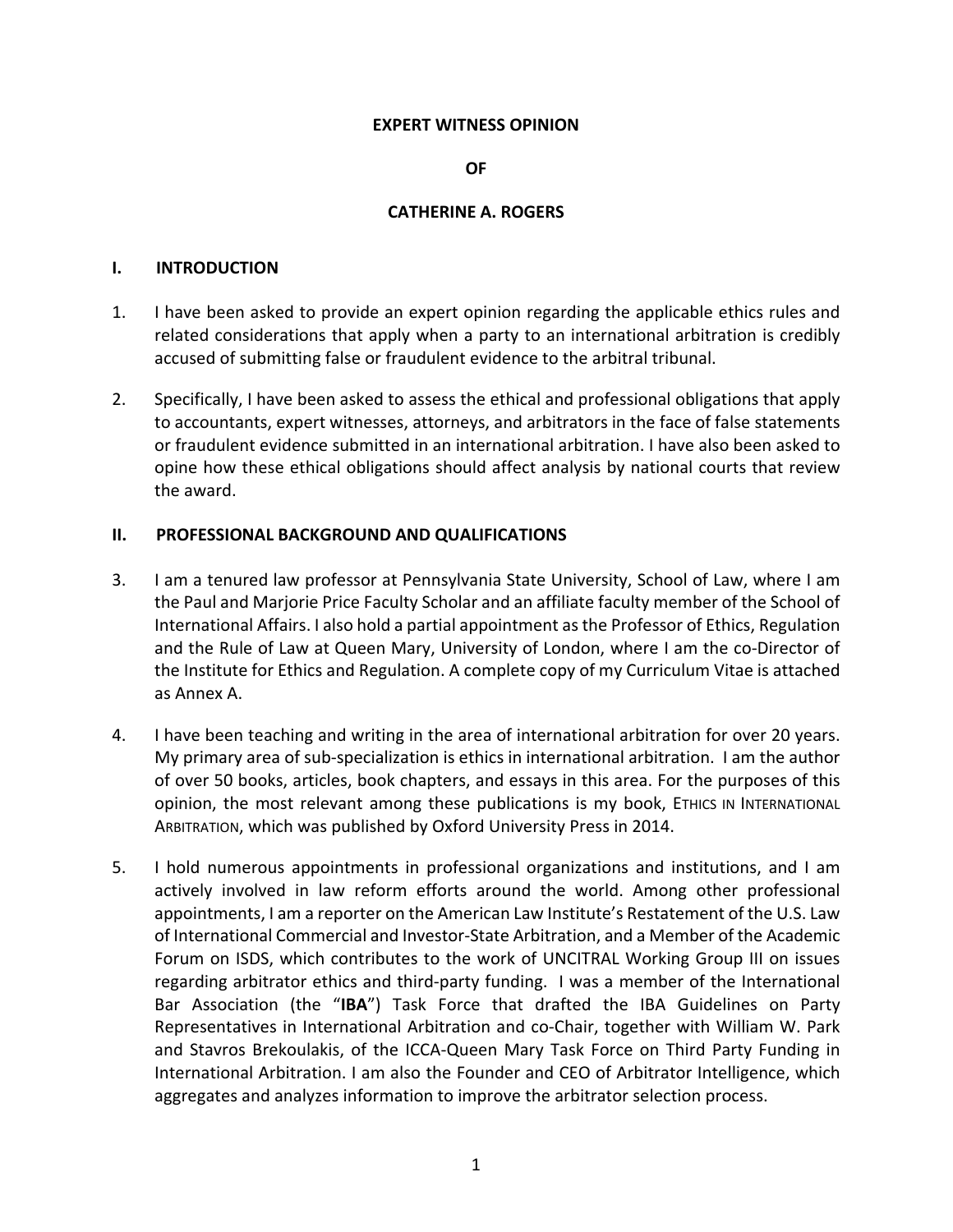- 6. I sit or have sat on several international institutional advisory boards, including the International Board of Advisors of the Vienna International Arbitration Centre, the Academic Forum on Investor‐State Dispute Settlement at the Geneva Center for International Dispute Settlement; the Advisory Board of Investment Claims, Oxford University Press; the Board of Advisors of the New York International Arbitration Center; and (formerly) the Board of Advisors of the Lagos Court of Arbitration and the Court of Arbitration of the Jerusalem Arbitration Centre (JAC).
- 7. I am one of very few scholars who writes consistently in the area of ethics in international arbitration. As a result, with some degree of frequency, I am consulted by practitioners and arbitrators on questions of ethics in international arbitration. For personal and professional reasons, however, I have only on one other occasion accepted a formal appointment as an expert.
- 8. In this case, I agreed to serve as an expert because I believe that the relevant facts raise important and novel issues regarding accountant ethics, expert ethics, counsel ethics, and issues regarding the legitimacy of international arbitration and the rule of law more generally. Although I have been retained by the Republic of Kazakhstan in this case, the following analysis presents my independent professional judgment and is consistent with my professional opinions expressed in my academic publications.

## **III. STATEMENT OF FACTS**

 $\overline{a}$ 

9. Many of the relevant facts in this matter are debated. The following summary is based on my review of materials provided to me (see attached Annex B), and materials from the record in the Arbitration provided to me on request by Herbert Smith Freehills. The following summary mostly identifies facts that, to my understanding, are undisputed. In some instances, it identifies facts that are disputed, but acknowledges the lack of agreement.

## **A. Facts Regarding KPMG and the Dispute**

10. KPMG Audit LLC ("**KPMG**") wasretained by Ascom Group S.A. ("**Ascom**"), Anatolie Stati and Gabriel Stati (the "**Stati Parties**") to audit and review the financial statements of Kazpolmunay LLP ("**KPM**"), Tolkynneftegaz LLP ("**TNG**") and Tristan Oil LTD ("**Tristan**") (collectively the "**Companies**") for the years ending 2007, 2008, and 2009 (the "**Audited Financial Statements**").<sup>1</sup>

 $1$  In addition to Auditing the Companies' Financial Statements, KPMG also reviewed the Companies' interim financials.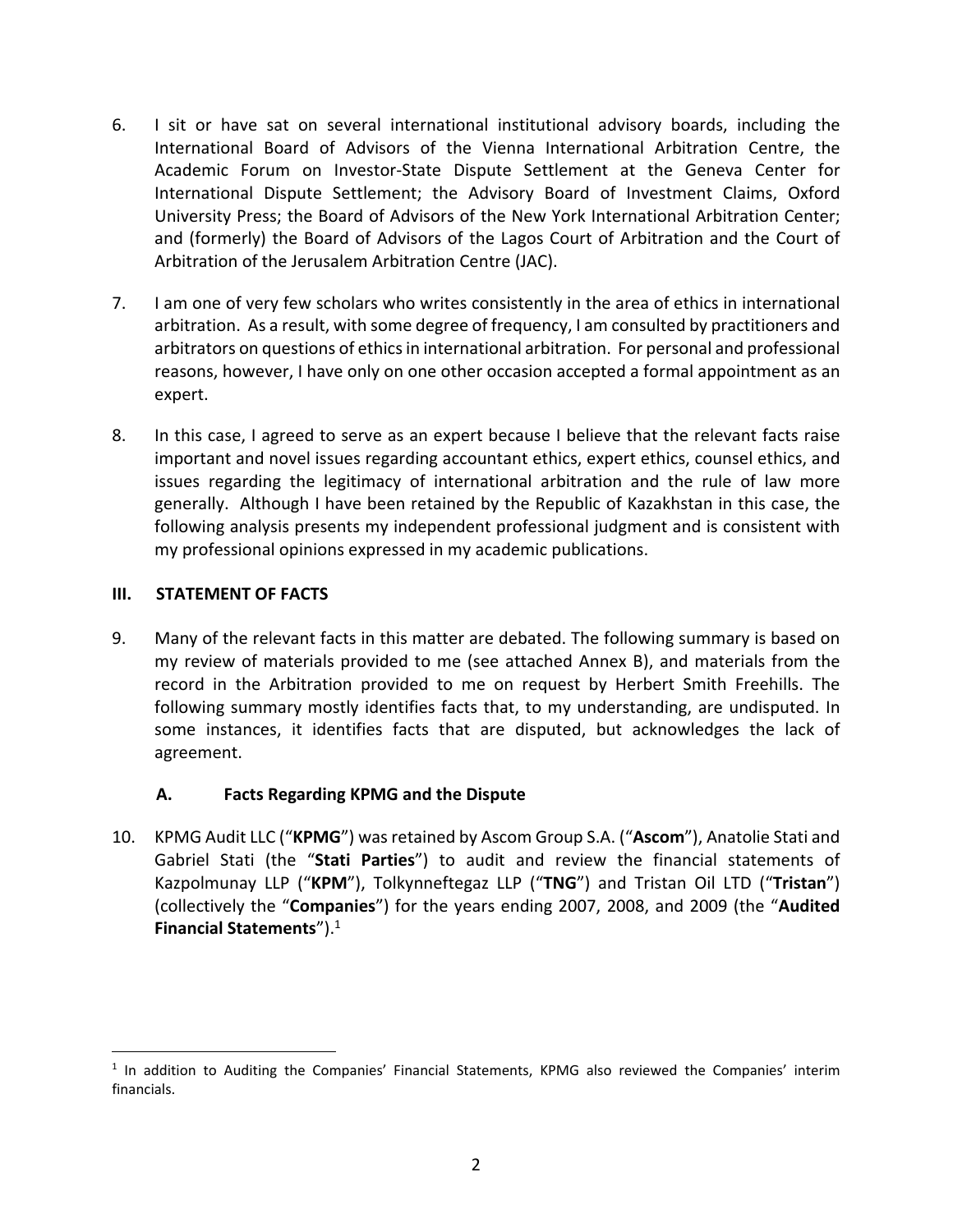- 11. A dispute arose between Kazakhstan and the Stati Parties,<sup>2</sup> in which the Stati Parties alleged that their investment in Kazakhstan was wrongly interfered by the State, giving rise to several international law claims under the Energy Charter Treaty (the "**Arbitration**").
- 12. In the dispute, several key issues related directly and indirectly to the financial condition of the Companies, including:
	- a) The proper valuation date, meaning the actual date of the effect of Kazakhstan's allegedly illegal actions;
	- b) The facts that led to the Stati Parties' liquidity crisis and the acceptance of a loan under acutely onerous terms;
	- c) The enterprise value, determined based on the market price of the Companies' shares and debt instruments as of the valuation date;
	- d) The value of the Stati Parties' investment in the Borankol Liquefied Petroleum Gas Plant ("**LPG Plant**") in Kazakhstan, both as assessed by the Stati Parties' expert FTI Consulting ("**FTI**") and as assessed in the indicative bid that was submitted by KazMunaiGas Exploration Production JSC ("**KMG**") in September 2008 ("**Indicative Bid**") and later submitted by the Stati Parties as quantum evidence in the Arbitration;
	- e) The cause of the reduction in value of the Stati Parties' investments, specifically whether the cause was the result of Kazakhstan's actions, as the Stati Parties alleged in the Arbitration, or as a result of financial improprieties by the Stati Parties, as Kazakhstan argued;
	- f) The credibility of the parties, particularly in relation to cross-allegations of misconduct and financial improprieties.
- 13. In support of their arguments on the issuesin the paragraph above relating to the corporate structure and financial status of the Companies, the Stati Parties relied on witness statements and live testimony from Mr. Arthur Lungu, the Chief Financial Officer of Ascom and Vice President of Tristan, and Mr. Anatolie Stati.
- 14. Among the topics on which Mr. Anatolie Stati and Mr. Lungu testified in their witness statements and their oral testimony in the Arbitration, they explained that the Stati Parties obtained complex emergency bridge financing for US\$60 million from Laren Holdings Ltd. ("**Laren**") at a 35% interest rate. According to the evidence presented by the Stati Parties in the Arbitration, in addition to repaying the loan at a 35% interest, the Stati Parties also had

 $<sup>2</sup>$  Kazakhstan has used the term "Stati Parties" to include Terra Raf Trans Trading Ltd., a company registered in</sup> Gibraltar and owned in equal shares by Anatolie and Gabriel Stati.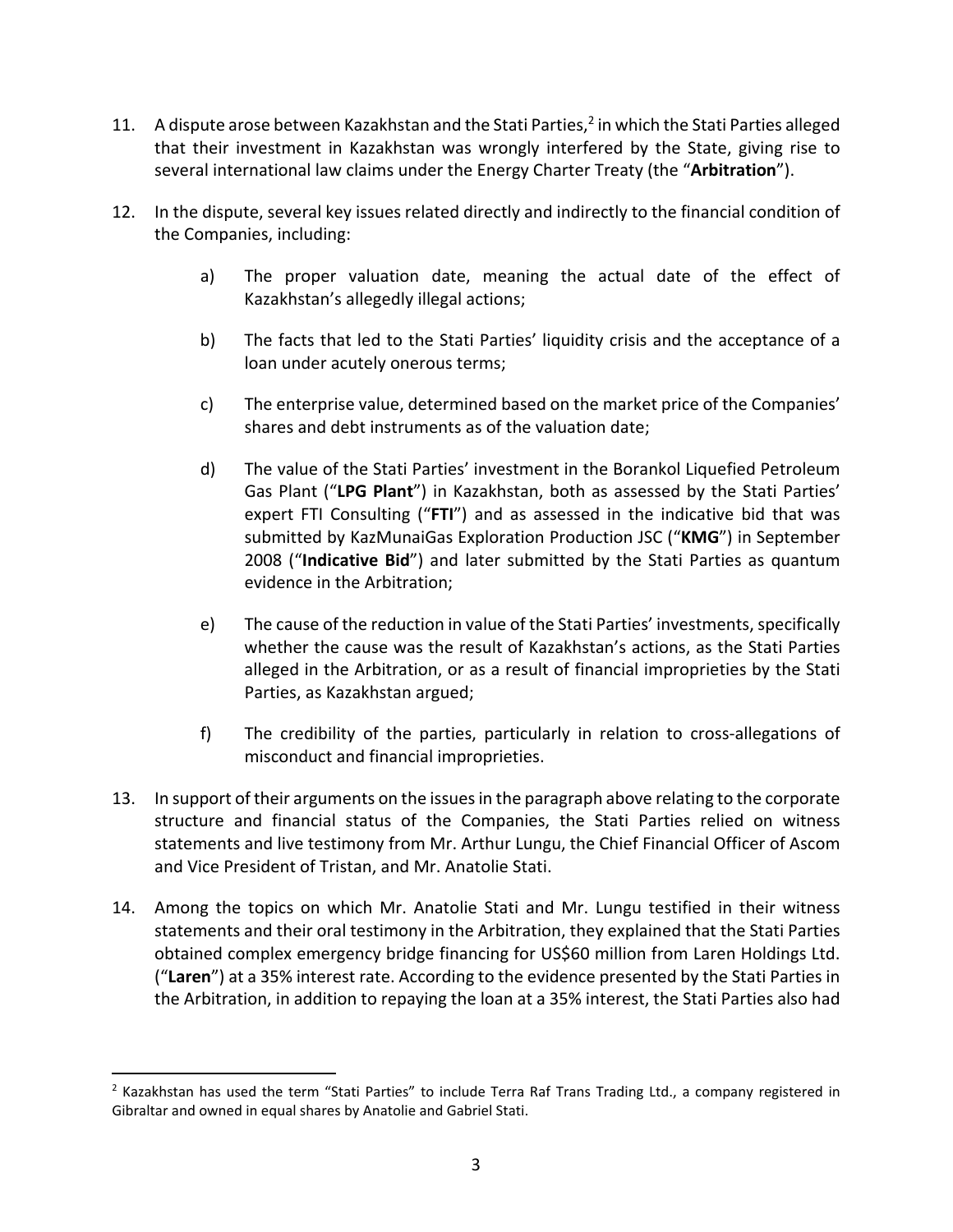to issue and provide Laren US\$111.1 million in promissory notes at a 10.5% interest rate secured by the Companies (cumulatively the "**Laren Transaction**").

15. Mr. Stati described the lenders behind Laren as a "group of lenders" that was "ultimately found" by the financial advisor Renaissance Capital. $3$  The Stati Parties' lawyers explicitly denied during the Arbitration that the Stati Parties had any affiliation with Laren:

> When Claimants were unable to make that repayment, the Laren Lenders — **who are not affiliated in any way with Mr. Stati** — kept the new notes.4

- 16. The tribunal in the final Award later referred to those lenders as "a group of venture capitalists."5
- 17. In summarizing Mr. Anatolie Stati's testimony, the Stati Parties' written submissions described the terms of the Laren Transaction as "horrendous"6 and "terrible."7 The submissions also repeatedly referred to the Laren lenders as "loan sharks" and the "equivalent of loan sharks"8 who provided "desperation financing"9 on "disastrous terms,"<sup>10</sup> and subject to "horrendous" and "extremely onerous conditions."<sup>11</sup>
- 18. The Stati Parties argued that "those were the best terms that Claimants [i.e. the Stati Parties] could obtain" and that "this rate is a reflection of the actual borrowing costs for funds that the claimants were forced to secure because of the respondent's conduct."12 The Stati Parties' submissions repeated that they "had no choice but to accept those terms."13 On several occasions, including in Mr. Lungu's and Mr. Stati's testimony and the Stati Parties' First Post-Hearing Brief in the Arbitration, they also argued that these unfavorable financial terms "were only necessary because of Kazakhstan's harassment campaign."14

<sup>3</sup> *See* Second Witness Statement of Anatolie Stati in the Arbitration dated May 7, 2012, par. 43.

<sup>4</sup> Stati Parties' First Post Hearing Brief in the Arbitration dated April 8, 2013, par. 355 (signed by Reginald Smith, Kenneth Fleurier, Alexandra Kotlyachkova) (emphasis added).

 $<sup>5</sup>$  Award, par. 461.</sup>

<sup>6</sup> Stati Parties' First Post Hearing Brief in the Arbitration dated April 8, 2013, par. 217.

<sup>7</sup> Stati Parties' Reply Memorial on Jurisdiction and Liability in the Arbitration dated May 7, 2012, par. 384.

<sup>8</sup> Stati Parties' First Post Hearing Brief in the Arbitration dated April 8, 2013, par. 356

<sup>&</sup>lt;sup>9</sup> Stati Parties' First Post Hearing Brief in the Arbitration dated April 8, 2013, par. 353.

<sup>&</sup>lt;sup>10</sup> Stati Parties' First Post Hearing Brief in the Arbitration dated April 8, 2013, par. 24.

<sup>&</sup>lt;sup>11</sup> Stati Parties' First Post Hearing Brief in the Arbitration dated April 8, 2013, par. 356.

<sup>&</sup>lt;sup>12</sup> Transcript of the Hearing on Quantum in the Arbitration dated January 28, 2013, 1st Hearing Day, p. 118, lines 23-25.

<sup>&</sup>lt;sup>13</sup> Stati Parties' Reply Memorial on Jurisdiction and Liability in the Arbitration dated May 7, 2012, par. 384.

<sup>14</sup> *See* Second Witness Statement of Artur Lungu in the Arbitration dated May 5, 2012, par. 7‐9; Stati Parties' Reply Memorial on Jurisdiction and Liability in the Arbitration dated May 7, 2012, par. 409.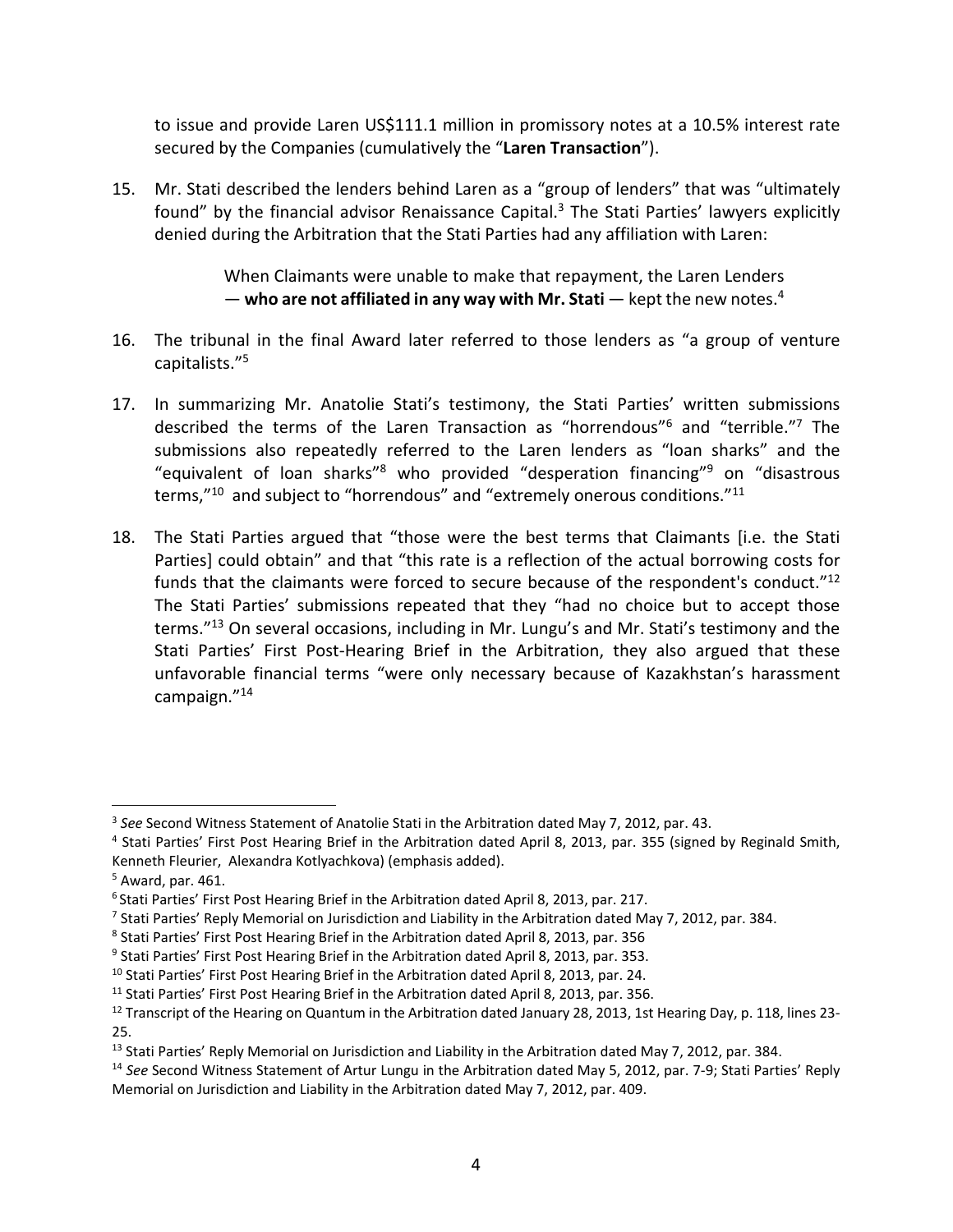- 19. The Stati Parties alleged that the onerous conditions in the Laren Transaction, in turn, "caused further financial duress" to the Stati Parties, which in turn led to compensable harms.15
- 20. In support of their arguments regarding various financial issues, the Stati Parties also relied on evidence presented by FTI, its expert witness. In the Arbitration, FTI issued a total of four expert reports, and Mr. Howard Rosen of FTI testified in the arbitral hearings.
- 21. The Stati Parties relied on the Indicative Bid to claim compensation for the LPG Plant in their Statement of Claim,<sup>16</sup> their Reply Memorial on Jurisdiction and Liability,<sup>17</sup> their Reply Memorial on Quantum,<sup>18</sup> in oral argument,<sup>19</sup> and in their First Post-Hearing Brief.<sup>20</sup> For example, the Stati Parties' First Post Hearing Brief stated:

Indeed, the offer made for the LPG Plant by KazMunaiGas at that time was US \$199 million. While Claimants did not accept these offers because at the time they deemed them too low and did not feel that they would lead to a sale, the Tribunal should note that State‐owned KazMunaiGas itself offered almost US \$200 million for the Plant, more than six times the highest value assigned to the LPG Plant by Deloitte of US \$32 million.<sup>21</sup>

In addition to the evidence from Mr. Broscaru and FTI that TNG could obtain gas from third parties to process in the LPG Plant, Deloitte and Kazakhstan utterly disregard the possibility that TNG could have sold the plant to a third party that had its own gas to run through the plant. One such third party was KMG E&P, which made an indicative offer of US \$199 million for the LPG Plant in September 2008 ...<sup>22</sup>

The third indicator of value for the Tribunal, and a very important one in claimants' view, is the indicative offers  $\ldots^{23}$ 

<sup>&</sup>lt;sup>15</sup> Stati Parties' First Post Hearing Brief in the Arbitration dated April 8, 2013, par. 217.

<sup>&</sup>lt;sup>16</sup> Stati Parties' Statement of Claim in the Arbitration dated May 18, 2011, par. 71.

<sup>&</sup>lt;sup>17</sup> Stati Parties' Reply Memorial on Jurisdiction and Liability in the Arbitration dated May 7, 2012, par. 378.

<sup>&</sup>lt;sup>18</sup> Stati Parties' Reply Memorial on Quantum in the Arbitration dated May 28, 2012, par. 66.

 $19$  Transcript of the Hearing on Jurisdiction and Liability in the Arbitration dated October 1, 2012, 1st Hearing Day, pp. 91 and 96.

<sup>&</sup>lt;sup>20</sup> Stati Parties' First Post Hearing Brief in the Arbitration dated April 8, 2013, par. 569.

<sup>&</sup>lt;sup>21</sup> Stati Parties' Reply Memorial on Quantum in the Arbitration dated May 28, 2012, par. 66.

<sup>&</sup>lt;sup>22</sup> Stati Parties' First Post Hearing Brief in the Arbitration dated April 8, 2013, par. 569.

<sup>&</sup>lt;sup>23</sup> Transcript of the Hearing on Quantum in the Arbitration dated January 28, 2013, 1st Hearing Day, p. 27, lines 10-12.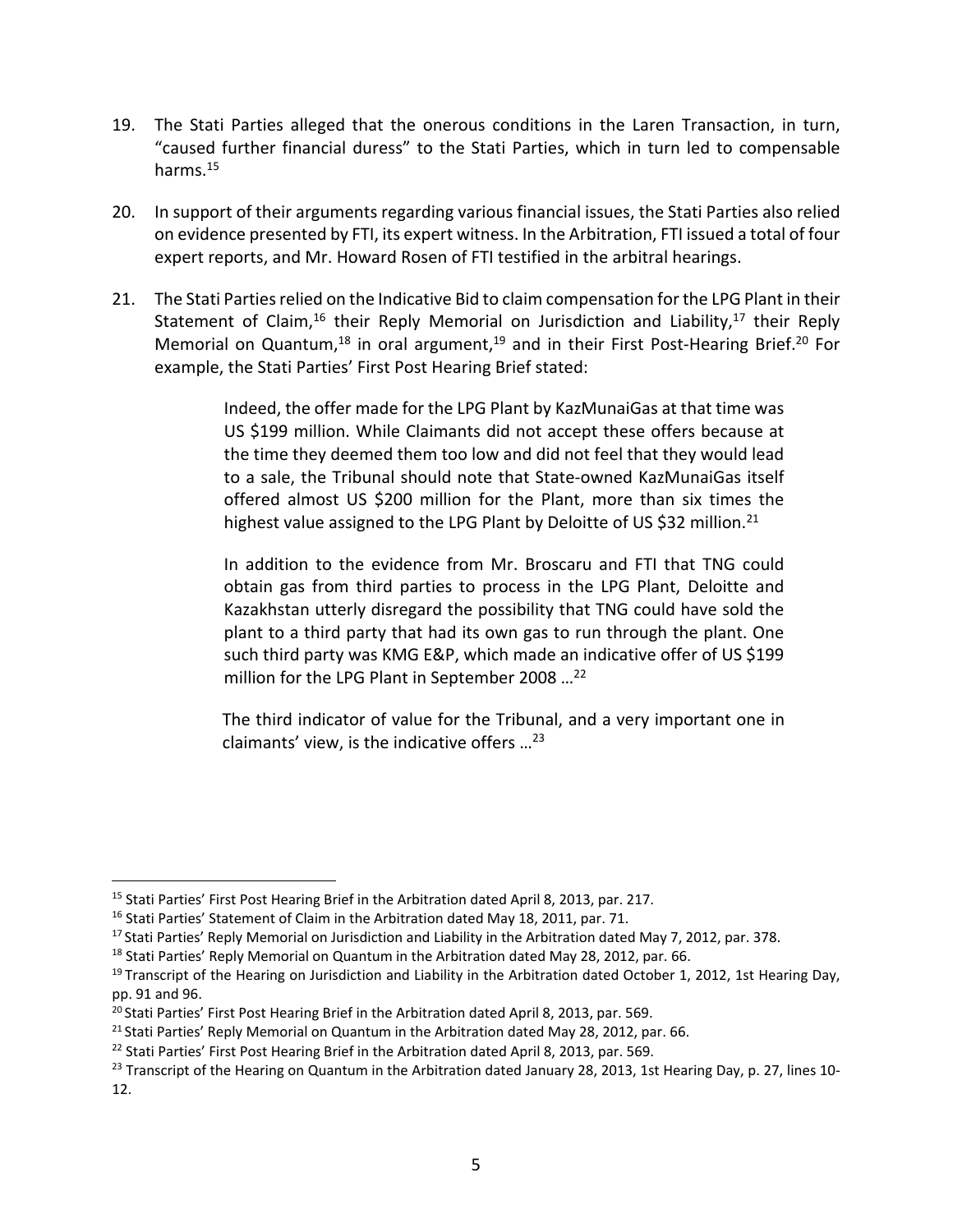22. FTI also relied on the Indicative Bid in its expert reports for the Stati Parties: $^{24}$ 

The offer made by state‐owned KazMunaiGaz at that time was \$199 million for the LPG Plant. Hence it is clear that the value of the LPG Plant at the 2008 Valuation Date was well in excess of its salvage value.<sup>25</sup>

23. In testifying at the arbitral hearing on quantum, Mr. Rosen from FTI stated:

I further noted that in KMG's analysis of value for their indicative offer, they had also approached the LPG plant on a cost basis, and at the valuation date it was closer to \$200 million, because that was the information on the cost of the plant at that time.<sup>26</sup>

24. In FTI's Expert Report in the Arbitration dated May 17, 2011, FTI stated:

18.1 Information provided to us, upon whom our conclusions are based, is believed to be reliable. Any additional information and documents produced after the date of this report may have a material impact on the analyses and conclusions contained in this report.

…

1

18.4 We reserve the right, but are under no obligation, to review the calculations referred to in this report, and if deemed necessary by us, to revise our analyses and conclusions in light of any information which becomes known to us subsequently.<sup>27</sup>

- 25. The Audited Financial Statements of the Stati Parties were appended to FTI's expert reports.
- 26. An award in the Arbitration was rendered on December 19, 2013 ("**Award**"). The Award rejected Kazakhstan's arguments on the merits and found it liable for US\$497,685,101. The

<sup>&</sup>lt;sup>24</sup> FTI's Expert Report in the Arbitration dated May 17, 2011, FTI's Supplemental Expert Report in the Arbitration dated May 28, 2012, FTI's Amendments to the Expert Report in the Arbitration dated January 25, 2013, and FTI's Post‐Hearing Expert Report in the Arbitration dated April 8, 2013.

 $25$  FTI's Supplemental Expert Report in the Arbitration dated May 28, 2012, par. 7.5.

<sup>&</sup>lt;sup>26</sup> Transcript of the Hearing on Quantum in the Arbitration dated January 31, 2013, 4th Hearing Day, p. 57, lines 4– 8.

<sup>&</sup>lt;sup>27</sup> FTI's subsequent submissions contained similar provisos. Specifically, both FTI's Post-Hearing Expert Report in the Arbitration dated April 8, 2013 (par. 14.4) and FTI's Fourth Expert Report in the Arbitration dated June 3, 2013 (par. 7.4) contain the following identical reservations:

I reserve the right, but am under no obligation, to review the calculations referred to in this report, and if deemed necessary by myself, to revise my analyses and conclusions in light of any information which becomes known to myself subsequently.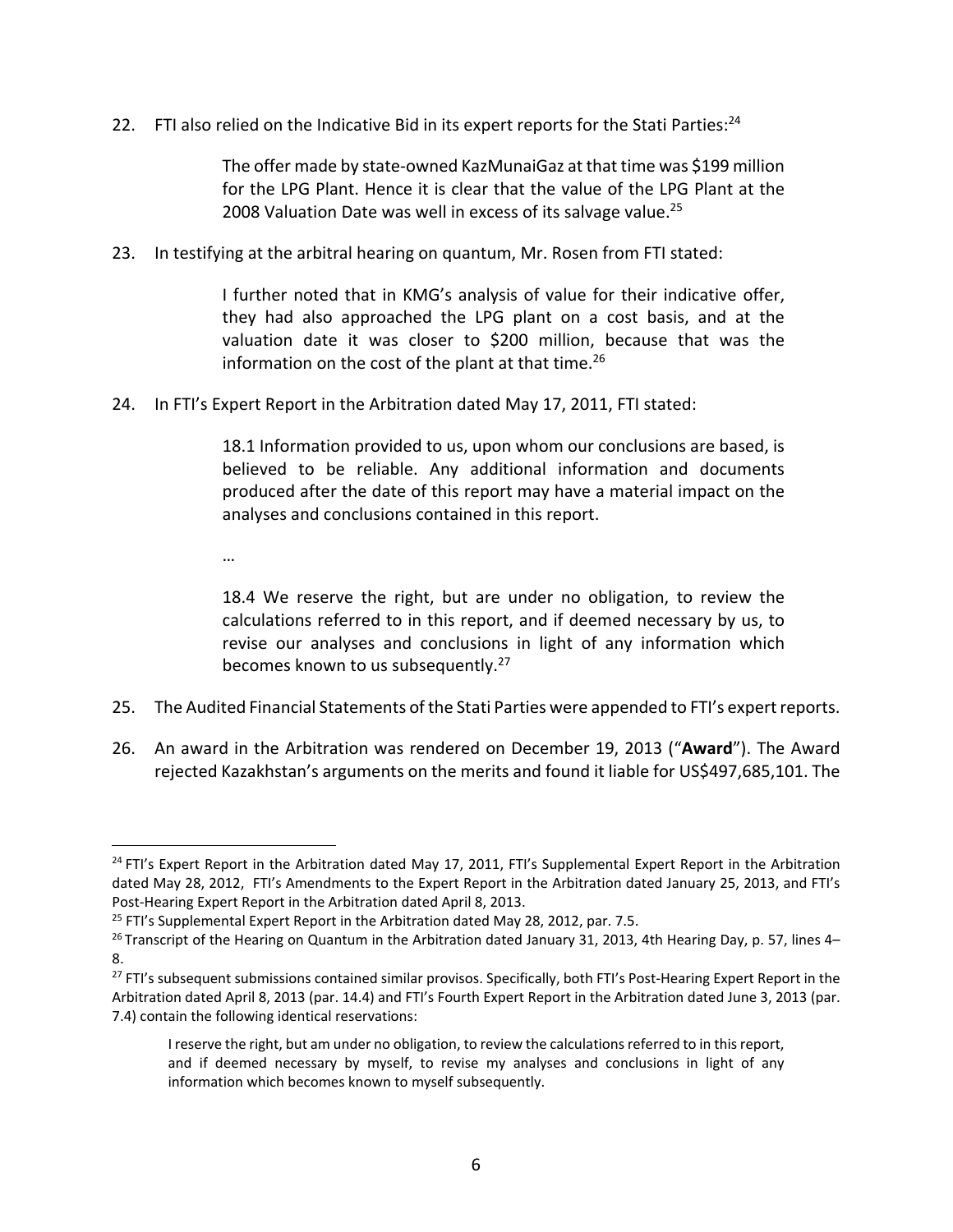arbitral tribunal also ordered Kazakhstan to pay three quarters of the costs, and half of the Stati Parties' costs for legal representation or US\$8,975,496.40.

- 27. For the issue of the valuation of the LPG Plant, the Award did not rely directly on the damages evidence presented by the Stati Parties' expert, FTI. Instead, the tribunal relied on the Indicative Bid, which had been prepared by KMG and submitted separately by the Stati Parties as quantum evidence in the Arbitration.
- 28. In determining damages, the arbitral tribunal expressly relied on the Indicative Bid, stating in the Award:

[T]he Tribunal considersit to be of particularrelevance that an offer was made for the LPG Plant by state‐owned KMG at that time for USD 199 million. The Tribunal considersthat to be the **relatively bestsource of information** for the valuation of the LPG Plant among the various sources of information submitted by the Parties regarding the valuation for the LPG Plant during the relevant period of the valuation date accepted by the Tribunal.<sup>28</sup>

29. In the parties' written and oral arguments, in the transcripts of the hearings, and in the Award, the Audited Financial Statements and the fact that KPMG had audited the Financial Statements were referenced repeatedly to support several of the Stati Parties' arguments on the merits and on damages issues. Several of these arguments made by the Stati Parties were then relied on by the tribunal in making the Award.<sup>29</sup>

## **B. Post‐Award**

- 30. After the Arbitration, in 2014 Kazakhstan submitted a petition to set aside the Award at the seat of arbitration in Sweden. While the set-aside proceedings were pending, Kazakhstan obtained access to evidence that it believed demonstrated that the Stati Parties misled the arbitral tribunal regarding various financial matters, including the true value investments the Stati Parties claim to have made in the construction of the LPG Plant.
- 31. Of particular concern to Kazakhstan was evidence that it believed demonstrated that the Stati Parties had created a shell company called Perkwood Investment Limited ("**Perkwood**") for the purpose of diverting funds that were purportedly spent on the construction of the LPG Plant. Kazakhstan believed that the purpose of the diversion was to inflate the construction costs of the LPG Plant, which were accounted for in the Audited Financial Statements.
- 32. In requesting set aside, Kazakhstan argued, and the Stati Parties contested, that the Indicative Bid relied on the Audited Financial Statements. In support of these arguments, Kazakhstan referred to KMG's reference in the Indicative Bid to the so‐called Information

<u>.</u>

<sup>&</sup>lt;sup>28</sup> Award, par. 1747 (emphasis added).

<sup>29</sup> *See infra* par. 63‐67.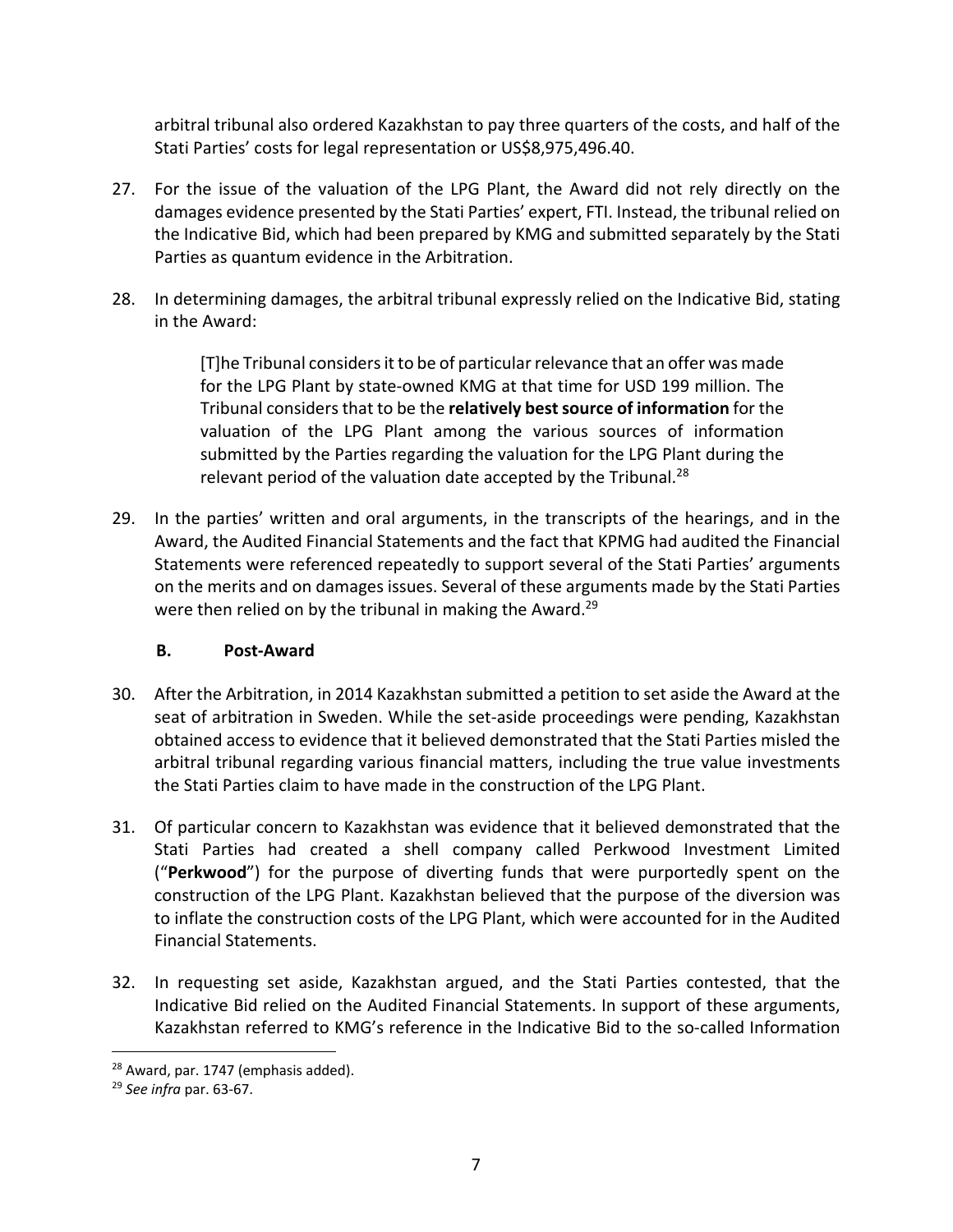Memorandum ("**Information Memorandum**"), which had been prepared by Renaissance Capital, the party that purportedly introduced the Stati Parties to Laren.<sup>30</sup> Specifically, the Indicative Bid stated:

In formulating our Indicative Offer, we have relied upon the information contained in the Information Memorandum and certain other publicly available information. Our valuation depends upon this information and assumptions being substantiated in the next round through due diligence materials and meetings.

Due to lack of sensitive input data, we used comparative (transaction and trading multiples) method for valuation of Borankol and Tolkyn fields, whereas the LPG plant was valued using the combination of comparative and cost methods …

… Historical costs of US \$193 million were used as a base for cost method valuation.31

33. The "comparative and cost method" used to calculate the value of the LPG Plant, Kazakhstan argued in the post‐award proceedings, expressly relied on "[t]he historical costs of US\$193 million ... as a base for cost method valuation."<sup>32</sup> This figure, Kazakhstan argued, was taken from the Information Memorandum, which in turn was based on the Audited Financial Statements audited by KPMG and unaudited interim financials prepared by KPMG:

> The financial information presented in this Information Memorandum is derived from the unaudited interim combined balance sheets and statements of income, cash flows and changes in shareholders' equity of KPM, TNG and Tristan Oil, as of and for the six months ended 30 June 2007 and 2008, and the audited combined balance sheets and statements of income, cash flows and changes in shareholders' equity of KPM, TNG and, with effect from its incorporation on 24 October 2006 and Tristan Oil, as of 31 December 2005, 2006 and 2007.<sup>33</sup>

 $\overline{a}$ 

d) […] We estimate the value […] of the LPG Plant at US\$ 199 million.

<sup>30</sup> *See supra* par. 12.

<sup>&</sup>lt;sup>31</sup> The Indicative Bid of KazMunaiGas Exploration Production JSC, p. 3, provides:

c) […] On the basis of the information contained in the Information Memorandum and publicly available information, subject to the conditions and assumptions set out elsewhere in this Indicative Offer and contingent upon further due diligence at Phase II of the sale process, we value the Company at US \$754 million on a debt free and cash free basis [Enterprise Value] for expected completion of the Proposed Transaction in January 2009.

<sup>&</sup>lt;sup>32</sup> Stati Parties' First Post Hearing Brief in the Arbitration dated April 8, 2013, par. 569. <sup>33</sup> Information Memorandum, p. 4.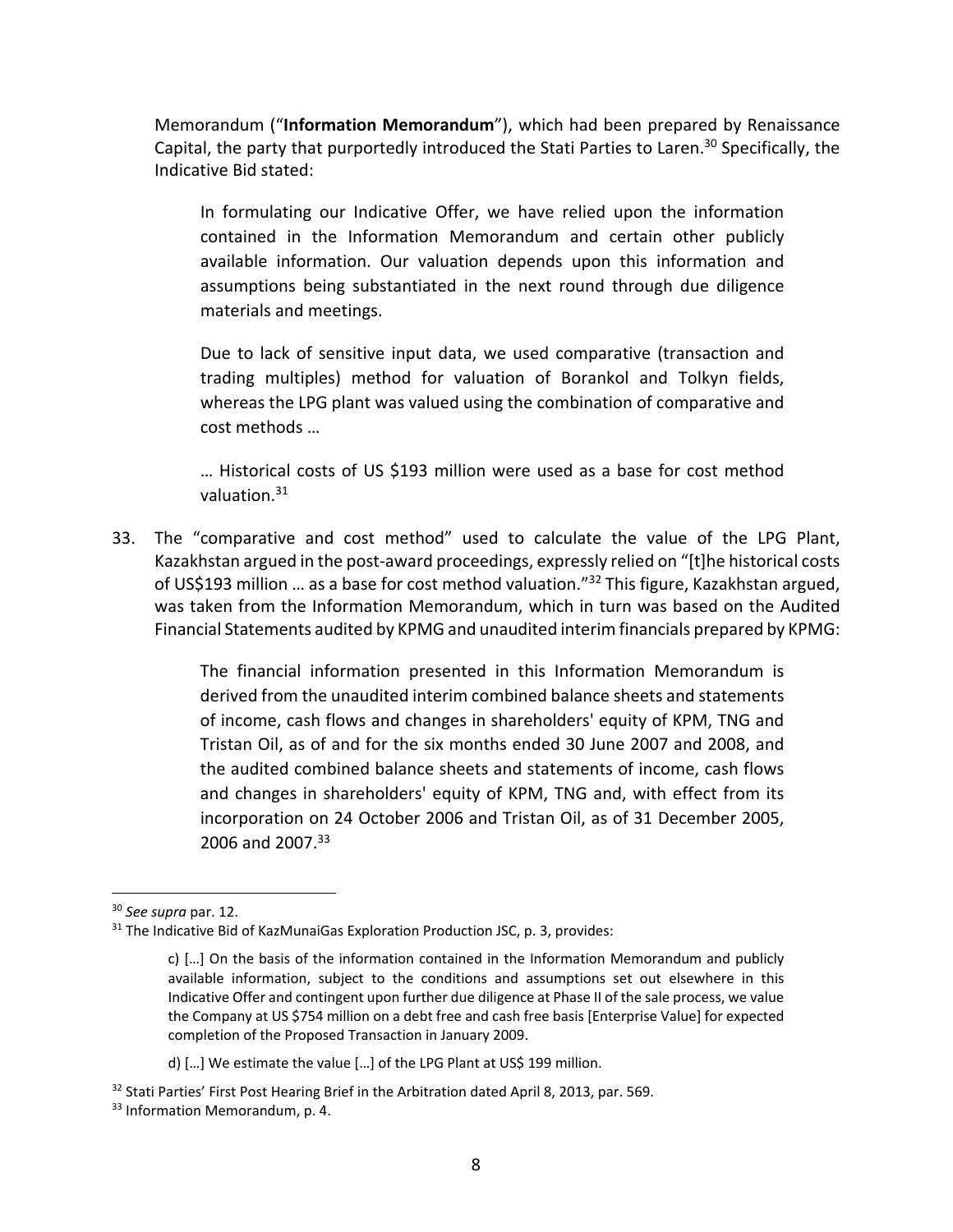34. On December 9, 2016, the Svea Court of Appeal refused Kazakhstan's request to set aside the Award. In its reasoning, the Svea Court of Appeal noted that the arbitral tribunal had relied on the Indicative Bid, instead on the Stati Parties' witness and expert evidence on the valuation of the LPG Plant. As a consequence, the Svea Court reasoned, even considering Kazakhstan's allegations that the Companies' financials were tainted by false or fraudulent evidence, that evidence did not affect the outcome of the Arbitration. As to the Indicative Bid itself on which the tribunal relied for its damage valuation, the Svea Court concluded that:

> [The] Stati Parties had obtained the offer from a third party before the arbitration and thus the document per se cannot be regarded as false evidence, even if that offer was incorrect because it was based on intentional false information provided by the Stati Parties.<sup>34</sup>

35. On this basis, the Svea Court of Appeal refused to set aside the Award.<sup>35</sup> As further discussed below, the English High Court found that the Svea Court did not rule on "whether there has been the fraud alleged": 36

> Neither the Swedish Court nor the US Court nor English Court has, although material has been put before those Courts that would allow them to decide that question.<sup>37</sup>

- 36. After the set aside proceedings, Kazakhstan discovered, and presented in various national court proceedings the Stati Parties had initiated to enforce the Award, new sources of evidence that Kazakhstan contends demonstrate fraud by the Stati Parties in the financial transactions underlying the Award.
- 37. In response, the Stati Parties and their counsel made numerous representations and statements to courts in which they expressly denied that false statements or false or fraudulent evidence had been presented to the arbitral tribunal or that any allegedly false or misleading testimony was material.

1

<sup>34</sup> Second Witness Declaration of Alexander Foerster, the Swedish counsel of Kazakhstan, dated July 20, 2020, par. 61.

<sup>35</sup> The Republic of Kazakhstan v. Ascom Group, S.A. et. al., Case T 2675-14, Judgment dated December 9, 2016, Svea Court of Appeal, p. 45: ("Since the arbitral tribunal based its assessment on the indicative bid, the evidence invoked by the Investors in the form of witness testimony, witness affidavits and expert reports regarding the size of the investment cost – which evidence Kazakhstan has claimed was false – has not been of immediate importance for the outcome. In the Court of Appeal's opinion, already in these circumstances, such evidence per se – even if it were proven to be false – does not constitute sufficient reason to consider the arbitral award invalid. In the Court of Appeal's opinion, it is also not obvious that this evidence, through indirect influence on the arbitration tribunal, was decisive for the outcome of the case.").

<sup>&</sup>lt;sup>36</sup> Anatolie Stati et. al. v. The Republic of Kazakhstan [2017] EWHC 1348 (Comm), par. 80.

<sup>37</sup> Anatolie Stati et. al. v. The Republic of Kazakhstan [2017] EWHC 1348 (Comm), par. 80.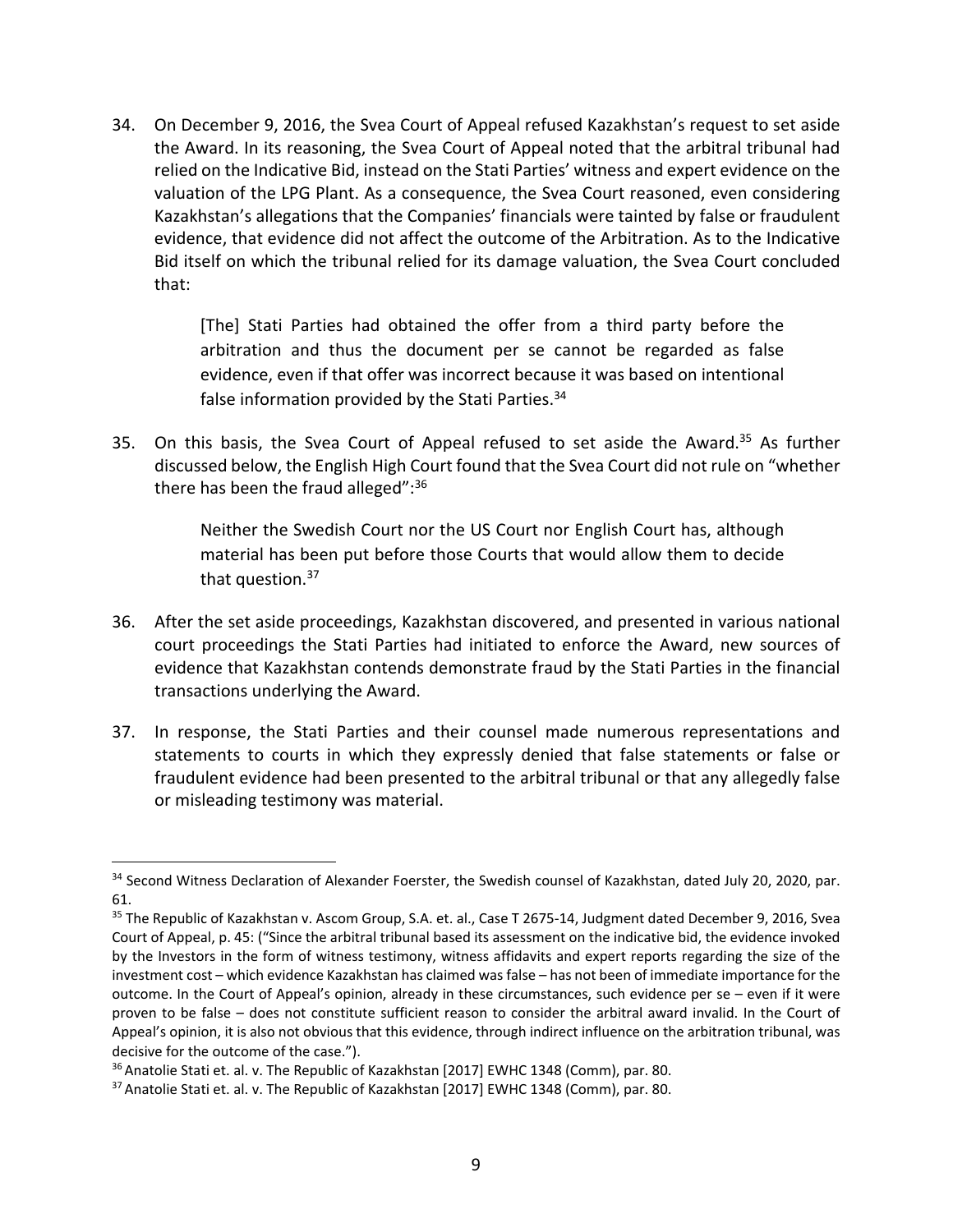38. With one exception, courts in various jurisdictions, including the Svea Court of Appeal, upheld the Award. The exception was an English court, which found that there was prima facie evidence both that the Award had been obtained by fraud and that "there was a fraud on the Tribunal." Based on these findings, the English High Court ordered further proceedings to determine the existence of fraud:

> In my judgment there is the necessary strength of prima facie case that the alleged fraud would have made a difference to the Tribunal. And that, in asking the Tribunal to rely on the KMG Indicative Bid in circumstances (concealed from the Tribunal, as from the bidder) of the alleged fraud, there was a fraud on the Tribunal.<sup>38</sup>

39. The English court also recognized that it had the power, despite the Svea Court's ruling, to evaluate the allegations of false and fraudulent evidence under the public policy exception:

> Where the Swedish Court as the supervisory court has held that its powers are limited so that it cannot intervene even if the arbitrators were deliberately misled by the Claimants' use of the KMG Indicative Bid it is important to record that the powers of the English Court, and the requirements of English public policy, are not so limited*.* 39

40. The Stati Parties withdrew those proceedings before the English High Court conducted further examination or made any final determination regarding the alleged fraud. The Stati Parties' withdrawal was permitted by the English Court of Appeals on the condition that the Stati Parties agreed to give an undertaking to pay Kazakhstan's legal costs and to not attempt again to enforce the Award in England.40 ‐

## **C. Events Leading up to KPMG's Withdrawal of its Audit Reports**

- 41. On April 3, 2019, Mr. Lungu stated in a deposition in the U.S. under oath, inter alia, that:
	- a) He signed "Representation Letters" (attached to Mr. Lungu's deposition as exhibits) along with Mr. Stati, which confirmed that they understood the meaning of the term "Related Party" and the meaning of "fraud" regarding failures to disclose. The letter also expressly verified "the completeness of the information provided to [KPMG] regarding the identification of related parties

<sup>38</sup> Anatolie Stati et. al. v. The Republic of Kazakhstan [2017] EWHC 1348 (Comm), par. 48. *See also* par. 92: ("I hold that the decision of the Swedish Court and the decision of the US Court do not create an estoppel, that the State is entitled to rely on the evidence obtained since the Award, and that there is a sufficient prima facie case that the Award was obtained by fraud.").

<sup>&</sup>lt;sup>39</sup> Anatolie Stati et. al. v. The Republic of Kazakhstan [2017] EWHC 1348 (Comm), par. 89.

<sup>40</sup> Anatolie Stati et. al. v. The Republic of Kazakhstan [2018] EWCA Civ 1896, par. 33 and 67.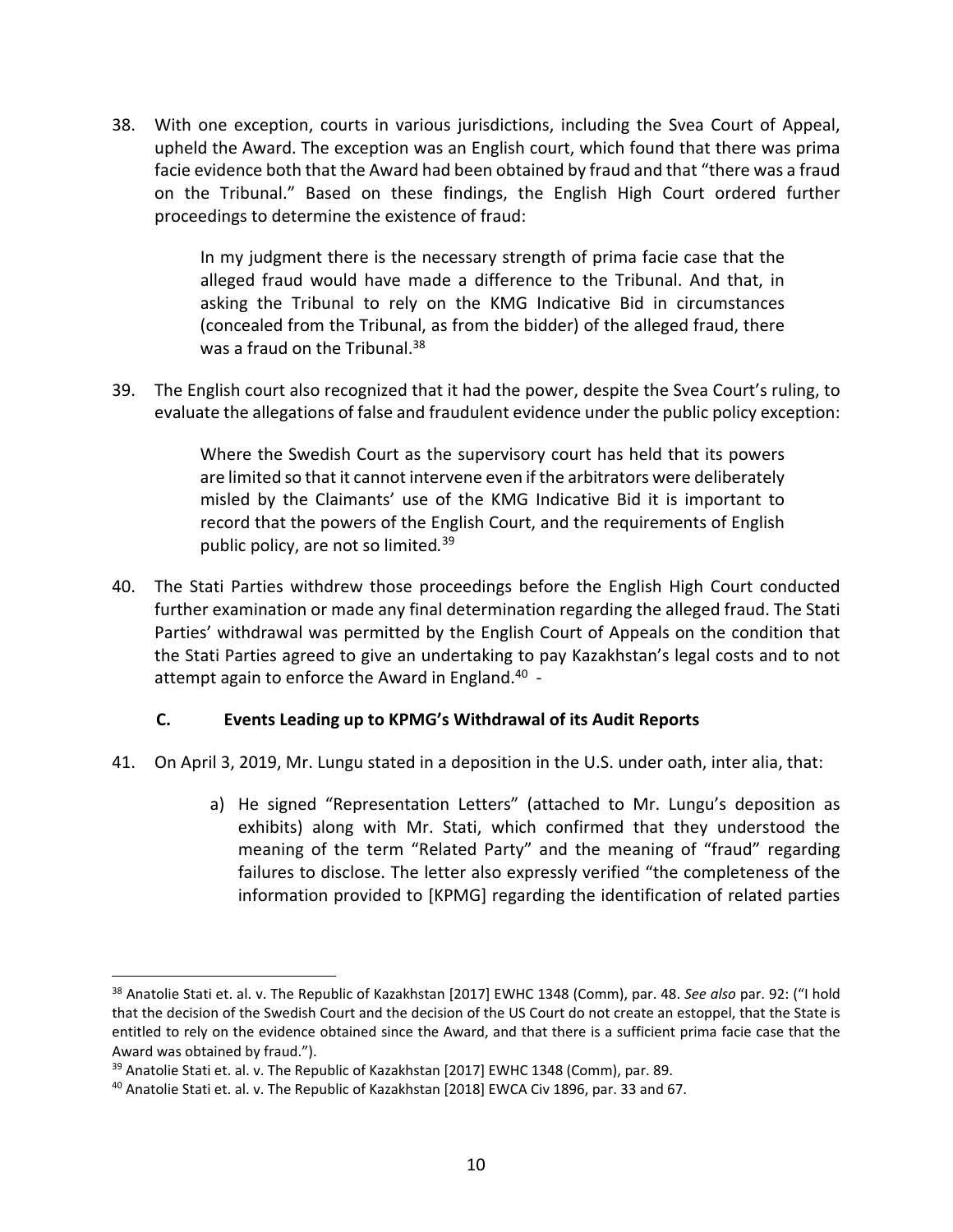and regarding transactions with such parties that are material to the financial statements;"<sup>41</sup>

- b) That the entities disclosed as related parties in the respective appendices of the Representation Letters omitted any reference to Perkwood;<sup>42</sup>
- c) Failing to list Perkwood in the appendices of the Representation Letters was "a materially false omission," and its omission fit within the definition of fraud in the Representation Letters;<sup>43</sup>
- d) In an authenticated August 2007 Sales and Purchase Agreement between Perkwood and Tolkynneftegaz LLP, Anatolie Stati's personal chauffeur, Mr. Eldar Kasumov, signed as "Director General" on behalf of Perkwood as seller;<sup>44</sup>
- e) The use of a chauffeur to sign on corporate documents in the capacity as director – was not an accepted practice and "raised red flags";  $45$
- f) Mr. Kasumov did not, as far as Mr. Lungu was aware, have any business training or experience, nor did Mr. Kasumov speak English;<sup>46</sup>
- g) Mr. Kasumov's signature on behalf of Perkwood on the Sales and Purchase Agreement was "definitely a red flag to check further;"47
- h) It was "rather disappointing" for Mr. Lungu to find out in 2013, when preparing his witness statement for a separate arbitration, that he had falsely represented to KPMG that Perkwood was in fact a related company;<sup>48</sup>
- i) After the Stati Parties defaulted on the Laren loan (whose terms had been described by the Stati Parties in the Arbitration as "horrendous" and imposed by a "loan shark"),"<sup>49</sup> all the directors of Laren resigned; the person then designated as Director General of Laren was, once again, Mr. Anatolie Stati's personal chauffeur, Mr. Eldar Kasumov.50

<sup>&</sup>lt;sup>41</sup> The Oral Videotaped Deposition of Artur Lungu, In Re Application of Republic of Kazakhstan for Order Directing Discovery from Artur Lungu Pursuant to 28 U.S.C. § 1782, Misc. Action No. 4:19-mc-00423 (S.D. Tex. 2019), pp. 136-145 & Exhibit 13.

<sup>42</sup> *See id.* pp. 145‐146.

<sup>43</sup> *Id.*, pp. 200‐201.

<sup>44</sup> *Id.,* p. 221.

<sup>45</sup> *Id.,* pp. 221‐222.

<sup>46</sup> *Id.,* p. 258

<sup>47</sup> *Id.,* pp. 221‐222.

<sup>48</sup> *Id.,* pp. 147‐149.

<sup>49</sup> *See supra* par. 15.

<sup>50</sup> Deposition of Arthur Lungu, *supra* note 14, pp. 256‐257.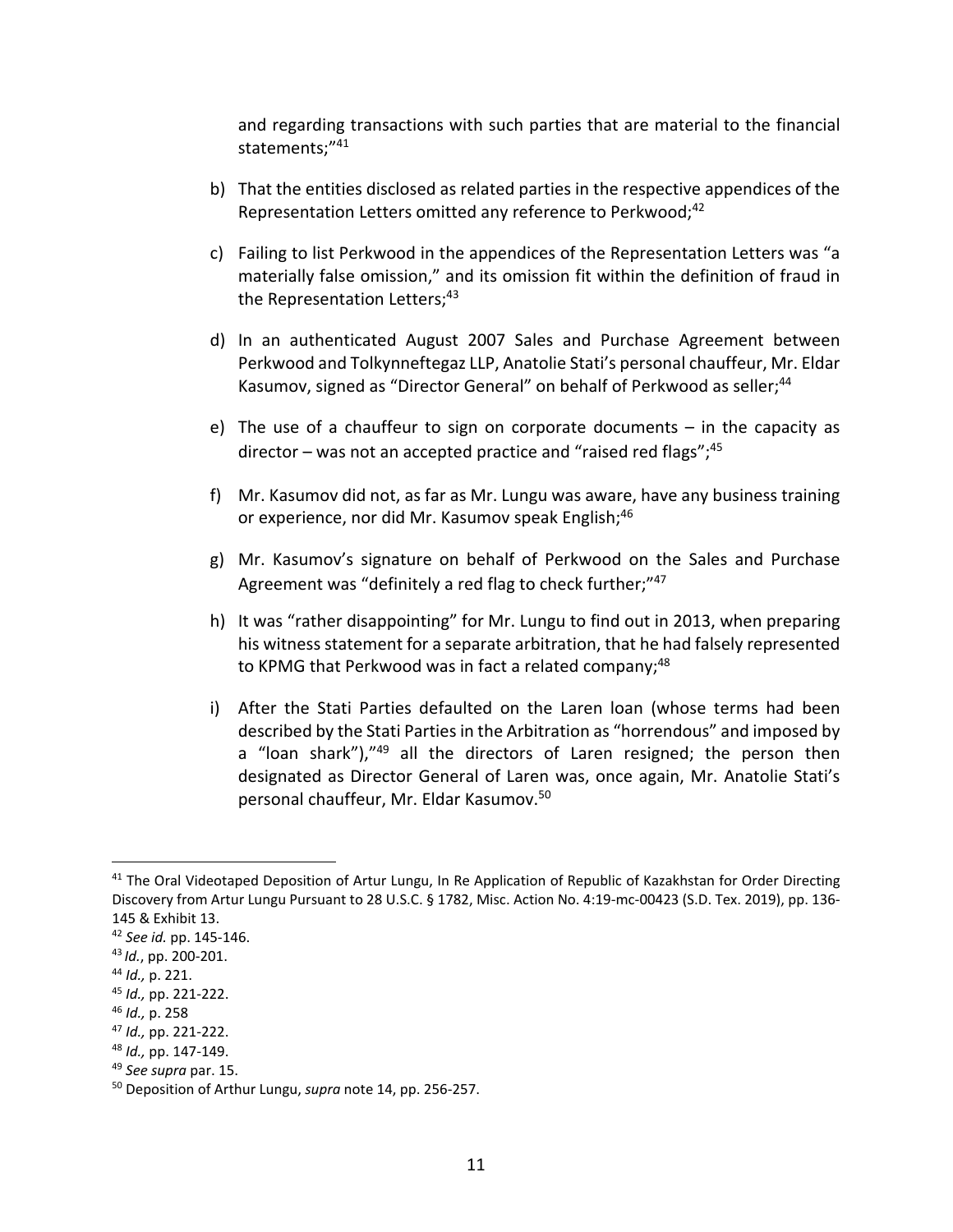- j) Mr. Lungu was represented at the deposition by Messrs. Kevin Mohr and Egishe Dzhazoyan of King and Spalding, the same law firm that represented the Stati Parties in the Arbitration; Mr. Mohr had also personally represented the Stati Parties in the Arbitration.<sup>51</sup> Mr. Dzhazoyan is one of the Stati Parties' attorneys in their post‐award proceedings.
- k) Mr. Lungu did not pay for his representation at the deposition. $52$
- 42. On August 21, 2019, KPMG withdrew its audit reports issued for the Audited Financial Statements of the Companies (the "**Audit Reports**") and subsequently refused multiple requests by the Stati Parties to reinstate the Audit Reports.53
- 43. In correspondence that eventually led to its withdrawal, KPMG notified the Stati Parties that it had become aware of certain facts that raised questions regarding the accuracy of its Audit Reports. The inaccuracies regarded, among other things, the construction costs for the LPG Plant.<sup>54</sup> Citing its obligations under the International Financial Reporting Standards ("**IFRS**") and International Standards on Auditing ("'**ISA**"), KPMG requested answers to a number of questions. The letter stated specifically:

In case if we receive [sic] no explanations or additional representations, we remain [sic] our rights to seek to prevent future reliance on our audit reports and in particular to withdraw our audit reports and to inform about such withdrawal all parties who are still, in our view, relying on these reports, including but not limited, Ministry of Justice of the Republic of Kazakhstan and the Svea Court of Appeals.<sup>55</sup>

- 44. KPMG and the Stati Parties exchanged several additional letters, but KPMG concluded that it did not receive the explanations or additional representations it had requested from the Stati Parties.
- 45. In a later letter dated August 21, 2019, KPMG withdrew its Audit Reports of the Audited Financial Statements. In explaining the basis for its decision, KPMG stated that the withdrawal was predicated on:<sup>56</sup>
	- a) Statements made by the Stati Parties in court submissions that Perkwood is an "affiliate company" and banking records indicating that Perkwood was owned or controlled by Messrs. Anatolie Stati and Gabriel Stati;

 $\overline{a}$ 

<sup>55</sup> *See id.*, p. 2*.*

<sup>51</sup> *Id.* pp. 21‐22.

<sup>52</sup> *See id.*

<sup>53</sup> Letter from KPMG Audit LLC to A. Stati dated August 21, 2019.

<sup>&</sup>lt;sup>54</sup> Letter from KPMG Audit LLC to A. Stati dated February 15, 2016, p. 1.

<sup>56</sup> Letter from KPMG Audit LLC to A. Stati dated August 21, 2019, p. 1.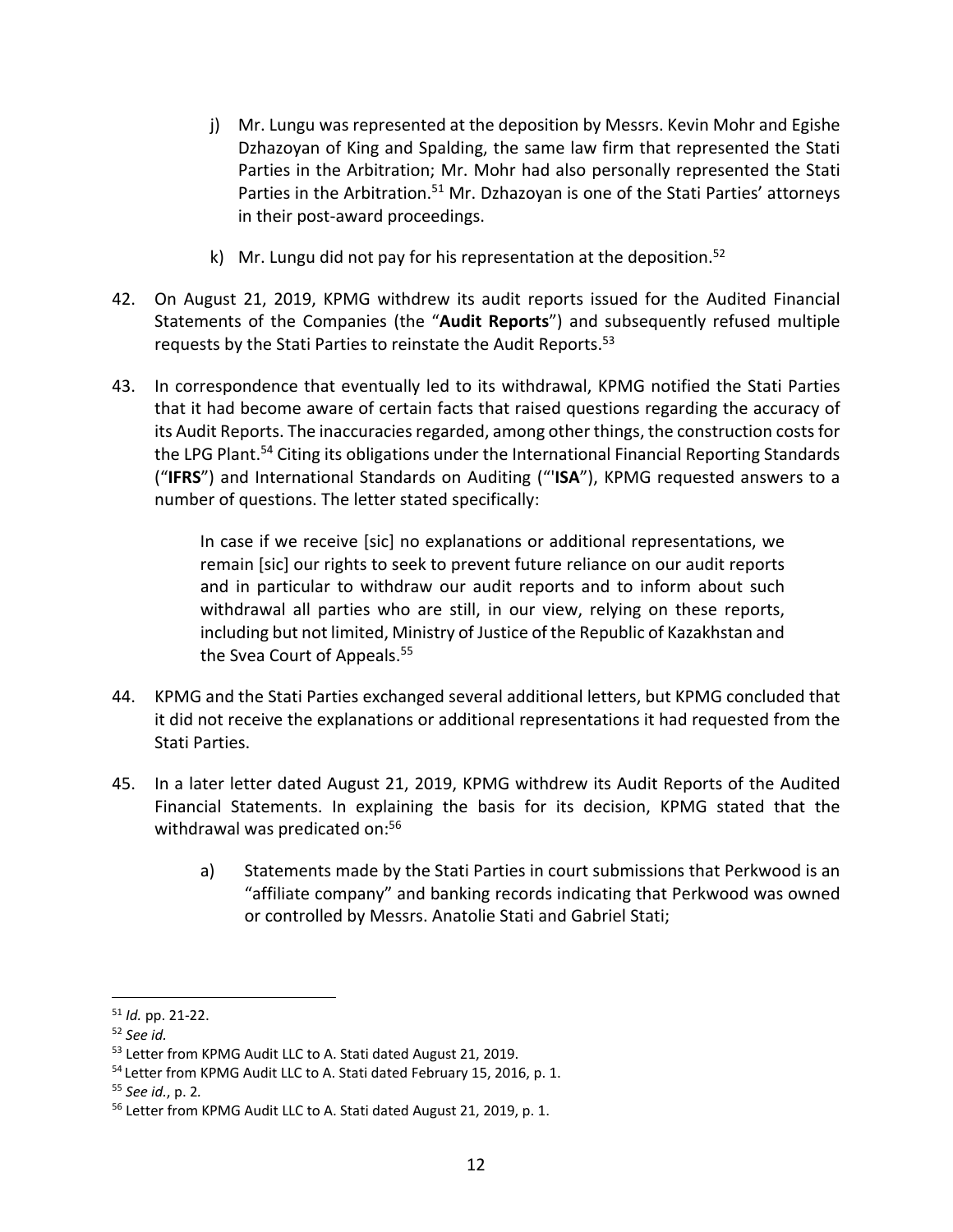- b) The fact that the Stati Parties did not deny that Perkwood was a related party of the Companies, or otherwise respond to KPMG's questions on this subject.
- c) Mr. Lungu's "testimony, under oath in the U.S., that the management of Kazpolmunay LLP, Tolkynneftegaz LLP and Tristan Oil LTD made misrepresentations to KPMG Audit LLC;"
- d) The fact that annual and interim financial statements for 2007, 2008, and 2009 did not disclose transactions during those years between TNG and Perkwood in accordance with IAS 24;
- e) A determination by KPMG that the omission of these transactions was "material" both to the Audited Financial Statements and the Audit Reports.
- 46. In withdrawing its Audit Reports, KPMG stated:

We are therefore writing to inform you that you should immediately take all necessary steps to prevent any further, or future, reliance on the following audit reports issued by KPMG Audit LLC … [t]his includes ensuring that anyone in receipt of the relevant financial statements and Reports is informed of this development.

- 47. To date, to the best of my knowledge, neither the Stati Parties nor their counsel have made efforts to inform third parties that the Audit Reports have been withdrawn, including the courts in which they have sought to have the Award enforced.
- 48. To date, to the best of my knowledge, FTI has not sought to retract or revise its expert reports presented in the Arbitration.

### **IV. EXECUTIVE SUMMARY**

- 49. This expert Opinion analyzes the ethical and professional responsibilities of auditors, lawyers, expert witnesses, arbitrators, and courts when false statements or fraudulent evidence have allegedly been submitted to an arbitral tribunal. It also analyzes the materiality of those professional obligations and related evidence on the Award and the public policy exception.
- 50. The analysis in this Opinion is predicated on:
	- i. KPMG's August 2019 professional determination that it was obliged to withdraw its Audit Reports of the Companies because, it concluded, the Audit Reports were based on material omissions and misrepresentations by the Stati Parties;
	- ii. Mr. Lungu's sworn deposition testimony in 2019 in the U.S. in which he directly repudiates facts and testimony that was presented in the Arbitration and testifies to new facts that raise reasonable inferences that false or misleading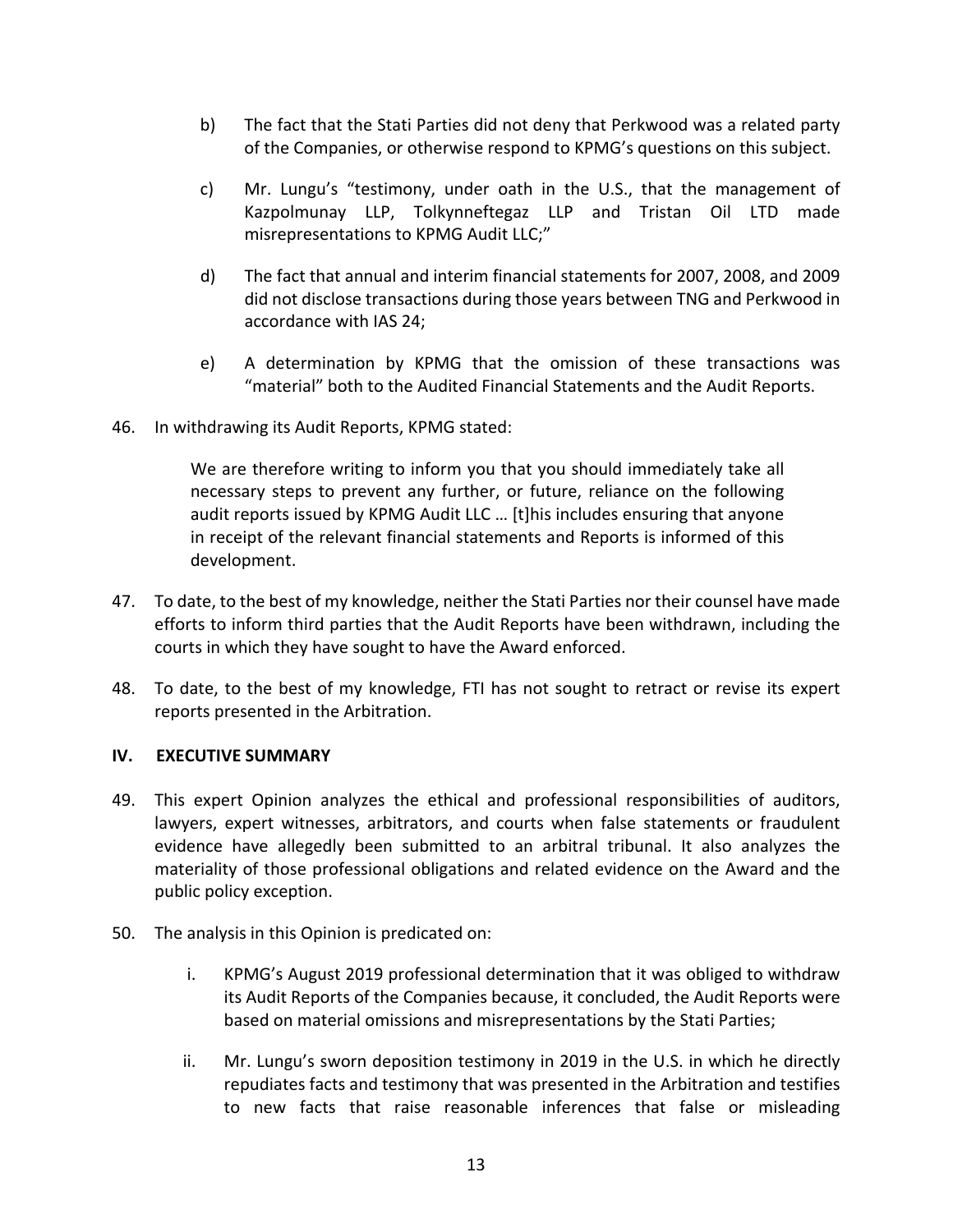representations was presented to the tribunal in order to obscure underlying financial misconduct.

iii. Relevant evidence, party submissions, hearing transcripts, and the Award in the Arbitration.

## **A. Applicable Professional Obligations**

- 51. **Auditors** are obliged by law, by professional accounting standards, and by professional codes of ethics to take action upon learning of material omissions or misrepresentations that call into question the accuracy of a financial audit they have performed. These obligations are an expression of accountants' gatekeeper function in preventing money laundering and protecting third parties from financial fraud.
- 52. **Attorneys** are ethically and legally prohibited either from knowingly making false statements or submitting false or fraudulent evidence to a court or tribunal, or from knowingly allowing a client to use their services in furtherance of an ongoing crime or fraud. The "knowing" requirement denotes actual knowledge, but that knowledge may be inferred from circumstances and does not necessarily require direct information. In other words, attorneys cannot avoid this obligation with willful blindness.
- 53. Under some national laws and ethics rules, lawyers are also required to take remedial measures when they discover later that they submitted to a court or tribunal materially false or fraudulent evidence or perjured testimony. Such remedial measures may include withdrawing the fraudulent evidence or perjured testimony or withdrawing from their representation in that matter. For those attorneys licensed in U.S. jurisdictions, I believe the obligation to take remedial measuresshould be interpreted as continuing to apply, both with respect to the Arbitration and with respect to evidence and representations subsequently submitted to national courts, through the end of set aside and enforcement proceedings.
- 54. Finally, in an increasingly global trend, many national and international laws impose gatekeeper obligations on attorneys with respect to suspected money laundering by their clients, in some instances even requiring reporting of such activities even if such reporting would otherwise violate the attorney's duty of confidentiality. Many national bar associations and the Council of Bars and Law Societies of Europe ("**CCBE**") oppose the most aggressive versions of these new laws as an intrusion on the lawyer‐client relationship, but most bar associations also acknowledge that lawyers have some gatekeeping function.
- 55. **Expert Witnesses**, like any other witnesses, are prohibited from making false factual statements to a court or arbitral tribunal. While there is not generally any formal code of conduct for expert witnesses per se, it is increasingly recognized that they have ethical duties, which may include avoiding conflicts of interest, improper conduct, and making false statements to a court or tribunal. For these reasons, professional expert reports that are premised on facts or assumptions that have been provided to them by the parties often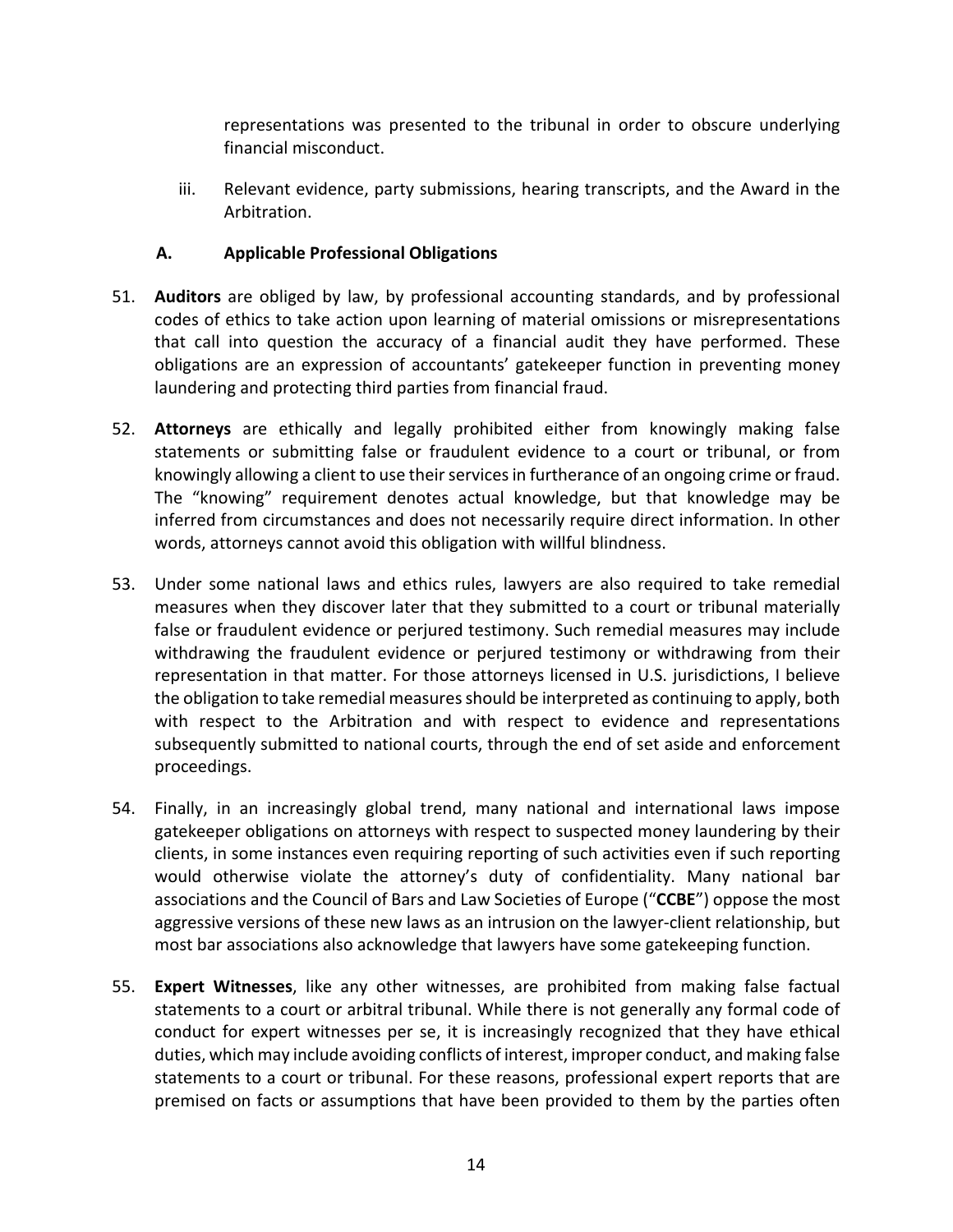include a written commitment to revise their expert reportsin light of changed assumptions or evidence.

- 56. **Arbitral tribunals** have obligations to ensure the fairness, and protect the legitimacy, of arbitral proceedings. Increasingly, these obligations are recognized as including an obligation to respond affirmatively to the submission of false or fraudulent evidence or perjured testimony, and misconduct more generally. Such responses may include formally excluding the fraudulent evidence or perjury, drawing negative inferences regarding evidence submitted (either with respect to the party's credibility or substantive evidence), rejecting jurisdiction or dismissing claims on their merits, admonishing counsel or witnesses, or awarding costs and fees on the offending party.
- 57. **National courts** are enabled under the public policy exception of the United Nations Convention on the Recognition and Enforcement of Foreign Arbitral Awards(the "**New York Convention**") to refuse recognition and enforcement of an award that is tainted by material fraudulent evidence or perjury. In determining whether false or fraudulent evidence should result in a refusal to recognize or enforce an award, courts engage in a counter‐factual analysisto determine whether, if the tribunal had known of the false or fraudulent evidence during the arbitration, that evidence would have had a material effect on the tribunal's decision.
- 58. In refusing to recognize or enforce awards that are predicated on false or fraudulent evidence, courts protect the integrity of international arbitration, the integrity of their own court systems, and national and international public policies that undergird the rule of law. If instead courts enforce those awards, national courts give legal effect to fraud‐tainted awards and undermine the legitimacy of international arbitration. This role for national courts is uniquely important for arbitrations involving State parties, especially State parties that are actively combatting local corruption and working to promote their domestic rule of law.

## **B. Professional Obligations in this Dispute**

- 59. After KPMG's withdrawal of the Audit Reports, the Financial Statements were no longer valid and could not appropriately have been relied upon, including by the Stati Parties or their attorneys. KPMG's decision to withdraw the Audit Reports provided an independent, professional assessment that the Stati Parties wrongfully concealed information relating to their Financial Statements. While not a formal adjudication, the professional assessment by KPMG is significant evidence regarding the reliability of the facts underlying its decision.
- 60. In response to KPMG's action, the Stati Parties alleged that KPMG only withdrew the Audit Reports as a result of inappropriate pressure from Kazakhstan. The Stati Parties also accused KPMG of breaching its professional and ethical obligations by withdrawing its Audit Reports. I am not aware of any concrete evidence proffered to support these allegations.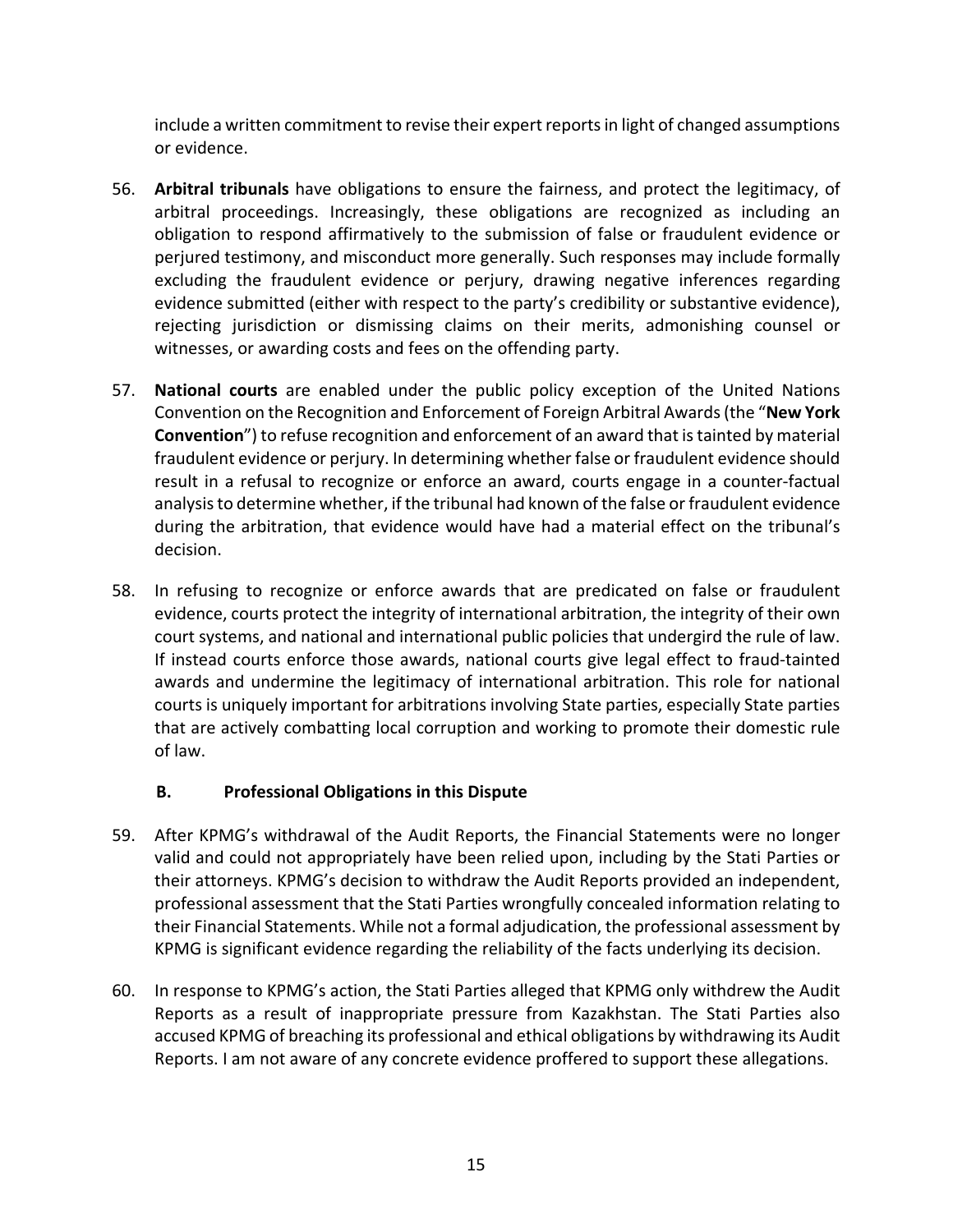- 61. Professional and ethical rules of conduct exist to guide accountants in navigating difficult issues when challenges are raised by external third parties (such as the Stati Parties allege Kazakhstan committed) or by their own clients.
- 62. As an elite global accounting firm, KPMG has internal processes and controls to ensure compliance with its professional and ethical obligations. The gravity of these obligations and internal compliance controls should create a presumption that KPMG acted appropriately in withdrawing its Audit Reports. That presumption should only be legitimately called into question if specific factual allegations are made and supported with evidence.
- 63. In the Arbitration, the Stati Parties, their lawyers, and their expert witness had presented and relied on the Audited Financial Statements regarding: 1) issues on the merits (i.e., the alleged reasons for the Stati Parties cash flow problems), 2) issues relating to damages (i.e., the valuation date and the value of the Companies), 3) issues regarding the general credibility of the parties and their allegations (i.e., to bolster the reliability of the Stati Parties' financial arguments and to argue that Kazakhstan's allegations were either naive or insincere).
- 64. Applying the counter‐factual test to determine whether the KPMG withdrawal would have affected the tribunal's decision, there are many bases to conclude that it would have.
- 65. If the tribunal in the Arbitration had known of KPMG's withdrawal of its Audit Reports and KPMG's admonition that the Audited Financial Statements should no longer be relied on, the tribunal would have been bound to respect that professional decision by KPMG. In light of the reasons prompting KPMG's withdrawal, the tribunal may have excluded entirely the Financial Statements and all references to, or evidence relying on them, including the Indicative Bid. Alternatively, it is possible that the tribunal may have permitted submission of the Financial Statements but afforded them little or no evidentiary weight in light of the fact that KPMG had made a professional determination that they were unreliable.
- 66. If FTI had known of KPMG's withdrawal of the Audit Reports and the Financial Statements that were appended to its opinions, FTI would likely have felt compelled to voluntarily withdraw or revise its expert reports on damages in order to preserve its integrity and credibility as an expert witness. Alternatively, the tribunal may have excluded the expert reportsif it had excluded the Financial Statements or determined that they were unreliable.
- 67. In light of the fact that KPMG's conclusion that Audited Financial Statements were based on misstatements or omissions by the Stati Parties, the tribunal may also have drawn negative inferences about other aspects of the Stati Parties' financial evidence, and their credibility more generally.
- 68. The numerous direct and indirect references to KPMG and the Audited Financial Statements throughout the Arbitration indicate the centrality of the financial status and corporate governance issues to core issues in the dispute. For reasons elaborated below, it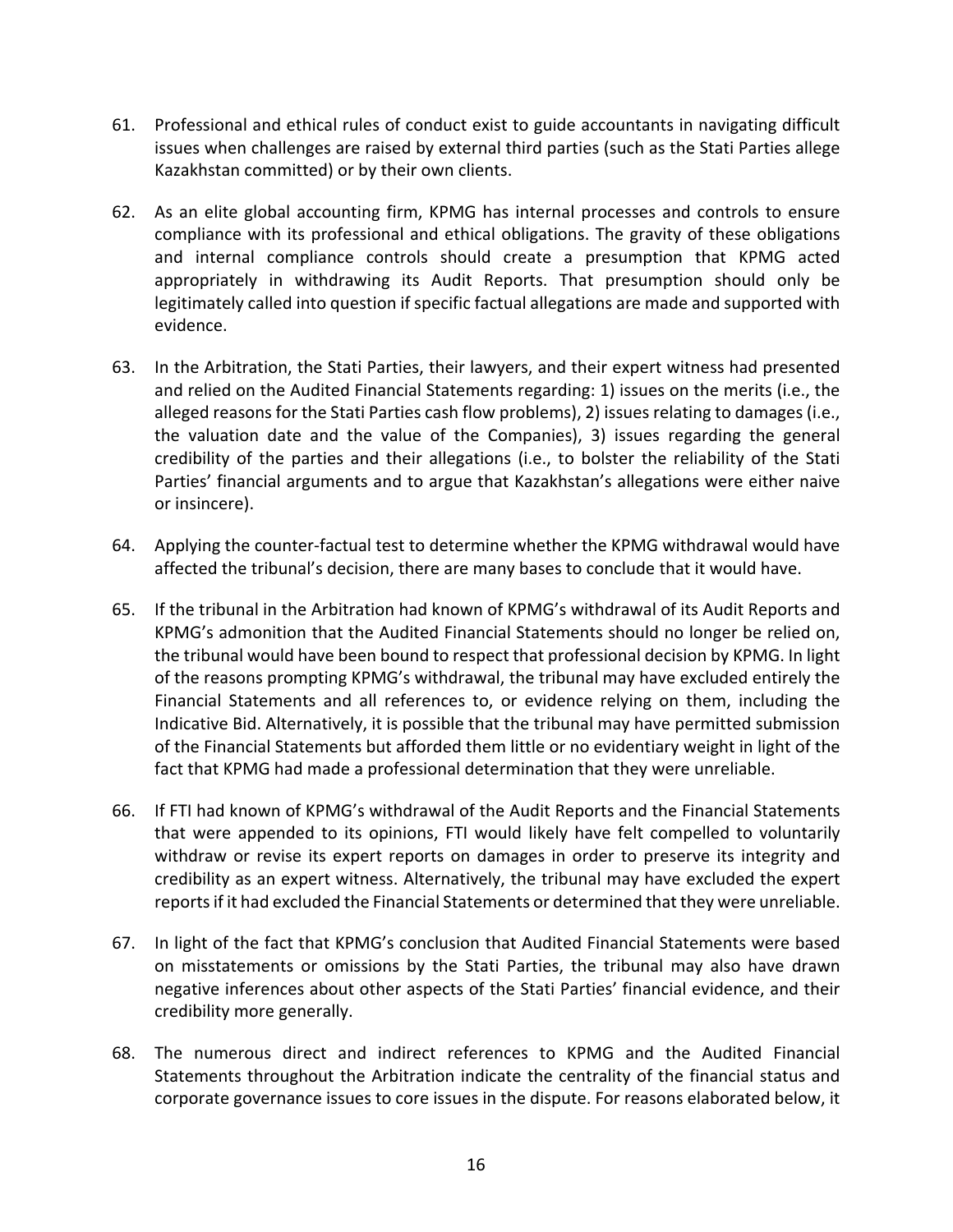is reasonable to assume that the exclusion of this evidence would have had a material effect on the tribunal's decision‐making and should be considered under the public policy exception by any court reviewing the Award under the New York Convention.

### **V. OBLIGATIONS OF AUDITORS**

1

- 69. As a general proposition, "an auditor has a responsibility to plan and perform the audit to obtain reasonable assurance about whether the financial statements are free of material misstatement, whether caused by error or fraud."57 This professional duty is owed not only to the client who retained the auditor, but also to third parties that may rely upon the audit.
- 70. External auditors perform a "gatekeeping function"<sup>58</sup> to ensure the accuracy of financial representations to the market regarding the financial statements of a company<sup>59</sup> and to prevent money laundering.<sup>60</sup> This gatekeeper function has been strengthened and expanded through changes in the regulation of the audit process over the years, particularly after the 2008 financial crisis. More recently, calls have been renewed to strengthen these obligations to ensure the integrity of global financial markets. $61$
- 71. Auditors' gatekeeping function is embodied in and made enforceable through a range of laws,  $62$  professional standards, and ethics rules that apply to accounting professionals. The most important source for professional standards and ethics rules are the ISA (International Standards on Auditing), pursuant to which KPMG conducted its audits. Beyond those obligations in the ISA, the International Ethics Standards Board for Accounting ("**IESBA**")

<sup>&</sup>lt;sup>57</sup> PUBLIC ACCOUNTING OVERSIGHT BOARD, Auditing Standard 1001: Responsibilities and Functions of the Independent Auditor (2015).

<sup>58</sup> *See, e.g.,* Directive 2006/43/EC, of the European Parliament and of the Council of May 17, 2006 on statutory audits of annual accounts and consolidated accounts, amending Council Directives 78/660/EEC and 83/349/EEC and repealing Council Directive 84/253/EEC, 2006 O.J. (L 157/87), 1, 9 ("Statutory auditors should adhere to the highest ethical standards. . . . The public‐interest function of statutory auditors means that a broader community of people and institutions rely on the quality of a statutory auditor's work. Good audit quality contributes to the orderly functioning of markets by enhancing the integrity and efficiency of financial statements.").

<sup>59</sup> John C. Coffee, Jr, *Understanding Enron: "It's About the Gatekeepers, Stupid"*, 57 BUS. LAW. 1403, 1405 (2002) ("These services can consist of verifying a company's financial statements (as the independent auditor does)[.]").

<sup>60</sup> See*, e.g.,* Directive (EU) 2015/849, of the European Parliament and of the Council of May 20, 2015 on the prevention of the use of the financial system for the purposes of money laundering or terrorist financing, amending Regulation (EU) No 648/2012 of the European Parliament and of the Council, and repealing Directive 2005/60/EC of the European Parliament and of the Council and Commission Directive 2006/70/EC, 2015 O.J. (L 141/73), art. 2: ("Article 2 1. This Directive shall apply to the following obliged entities: (1) credit institutions; (2) financial institutions; (3) the following natural or legal persons acting in the exercise of their professional activities: (a) auditors, external accountants and tax advisors[.]").

 $61$  See The Editorial Board, Auditors have a duty to be alert to fraud: The Wirecard scandal has highlighted the urgent *need for reform*, THE FINANCIAL TIMES, July 2, 2020.

 $62$  In addition to the professional obligations described in this Witness Statement, numerous national and international laws provide for reporting requirements when an accounting professional suspects or finds evidence of money laundering. These legal sources, which in some instances may also require disclosures by attorneys, are beyond the scope of this Opinion.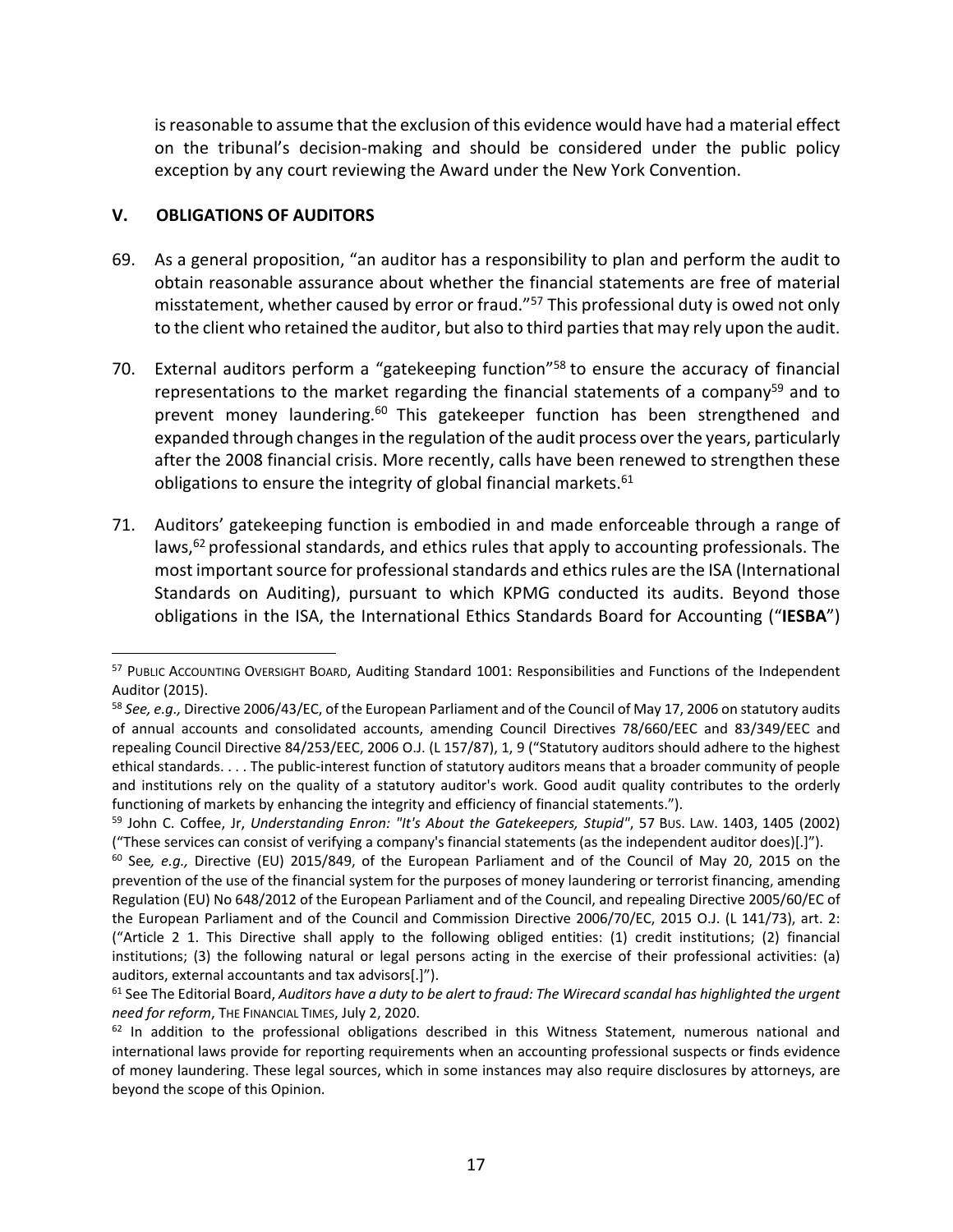has issued enhanced standards to provide guidance on when a professional accountant should report wrongdoing by a client, even when there is no legal or regulatory requirement to do so.<sup>63</sup>

- 72. In this case, in its correspondence with the Stati Parties, KPMG explained that after a "thorough and independent assessment" it had "determined that information material to the accuracy of the audit reports and financial statements in respect of [the Companies]" had been misrepresented or omitted by the Stati Parties.<sup>64</sup> KPMG explained that its decision to withdraw its Audit Reports was based on its "professional obligation … to protect the quality of [its] audit work to [its] client and to the parties using [its] audit report" and its conclusion that the Stati Parties' material omissions or misrepresentations were inconsistent with the ISA. KPMG also instructed that the Stati Parties "should immediately take all necessary steps" in order "to prevent any further, or future, reliance on the … audit reports" and to inform "anyone in receipt of the relevant financial statements and Reports … of this development."
- 73. In sum, KPMG's decision to withdraw its Audit Reports, and its related instruction to the Stati Parties that they prevent further reliance on the Audit Reports, were undertaken pursuant to KPMG's professional obligations and within its professional authority.
- 74. As a consequence, neither the Stati Parties nor any court or tribunal should subsequently rely on the withdrawn Audit Reports; the Financial Statements should not be treated as "audited;" and the Financial Statements should be assessed in light of KPMG's determination that they are unreliable because they are based on material omissions and misrepresentations.
- 75. In my view, substantial weight should be given to KPMG's professional assessment that the Financial Statements are unreliable and its underlying reasons for withdrawing its Audit Reports. Those determinations are only made by accounting professionals when they are confident, pursuant to existing rules and codes of conduct, of the professional necessity of such actions.

## **VI. OBLIGATIONS OF ATTORNEYS**

 $\overline{a}$ 

76. National legal systems universally prohibit attorneys from knowingly submitting false or fraudulent evidence to courts and tribunals. Many systems, and virtually all the systems in which attorneys in these present proceedings are licensed, $65$  also oblige attorneys to take corrective measures upon learning that he or she has made false statements or submitted fraudulent evidence to a court or tribunal.

<sup>63</sup> INTERNATIONAL ETHICS STANDARDS BOARD FOR ACCOUNTANTS, Revised Code of Ethics for Professional Accountants (2005).

<sup>&</sup>lt;sup>64</sup> Letter from KPMG Audit LLC to Herbert Smith Freehills Germany LLP dated August 21, 2019, p. 1.

<sup>&</sup>lt;sup>65</sup> Attached as Annex C is a list of all attorneys who represent or have represented the Stati Parties.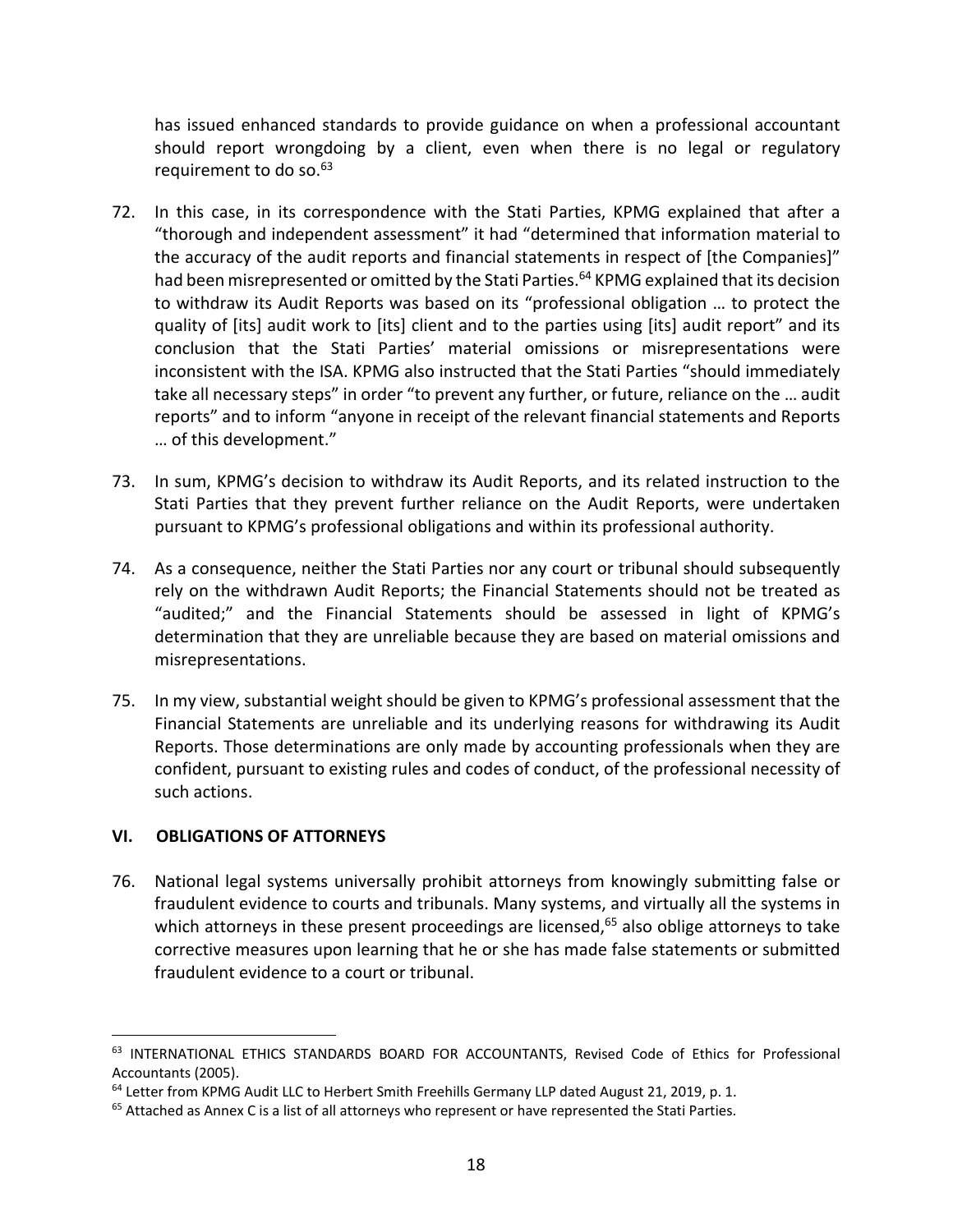## **A. Choice of Applicable Law**

- 77. The applicability of professional and ethical obligations may vary depending on where the attorney is licensed and where the conduct takes place. In international arbitration, there is added ambiguity about whether and to what extent national ethical rules apply to conduct before an arbitral tribunal. There are also complex questions about which rules apply in cross-border activities when attorneys are licensed in more than one jurisdiction.<sup>66</sup> Despite these complexities and ambiguities, certain professional obligations are universally acknowledged.
- 78. The prohibition against knowingly making false or fraudulent statements to a court or tribunal is one ethical obligation that is universally acknowledged by national ethical rules and many international standards, guidelines, and codes of conduct. When an attorney later learns that he or she has unwittingly made false statements or submitted false or fraudulent evidence or perjurious testimony to a court or tribunal, the remedial measures an attorney is obliged to take differ from jurisdiction to jurisdiction but are increasingly recognized by international sources.
- 79. In the United States, the individual states promulgate their own codes of conduct, and establish licensure and disciplinary rules and procedures. Most individual states base their codes of ethics on some variation of the Model Rules of Professional Conduct, which are promulgated by the American Bar Association ("**Model Rules**"). Several attorneys for the Stati Parties are licensed in various U.S. jurisdictions. The analysis below focuses on the Model Rules, identifying relevant differences.
- 80. In addition to substantive rules, the Model Rules also have a choice-of-law provision that determines which ethics rules apply when an attorney is licensed in one jurisdiction but performs professional services in another. Model Rule 8.5 provides that, when a lawyer appears before a court or tribunal outside of the home licensing jurisdiction, the lawyer is

1

<sup>&</sup>lt;sup>66</sup> As I have explained in my book:

Most international arbitrations are staffed by a team of lawyers who, both individually and collectively, are distinctively multinational. Individually, many international arbitration practitioners are licensed in more than one jurisdiction. As a result, they likely have more than one set of 'home' ethical rules that could apply in an international arbitration. Moreover, the teams of lawyers who staff international arbitration, almost inevitably, are licensed in several different jurisdictions. As a result, attorneys on the same team working for the same client may be subject to different home ethical rules, even if there remains significant uncertainty about whether home ethical rules actually apply.

CATHERINE A. ROGERS, ETHICS IN INTERNATIONAL ARBITRATION 105 (2014); *see also* Catherine A. Rogers, Lawyers *Without Borders*, 30 U. Pa. J. Int'l L. 1035, 1058‐1061 (2009); Catherine A. Rogers, *When Bad Guys are Wearing White Hats*, 1 STAN. J. COMPLEX LITIG*.* 487, 495 (2013) ("Rule 8.5 does not … provide meaningful guidance about which rules apply in transnational litigation or how attorneys should understand their ethical duties. The reasons for these inadequacies are not simply because of ambiguities in the text of the rule, but in special challenges that are raised in regulating transnational legal practice, particularly in transnational litigation[.]").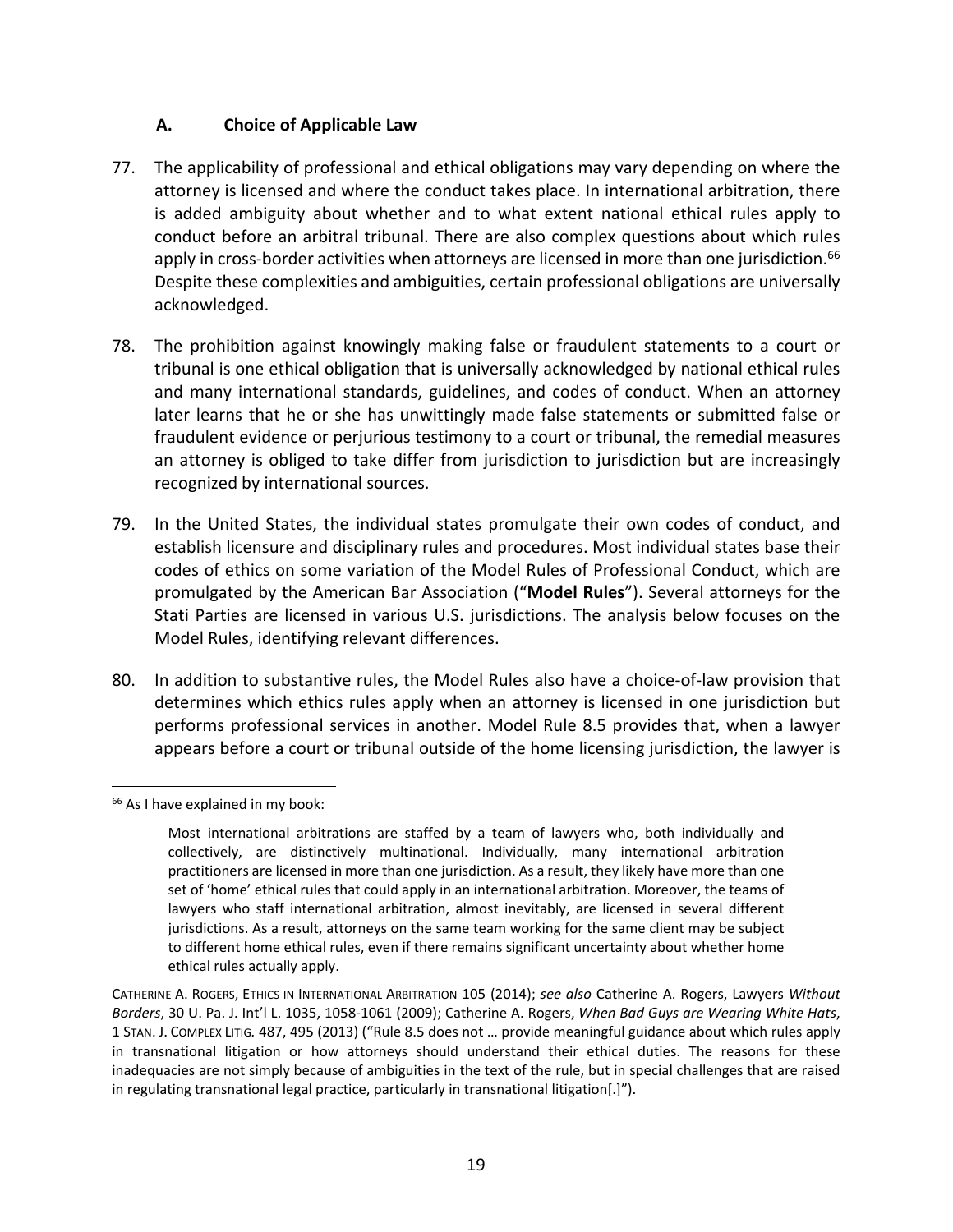bound by the rules of the jurisdiction in which the tribunal sits unless the tribunal has its own rules.67

- 81. Under Model Rule 8.5, a U.S.‐licensed lawyer appearing in an arbitration seated in Sweden would be subject to Swedish—not U.S.—ethics rules. Some jurisdictions, like New York and Texas,<sup>68</sup> take a different approach and continue to subject attorneys licensed in New York to New York ethics rules even for conduct abroad. For the purposes of the analysis below, however, it does not matter which rules apply because both U.S. and Swedish rules clearly prohibit the presentation of false or fraudulent evidence.
- 82. Similar to the Model Rules, in Europe the CCBE has developed a Code of Conduct (the "**CCBE Code**"), which applies to "all lawyers from the European Economic Area whatever Bar or Law Society they belong to in relation to their cross-border practice."<sup>69</sup> Like Model Rule 8.5, the CCBE Code provides that "[a] lawyer who appears, or takes part in a case, before a court or tribunal must comply with the rules of conduct applied before that court or tribunal."<sup>70</sup>
- 83. In addition to these sources, international ethics standards or guidelines may be deemed to apply, though these sources are not intended to supplant mandatory national ethics rules.71
- 84. While choice-of-law issues can be complex, for many aspects of this opinion, choice of applicable ethics rules (or related laws) is not particularly important because prohibitions against knowing presentation of fraudulent evidence are universal. There are, however, some important differences among sources regarding an attorney's obligations to take remedial measures after discovering previously submitted false or fraudulent evidence or perjured testimony.

<sup>&</sup>lt;u>.</u> <sup>67</sup> MODEL RULES OF PRO. CONDUCT r. 8.5(b) (AM. BAR ASS'N 2020).

<sup>68</sup> The Texas Disciplinary Rules of Professional Conduct do not have any clear choice-of-law provisions similar to Model Rule 8.5, which implies that Texas Rules would apply to conduct in foreign jurisdictions. See TEX. DISP. R. PROF. CONDUCT r. 8.05.

<sup>69</sup> *See Council of Bars and Law Societies of Europe (CCBE), Summary of the Initiative, https://www.eesc.europa.eu/en/policies/policy‐areas/enterprise/database‐self‐and‐co‐regulation‐initiatives/72* ( last visited Nov. 1, 2020).

<sup>70</sup> CCBE RULES OF CONDUCT, art. 4.1.

 $71$  IBA Guidelines on Part Representation in International Arbitration, Preamble p. 2 ("the Guidelines are not intended to displace otherwise applicable mandatory laws, professional or disciplinary rules, or agreed arbitration rules that may be relevant or applicable to matters of party representation").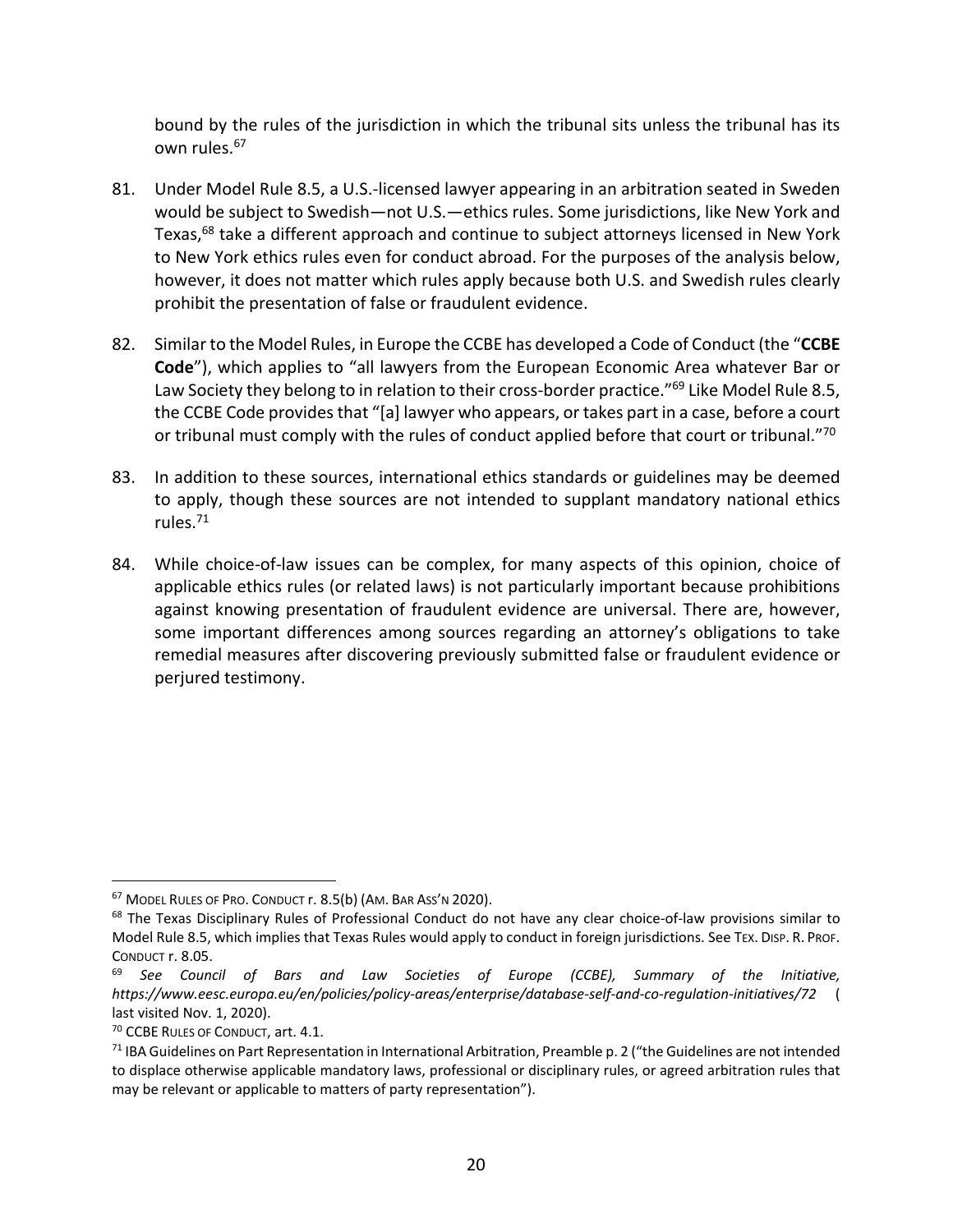### **B. National and International Rules**

85. Model Rule 3.3 is adopted in some version by all U.S. jurisdictions in which attorneys for the Stati Parties are licensed.<sup>72</sup> Specifically, Rule 3.3 prohibits an attorney from "knowingly":

> (1) mak[ing] a false statement of fact or law to a tribunal or fail[ing] to correct a false statement of material fact or law previously made to the tribunal by the lawyer; …

(3) offer[ing] or us[ing] evidence that the lawyer knows to be false.<sup>73</sup>

86. Model Rule 3.3 also provides that:

If a lawyer, the lawyer's client, or a witness called by the lawyer has offered material evidence and the lawyer comesto know of itsfalsity, the lawyer*shall take reasonable remedial measures*, including, if necessary, disclosure to the tribunal. A lawyer may [also] refuse to offer evidence … that the lawyer reasonably believes is false.74

- 87. Under this rule, the term "knowingly" "denotes actual knowledge of the fact in question." An attorney's knowledge, however, "may be inferred from circumstances."75 Thus, the rule applies when a lawyer knows directly that evidence is false or fraudulent (such as when a client expressly admits to lying or providing fraudulent evidence) or because circumstances create an obvious inference that the evidence is fraudulent.<sup>76</sup> The potential to infer knowledge from evidence means that an attorney cannot, in the face of objectively compelling evidence of fraudulent evidence or perjury, simply decide subjectively not to believe obvious facts.77
- 88. If a lawyer who subsequently discovers that material evidence or attorney statements submitted to a tribunal were false, under Model Rule 3.3, the lawyer is obliged to take remedial actions. The "remedial measures" required to be taken by attorneys who subsequently learn of the submission of false or fraudulent evidence include:

[R]emonstrat[ing] with the client confidentially, advis[ing] the client of the lawyer's duty of candor to the tribunal and seek[ing] the client's cooperation

<sup>72</sup> *See* NEW YORK RULES OF PRO. CONDUCT r. 3.3; TEXAS DISCIPLINARY RULES OF PRO. CONDUCT r. 3.03; DISTRICT OF COLUMBIA, RULES OF PRO. CONDUCT r.3.3; ILLINOIS RULES OF PRO. CONDUCT of 2010 R.3.3; GEORGIA RULES OF PRO. CONDUCT r. 3.3. <sup>73</sup> MODEL RULES OF PRO. CONDUCT r. 3.3.

<sup>74</sup> MODEL RULES OF PRO. CONDUCT r. r. 3.3 (emphasis added).

<sup>&</sup>lt;sup>75</sup> MODEL RULES OF PRO. CONDUCT r. 1.1(f).

 $76$  Model Rules of Pro. Conduct r. 3.3., cmt. 8 (Am. BAR Ass'n 2020) (explaining that "although a lawyer should resolve *doubts about the veracity* of testimony or other evidence in favor of the client, the lawyer *cannot ignore an obvious falsehood*.") (emphasis added).

<sup>77</sup> Rebecca Roiphe, *The Ethics of Willful Ignorance*, 24 GEO. J. LEGAL ETHICS 187, 196 (2011).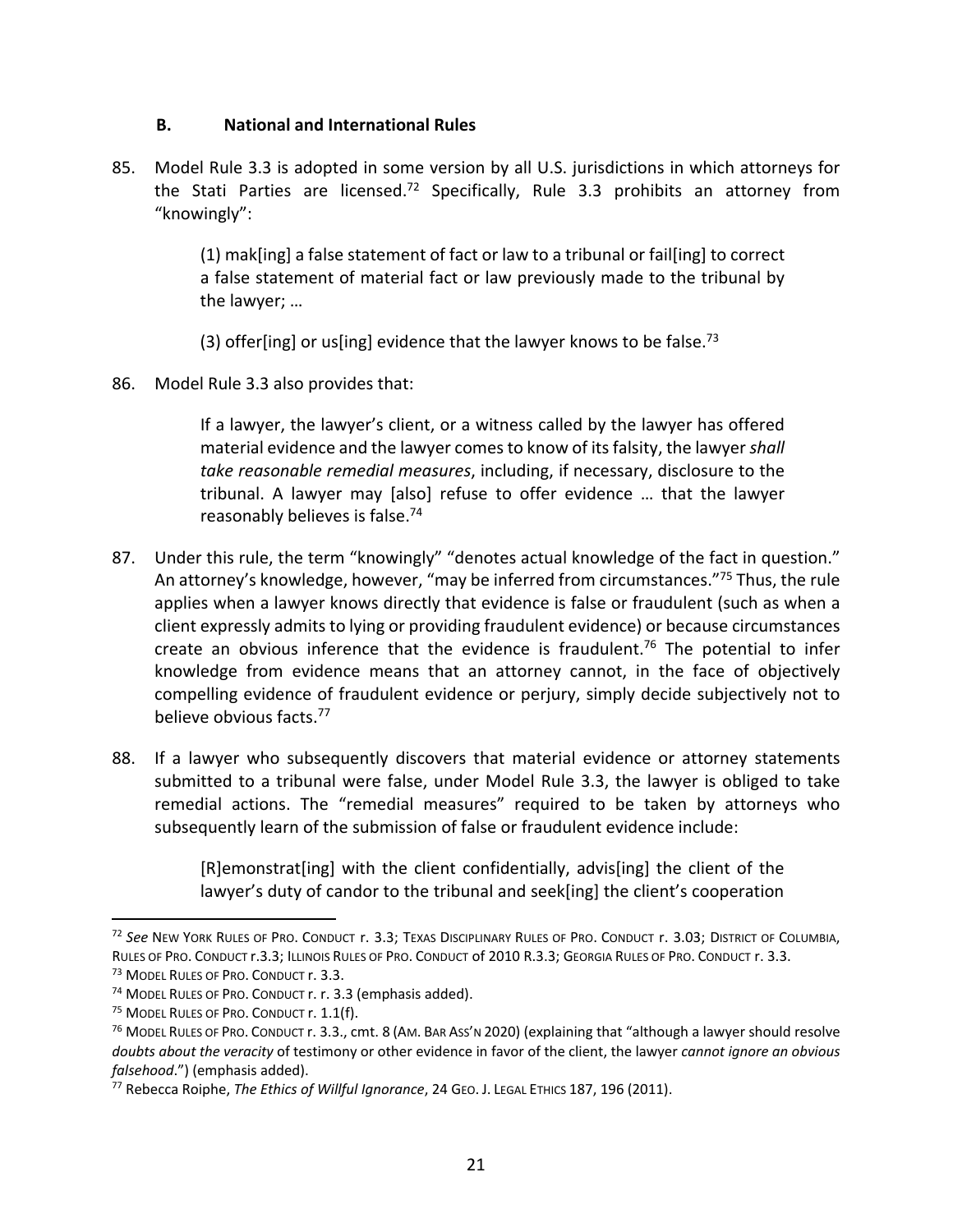with respect to the withdrawal or correction of the false statements or evidence.78

- 89. If the client refuses to withdraw the false or fraudulent evidence, an attorney has an obligation to "take further remedial action."79 Such further remedial action may include withdrawal from the representation, if permitted, or making "disclosure to the tribunal as is reasonably necessary to remedy the situation, even if doing so requires the lawyer to reveal information that otherwise would be [confidential]."80
- 90. The justification for imposing on attorneys an obligation to take corrective measures, even if those measures may in some instances require disclosing client confidences, is that attorneys have a "special obligation as officers of the court to protect a tribunal against criminal or fraudulent conduct that undermines the integrity of the adjudicative process." $81$
- 91. These obligations are triggered not only by submission of false or fraudulent evidence, but also if a client "fail[s] to disclose information to the tribunal when required by law to do so."82 In some circumstances "a person's omission of a material fact may constitute a crime or fraud on the tribunal."<sup>83</sup> Thus, attorneys' obligations to take corrective measures are not only triggered by identification of a specific false statement or document submitted to a tribunal. An attorney's "special obligation to protect a tribunal against criminal or fraudulent conduct that undermines the integrity of the adjudicative process" may extend to an attorney who knows that a client has wrongfully withheld a material fact.<sup>84</sup>
- 92. The Model Rules do not define "material." The term is generally understood to require something more than a "misstatement of fact … even though there obviously was nothing to be gained by lying about the matter[,]"<sup>85</sup> but less than proof that the evidence necessarily would have changed the court or tribunal's decision.<sup>86</sup>
- 93. The "materiality" requirement is met if there is evidence that has the potential to influence determination of an issue that is relevant and is actually pending before the court or tribunal.<sup>87</sup> For example, bar opinions, courts, and ethics commentators in the United States

<sup>78</sup> Model RULES OF PRO. CONDUCT r. 3.3., cmt. 8.

 $79$  Model RuLES OF PRO. CONDUCT r. 3.3., cmt. 10 (identical to New York Rules of Pro. Conduct r. 3.3; Texas Disciplinary Rules of Pro. Conduct r. 3.03; District of Columbia, Rules of Prof. Conduct r. 3.3.).

<sup>80</sup> See *id.*

<sup>81</sup> Model RULES OF PRO. CONDUCT r. 3.3., cmt. 12.

 $82$  *Id.* 

 $83$  *Id.* 

<sup>84</sup> MODEL RULES OF PRO. CONDUCT r. 3.3., cmt. 3 ("There are circumstances where failure to make a disclosure is the equivalent of an affirmative misrepresentation.").

<sup>85</sup> Michael R. Franck, *To the Editor,* PROF. LAWYER 5 (1994) (arguing "no materiality if 'a lawyer had referred to Friday, May 21, 1994, when in fact May 21 was a Saturday' when the day of the week is irrelevant to the decision."). <sup>86</sup> *See, e.g., In re* Angwafo, 899 N.E.2d 778 (Mass. 2009).

<sup>87</sup> One definition might be facts that "relate to something a decision maker has the power to decide." Stephen H. Goldberg, *Heaven Help the Lawyer for a Civil Liar*, 2 GEO. J. LEGAL ETHICS 885 (1989).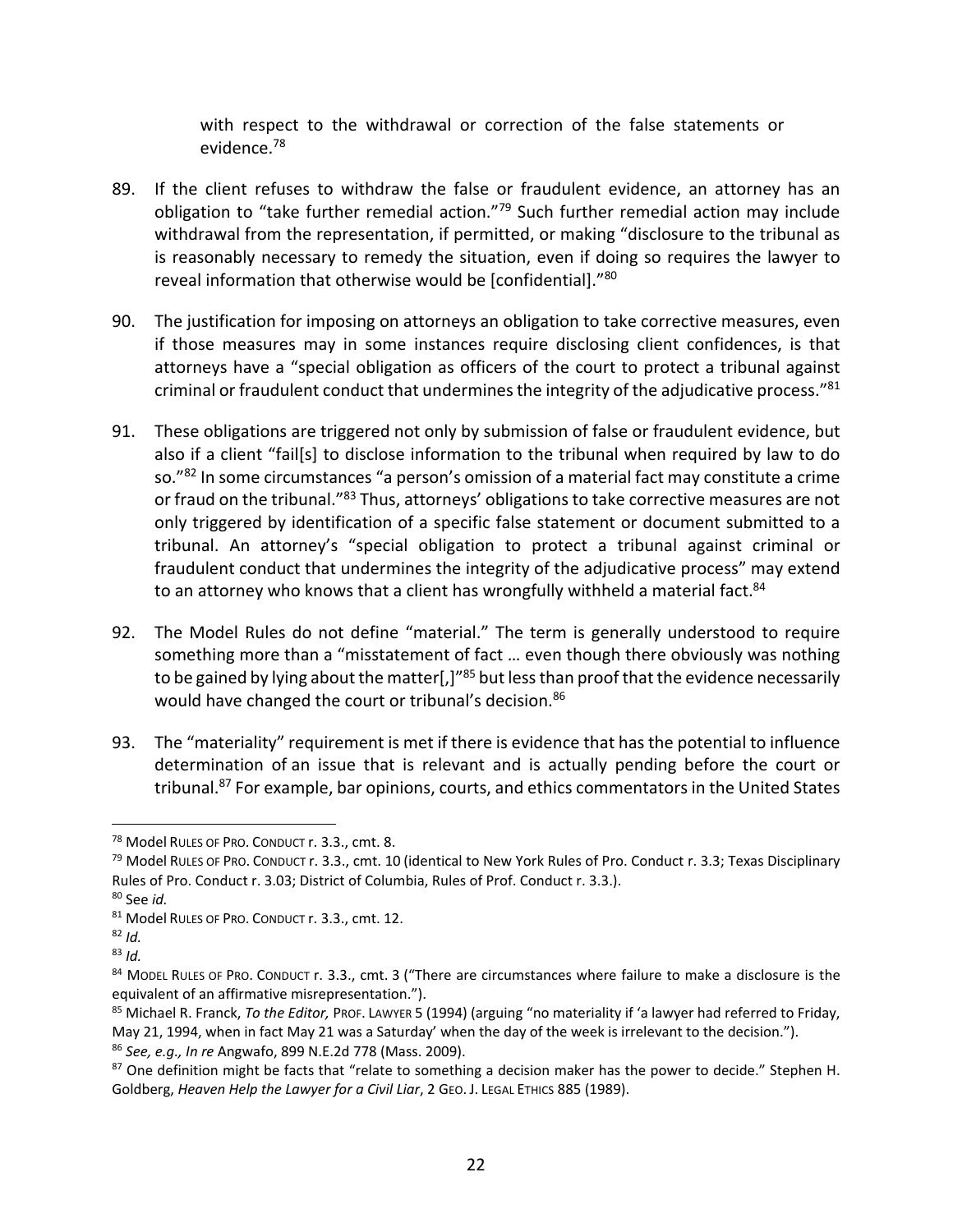have found false or fraudulent evidence to be material if: it "would or could significantly influence the hearer's decision-making process;"88 "if, viewed objectively, it directly or circumstantially had a reasonable and natural tendency to influence a judge's determination;" or if it relates to "a matter of clear and weighty importance" to the case.<sup>89</sup>

- 94. The duties to disclose materially false or fraudulent evidence and to take remedial measures are ongoing obligations, which "continue to the conclusion of the proceeding."90 A proceeding has concluded within the express meaning of this Rule when a final judgment in the proceeding has been affirmed on appeal or the time for review has passed.<sup>91</sup> Thus, under Model Rule 3.3, an attorney cannot during the appeal process continue to submit or rely on the evidence that an attorney knows is false or fraudulent. The Rule may also require notification to prior courts and tribunals to which such evidence has been submitted.
- 95. Applying this standard to the arbitration context, the obligation is best understood as continuing through award review for the purposes of recognition and enforcement. In international arbitration, there is no formal "appeal." More importantly, attorneys cannot notify the original tribunal after the close of proceedings because, under the doctrine of *functus officio*, an arbitral tribunal ceases to have any power after rendering the final award. Accordingly, unlike in national courts, the case cannot be reconsidered by the original tribunal if fraudulent evidence is later discovered during subsequent proceedings on the same case. Like appeals, however, proceedings to recognize and enforce an award provide the final review.
- 96. For these reasons, in my opinion the period for taking remedial measures in the international arbitration context is best understood as applying through judicial review of the award in set aside and recognition and enforcement proceedings.
- 97. Like the Model Rules in the United States, England imposes similar obligations on attorneys regarding the presentation of false or fraudulent evidence or perjury. As one treatise explains:

As is well-known, solicitors are officers of the Court who are duty bound not to deceive or knowingly or recklessly mislead the Court. It is difficult to

<sup>88</sup> Kungys v. United States, 485 U.S. 759, 770 (1988) ("The most common formulation of that understanding is that a concealment or misrepresentation is material if it 'has a natural tendency to influence, or was capable of influencing, the decision of' the decisionmaking body to which it was addressed."); United States v. Gaudin, 515 U.S. 506, 509 (1995).

<sup>89</sup> In *re Fisher*, 202 P.3d 1186, 1202 (Colo. 2009) (emphasis added). Notably, some ethics scholars in the United States have argued against having a "materiality" requirement is inappropriate because it effectively excused fraud on nonessential issues. *See* Chauncey M. DePree, Jr. & Rebecca K. Jude, *What Is an Immaterial Lie?, Prof. Law*., Aug. 1994, at 4. no. 1, p. 10 (Nov. 1993) (arguing that "materiality" requirement permits self-serving manipulation by attorneys); but see Hodes, *Two Cheers for Lying (About Immaterial Matters)*, 5 The Professional Lawyer no. 3, p. 1 (May 1994). 90 MODEL RULES OF PRO. CONDUCT r. 3.3. (c).

<sup>91</sup> RONALD D. ROTUNDA & JOHN S. DZIENKOWSKI, LEGAL ETHICS, THE LAWYER'S DESKBOOK ON PROFESSIONAL RESPONSIBILITY, Chapter 3.3, par. 3 (2018‐2019 ed.).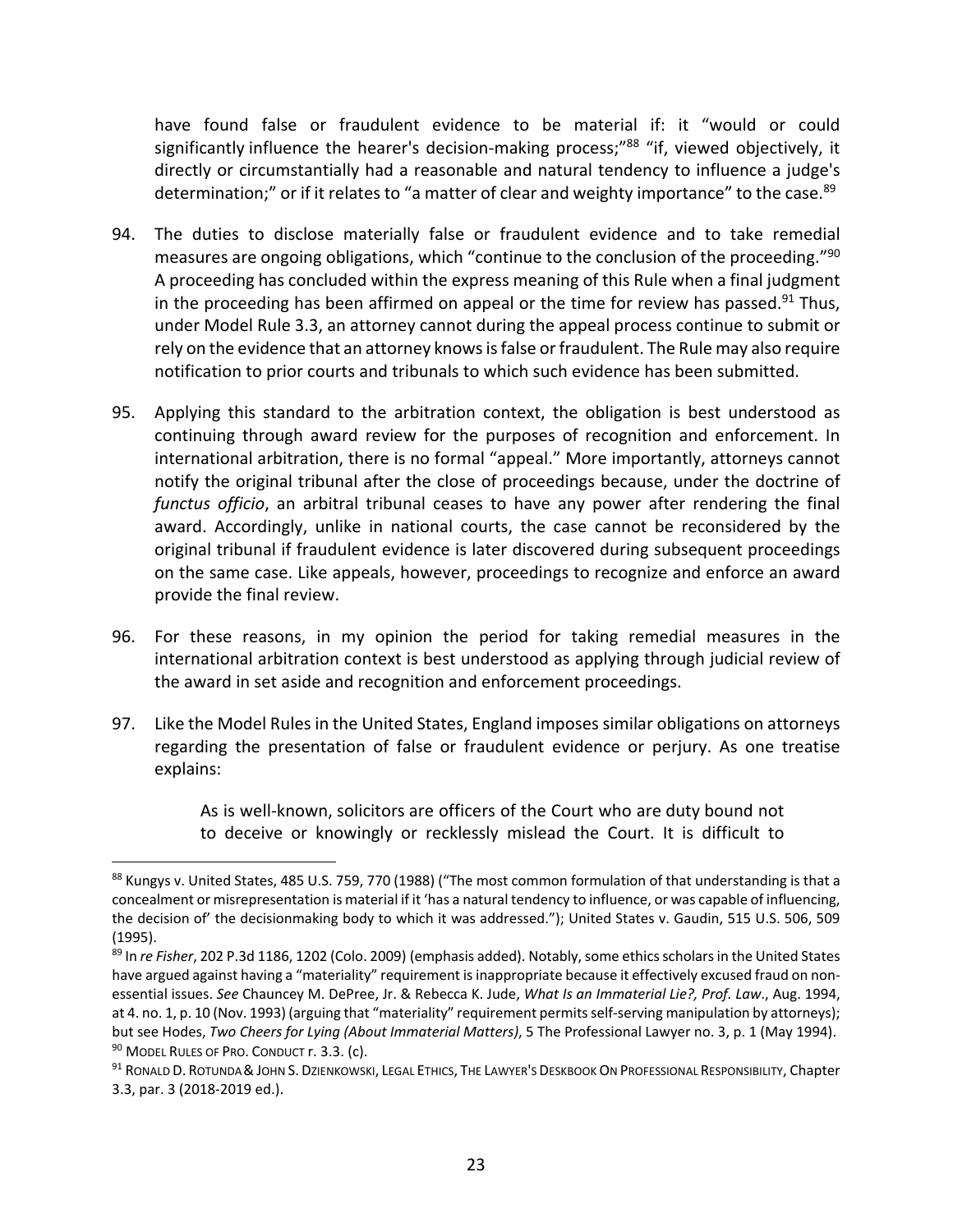imagine a more serious allegation to make against the professional reputation of a solicitor than a willingness to pervert the course of justice by attempting to procure perjured evidence.<sup>92</sup>

- 98. These obligations on attorneys extend to when an attorney fails to correct a client's misstatement to the court, even if the attorney did not elicit the false statement or know it was false at the time.<sup>93</sup>
- 99. Similarly, the Swedish Code of Professional Conduct, which in some instances may be deemed applicable to U.S.-licensed attorneys under Model Rule 8.5,  $94$  provides that "[a]n Advocate must not make statements to the Court which the Advocate knows are false nor contest that which the Advocate knows to be true"<sup>95</sup> or "be complicit in the suppression or distortion of evidence.<sup>"96</sup> As explained in the commentary, the Swedish rules prohibit an "advocate [from] knowingly call[ing] a witness who will commit perjury" or "submit[ting] or refer[ring] to forged written evidence or refers to inaccurate factual particulars."<sup>97</sup>
- 100. In addition to applicable national ethical rules, international and transnational ethical codes, standards, and guidelines similarly prohibit submission of fraudulent evidence to courts and tribunals and, with some variances, oblige attorneys to take remedial measures. For example, the CCBE Code provides that a "lawyer shall never knowingly give false or misleading information to the court."<sup>98</sup> Comments on the Code explain that this prohibition exists because "the lawyer can only successfully represent his or her client if the lawyer can be relied on by the courts and by third parties as a trusted intermediary and as a participant in the fair administration of justice."99
- 101. Similarly, the IBA promulgated the 2013 Guidelines on Party Representation in International Arbitration (the "**IBA Guidelines**"), which prohibit the submission of false or fraudulent evidence and impose an obligation to take corrective measures upon later discovery that false information was submitted. Specifically, Article 9 of the IBA Guidelines provides that a party representative "should not make any knowingly false submission of fact to the Arbitral Tribunal" and Article 10 provides that a party representative should not submit "[w] itness or Expert evidence that he or she knows to be false." $100$

<sup>92</sup> Sooben v Badal [2017] EWHC 2638 (QB).

<sup>93</sup> *See* D. Burleigh, *John Francis Bridgwood and the Solicitor's Duty to Client and Court,* 26 LSG 11 (1989).

<sup>94</sup> *See supra* par. 79‐81.

<sup>&</sup>lt;sup>95</sup> Swedish Code of Professional Conduct, art. 6.2.1.

<sup>96</sup> Swedish Code of Professional Conduct, art. 6.2.2.

<sup>&</sup>lt;sup>97</sup> Swedish Code of Professional Conduct, art. 5.4.

<sup>98</sup> Charter of Core Principles of the European Legal Profession and Code of Conduct for European Lawyers, art. 4.4.

<sup>99</sup> Charter of Core Principles of the European Legal Profession and Code of Conduct for European Lawyers, Principle (i).

<sup>100</sup> IBA Guidelines on Party Representation in International Arbitration, Arts. 9 & 10.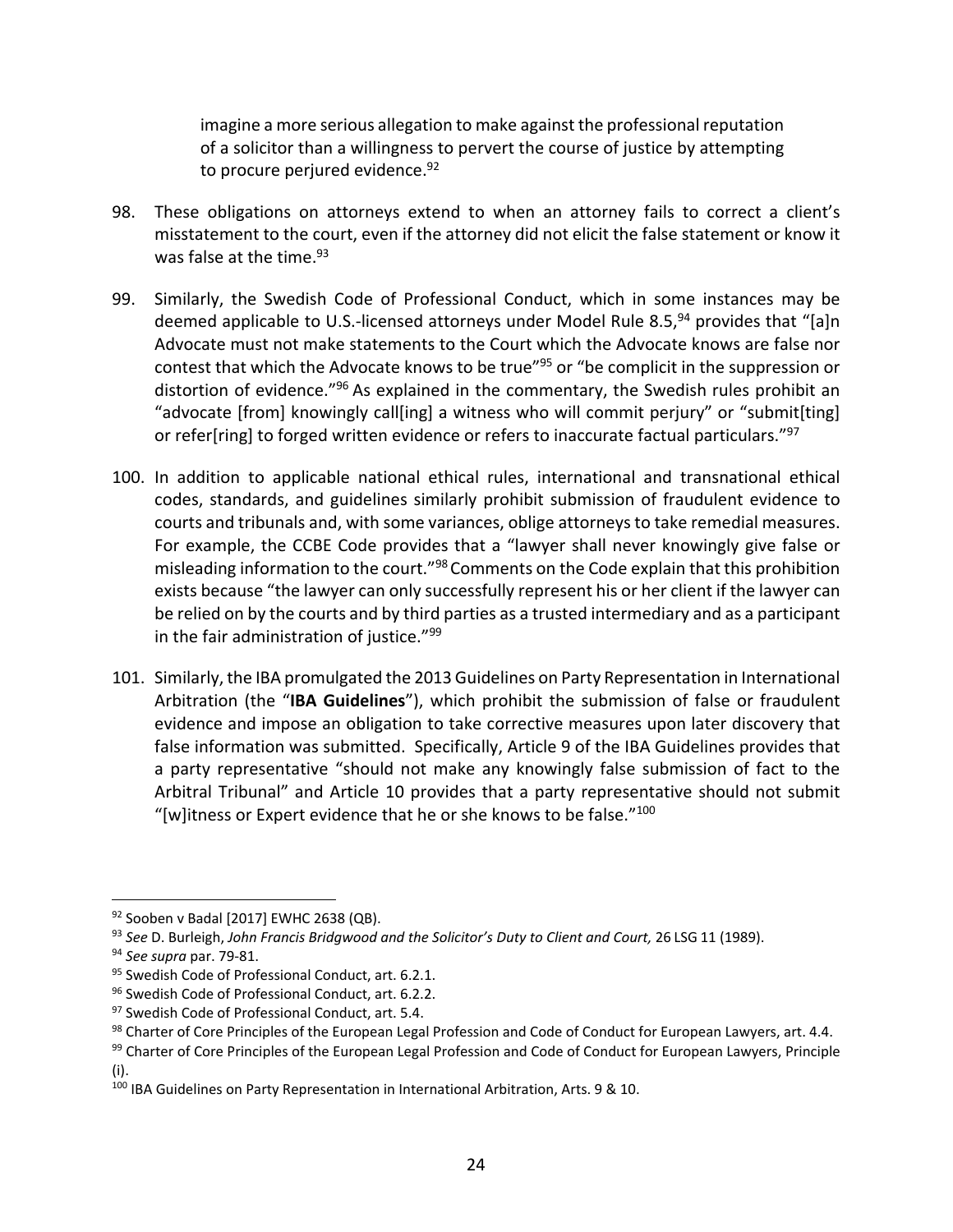- 102. Both Articles also provide that if a party representative subsequently "learns that he or she previously made a false submission of fact" the representative should take corrective measures. "[S]ubject to countervailing considerations of confidentiality and privilege," those measures require the attorney "promptly correct such [false] submission." In addition, Article 10 of the IBA Guidelines specifies other potential remedial measures, including taking "reasonable steps to deter the Witness or Expert from submitting false evidence," urging "the Witness or Expert to correct or withdraw the false evidence," or withdrawing from representation of the client.<sup>101</sup>
- 103. Arbitral tribunals are generally empowered to enforce these obligations. Specifically, Article 26 of the IBA Guidelines provides that a tribunal may take any of the following actions in response to misconduct by party representatives:
	- a. admonish the Party Representative;
	- b. draw appropriate inferences in assessing the evidence relied upon, or the legal arguments advanced by the Party Representative;
	- c. consider the Party Representative's Misconduct in apportioning the costs of the arbitration, indicating, if appropriate, how and in what amount the Party Representative's Misconduct leads the Tribunal to a different apportionment of costs; [and]
	- d. take any other appropriate measure in order to preserve the fairness and integrity of the proceedings.102
- 104. Similarly, the IBA Rules on the Taking of Evidence in International Arbitration provide in Article 9, paragraphs 6 and 7, that when a party inappropriately fails to submit information or evidence, a tribunal may "infer that such document would be adverse to the interests of that Party" or "may take such failure into account in its assignment of the costs of the arbitration, including costs arising out of or in connection with the taking of evidence. $103$
- 105. Another sign of increasing global consensus about regulation of counsel conduct in international arbitration is an Annex that was added in 2014 to the arbitral rules for the London Court of Arbitration ("**LCIA**" , "**LCIA Rules**" and "**LCIA Annex**"). The LCIA Annex, as it is known, is a list of seven rules that affirm core professional obligations of counsel in

<sup>101</sup> *See id.* 

<sup>102</sup> IBA Guidelines on Party Representation in International Arbitration, Art. 26.

<sup>103</sup> IBA Rules on the Taking of Evidence in International Arbitration, Art. 9(6) & (7).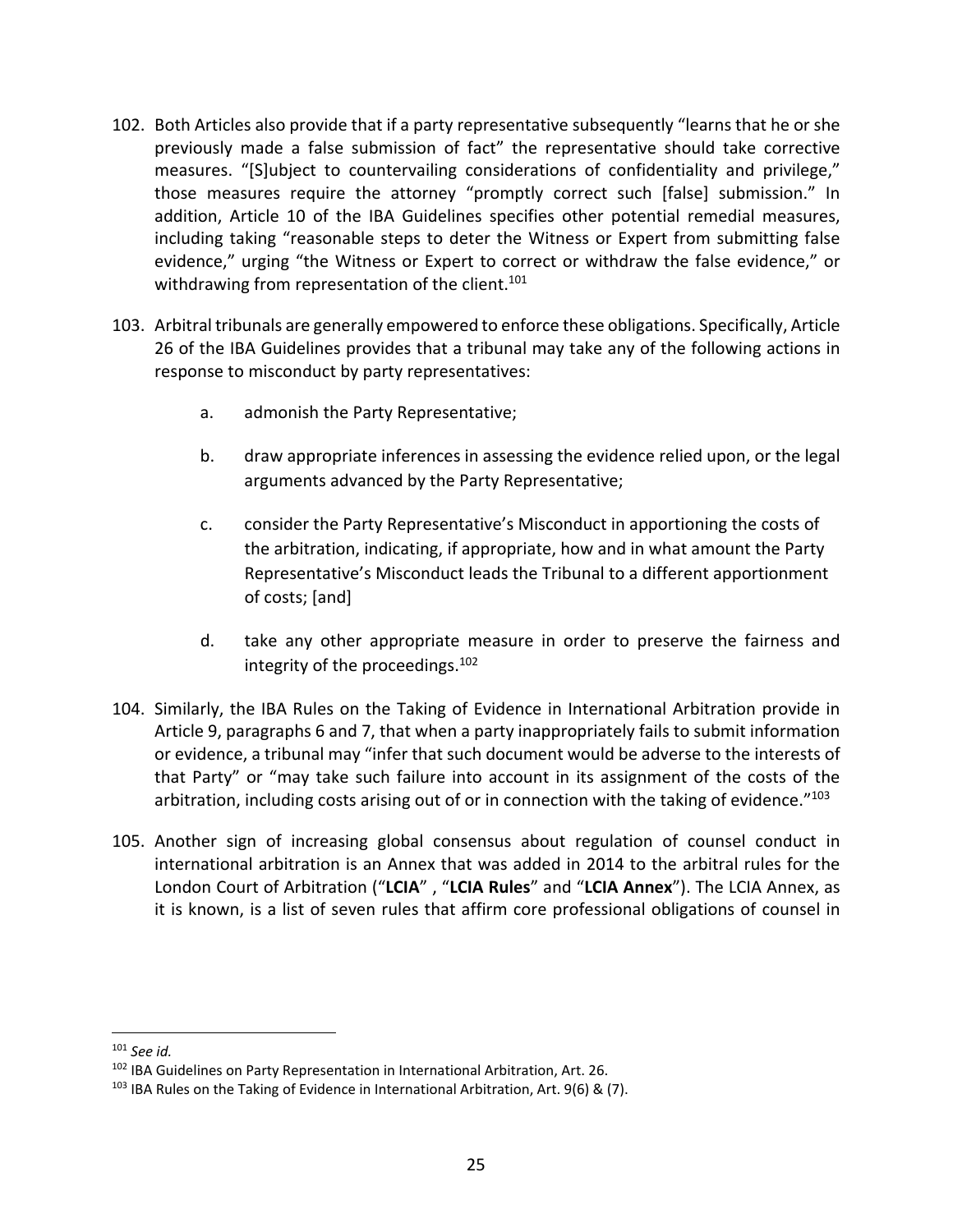arbitrations administered by the LCIA and aim to promote "the good and equal conduct of the authorised representatives of the parties appearing by name within the arbitration."<sup>104</sup>

- 106. Paragraph 3 of the LCIA Annex provides that a representative "should not knowingly make any false statement to the Arbitral Tribunal" and Paragraph 4 provides that representatives "should not knowingly procure or assist in the preparation of or rely upon any false evidence presented to the Arbitral Tribunal or the LCIA Court." These provisions are designed to affirm and enhance, not supplant, core obligations from national legal systems.105
- 107. Under the LCIA Rules, if counsel knowingly presents or relies on false or fraudulent evidence, the tribunal may take any measure necessary to fulfil the tribunal's duty to maintain due process.106
- 108. Ethical obligations and breaches of domestic ethics rules are primarily a matter between an attorney and the bar authority or authorities that has or have licensed that attorney. In many domestic legal systems, however, national courts may also sanction attorneys under powers of contempt, under inherent powers, or pursuant to a court's role in reviewing and enforcing attorney discipline.
- 109. The IBA Guidelines on Party Representatives and the LCIA Annex build on existing debates in international arbitration and confirm that arbitral tribunals are increasingly expected to perform a quasi‐regulatory function by responding to counsel misconduct that affects the efficacy and fairness of arbitral proceedings. The Restatement of the U.S. Law of International Commercial and Investor‐State Arbitration has recognized that in the United States, arbitral tribunals are recognized as having the power to regulate attorney conduct as part of their broad powers to manage the proceedings.<sup>107</sup>

<sup>104</sup> See Paragraph 1 of the LCIA Annex Paula Hodges, *Equality of Arms in International Arbitration: Who Is the Best Arbiter of Fairness in the Conduct of Proceedings?*, in Andrea Menaker (ed.), *International Arbitration and the Rule of Law: Contribution and Conformity*, 19 ICCA Congress Series (2017) 599, 618 ("However, it is clear that these LCIA Guidelines have more teeth than the IBA Guidelines on Party Representation. Thisis because the parties, by adopting the LCIA Rules in their arbitration agreements, have agreed to apply these LCIA Guidelines and to allow the tribunal to take such measures as it considers necessary to sanction misconduct.").

<sup>105</sup> Paragraph 4 of the LCIA Annex ("Paragraph 4: An authorised representative should not knowingly procure or assist in the preparation of or rely upon any false evidence presented to the Arbitral Tribunal or the LCIA Court.").

<sup>106</sup> Article 18.6 of the LCIA Arbitration Rules ("If such violation is found by the Arbitral Tribunal, the Arbitral Tribunal may order any or all of the following sanctions against the authorised representative: (i) a written reprimand; (ii) a written caution as to future conduct in the arbitration; and (iii) any other measure necessary to fulfil within the arbitration the general duties required of the Arbitral Tribunal under Articles 14.1(i) and (ii)."). Article 14.1 LCIA Arbitration Rules.

<sup>107</sup> *See* RESTATEMENT OF U.S. LAW OF INTERNATIONAL COMMERCIAL AND INVESTMENT ARBITRATION (Proposed Final Draft – April 24, 2019), Section 3.9 ‐ Attorney Conduct in International Arbitration, Reporters' Note *c*:

<sup>[</sup>C]ourts have observed that many types of direct and indirect remedies for misconduct are understood as being within the scope of arbitral competence. For example, arbitrators may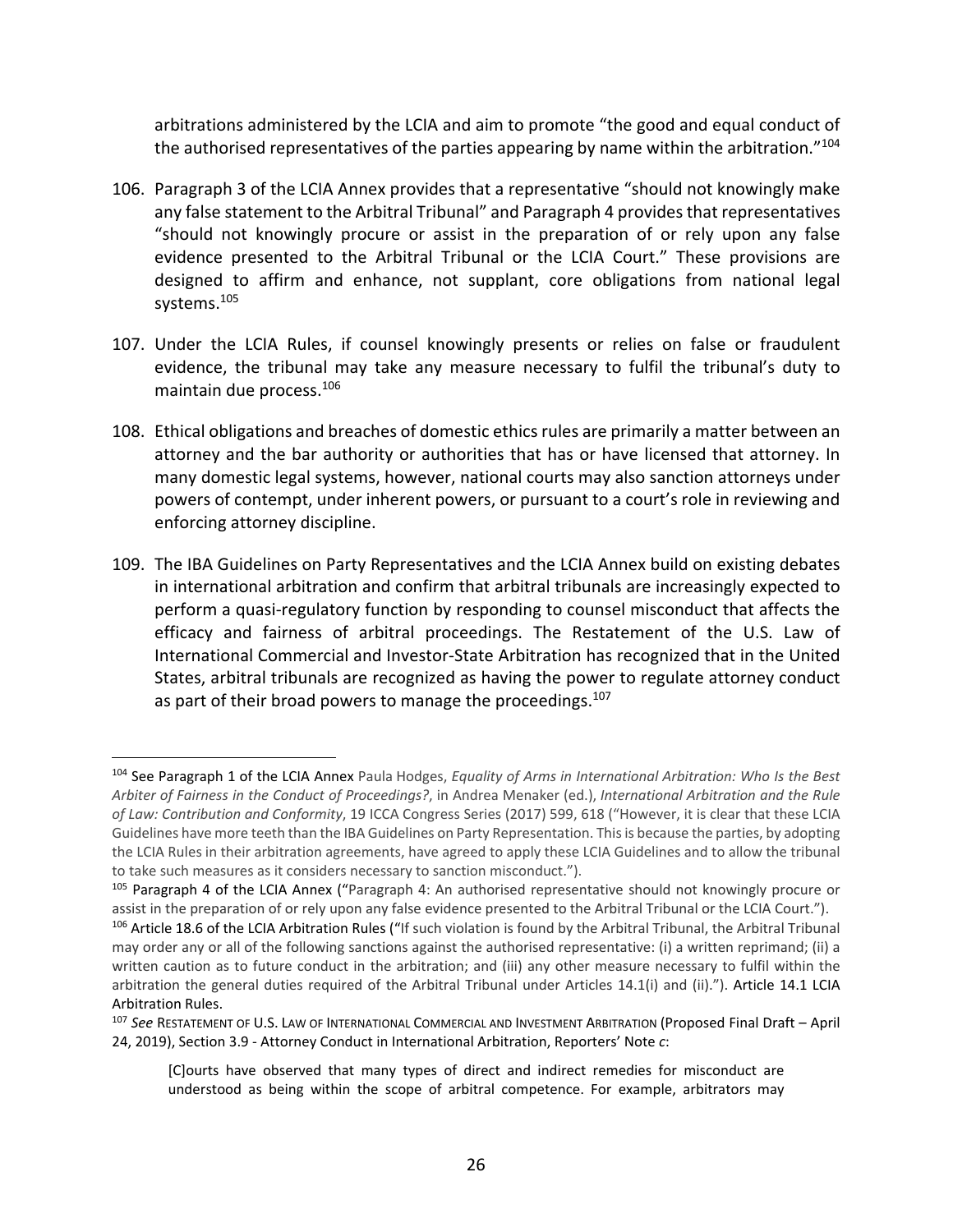- 110. Finally, national and international laws and national ethics rules increasingly impose reporting obligations or "gatekeeper obligations" on lawyersin an effort to deter or prevent money laundering. These laws and rules often collide with lawyers' duty of confidentiality by requiring reporting against clients, which is why many bar associations have actively opposed such laws.108
- 111. Debate continues regarding the appropriate balance between lawyers' obligations to their clients and their obligations to protect the public against client criminality. However, "these new laws signal that lawyers are presumed to have some gatekeeping function in preventing ongoing money laundering."109
- 112. In the United Kingdom, the applicable law is the 2002 Proceeds of Crime Act ("POCA"),<sup>110</sup> which imposes an "obligation to report suspicious transactions to a designated money laundering reporting officer or to the National Criminal Intelligence Service" ("NCIS").<sup>111</sup> Under a strict reading of the statute, the mere suspicion of money laundering would require that a lawyer either directly report that suspicion to the NCIS or face severe criminal sanctions. The result has been a flood of reports by lawyers seeking to avoid criminal penalties, and a corresponding proliferation of guidance by regulators and The Law Society of England and Wales.<sup>112</sup>
- 113. In the United States, ethics rules may require lawyers to report their client's criminal conduct, even when the criminality is embedded in a privilege communication.<sup>113</sup> The Model Rules prohibit a lawyer from assisting a client in ongoing conduct that the lawyer knows is criminal or fraudulent.<sup>114</sup> Building on existing ethics rules, in 2010 the American Bar Association ("**ABA**") adopted the Voluntary Good Practices Guidance for Lawyers to Detect and Combat Money Laundering and Terrorist Financing and in 2013 it issued Formal

<u>.</u>

admonish counsel for misconduct, draw negative evidentiary inferences based on misconduct, and award costs and fees against a party whose counsel engaged in misconduct. Moreover, arbitrators are generally understood as having the power to control the proceedings before them, which may be understood as including the power to exclude individuals who may cause disruption that would affect the fairness of the proceedings or endanger the enforceability of the award.

<sup>(</sup>citing Polin v. Kellwood Co., 103 F. Supp. 2d 238 (S.D.N.Y. 2000), aff'd, 34 F. App'x 406 (2d Cir. 2002); Bak v. MCL Fin. Group, Inc., 88 Cal. Rptr. 3d 800, 806 (Cal. Ct. App. 2009); SOC‐SMG, Inc. v. Day & Zimmermann, Inc., 2010 WL 3634204 (Del. Ch. 2010); Wurttembergische Fire Ins. Co. v. Republic Ins. Co., 1986 WL 7773 (S.D.N.Y. 1986).

<sup>108</sup> Lawton P. Cummings & Paul T. Stepnowsky, *My Brother's Keeper: An Empirical Study Of Attorney Facilitation Of Money Laundering Through Commercial Transactions*, 2011 PROF. LAW. 1 (2011).

<sup>109</sup> *See id.*

<sup>110</sup> *See* Maria Castilla, *Client Confidentiality and the External Regulation of the Legal Profession: Reporting Requirements in the United States and United Kingdom*, 10 CARDOZO PUB. POL. & ETHICS J. 321, 324 (2012). <sup>111</sup> *See id.* 

<sup>112</sup> *See* Delphine Nougayrede, *Anti‐Money Laundering and Lawyer Regulation: The Response of the Professions*, 43 FORDHAM INT'L L. J. 321, 335‐336 (2019).

<sup>113</sup> Carmina Franchesca S. Del Mundo, *How Countries Seek to Strengthen Anti‐Money Laundering Laws in Response to the Panama Papers, and the Ethical Implications of Incentivizing Whistleblowers*, 40 NORTHWESTERN J. INT'L L.&BUS. 87, 110 (2019).

<sup>114</sup> *See* MODEL RULES OF PROF'L CONDUCT R. 1.2 (d).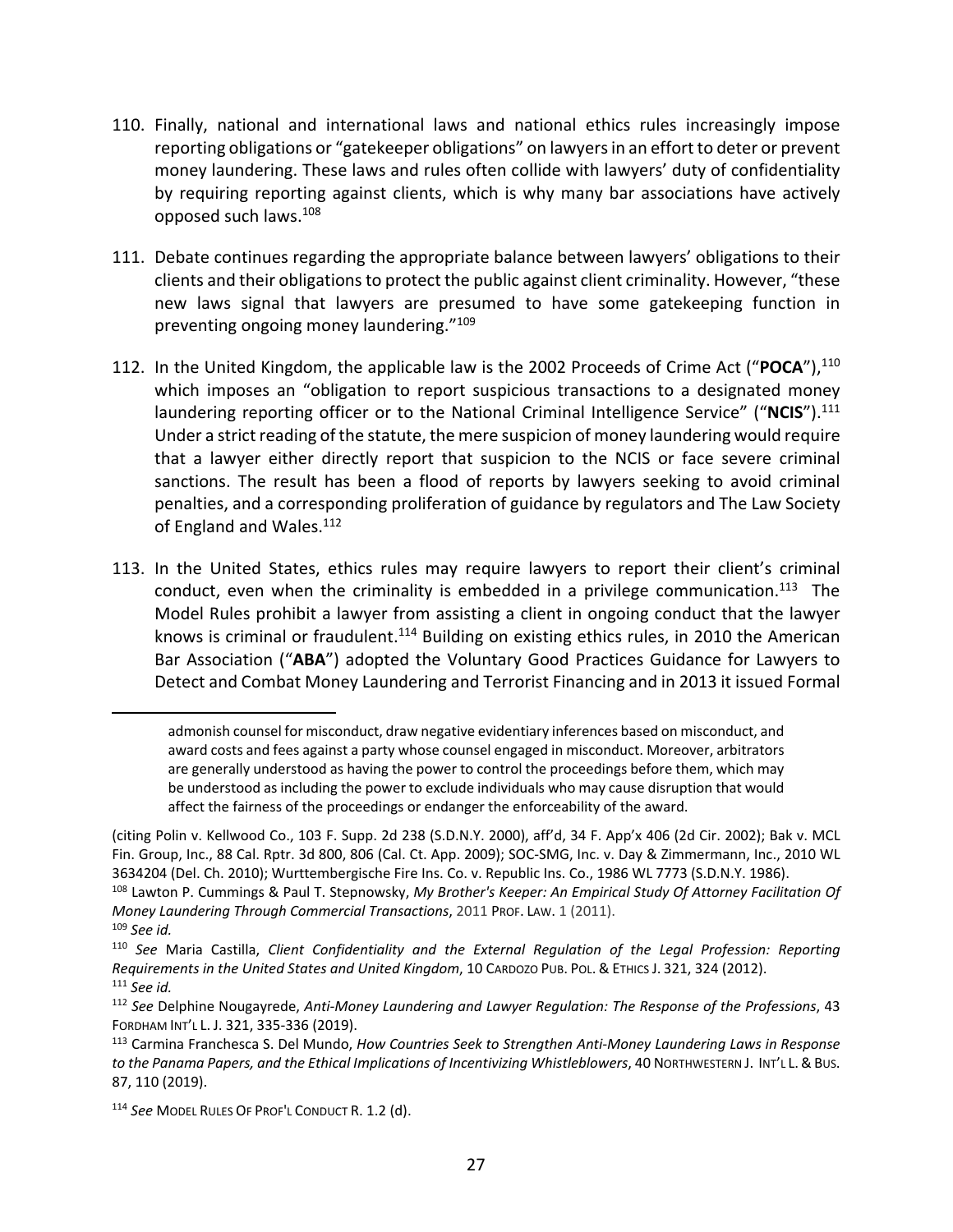Opinion 463, which imposed an obligation of due diligence "to avoid facilitating illegal activity or being drawn unwittingly into a criminal activity" whenever "accepting a new matter or for continuing a representation as new facts unfold."

114. More recently, the ABA Standing Committee on Ethics and Professional Responsibility issued Formal Opinion 491, which states:

> [W]here facts known to the lawyer establish a high probability that a client seeks to use the lawyer's services for criminal or fraudulent activity, the lawyer has a duty to inquire further to avoid advising or assisting such activity … Even if information … is insufficient to establish "knowledge" under [Model] Rule 1.2 (d), other rules may require the lawyer to inquire further in order to help the client avoid crime or fraud, to avoid professional misconduct, and to advance the client's legitimate interest.

- 115. Formal Opinion 491 has been interpreted as significantly expanding a lawyer's ethical obligations by imposing a duty of inquiry that goes beyond the basic knowledge requirements. Failure to make a reasonable inquiry is characterized as constituting "willful blindness," and thus within the definition of knowledge that may trigger disciplinary action.
- 116. Similarly, the EU adopted a series of anti-money-laundering directives that eventually, in the Third Anti‐Money Laundering and Financing of Terrorism Directive (Commission Directive 2006/70/EC), extended obligations to lawyers. As in the US and UK, the CCBE has countered some efforts to impose reporting obligations.
- 117. These various national sources implement and compliment a number of international initiatives, the most important of which are the Recommendations of the Financial Action Task Force ("**FATF**"). The IBA, like national bar associations, has critiqued some of the most aggressive disclosure obligations, but also implemented guidance for lawyers that acknowledges they have some gatekeeper function.<sup>115</sup>
- 118. In sum, national ethics rules and international sources prohibit attorneys from making false statements or presenting false or fraudulent evidence or perjurious testimony. As professionals charged with promoting justice and respect for the law, attorneys are also often required to take corrective measures when they later learn of such evidence or perjury. These national obligations are complemented by an increasing body of international rules from various sources. In response, tribunals are increasingly recognized as having the power and perhaps even an obligation to respond to findings of violations of these obligations or related attorney or client wrongdoing, as elaborated below.

<sup>115</sup> *See A Lawyer's Guide to Detecting and Preventing Money Laundering*, published by the International Bar Association, the American Bar Association and the Council of Bars and Law Societies of Europe, available at https://www.actec.org/assets/1/6/A‐Lawyers‐Guide‐to‐Detecting‐and‐Preventing‐Money‐Laundering‐October‐ 2014.pdf.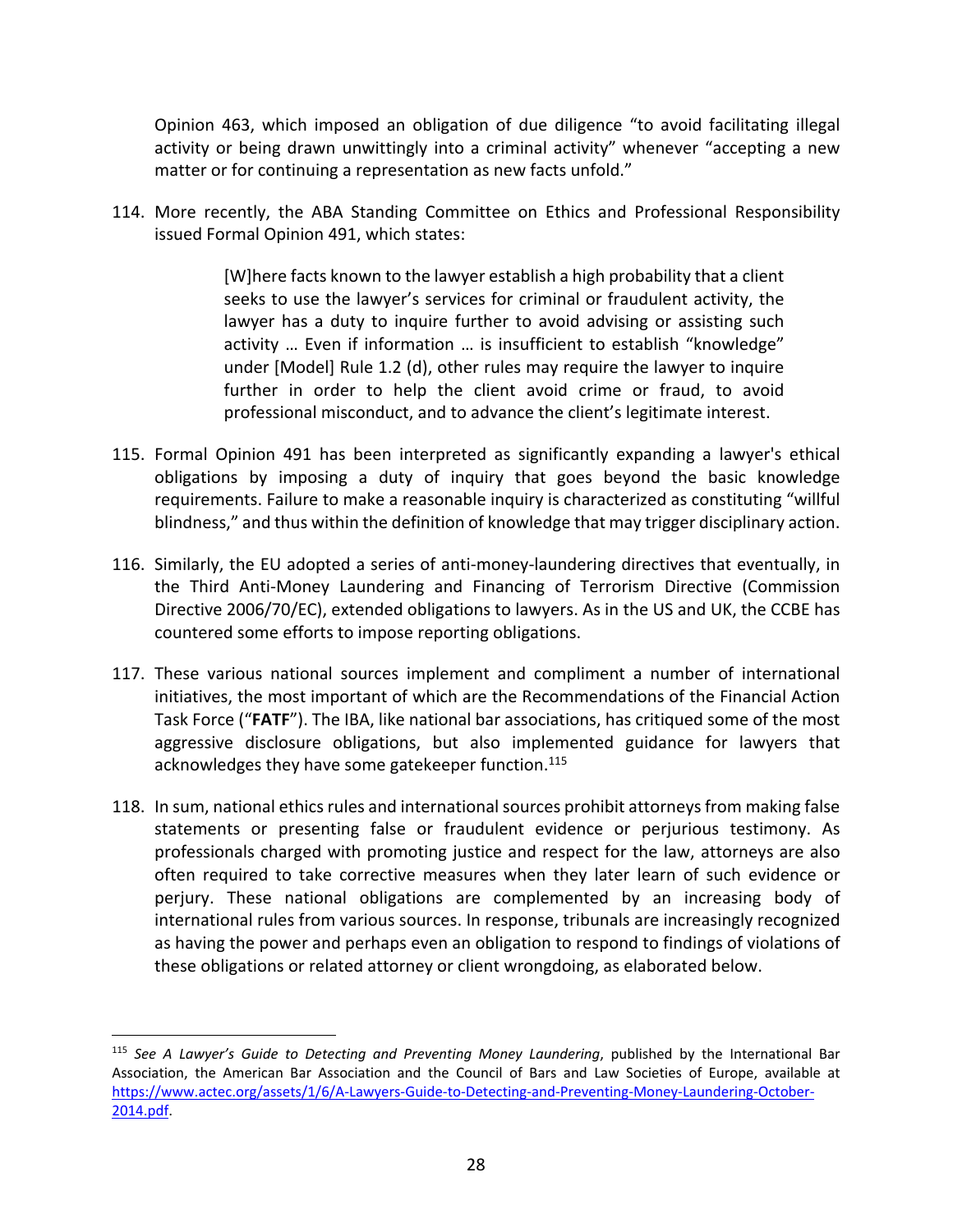119. In a related vein, lawyers are also subject to a range of domestic and international rules and laws that impose special obligations when a client is or may be involved in money laundering or other criminal activities.

### **VII. EXPERT WITNESS OBLIGATIONS**

- 120. Formal ethics regulation of expert witnesses is largely under-developed, particularly in international arbitration.<sup>116</sup> On the one hand, most experts are regulated through their primary professions as accountants, engineers, or the like. They are effectively "moonlighting" when they serve as an expert witness. The ethics rules that generally regulate their conduct when they are performing services in their primary professions (i.e., as an engineer or accountant) do not generally apply to their activities as an expert witness. On the other hand, expert "opinions" cannot generally be understood as "true" or "false," but instead as merely reliable or unreliable.<sup>117</sup>
- 121. In reaching their opinions, however, experts often rely on a given set of facts or assumptions, which are often provided to them by the parties or their counsel. For financial experts, the underlying facts and assumptions relied on most often include the financial statements and related factual representations regarding the financial status of the entities being assessed or upon which economic analysis depends.
- 122. Given the essential nature of the underlying factual premises and assumptions, under best practices expert witnesses generally state those facts and assumptions at the beginning of an expert opinion to be clear about the premises on which the opinion is based. By delineating these premises, expert witnesses implicitly, and in many instances explicitly, condition their expert opinion on the accuracy of the underlying facts and assumptions. Thus, if it is later determined that the facts or assumptions on which the expert opinion is based are materially different from those originally assumed or relied upon, the condition fails and the expert opinion, on its own terms, may be deemed unreliable.
- 123. In some instances, expert witnesses, particularly in financial and economic sectors, make this condition explicit in order to protect their professional reputations and, like accountants, to ensure that third parties do not inappropriately rely on their opinions.

## **VIII. ARBITRAL TRIBUNAL OBLIGATIONS**

124. Arbitral tribunals generally have broad discretion over the conduct of proceedings and the admission of evidence in those proceedings. Increasingly, it is acknowledged that arbitrators neglect their professional duties if they do not address, directly and affirmatively, the submission of false or fraudulent evidence or perjurious testimony. An affirmative response to false or fraudulent evidence is increasingly regarded as part of

<sup>116</sup> *See* Rogers, ETHICS IN INTERNATIONAL ARBITRATION at par. 4.01‐4.05.

<sup>117</sup> *See id.* at par. 4.73‐4.74.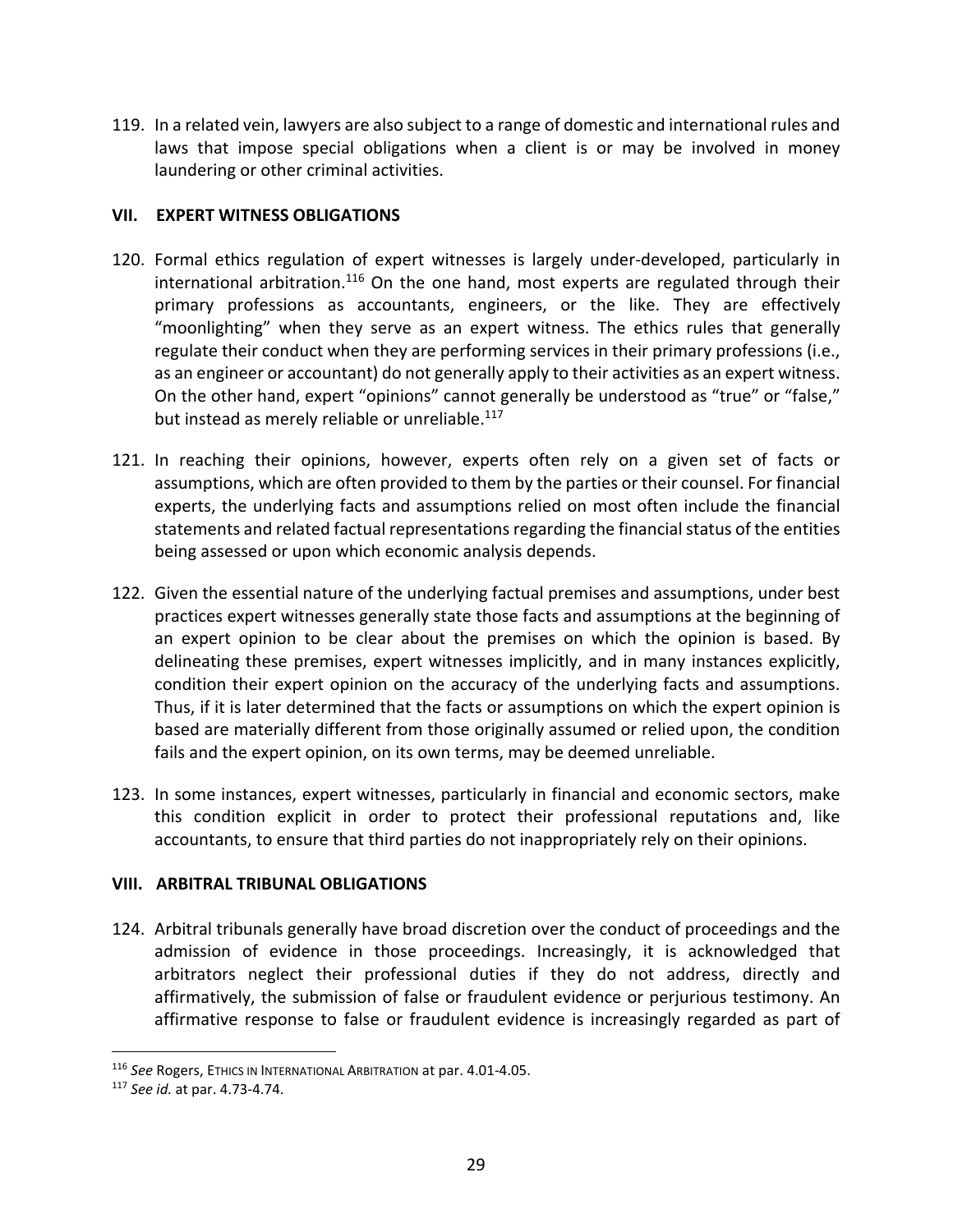arbitrators' professional duties because adjudication premised on such evidence is understood as a "serious threat to society."118

- 125. Recently, several investor‐State arbitral tribunals and international courts have firmly and emphatically condemned adjudicators' failure to directly address the submission of fraudulent evidence. Tribunals have reasoned that "conduct that involves fraud and an abuse of process deserves condemnation" because the submission of fraudulent evidence "pollute[s]" and "infect[s]" the entire case.<sup>119</sup> Unchallenged, fraudulent evidence damages "the administration of international justice" $120$  and represents a "misuse of the law." $121$
- 126. Leading international arbitrators have, in their individual and sometimes personal capacity, criticized tribunals for failing to address affirmatively false or fraudulent evidence submitted to them. For example, Yves Fortier, who serves both as an ad hoc judge on the International Court of Justice ("**ICJ**") and as an arbitrator in investor‐State arbitrations, wrote a vigorous dissent criticizing the ICJ for allowing the withdrawal of forged documents without any comment or condemnation:

I believe that the Court should not simply disregard and fail to take into consideration this unprecedented incident. In my opinion, these documents have "polluted" and "infected" the whole of [the party's] case … I believe that the Court, in considering the Parties' conflicting versions of the facts in this case, *had a duty to do more than merely narrate the Parties' respective exchange of letters* following Bahrain's challenge of the authenticity of 82 documents which loomed as central to [the party's] case. I regret that it elected not to do so.122

- 127. Notably, Fortier's call to direct condemnation was vigorous and emphatic, even though it was clear that the ICJ did not actually rely on the fraudulent evidence, which had been voluntarily withdrawn by the misrepresenting party during the proceedings.
- 128. Similarly, Stephen Schwebel, who also serves both as a judge on the ICJ and arbitrator in investor‐State arbitrations, has condemned the ICJ's exclusion, discounting, and excusing of what he believed was false or fraudulent evidence. Judge Schwebel's criticism "went beyond the question of whether the misrepresented evidence was material" to the Court's

1

<sup>118</sup> Carolyn B. Lamm et al., *Fraud and Corruption in International Arbitration*, *in* LIBER AMICORUM BERNARDO CREMADES 699, 706 (Miguel Angel Fernandez‐Ballester and David Arias Lozano eds., Kluwer 2010).

<sup>119</sup> Europe Cement Investment & Trade S.A. v. Republic of Turkey, ICSID Case No. ARB (AF)/07/2, Award, par. 180 (Aug. 13, 2009).

<sup>120</sup> *See* Maritime Delimitation and Territorial Questions between Qatar and Bahrain (Qatar v. Bahr.), Judgment, 2001 I.C.J. 451, 452, par. 6 (Mar. 16) (separate opinion by, Fortier, J.).

<sup>121</sup> *See* Venezuela Holdings, B.V., et al. v. Bolivarian Republic of Venezuela, ICSID Case No. ARB/07/27, Decision on Jurisdiction, par. 169 (June 10, 2010).

<sup>122</sup> Qatar v. Bahr., 2001 I.C.J. (separate opinion by, Fortier, J.). at 6 (emphasis added).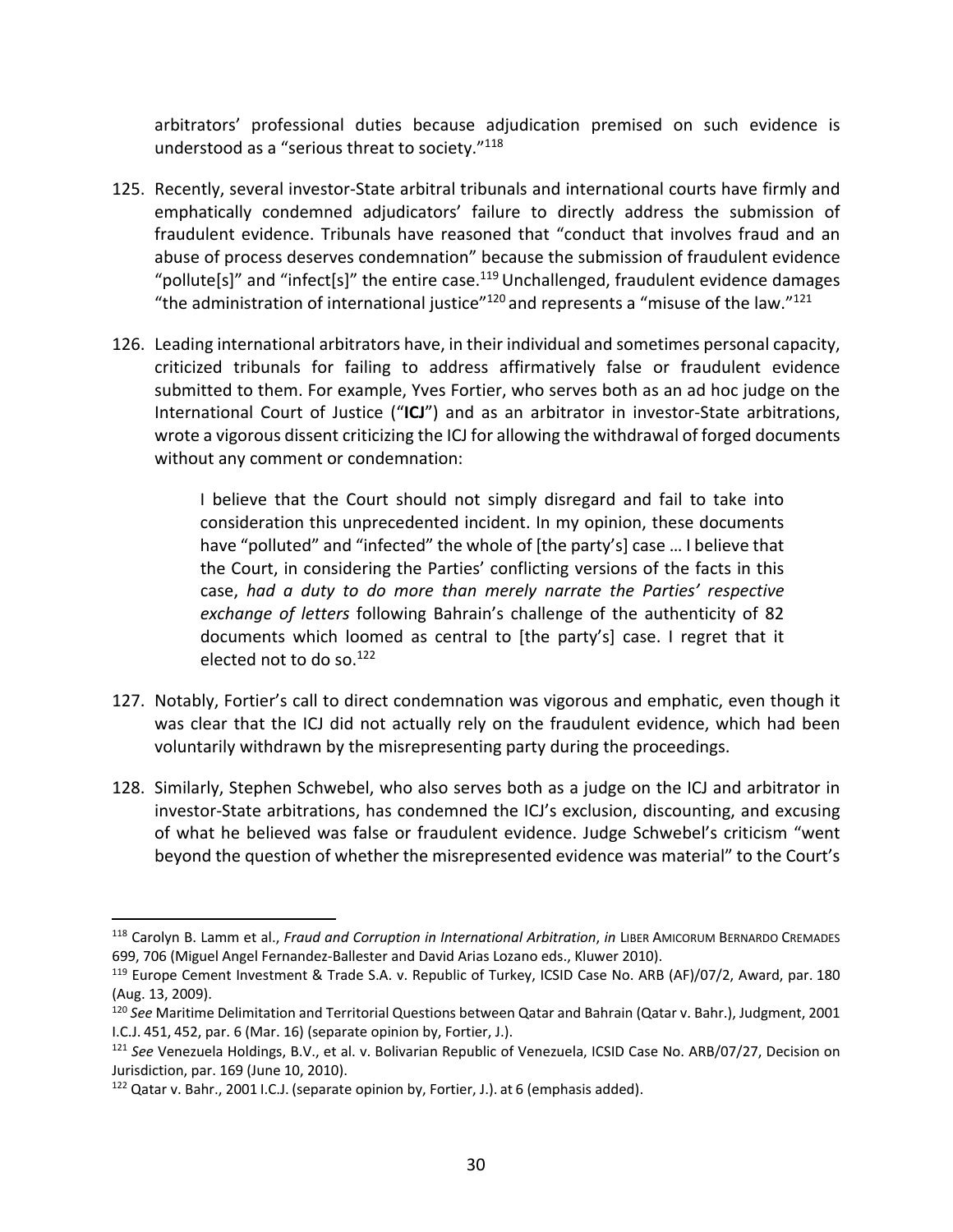theory of the case.<sup>123</sup> Like Fortier, Schwebel was aware that the ICJ's legal theory for its decision rendered the evidence irrelevant.<sup>124</sup> Nevertheless, Judge Schwebel characterized the court as having "chosen … to appear to lend its good name to [the Party's] misrepresentation of the facts."125

129. Fraudulent evidence submitted to international courts and tribunals presiding over State parties is particularly problematic. As scholar and leading arbitrator Professor W. Michael Reisman explains:

> [Fraudulent evidence] mar[s] the noble vision and ennobling practice of sovereign States voluntarily submitting their disputes to courts and tribunals for the peaceful resolution in accordance with international law; in raising doubts about their accuracy of [an] international decision, *they diminish the future willingness of States to resort to Tribunals*. <sup>126</sup>

- 130. Thus, while arbitral tribunals have various powers to respond to false or fraudulent evidence, they are also regarded as having a duty to use those powers to protect the integrity of the proceedings. As noted above, they have several procedural powers and recognized inherent powers to respond to findings that false or fraudulent evidence or perjurious testimony was submitted to them.127 Exercise of these powers to preserve the fairness and legitimacy of proceedings is an especially weighty obligation when tribunals are seeking to hold States accountable under international law.
- 131. Tribunals are also understood as having a role to play in deterring fraud and corruption by foreign investors more generally. In investor‐State arbitration, the submission of false or fraudulent evidence by claimants can lead led to the dismissal of claims. Tribunals that have taken this approach based their decisions to disallow claims on the principles of good faith, clean hands, or on the finding that reliance on fraudulent evidence is contrary to public policy.128

<sup>123</sup> W. MICHAEL REISMAN & CHRISTINA SKINNER, FRAUDULENT EVIDENCE BEFORE PUBLIC INTERNATIONAL TRIBUNALS: THE DIRTY STORIES OF INTERNATIONAL LAW 95 (Cambridge 2014).

<sup>&</sup>lt;sup>124</sup> Years after the judgment was rendered, Stephen Schwebel wrote an article condemning the court. Stephen M. Schwebel, *Editorial Comment: Celebrating a Fraud on the Court*, 106 AJIL 102 (2012). One of Nicaragua's attorneys, Paul S. Reichler, vigorously protested Judge Schwebel's characterization of the facts and allegations that there was fraud on the court. Paul S. Reichler, *The Nicaragua Case: A Response to Judge Schwebel*, 106 AJIL 316 (2012) ("Judge Schwebel's editorial raises concerns not only for Nicaragua, but also for its counsel. As officers of the Court, we have an ethical obligation not to submit, or to allow a client to submit, false evidence. Judge Schwebel's editorial is susceptible of being read as implying that Nicaragua's counsel failed properly to exercise this obligation.").

<sup>&</sup>lt;sup>125</sup> Military and Paramilitary Activities in and Against Nicaragua (Nicar. v. U.S.), Judgment, 1986 I.C.J. 259, 273, par. 163 (June 27) (dissenting opinion by Schwebel, J.).

<sup>126</sup> REISMAN,*supra* note 124, at 95 (emphasis added).

<sup>127</sup> *See supra* par. 124‐125.

<sup>128</sup> Lamm et. al., *supra* note 119, at 723: ("To the extent that a tribunal finds that a claimant is permitted to rely on the consent to arbitration provided in an investment treaty, a claimant that has unclean hands in relation to its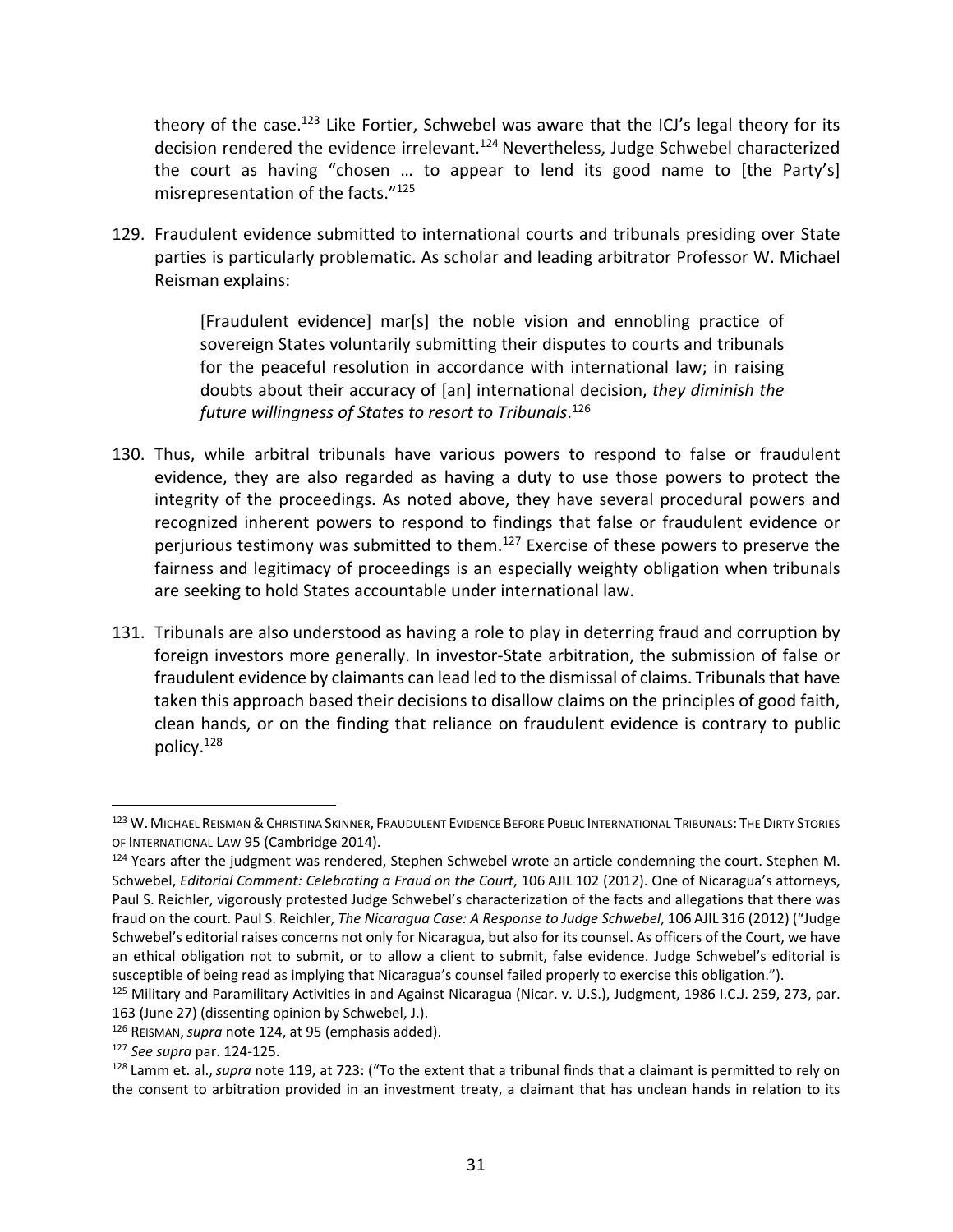- 132. It is noteworthy that evidence at issue in this case appears to have been submitted to the tribunal in the Arbitration not only to prove the Stati Parties' affirmative case, but potentially also to obscure findings of underlying fraudulent or corrupt conduct by the Stati Parties. For example, to prove that the onerous conditions of the Laren Transaction were "the best terms that Claimants could obtain" and were procured at a rate that "reflect[ed] the actual borrowing costs for funds that the claimants were forced to secure because of the respondent's conduct,"<sup>129</sup> the Stati Parties and their counsel presented evidence and arguments that Laren was a "group of venture capitalists" introduced to the Stati Parties by a third-party, Renaissance Capital, and "not affiliated in any way with Mr. Stati."<sup>130</sup> Apart from its ostensible purpose, this evidence obscures the later-discovered fact that Anatolie Stati's personal chauffeur, Mr. Eldar Kasumov, was appointed as a Director General.<sup>131</sup>
- 133. Had this later‐discovered fact about the ostensible head of Laren been known to the tribunal during the Arbitration, the justifications for the onerous loan terms and the facts giving rise to the Laren Transaction would not likely have seemed credible. Moreover, having a party's personal chauffeur stand in as the head of a purportedly unrelated entity could have raised concerns on the tribunal of possible money laundering or other financial impropriety in the underlying transactions.

### **IX. THE ROLE OF NATIONAL COURTS**

- 134. The role of national courts in reviewing challenges to international arbitral awards is intentionally very circumscribed. Awards are presumed to be enforceable. They are only appropriately set aside or refused recognition and enforcement when there is a jurisdictional challenge or an extreme and egregious defect that affects the fundamental fairness of the arbitral proceedings or the final award.
- 135. Despite these exceedingly narrow grounds for award review, however, it is widely recognized that the New York Convention permits national courts to reject an award when materially false or fraudulent evidence has been submitted to the tribunal. The basis for

1

investment may not seek the protection of substantive legal rights contained in the applicable investment treaty. International legal scholars have long explained that, 'A Party who asks for redress must present himself with clean hands.' Under this principle, if an investor is shown to have engaged in significant misconduct directly related to its investment, it should not be able to pursue its claim.") (internal references omitted); Churchill Mining PLC and Planet Mining Pty Ltd v. Republic of Indonesia, ICSID Case No. ARB/12/14 and 12/40 Award, par. 493 (December 6, 2016): ("Moreover, particularly serious cases of fraudulent conduct, such as corruption, have been held to be contrary to international or transnational public policy. The common law doctrine of unclean hands barring claims based on illegal conduct has also found expression at the international level, although its status and exact contours are subject to debate and have been approached differently by international tribunals.") (internal references omitted). <sup>129</sup> *See supra* par. 17.

<sup>130</sup> *See supra* par. 15.

<sup>131</sup> See *supra* par. 40.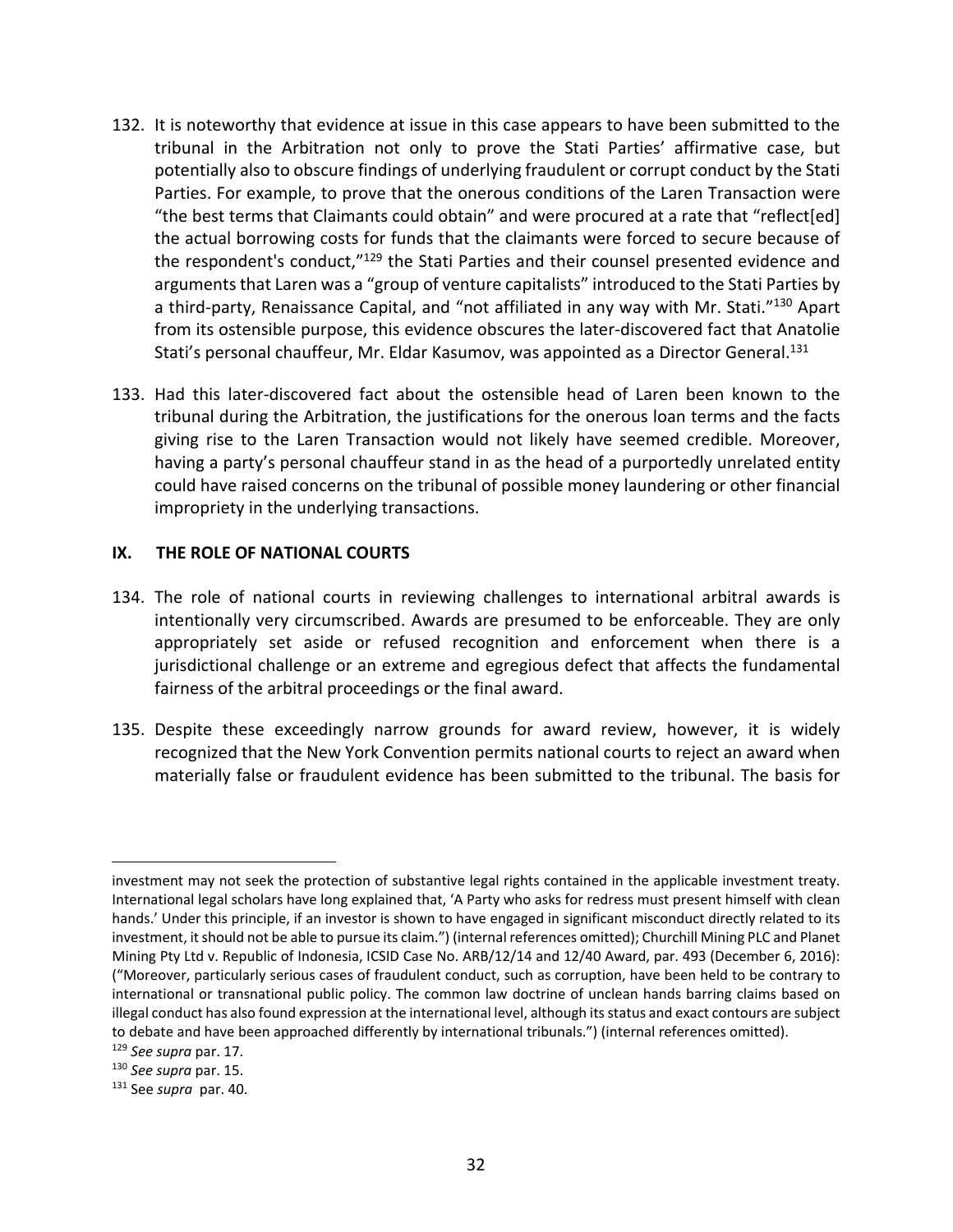this refusal to recognize and enforce an award is generally read into the public policy exception in Article V(2)(b) of the New York Convention.

- 136. Renowned arbitration scholar Professor Gary Born, $132$  who is a leading proponent of the strong presumption in favor of the enforceability of arbitral awards, endorses the view that "a substantiated showing of material fraud in the arbitral proceedings, which was not and could not have been presented to the arbitrators, would provide grounds for non‐ recognition of an award." $133$  Fraudulent evidence, Born explains, "vitiates the entire character of the arbitral proceeding."134
- 137. States have been allowed to challenge investor‐State awards in light of false or fraudulent evidence. As an English court explained, if a court enforces an arbitral award despite proof of underlying fraud and fraudulent evidence, "[n]ot only is the integrity of the arbitration system threatened, but that of the court as well, since to enforce an award in such circumstances would implicate it in the fraudulent scheme."135
- 138. Particularly for State parties like Kazakhstan, which are working with international organizations, such as the Organisation for Economic Co‐operation and Development ("**OECD**"), to introduce anti‐corruption and rule‐of‐law boosting reforms, enforcement of an arbitral award that is materially tainted with false or fraudulent evidence sends completely the wrong message.
- 139. In an investor-State dispute, the tribunal's decision aims to give effect to substantive international law and is enforceable under the international standards and procedures established by international conventions, including the New York Convention. In this sense, investor‐State arbitration ultimately aims to promote the international rule of law and to impose the international rule of law on State parties. That aim is severely undermined, and the very legitimacy of investor‐State arbitration called into question in the eyes of State parties, if awards premised on fraud‐tainted evidence are enforced despite the strong international public policy against corruption. In this case, enforcement of an award apparently procured through false statements or fraudulent evidence, which may have been introduced to cover up underlying corruption or financial improprieties by a foreign investor, would undercut international efforts to encourage Kazakhstan to eradicate domestic corruption.<sup>136</sup>

<sup>&</sup>lt;sup>132</sup> Mr. Born testified in the Svea proceedings against setting aside that award. That testimony was provided before KPMG withdrew its Audit Report in 2019, and therefore could not have considered the information and reasoning presented in this Opinion.

<sup>133</sup> Born acknowledges that this is a near universal standard and "there are a few contrary decisions." GARY BORN, INTERNATIONAL COMMERCIAL ARBITRATION 3705 (2<sup>nd</sup> Kluwer 2014).

<sup>134</sup> *See id.*

<sup>&</sup>lt;sup>135</sup> Federal Republic of Nigeria v. Process & Industrial Developments Ltd., [2020] EWHC 2379 (Comm).

<sup>136</sup> In 2019, the OECD's Anti-Corruption Network for Eastern Europe and Central Asia Anti-Corruption Division Directorate for Financial and Enterprise Affairs produced an *Update on Kazakhstan in the Istanbul Anti‐Corruption*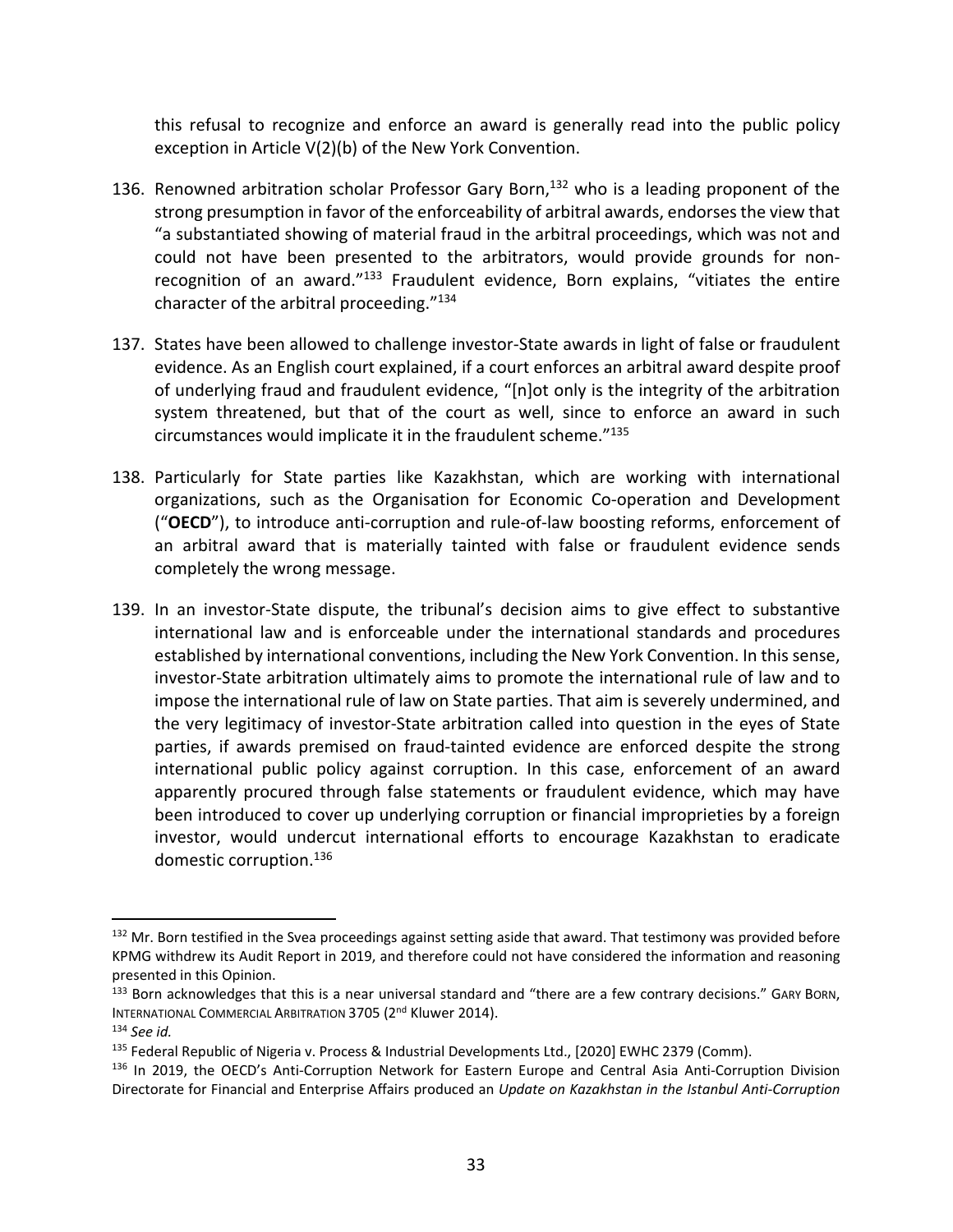- 140. In addition, recognizing and enforcing an award in which false or fraudulent evidence was presented also sends the wrong message to foreign investors. If fraud‐tainted awards are nevertheless enforceable, the message to unscrupulous foreign investors is that there is little downside to defrauding an arbitral tribunal, as long as they can keep the falsehoods secret until after the award has been rendered.
- 141. For these reasons, national courts should refuse enforcement of such awards when the applicable criteria are satisfied and despite the narrowness of the public policy exception.

### **A. The Causality or Materiality Requirement**

1

- 142. The mere fact that false statements, fraudulent evidence or perjury have been submitted to an arbitral tribunal is not—in itself—a sufficient basis to set aside or refuse recognition and enforcement of an award. The false or fraudulent evidence must also be "material" or "causally related" to the final award.<sup>137</sup> This element is also sometimes called the "nexus" requirement. Although these terms are often used interchangeably, the precise definition of the terms is sometimes muddled in the relevant jurisprudence and the arbitration literature.<sup>138</sup>
- 143. The purpose of the materiality or causality requirement is to eliminate fraud‐based challenges relating to peripheral or unimportant issues.<sup>139</sup> Some national courts appear to suggest that the causation or materiality requirement requires proof of "but for" causation, meaning that the party challenging the award must prove that "but for" the false or

*Action Plan Fourth Round of Monitoring*. According to that report, Kazakhstan has made "progress" or "significant progress" in responding to a number of expert recommendations that had been made previously. Specifically, progress was made in response to recommendations regarding Assessment of Corruption, Integrity of the Civil Service, and Integrity of the judiciary. *Update on Kazakhstan in the Istanbul Anti‐Corruption Action Plan Fourth Round of Monitoring,* available at*:* https://www.oecd.org/corruption/acn/OECD‐ACN‐Kazakhstan‐Progress‐Update‐2019‐ ENG.pdf (last visited 9 December 2020).

<sup>137</sup> *See* Oberster Gerichtshof [OGH] [Supreme Court], Jan. 26, 2005, 3 Ob 221/04b, XXX Y.B. Comm. Arb. 421, 428 (Austria) ("The mere allegation of a false witness statement in the arbitration is not a ground for refusing recognition and enforcement of the arbitral award pursuant to Article V(2)(b) New York Convention . . . ."); Majestic Woodchips, Inc. v. Donghae Pulp Co., Daebeobwon [S. Ct.], May 28, 2009, Case No. 2006 Da 20290, XXXVII Y.B. Comm. Arb. 259 (S. Kor.) (challenge to recognition on grounds that award was fraudulently procured requires showing that fraud is clear and convincing, was not discoverable during arbitration and was material to issues in dispute) (cited in BORN, *supra* note 134 at 3706, footnote 1573).

<sup>138</sup> Aloke Ray, Matthew Secomb, et al., *A Mountain Too High: The Challenge of Setting Aside an Arbitral Award on the Basis of Fraud in Different Jurisdictions*, 11 GERMAN ARBITRATION JOURNAL 20, 31 (2013) ("Each jurisdiction uses slightly different wording to describe the standard of causation for which the applicant has to furnish proof. While arguably the burden of proof would require the party seeking to set aside an award to submit full proof of causation, *there seems to be a tendency throughout the jurisdictions to lower the threshold*.") (emphasis added).

<sup>&</sup>lt;sup>139</sup> Lesotho Highlands Development Authority v. Impregilo SpA [2005] UKHL 43, [2006] 1 AC 221 (nexus requirement is "designed to eliminate technical and unmeritorious challenges"); Odeon Capital Grp. LLC v. Ackerman, 864 F.3d 191, 197 (2d Cir. 2017) ("If the alleged fraud went only to a collateral issue, or to an issue that did not influence the arbitrators' findings, then that fraud cannot serve as a basis for vacating the award because the award was not "procured by fraud.").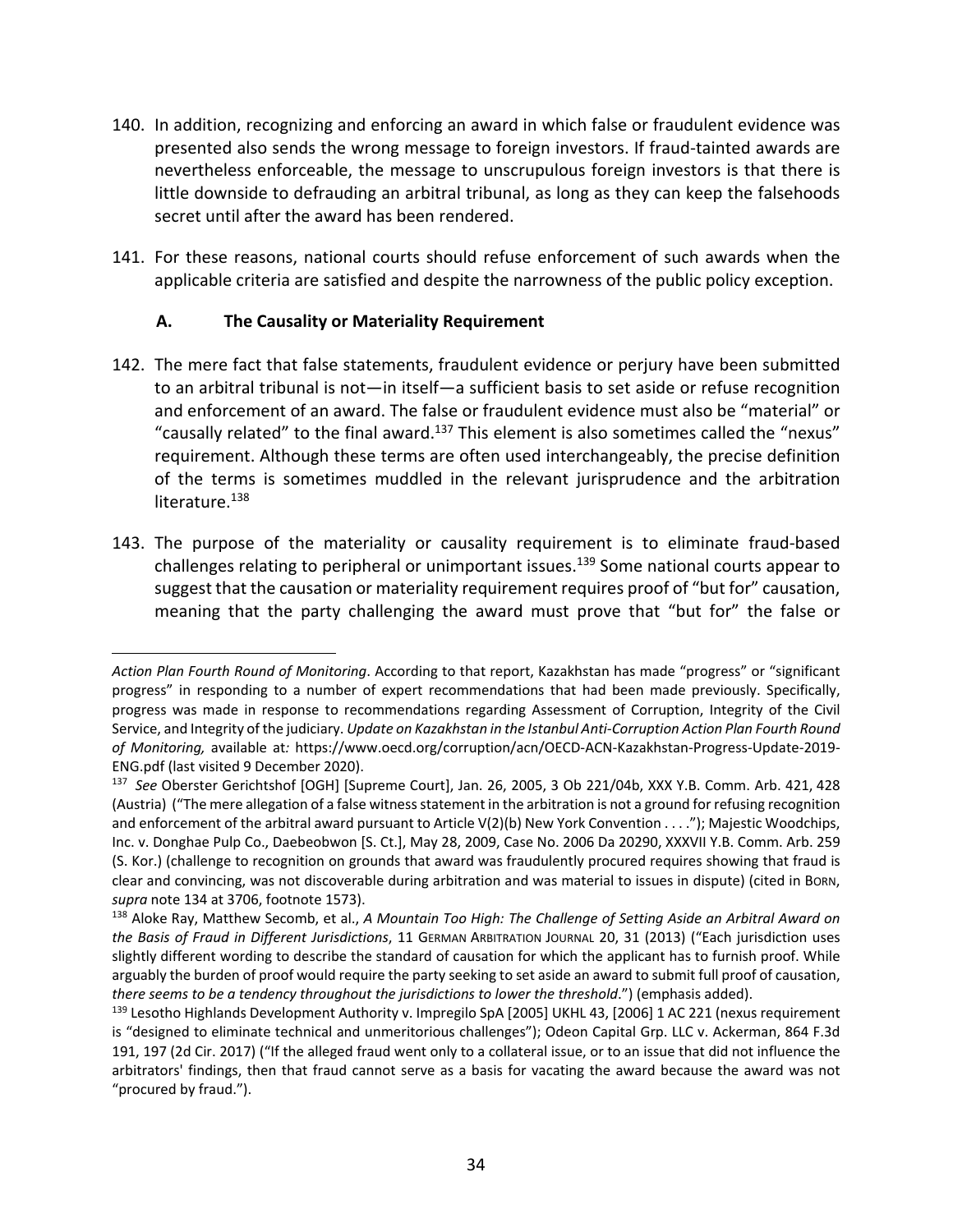fraudulent evidence, the arbitral tribunal would have reached a different conclusion.<sup>140</sup> This approach is a minority view.

- 144. Instead of "but for" causation, most national courts define the materiality or causation requirement as requiring proof "that the fraud materially related to an issue in the arbitration,"141 or "that such evidence would have had an **important influence** on the result."142 Similarly, courts have described the threshold as requiring "that the evidence sought to be adduced is of **sufficient cogency and weight** to be likely to have materially influenced the arbitrators' conclusion had it been advanced at the hearing,"143 or that the fraudulent evidence or perjury "caused … substantial injustice in that the same procured or **substantially impacted** the making of the award."144 Even Professor Born does not endorse the "but for" test, but instead suggests that the causality or materiality requirement may be satisfied as long as the fraudulent evidence is not on a tangential issue.<sup>145</sup>
- 145. As some commentators have explained, the objective definition of materiality or causation "makes sense because the test is whether a causal link objectively exists between the fraud and the award (as opposed to whether the tribunal would *actually* have reached a different decision had it known of the fraud)."146 An English court took a stronger position against requiring subjective, but‐for causation:

Of course, the test cannot be as high asthat the evidence would have affected the result, not least because, for the court to reach that conclusion, would be

<sup>140</sup> Bonar v. Dean Witter Reynolds, Inc., 835 F.2d 1378, 1383 (11th Cir. 1988) (requiring showing of materiality, but emphasizing that this element of the test for annulling an award "does not require the movant to establish that the result of the proceedings would have been different had the fraud not occurred").

<sup>141</sup> Karaha Bodas Co. v. Perusahaan Pertambangan Minyak Dan Gas Bumi Negara, 364 F.3d 274, 306–07 (5th Cir. 2004) (emphasis added).

<sup>142</sup> Westacre Investments Inc v. Jugoimport-SDRP Holding Company Ltd & Ors [1999] EWCA Civ 1401 (emphasis added) ("I have not considered fully what the position is now that the 1996 Act is in force, but in this context it is difficult to think that if under section 68(2)(g) it was suggested an award had been obtained by fraud and that relief under section 68(3) should be granted, the court would not insist on the same condition i.e. unavailability of the evidence produced as at the time of the arbitration, and that such evidence would have had an important influence on the result.").

<sup>143</sup> Westacre Investments Inc. v. Jugoimport-SDPR Holding Co. Ltd. and others, [1998] 4 All ER 570 ("The introduction of *fresh evidence* in order to disturb an English award is subject to requirements similar to those relating to the introduction of fresh evidence to challenge an English judgment. In particular, the fresh evidence must be of sufficient cogency and weight to be likely to have influenced the arbitrator's conclusion and the evidence must not have been available or reasonably available at the time of the hearing.") (cited in Gater Assets Ltd v Naftogaz Ukraine [2008] EWHC 237 (Comm)) (emphasis added).

<sup>&</sup>lt;sup>144</sup> Swiss Singapore Overseas Enterprises Pte Ltd v Exim Rajathi India Pvt Ltd [2009] SGHC 231 (emphasis added).

<sup>145</sup> Born, *supra* note 134, at 3706 ("Fraud occurring *solely in connection with an irrelevant or duplicative issue* will, despite being reprehensible, *not ordinarily* provide a basis for non-recognition....There is a risk that baseless fraud allegations will be used by disappointed award‐debtors to delay recognition and enforcement of awards against them.") (emphasis added).

<sup>146</sup> Ray, Secomb, et al., *supra*, note 129 (emphasis added).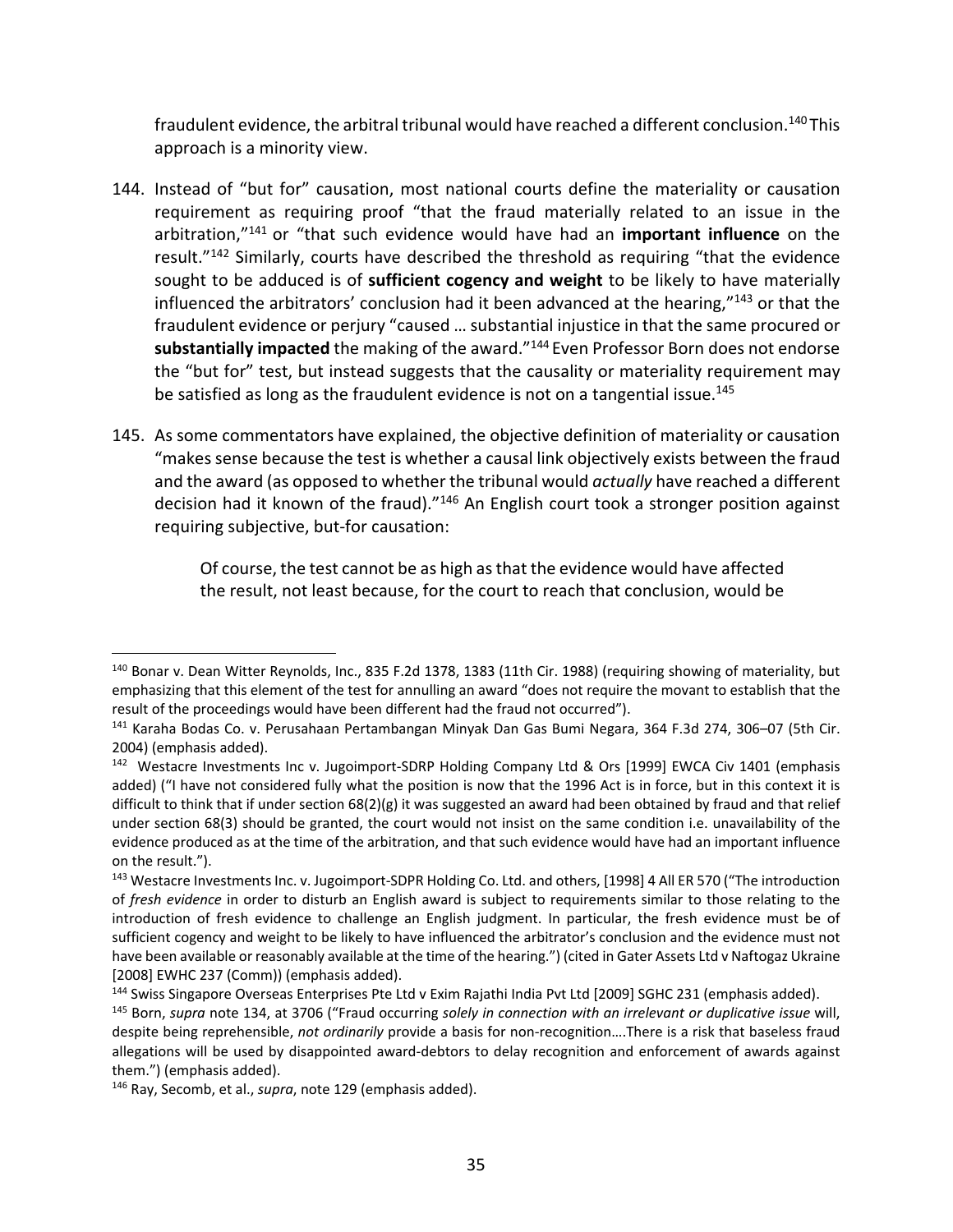to usurp the function of the arbitrators in the event that the matter was remitted to them.147

- 146. Thus, a reviewing court respects the tribunal's decision-making authority by verifying that false or fraudulent evidence *likely* had a significant or material effect on the tribunal's decision‐making.
- 147. Making this determination (whether false or fraudulent evidence is sufficiently material to uphold a challenge to an award) requires a court to engage in a counter‐factual analysis: if the later‐discovered evidence had become known to the tribunal during the proceedings, was that new evidence of "sufficient cogency and weight" that it would have "had an important influence on" or "likely … have materially influenced the arbitrators' conclusion"?148

## **B. Relationship Among Professionals' Obligations**

- 148. As discussed above, the term "materiality" is used in three different regulatory contexts to describe: 1) the threshold for when accountants must withdraw an audit,  $149$  2) the threshold for when attorneys (in certain jurisdictions) must take corrective measures in light of later-discovered false or fraudulent evidence or perjury,<sup>150</sup> and 3) the threshold for when a court may refuse recognition and enforcement of an arbitral award under the public policy exception.151
- 149. Although the same term is used in all three contexts, the precise meaning of "materiality" is not the same in each context. These different materiality standards do, however, all have a similar purpose and a similar effect.
- 150. With respect to their similar purpose, the materiality standard in each context establishes a threshold for when false or fraudulent information can no longer be ignored by an individual professional or a national court. Once the information at issue is deemed material, the professional or court undermines their professional function if they ignore it.
- 151. With respect to their similar effect, the materiality standard also signals when an individual professional accountant or attorney, or a court or tribunal, is called on to act against the weight of their primary professional obligations. Upon a finding of materiality, the accountant must withdraw an audit performed for a client; the attorney may (or in some instances must) take remedial action that may include revealing client confidences they are otherwise charged with protecting; an expert witness should or must retract or amend a flawed opinion that has already submitted as evidence; an arbitral tribunal must exclude evidence that it is otherwise charged with substantively evaluating; and a reviewing court

<sup>&</sup>lt;sup>147</sup> Chantiers de L'Atlantique S.A. (CAT) v Gaztransport & Technigaz S.A.S., [2011] EWHC 3383 (Comm), par. 61.

<sup>148</sup> *See supra* par. 57‐58.

<sup>149</sup> *See supra* par. 69‐71.

<sup>150</sup> *See supra* par. 85‐90.

<sup>151</sup> *See supra* par. 136‐141.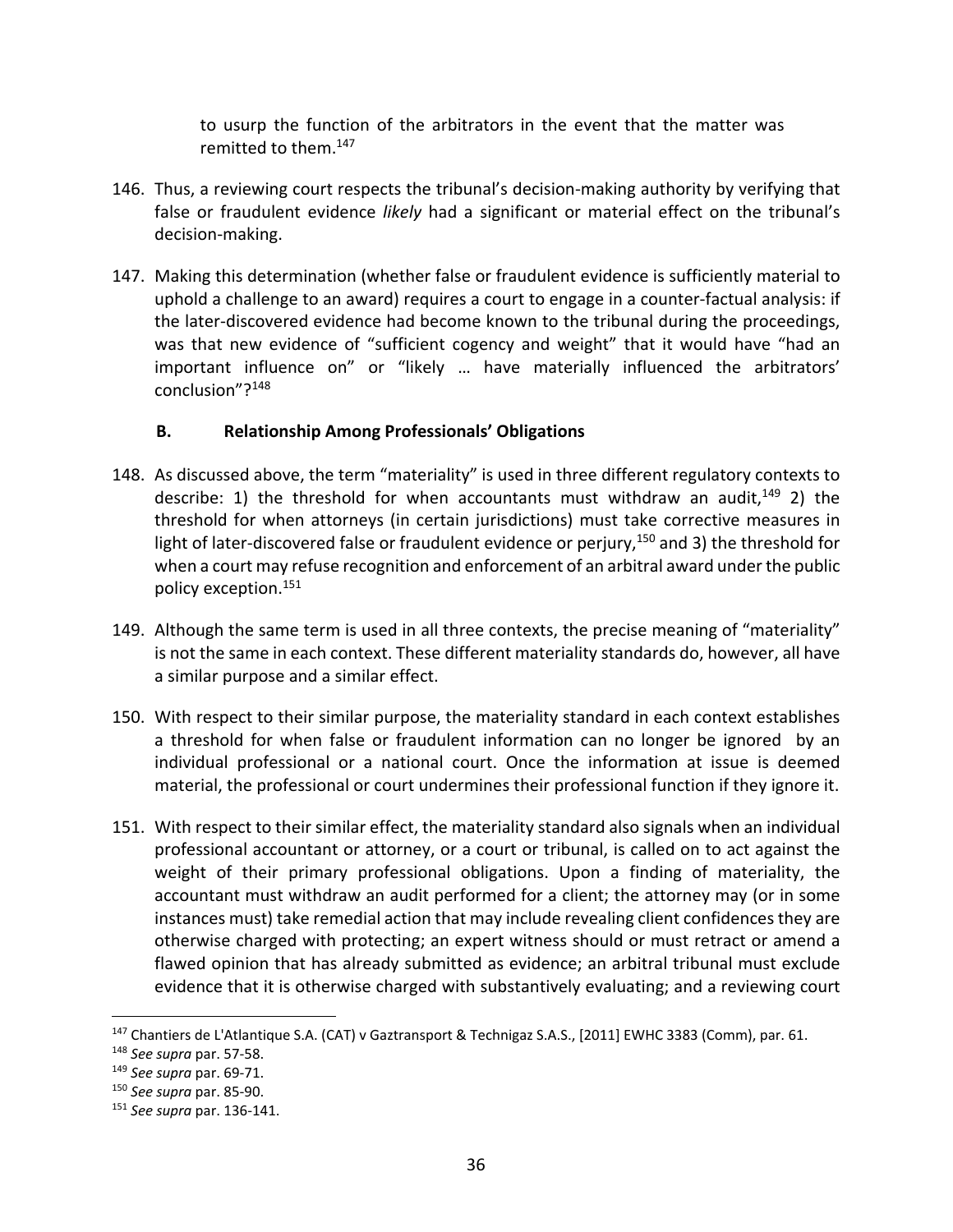may or should refuse to recognize or enforce an arbitral award that it otherwise is obliged to enforce.

- 152. None of these professionals lightly acts against their primary professional obligations. Consequently, when an individual professional, tribunal, or court determines that the relevant materiality threshold has been satisfied, they are effectively putting the weight of their professional judgment on allegations of falsity or wrongdoing. Although separate, these assessments of materiality inevitably inter‐relate across professions.
- 153. For example, at the most basic and direct level, once an accountant has withdrawn its audit, no attorney, a client, court, or tribunal can rely on that audit as evidence. As described above, $152$  auditors make a determination to withdraw an audit on an independent basis, after assessment of their legal, professional, and ethical obligations, and at risk of financial or professional consequences for breach of those obligations. Accordingly, an auditor's withdrawal of an audit is a professional assessment that the contents of the audit are materially inaccurate or unreliable. That assessment should be entitled to considerable deference in the absence of countervailing facts.
- 154. In response to a withdrawal, an attorney would also be put on notice regarding the underlying misstatements or omissions that led to the withdrawal. An auditor's professional conclusion that financial statements are based on material misstatements or omissions does not necessarily mean that an attorney has "actual knowledge" of the factual accuracy of the reasons underlying the withdrawal, which would trigger the attorney's obligation to take corrective measures if the underlying reasons were false or fraudulent evidence presented to the tribunal. However, in my opinion, an attorney who ignores an auditor's professional conclusion, without any affirmative contravening evidence to suggest the auditor's decision was erroneous, would be engaging in willful blindness.<sup>153</sup>
- 155. An attorney who has actual knowledge (including knowledge imputed to them based on willful blindness) that false or fraudulent evidence had been presented to a tribunal, under applicable ethics rules the attorney would be obliged to take corrective measures. That obligation in the arbitration context should be interpreted as extending to enforcement proceedings in national courts.154

## **C. The Materiality of Fraudulent Evidence in the Arbitration**

156. Since conclusion of the Arbitration, Kazakhstan has been pursuing and collecting evidence to support its allegations of fraud. Based on new evidence collected, Kazakhstan has accused the Stati Parties of fraud in the transactions underlying their claims in the Arbitration and of submitting false or fraudulent evidence to the arbitral tribunal and to various courts. The Stati Parties, through their attorneys, have denied these allegations and

<sup>152</sup> *See supra* par. 69‐71.

<sup>153</sup> *See supra* par. 52 & 115.

<sup>154</sup> *See supra* par. 95.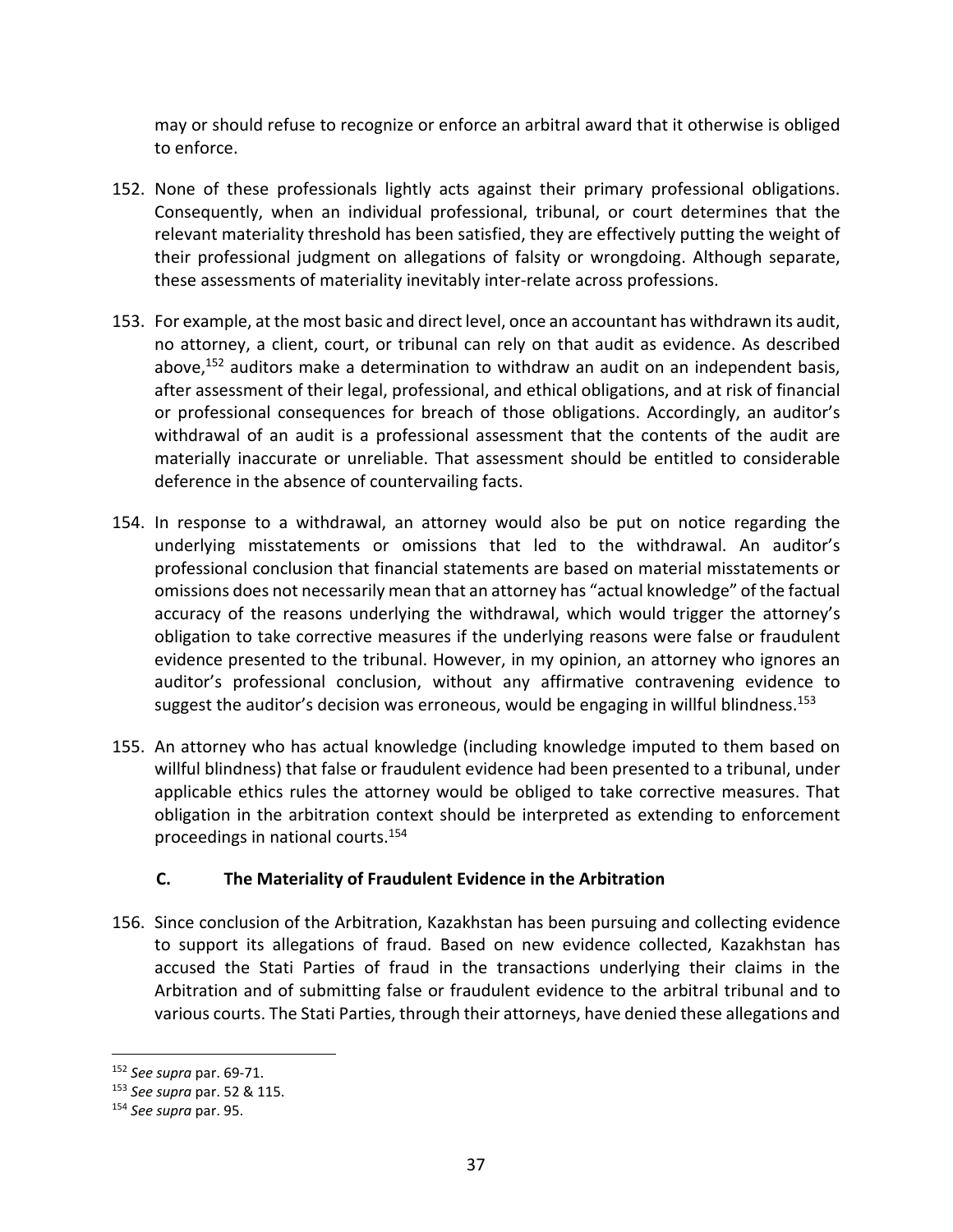were ultimately successful in persuading most subsequent courts not to consider the substance of Kazakhstan's arguments that false or fraudulent evidence had been submitted to the tribunal, or that the Stati Parties' alleged deception was material or had an effect on the tribunal's decision. As noted, this Opinion does not address these various sources and allegations.

- 157. In February 2016, years after the Award was rendered and had been challenged in several courts, KPMG became aware of the relevant facts that suggested the Audited Financial Statements were based on misstatements and omissions by the Stati Parties. For the reasons described above, in August 2019, KPMG determined in its independent professional judgment that it was required to withdraw its Audit Reports. This decision was based on KPMG's conclusion that the Stati Parties made material omissions or misrepresentations regarding the financial position of the Companies. In my opinion, KPMG's withdrawal of its Audit Reports has numerous important implications for the substantive case and arbitral proceedings, and would likely have had a material effect on the tribunal's decisionmaking.
- 158. In assessing whether false or fraudulent evidence submitted in arbitral proceedings had a material effect on the adjudication, as examined above, $155$  reviewing courts generally employ a counter-factual analysis. In this case, the analysis would seek to determine whether, if the tribunal had learned during the Arbitration that KPMG had withdrawn the Audit Reports because it determined that they were based on material misstatements or omissions, that new evidence would *likely* have had a material effect on the tribunal's decision-making.<sup>156</sup> For the reasons elaborated below, my opinion is that the answer is yes.
- 159. Financial issues, and particularly the financial status and well‐being of the Companies, were central to many aspects of the merits of the dispute, of the damages calculations, and more generally with respect to the credibility of the parties. Given the reasonsfor the withdrawal and the centrality of financial issues to various aspects of the Arbitration, it seems difficult to imagine that withdrawal of the Audit Reports, and related implications for the Financial Statements, would not have had a material effect on the tribunal's decision‐making.
- 160. Had it become known during the Arbitration that KPMG withdrew the Audit Reports, it seems almost a certainty that that fact would have affected the arbitral proceedings and the tribunal's decision‐making in the following ways:
	- i. Inevitably, in deference to KPMG's professional statement that the Audit Reports should not be relied on by third parties, the tribunal would have excluded the numerous references throughout the arbitral proceedings and the final Award to the Audit Reports and to the fact that the Financial Statements had been audited by KPMG;

<sup>155</sup> *See supra* par. 147‐148.

<sup>156</sup> *See supra* par. 144‐147.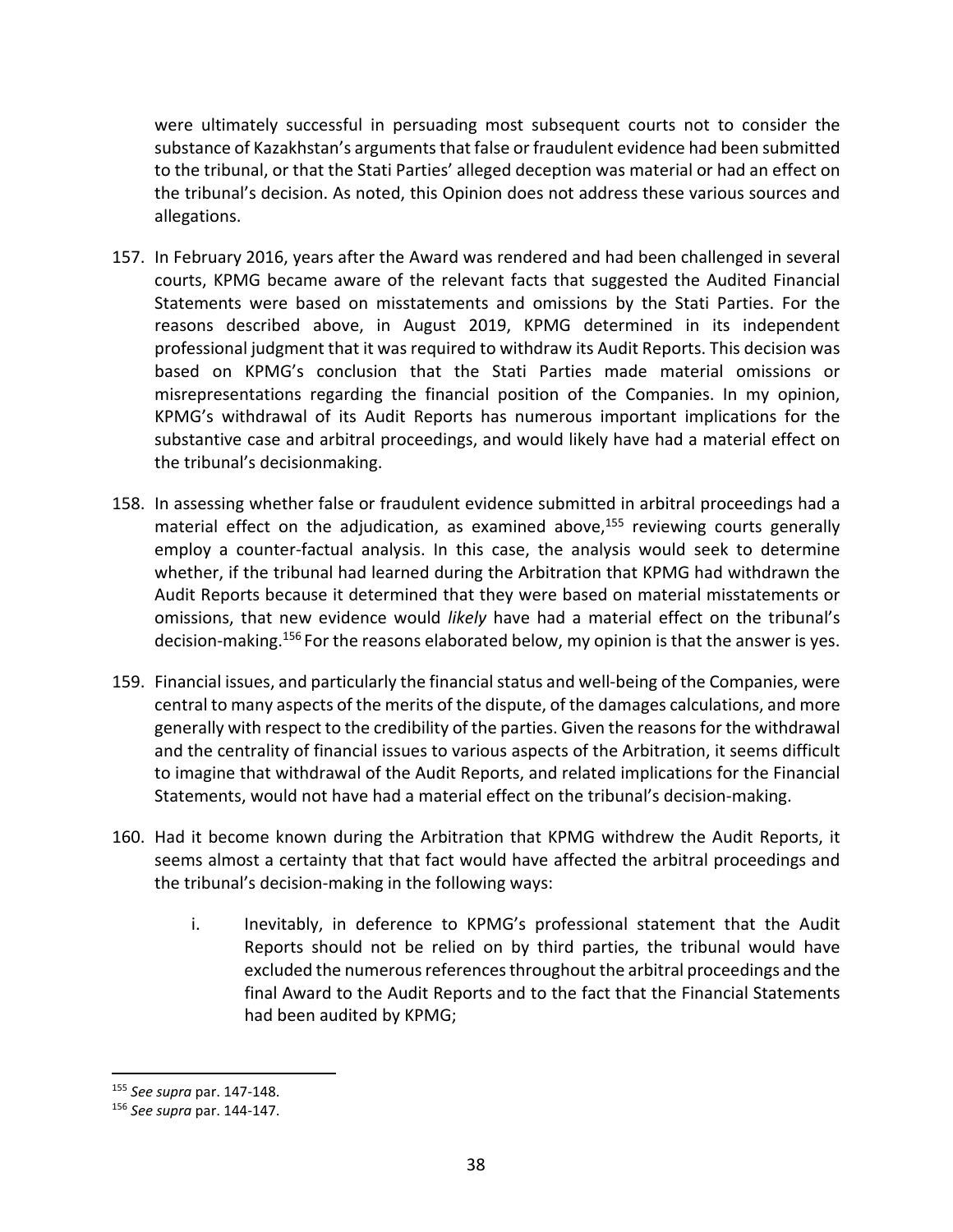- ii. The tribunal would likely have excluded the actual Financial Statements themselves given that KPMG's decision was based in its determination that the Financial Statements were unreliable. If the tribunal did not completely exclude the Financial Statements, the tribunal would likely have attributed them little or no evidentiary value; and
- iii. The tribunal's assessment of the Stati Parties' credibility with respect to issues regarding their financial status and arguments on damages, including the valuation of the LPG Plant, would likely have been substantially affected because the withdrawal of the Audit Reports was based on findings by KPMG that its Audit Reports for the Financial Statements were predicated on improper omissions and material misstatements by the Stati Parties.
- 161. As Claimants, the Stati Parties ultimately bore the burden of proof in order to prevail on their claims. If the Financial Statements had been excluded or given little or no evidentiary weight, as elaborated below, the Stati Parties would have had considerable difficulty in proving the basis for various underlying factual assertions related to the Companies' financial well-being, as well as related questions regarding the causes of their financial distress, and various issues on damages, including the value of their investment in the LPG Plant.
- 162. The Stati Parties' ability to satisfy their burden of proof would have been further undermined because their credibility would have been called into question if the tribunal had known that the KPMG Audit Reports had been withdrawn based on KPMG's determination that they were based on material omissions and misrepresentations by the Stati Parties to KPMG.
- 163. The following paragraphs provide specific evidentiary issuesthat KPMG's withdrawal would have affected the tribunal's decision-making in the Arbitration.

## **1. Excluding the KPMG Audit Reports**

164. The Stati Parties and their counsel relied repeatedly on the *mere fact* that their Financial Statements were audited by KPMG to establish the underlying reliability of the Financial Statements and general credibility of the parties. For example, in his opening statement in the Arbitration, counsel for the Stati Parties, Mr. Kevin Mohr, used the fact that the Financial Statements were audited by a prestigious accounting firm to emphasize their reliability as a source of proof of the value of KPM's and TNG's earnings between 2003 and 2008: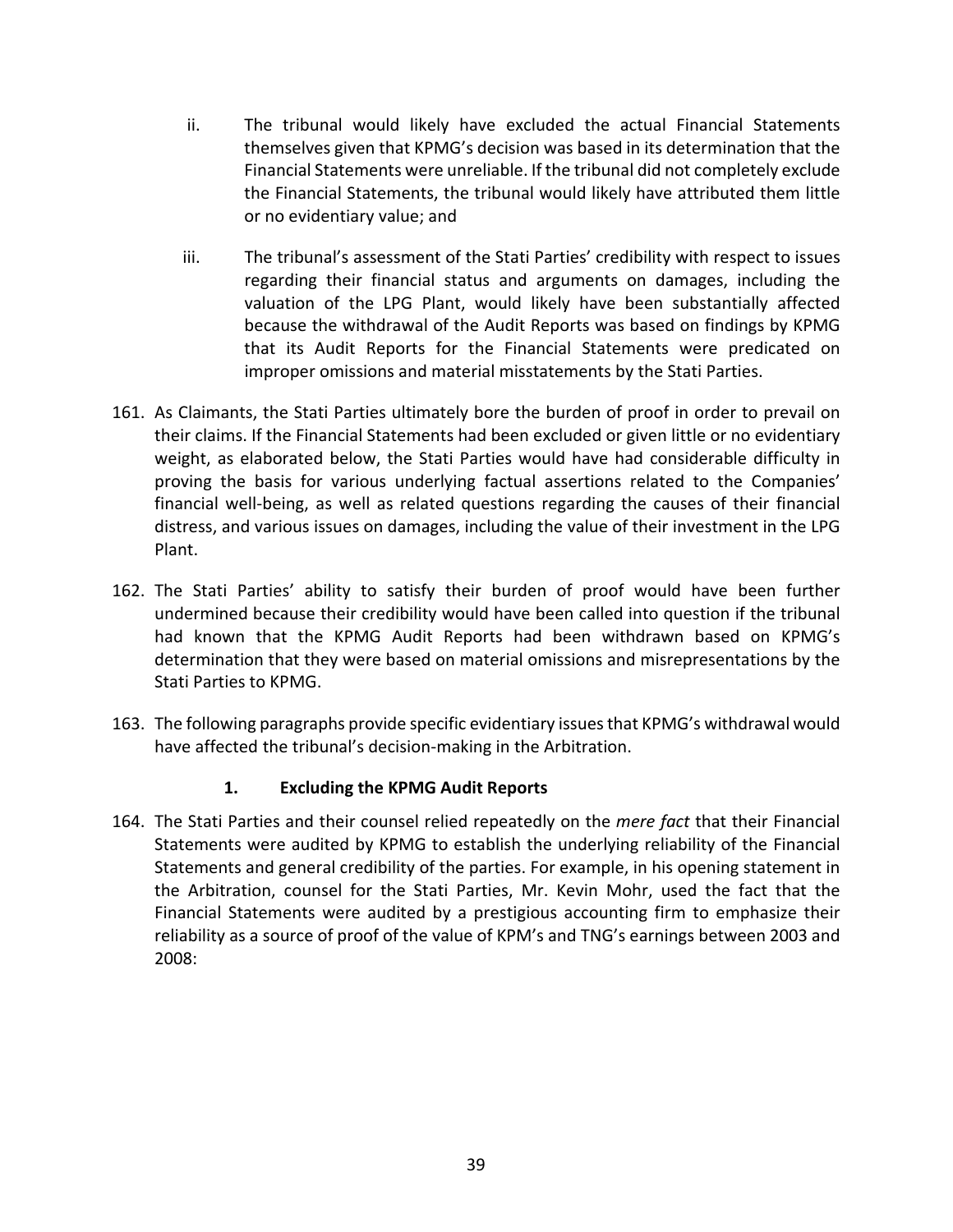As we've shown, the **financial statements** of KPM and TNG, **which were audited by "Big Four" accounting firms**, demonstrate that the companies retained nearly \$400 million in earnings between 2003 and 2008.157

165. Similarly, the Stati Parties used the fact that KPMG had audited the Financial Statements more generally to undermine Kazakhstan's credibility and competence. For example, Mr. Mohr argued:

> Kazakhstan argues that claimants' investments were opaque, suggesting that they were structured to conceal profits and disguise who was the "real investor". This position either is **completely disingenuous, or the respondent understands nothing about finance**. These companies created annual financialstatements between 2003 and 2009 **that were audited by "Big Four" accounting firms**. 158

- 166. Neither Mr. Mohr nor any other attorney for the Stati Parties can today, consistent with their ethical obligations, make similar representations or arguments because of the withdrawal of the Audit Reports by KPMG.
- 167. Later in the proceedings, the Stati Parties again referred to the fact that the Financial Statements were audited by a reputable accounting firm:

Finally, Kazakhstan also criticizes FTI's assessment of the investment value of the LPG Plant as simply relying on information provided by Claimants. That is not correct. FTI based its assessment of the book value of the LPG Plant as of October 14, 2008, on TNG's Third Quarter 2008 financial statements. Those financial statements **were prepared in the ordinary course of business, not for litigation, and were reviewed by KPMG** … Data from the Claimants' historical financial records, **particularly data from audited financial** statements, is perfectly reliable evidence.<sup>159</sup>

- 168. In these arguments, the Stati Parties relied on the fact that the Financial Statements were audited by KPMG to support their credibility, and to challenge Kazakhstan's credibility, regarding the financial status and corporate conduct of KPM and TNG.
- 169. These credibility issues were relevant to the tribunal's ultimate determination in the Award that the standards for Fair and Equitable Treatment in the Energy Charter Treaty had been violated. In reaching that conclusion, the tribunal determined that:

<sup>&</sup>lt;sup>157</sup> Transcript of the Hearing, on Jurisdiction and Liability in the Arbitration dated October 1, 2012, 1st Hearing Day, Opening Statement of Mr. Mohr, pp. 45, 48‐49, 52 (emphasis added).

 $158$  Transcript of the Hearing on Jurisdiction and Liability in the Arbitration dated October 1, 2012, 1st Hearing Day, Opening Statement of Mr Mohr, pp. 45, 48‐49, 52 (emphasis added).

<sup>&</sup>lt;sup>159</sup> Stati Parties' Second Post Hearing Brief in the Arbitration dated June 3, 2013, par. 354 (emphasis added).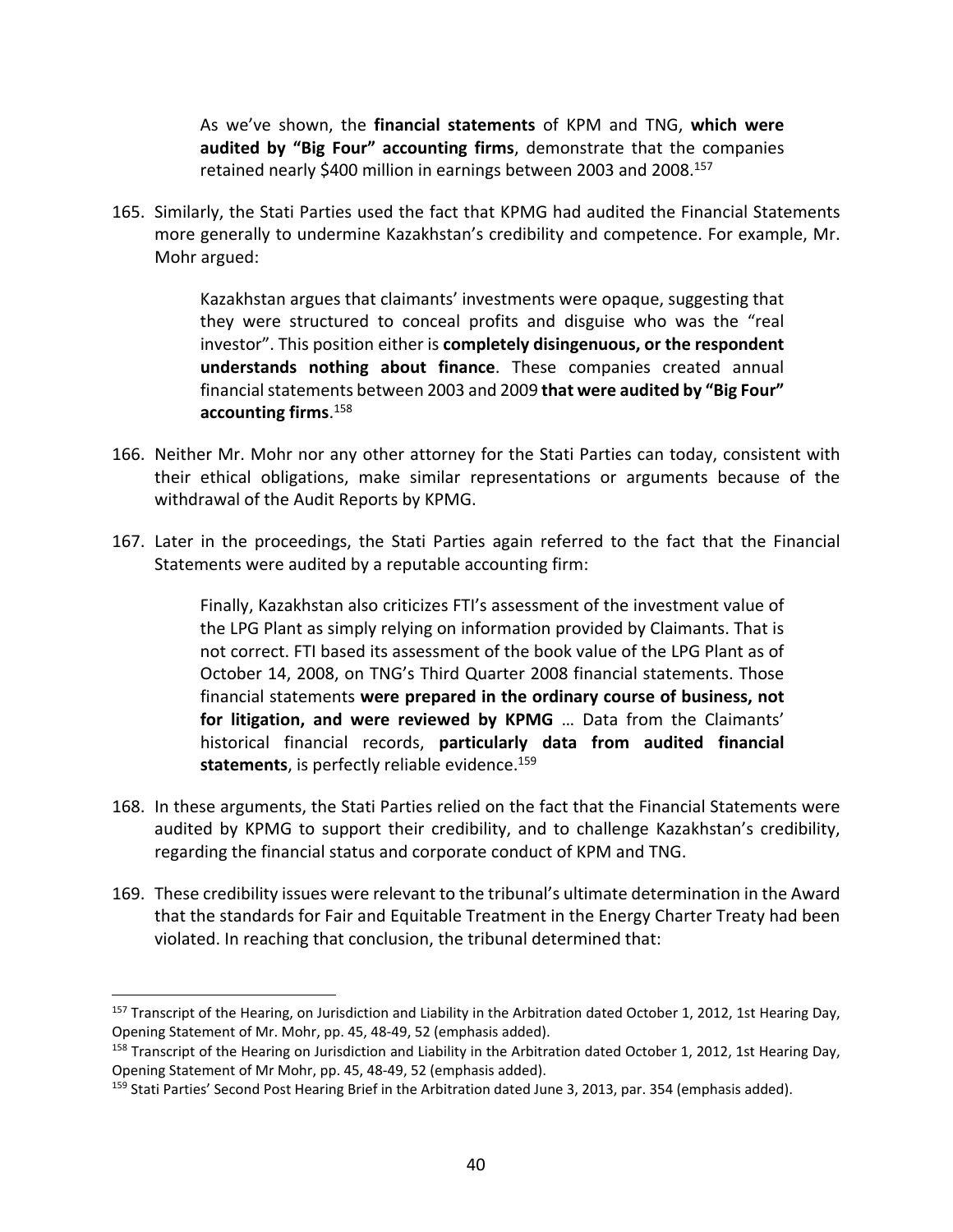Claimants' valuations of their investments are **fundamentally sound and credible**, as demonstrated by the fact that they are supported by **multiple contemporaneous valuations performed by sophisticated third parties**. 160

170. The mere fact that KPMG, a "Big Four" accounting firm, audited the Financial Statements of the Companies had an impact on the tribunal's assessment of the relative credibility of the Stati Parties. If the tribunal in the Arbitration had known that KPMG withdrew the audits and declared them unreliable based on its assessment of material misstatements or omissions, the tribunal would inevitably have had a different assessment of the parties' credibility and the financial soundness of the Stati Parties' investments.

## **2. Evidentiary Rulings Regarding the Financial Statements**

- 171. In addition to excluding any specific reference to KPMG's audit of the Financial Statements, the tribunal would likely have either excluded altogether or given little if any weight to the Financial Statements for which KPMG's Audit Reports were later withdrawn.
- 172. One of these two possible approaches seems likely because KPMG's withdrawal of the Audit Reports was expressly premised on its professional determination that the Financial Statements were unreliable and did not comport with industry standards because they were based on material misrepresentations or omissions by the Stati Parties. Reliability is a key consideration in determining both the admissibility of evidence and the weight to be afforded to it.<sup>161</sup>
- 173. If the tribunal had excluded or given little or no weight to the Financial Statements, the party with the burden of proof (the Stati Parties) would have had difficulty proving the value of KPM and TNG (including the value of the LPG Plant) and the Companies' retained earnings. The retained earnings of KPM and TNG were central to determining what caused the liquidity crisis that ultimately precipitated the unfavorable Laren Transaction terms, which in turn related to whether and when Kazakhstan caused the alleged harm to the Stati Parties.
- 174. Specifically, Kazakhstan argued that "KPM and TNG were overleveraged prior to state action."<sup>162</sup> In repudiating these arguments, the Stati Parties pointed to the conclusions of their financial expert, FTI, which had reviewed "the finances of KPM and TNG" and concluded that they "were in good financial condition."163 In reaching this conclusion, FTI relied expressly on the Financial Statements, which were appended to its opinion.<sup>164</sup>

1

<sup>&</sup>lt;sup>160</sup> Award at par. 683 (emphasis added).

<sup>&</sup>lt;sup>161</sup> IBA Rules on the Taking of Evidence, art. 9(2) ("The Arbitral Tribunal shall determine the admissibility, relevance, materiality and weight of evidence.").

<sup>162</sup> Award at par. 1434.

 $163$  *Id.* 

<sup>164</sup> *See supra* par. 24.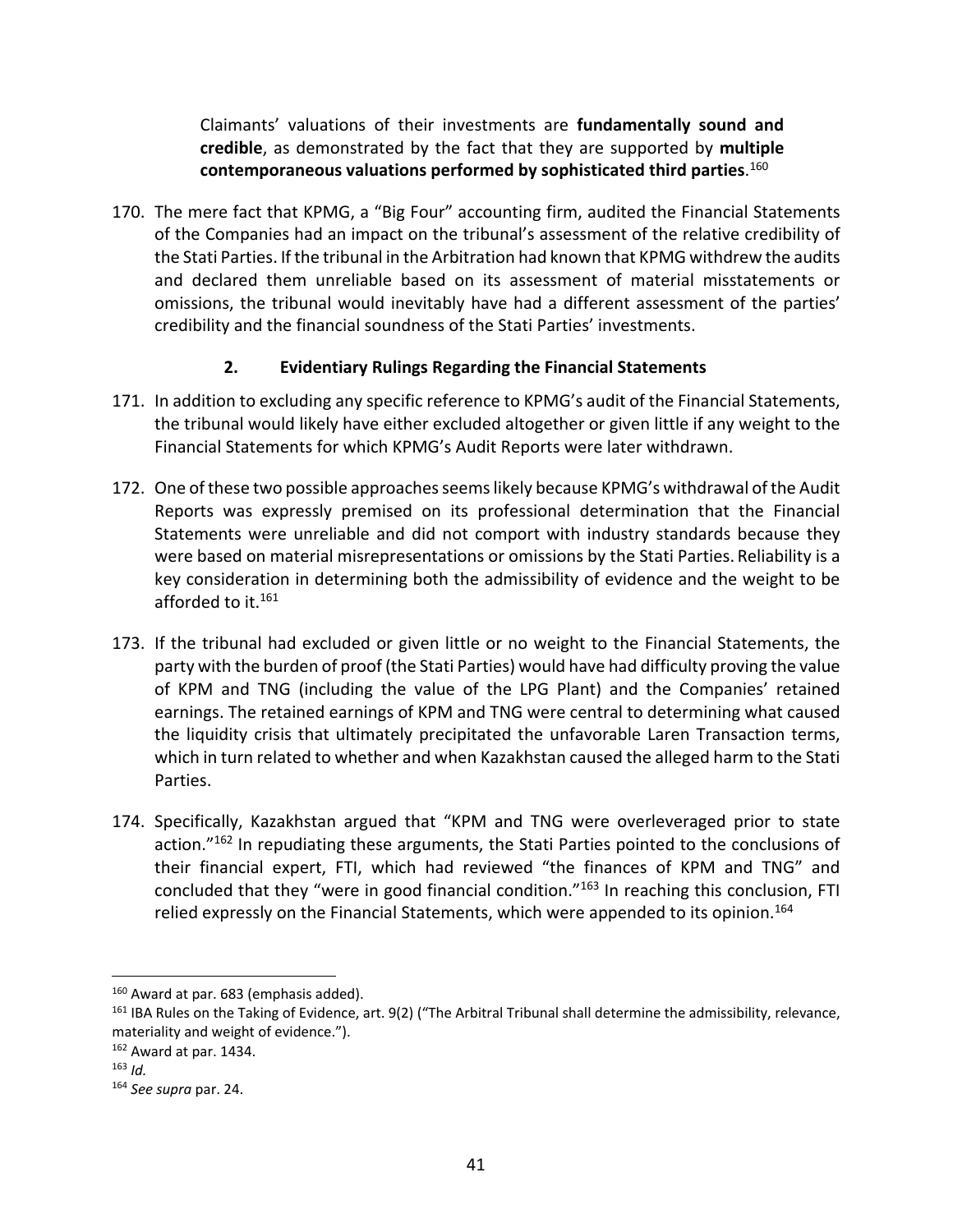- 175. On this issue, the tribunal decided in favor of the Stati Parties.<sup>165</sup> Had the tribunal known that KPMG had withdrawn the Audit Reports as a result of its determination that they were based on material omissions or misstatements by the Stati Parties, it is reasonable to assume the tribunal's conclusion on this issue would have been affected.
- 176. On issues of damages, the Companies' Audited Financial Statements were also relevant to the tribunal's decision‐making in several respects. Many of the valuation issues rested on the financial status of the Companies, including:
	- i. What was the appropriate valuation date?
	- ii. What was the value of the LPG Plant?
	- iii. Were certain amounts earned by the Stati Parties before the valuation date, as Claimants contended, or after the valuation date, as Kazakhstan contended, and thus subject to deduction from the assessment of damages?
- 177. Each of these questions relates to or is predicated on the financial status of the Companies and the corporate conduct of the Stati Parties. If withdrawal of the Audit Reports were known to the tribunal, and the Financial Statements were either excluded or afforded little or no weight, it seemslikely that the tribunal's assessment of these issues would have been affected.
- 178. The following paragraphs provide a number of specific examples, among others in the record, when the Stati Parties expressly relied on the Financial Statements to support their arguments on damages, the valuation of the LPG Plant, and the Companies' financial health Specifically, the Stati Parties asserted in the Arbitration:

FTI used the net book value of the LPG plant as reflected in the Tristan **Consolidated Financial Statements** as at September 30, 2008, which was USD 208.5 million.166

Likewise, Claimants completed 90% of their LPG Plant and invested, on their behalf and on behalf of Vitol, in excess of US\$ 208.5 million in the LPG Plant.\*

\*… Tristan Oil **Consolidated Audited Financial Statements**, September 30, 2008, at 10 …167

According **to KPMG's Auditors' Report**, the Management of Tolkynneftegaz LLP and Kazpolmunay LLP agreed to extend the payment terms for their

<sup>165</sup> Award, par. 1092, 1452‐1458.

<sup>&</sup>lt;sup>166</sup> Stati Parties' Statement of Claim in the Arbitration dated May 18, 2011, par. 420 (emphasis added).

<sup>&</sup>lt;sup>167</sup> Stati Parties' Reply Memorial on Jurisdiction and Liability in the Arbitration dated May 7, 2012, par. 121 (emphasis added).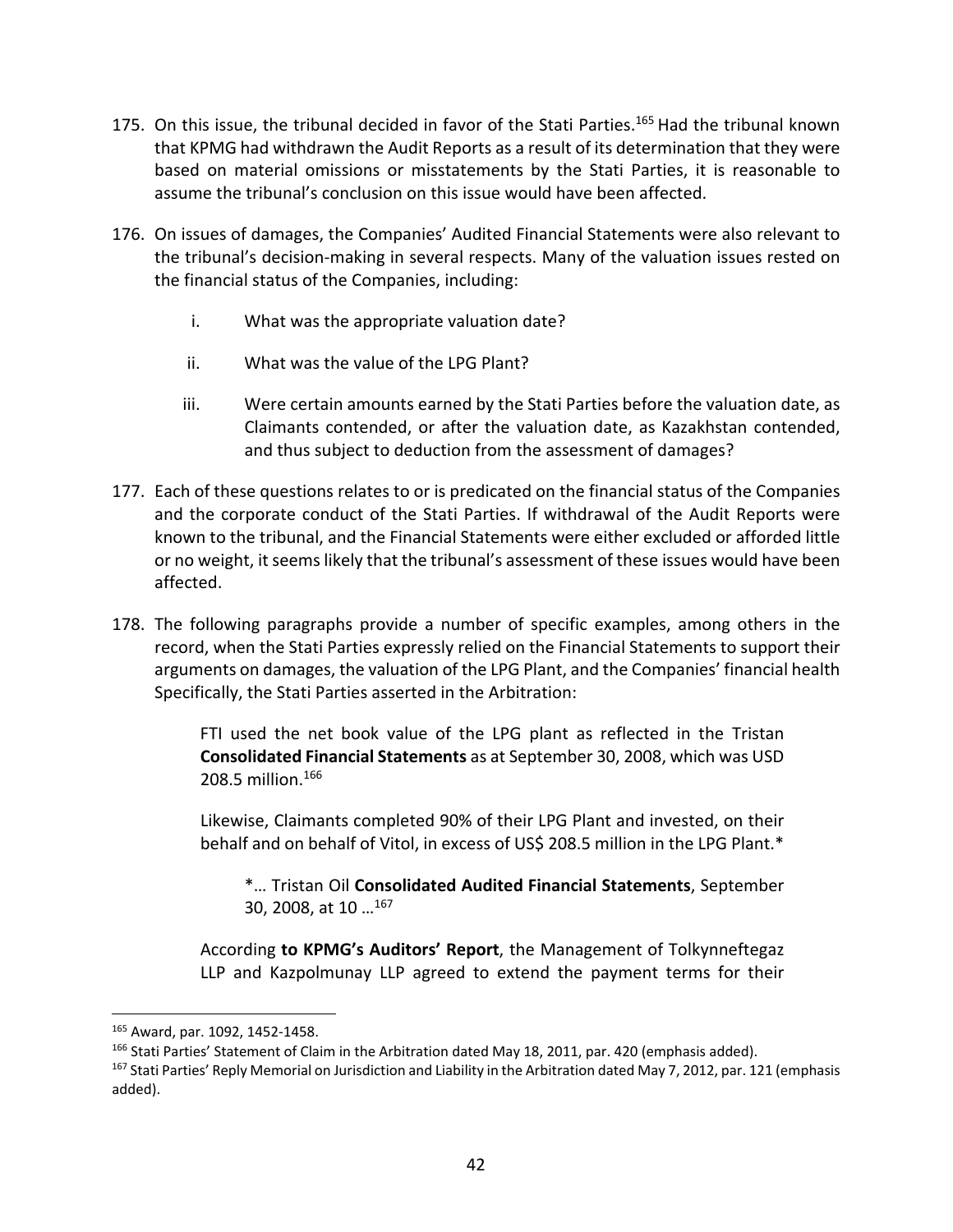largest customers, Stadoil Ltd. and General Affinity Ltd., which are related parties, after they were informed that these customers would not be able to comply with existing contractual payment terms.<sup>596</sup> ...

<sup>596</sup> *Audited Financial Statements* attached to 2009 Annual Report of Tristan Oil, at F‐3 …168

Additionally, Tristan Oil owed a substantial coupon payment (of around US \$28 million) to the noteholders on December 31, 2009.<sup>600</sup> The assignment of receivables allowed Tristan to collect funds that otherwise may have been frozen in KPM's bank accounts, and Tristan made the coupon payment in full.<sup>601</sup> ...

<sup>600</sup> *Audited Financial Statements* Attached to 2009 Annual Report of Tristan Oil at F‐73, R‐37.6.

<sup>601</sup> *Audited Financial Statements* Attached to 2009 Annual Report of Tristan Oil at F‐70, F‐73, R‐37.6.169

At the end of September 2008, KPM and TNG combined had US \$221.5 million in net working capital (cash, cash equivalents, and receivables less current liabilities), and more than US \$367 million in retained earnings, on their balance sheets.620 …

<sup>620</sup> *Reviewed Financial Statements* for Nine Months Ended September 30, 2008, attached to Tristan Oil Interim Report for the Nine Months Ended September 30, 2008, at F‐69, F‐105 …170

179. If the tribunal had excluded the Audited Financial Statements or given them little or no weight, the Stati Parties would not have been able to introduce meaningful evidence to support these assertions, particularly given the reasonsfor KPMG's withdrawal. FTI's expert report would likely have been withdrawn or revised voluntarily by FTI or excluded by the tribunal. These difficulties would have been further aggravated if, based on KPMG's withdrawal of its Audit Reports, the tribunal were to not only exclude evidence but also draw negative inferences about the Stati Parties' financial situation and their credibility.

## **3. Tribunal Knowledge of the Reasons for KPMG's Withdrawal**

180. Finally, in addition to the mere fact of the KPMG withdrawal and its effect on admissibility of the Financial Statements, the tribunal would also have had evidence regarding the reasons why KPMG made such an extraordinary decision, namely its conclusion that the

1

<sup>&</sup>lt;sup>168</sup> Stati Parties' First Post Hearing Brief in the Arbitration dated April 8, 2013, par. 417 (emphasis added).

<sup>&</sup>lt;sup>169</sup> Stati Parties' First Post Hearing Brief in the Arbitration dated April 8, 2013, par. 419 (emphasis added).

<sup>&</sup>lt;sup>170</sup> Stati Parties' First Post Hearing Brief in the Arbitration dated April 8, 2013, par. 435 (emphasis added).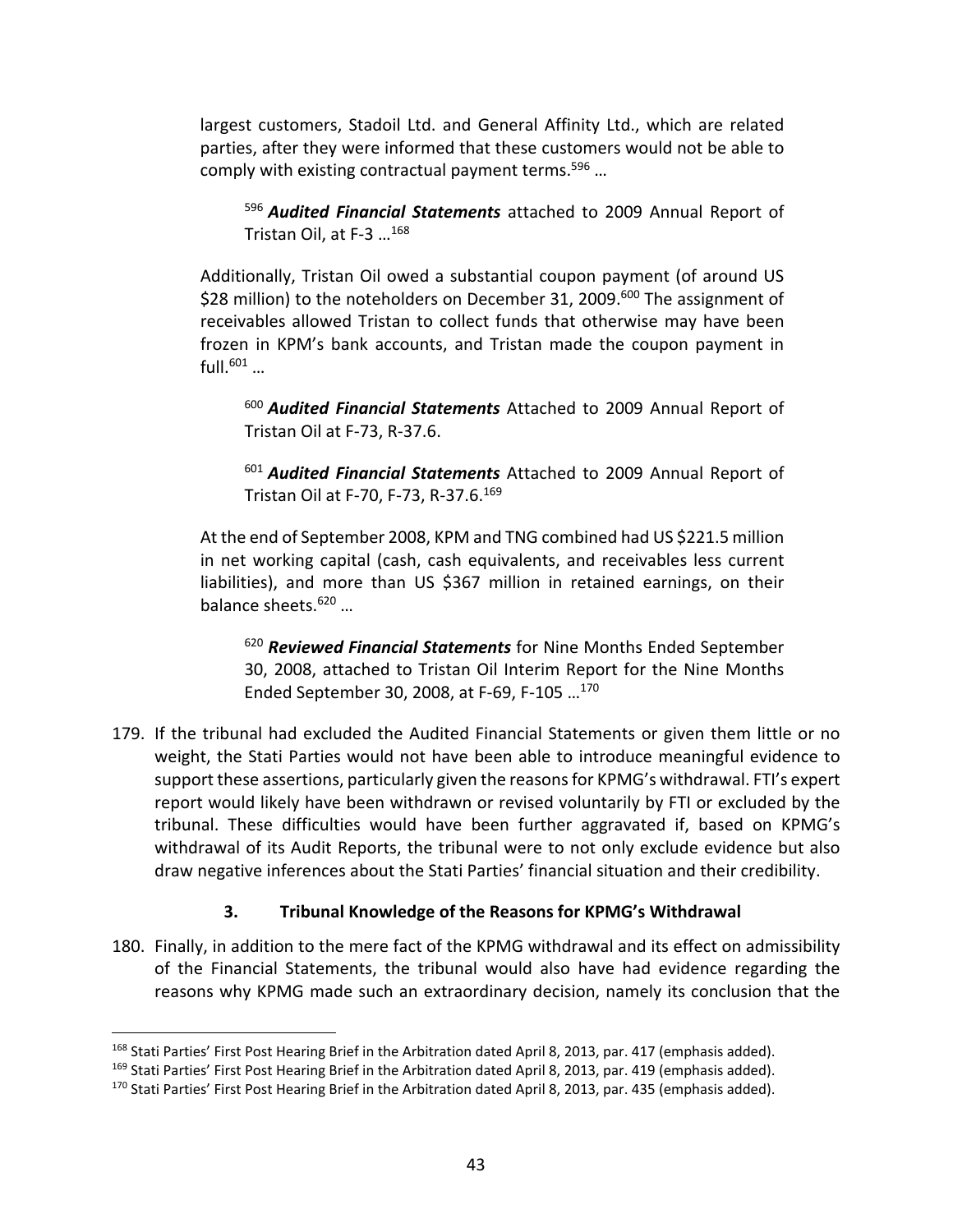Stati Parties had made specific material misstatements and omissions to KPMG and had failed to respond satisfactorily to KPMG's subsequent inquiries.<sup>171</sup>

- 181. KPMG's independent professional assessment that there had been material misstatements and omissions by the Stati Parties would have raised serious, substantive inferences regarding both the Stati Parties' credibility and financial improprieties in the underlying transactions. Most expressly, KPMG's decision to withdraw the Audit Reports was in part based on evidence that Mr. Lungu admitted in sworn deposition testimony that his testimony for the Stati Parties in the Arbitration regarding various financial issues was false. KPMG's decision to withdraw the Audit Reports was based on its determination that this evidence was material enough under accounting standards $172$  to render its Audit Reports unreliable. While KPMG'sfactual determinations would not have been expressly binding on the tribunal, given that they were assessments made pursuant to KPMG's professional obligations, they should have been and would likely have been afforded considerable weight.
- 182. Several other facts also suggest that other evidence submitted by and on behalf of the Stati Parties, and statements made by the Stati Parties' counsel, may have been false or fraudulent. For example, Anatolie Stati testified that the Laren lenders were a "group of lenders" introduced to the Stati Parties by Renaissance Capital.<sup>173</sup> The Stati Parties' attorneys underscored that Laren was "not affiliated in any way" to the Stati Parties.<sup>174</sup> These descriptions imply that Laren, the company that imposed financing terms on the Companies that Mr. Stati testified were "terrible"175 and his attorneys characterized as "horrendous", $176$  were imposed by a so-called stranger in the marketplace that was previously unknown to Mr. Stati.
- 183. That testimony and related inferences seem inconsistent with the later disclosure in Mr. Lungu's sworn testimony in the U.S. deposition that Laren was headed by Anatolie Stati's personal chauffeur, Mr. Eldar Kasumov, a man Mr. Lungu confirmed has no formal business training.<sup>177</sup> If this revelation were known to the tribunal, Mr. Stati's testimony would likely have appeared to the tribunal as intentionally misleading or simply false. In addition, the tribunal would also likely conclude that counsels' statement that the Laren Lenders "are not affiliated in any way with Mr. Stati" was also inaccurate.<sup>178</sup>
- 184. If the tribunal knew that Laren and the Stati Parties were affiliated through Mr. Stati's personal chauffeur, it would likely have viewed the exceptionally onerous nature of the Laren Transaction in a different light. At a minimum, the tribunal might have determined

1

<sup>171</sup> *See supra,* par. 45.

<sup>172</sup> *See supra*, par. 42‐48.

<sup>&</sup>lt;sup>173</sup> Second Witness Statement of Anatolie Stati in the Arbitration dated May 7, 2012, par. 43.

<sup>174</sup> *See supra*, par. 15 *et seq.*

<sup>&</sup>lt;sup>175</sup> Second Witness Statement of Anatolie Stati in the Arbitration dated May 7, 2012, par. 43.

<sup>&</sup>lt;sup>176</sup> Stati Parties' First Post Hearing Brief in the Arbitration dated April 8, 2013, par. 217.

<sup>177</sup> *See supra*, par. 41‐a)j).

<sup>178</sup> *See supra,* par. 14‐15*.*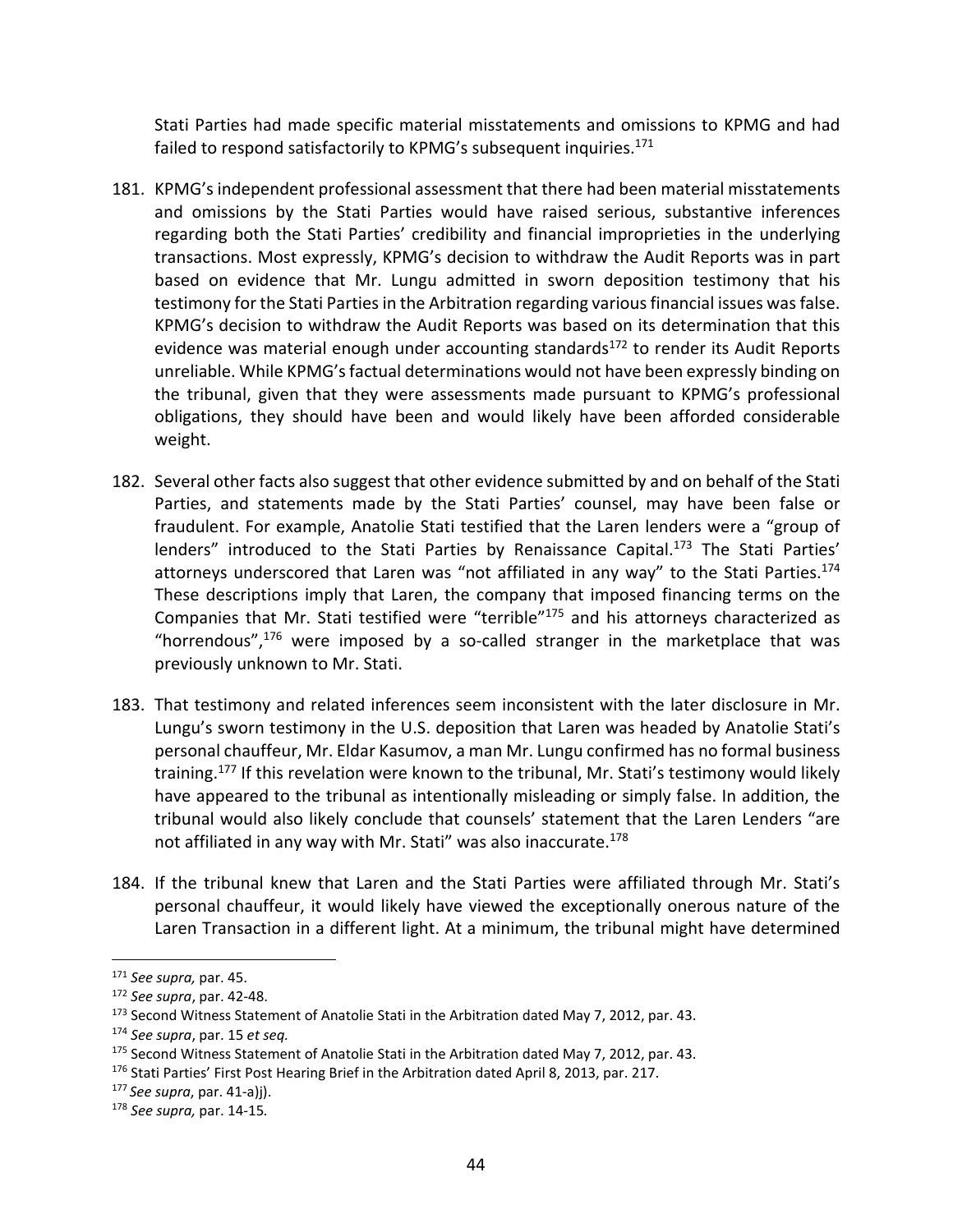that these new facts suggest that the onerous terms in the Laren Transaction were not proof of the Stati Parties' vulnerable financial position or the cause of its further financial decline. Instead, these new facts suggest either that Laren was a company whose personal affiliation with Mr. Anatolie Stati was inaccurately denied to the tribunal, or that Laren is a company intentionally set up as a sham and therefore a potential red flag for underlying financial improprieties.

- 185. Either way, knowledge of Mr. Stati's affiliation with Laren might have prompted an entirely new line of argument for Kazakhstan on key issues of causation and damages. Revelation of Mr. Stati's affiliation with Laren might have raised concerns about underlying financial misconduct that would contribute to an assessment of whether the Stati Parties had "unclean hands" in the underlying transaction. For these reasons, the misstatements regarding whether Laren was affiliated with Mr. Stati appear to be material to issues in the Arbitration.
- 186. If these misstatements are considered material and the arbitral tribunal had still been constituted when these revelations became known, under the U.S. Model Rules, the CCBE Rules, and the IBA Guidelines, the Stati Parties' counsel would have had an obligation to take corrective measures. Such measures would potentially have included notifying the tribunal or withdrawing the testimony and misstatements. As noted above, $179$  however, counsel's corrective measures cannot include notifying the original tribunal after an award has been rendered because the doctrine of *functus officio* means that the original tribunal is no longer constituted.
- 187. The duty to take corrective measures generally extends through final resolution of the dispute, which as analyzed above should be understood as continuing throughout proceedings in national courts to set aside or recognize and enforce the Award.<sup>180</sup>
- 188. To the best of my knowledge, no attorney representing the Stati Parties has taken any corrective measures with respect to any of the national courts that have reviewed the Award. Even assuming hypothetically that the Stati Parties' counsel had not repeated any false or fraudulent statements to reviewing courts, but had only argued that false or fraudulent statements were irrelevant to those courts' narrow review of the Award or that that evidence was procedurally inadmissible in those courts, the obligation to take corrective measures still applies. The obligation pertains to any false statement or fraudulent evidence originally submitted to the arbitral tribunal, even if in the arbitral context the corrective measures can only be undertaken vis‐à‐vis the reviewing courts.

<sup>179</sup> *See supra,* par. 94‐95.

<sup>180</sup> *See id.*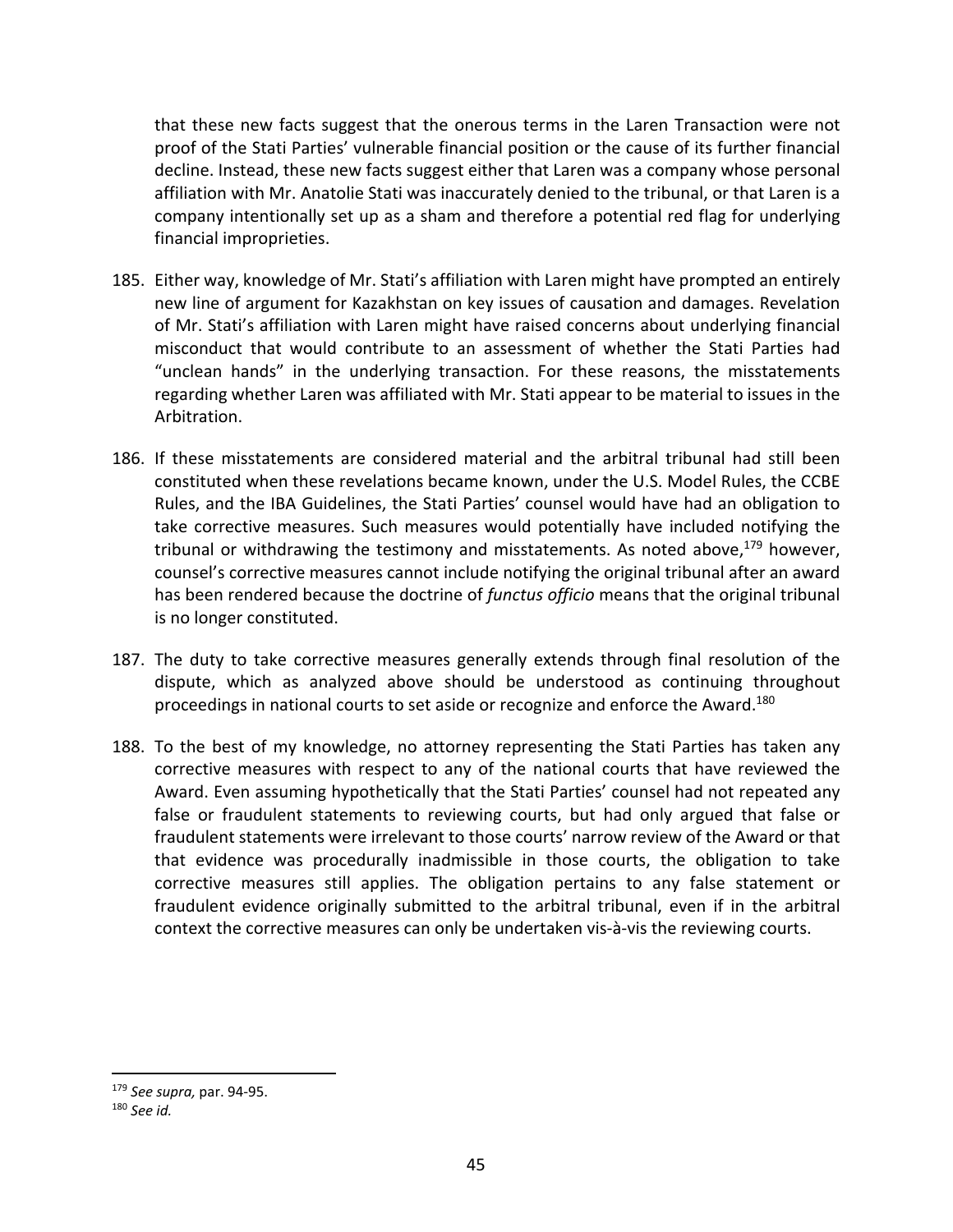### **X. CONCLUSION**

- 189. In conclusion, there are several sources that suggest false statements and fraudulent evidence was presented to and relied on by the tribunal on several key issues regarding both merits and damages in the Arbitration. This opinion has aimed to parse those specific issues that would have been affected if, under a counter‐factual analysis, the tribunal had knowledge of KPMG's decision to withdraw the Audit Reports and other related facts revealed by Mr. Lungu's testimony. But the forest should not be lost for the trees.
- 190. It is difficult to imagine or innumerate all the ways that the tribunal's decision-making would have been affected by a determination by the Stati Parties' own independent professional auditors that their financials were completely unreliable and had been procured through material misstatements or omissions. Suffice it to say that, had these facts surrounding the KPMG withdrawal come to light, they would have significantly altered the scope and nature of the evidence that the Stati Parties could have presented to the tribunal in support of their case. These facts would also have cast serious doubt on numerous substantive financial aspects of the relevant transactions and the Stati Parties' credibility more generally. In addition, it is also possible that this new evidence would have raised independent concerns that the Stati Parties had engaged in underlying fraud and corruption that should preclude them altogether from bringing claims in investment arbitration.
- 191. KPMG was required under professional standards to withdraw its long‐completed audits because in its professional judgment the audits were premised on material omissions or misstatements that rendered the Audit Reports unreliable. This extraordinary remedy is considered essential to ensure the reliability of false financial records and protect financial markets. It is also essential, however, to ensure that auditors and their work are not used to perpetrate financial fraud. For this reason, in its letter withdrawing its Audit Reports, KPMG stated that the Stati Parties "should immediately take all necessary steps to prevent any further, or future, reliance on the […] audit reports issued by KPMG Audit LLC."
- 192. Recognizing and enforcing an award despite the fact that several of the Stati Parties' underlying arguments expressly relied on the now‐withdrawn KPMG Audit Reports would indirectly give effect to and perpetuate reliance on those Audit Reports, despite KPMG's instruction.
- 193. Moreover, if the tribunal had known that, instead of "not [being] affiliated in any way with Mr. Stati," Laren was in fact headed by Mr. Stati's personal chauffeur, the tribunal would likely have had a different assessment of the "loan shark" terms of the Laren Loan, the financial consequences of that transaction, and the effect of those consequences on the merits and damages calculations.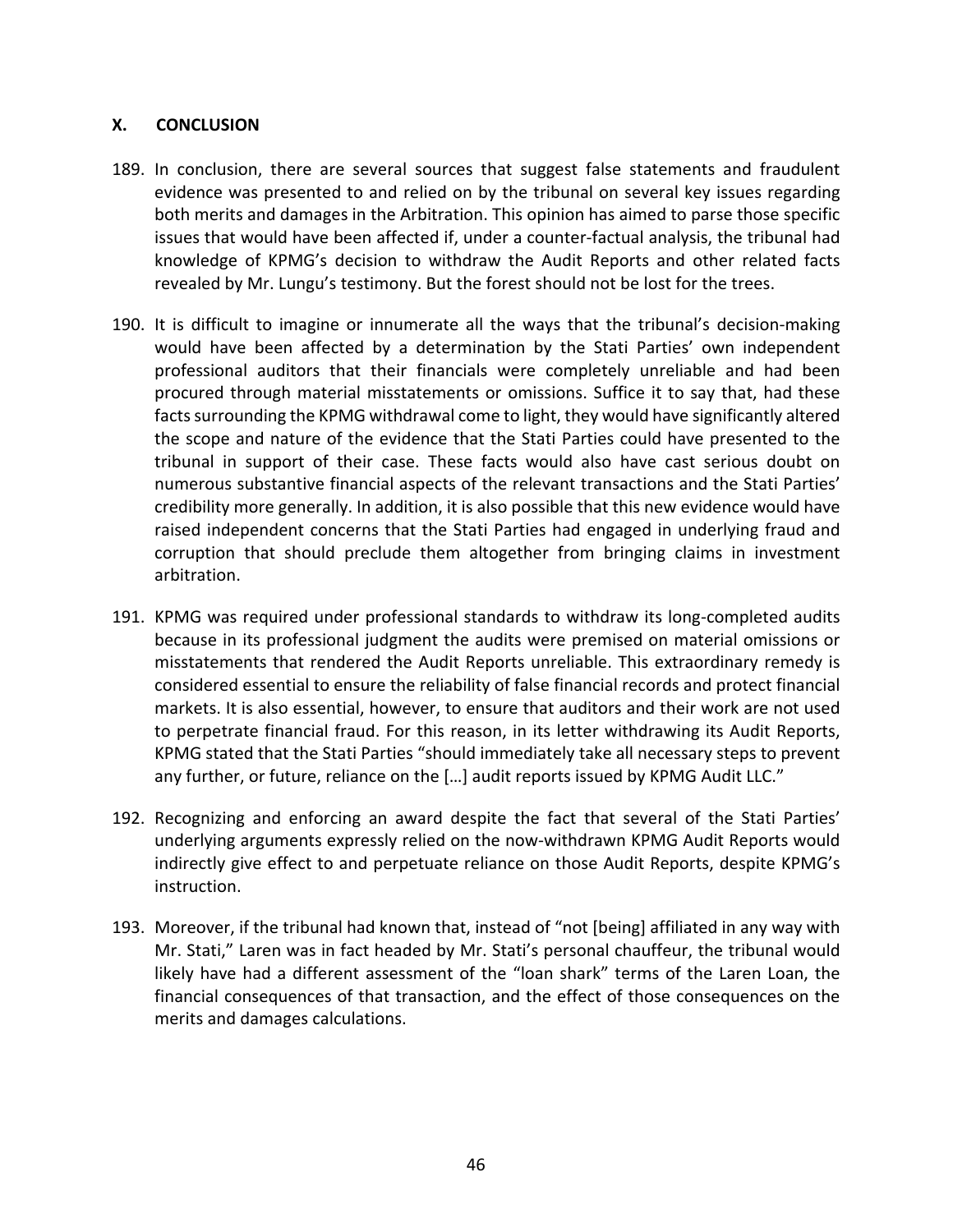- 194. As Professor Gary Born has explained, enforcing an award that is predicated on false or fraudulent evidence "vitiates the entire character of the arbitral proceeding."181 As Professor Michael Reisman has explained, enforcing such an award "mar[s] the noble vision and ennobling practice of sovereign States voluntarily submitting their disputes to courts and tribunals for the peaceful resolution in accordance with international law."182 Giving effect to a fraud-tainted award would "implicate [the enforcing court] in the fraudulent scheme" and undermine Kazakhstan's efforts to improve its own justice system and commitment to the rule of law.183
- 195. Being in full agreement with the contents of this Statement, I hereby sign and acknowledge its contents on this day, January 17, 2021.

Catherine A. Rogers

<sup>181</sup> *See* BORN,*supra* note 133, at 3705.

<sup>182</sup> REISMAN,*supra* note 124, at 95.

<sup>183</sup> *See supra* par. 136‐137.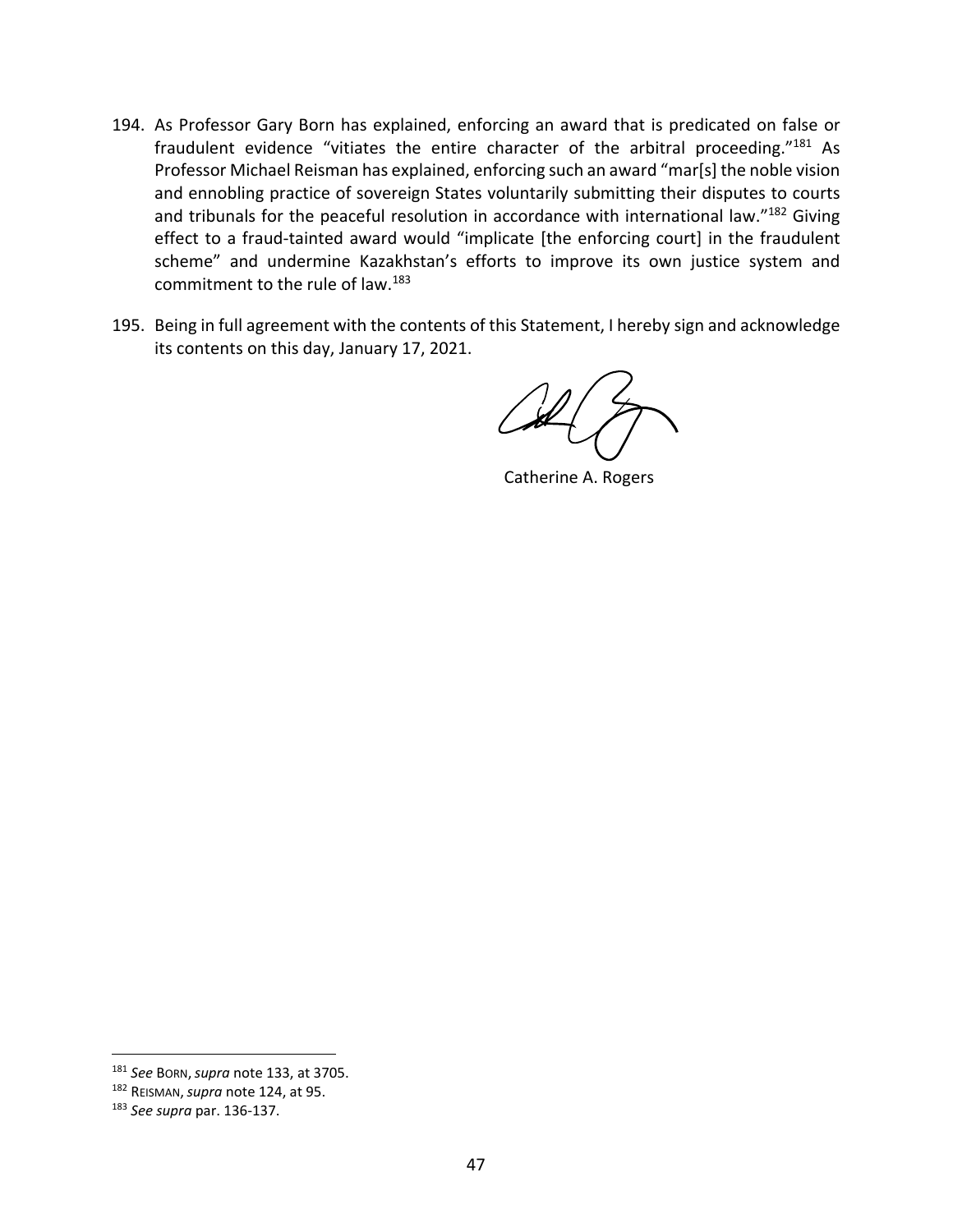[car36@psu.edu](mailto:car36@psu.edu)

#### **ACADEMIC APPOINTMENTS**

#### **PENN STATE LAW,** State College, Pennsylvania

*Professor of Law*, Fall 2008-Present; Affiliate Faculty, School of International Affairs (2008-Present); sabbatical 2011-12; Paul & Marjorie Price Faculty Scholar, 2012-Present

*Courses:* International Commercial Arbitration, Global Lawyering, Civil Procedure, Professional Responsibility, International Litigation and Arbitration

#### **QUEEN MARY, UNIVERSITY OF LONDON,** London, England

*Chair of Ethics, Regulation & The Rule of Law* at *Center for Commercial Law Studies, Co-Director of Institute for Regulation & Ethics*, September 2013-Present (partial appointment)

#### **LOUISIANA STATE UNIVERSITY LAW CENTER,** Baton Rouge, Louisiana

*Richard C. Cadwallader Professor of Law*, Fall 2006-2008, *Richard C. Cadwallader Associate Professor of Law*, 2004-2005, *Associate Professor of Law*, 2003-2004, *Assistant Professor of Law*, 2000-2003. *Courses*: International Litigation & Arbitration, International Law Seminar, Public International Law.

#### **UNIVERSITÀ COMMERCIALE LUIGI BOCCONI,** Milan, Italy

*Professor of Law (ancillary)*, 2007-2010 Spring 2018; *Tenure-Track Assistant Professor*, Spring Semesters 2005-2007; *Long-Term Visiting Associate Professor of Law*, Spring Semesters 2002-2004 *Courses: Law Degree Program:* Introduction to American Commercial Law; *Degrees (undergraduate and graduate programs) in International Economics and Management:* Comparative Business Law; *PhD program in International Economic Law:* International Arbitration

#### **OTHER TEACHING**

**INSTITUTO TECNOLÓGICO AUTÓNOMO DE MÉXICO (ITAM),** Mexico City, Mexico, *Visiting Professor in International Arbitration Summer School*, June 2014-2018

**EUROPEAN PATENT OFFICE SUMMER ACADEMY**, with Università Bocconi, *Visiting Professor*, Alicante, Spain, July 2008; and NYU, New York, August 2010, Cleveland, Ohio, August 2018

**PEPPERDINE SCHOOL OF LAW,** Malibu, California Visiting Professor, *Seminar on Ethics in International Arbitration*, January 2015, 2016 & 2017

### **GENEVA LLM IN DISPUTE SETTLEMENT (MIDS)**

Visiting Professor, *Ethics in International Arbitration,* Geneva LLM in International Dispute Resolution, Geneva Switzerland, May 2015

**SINGAPORE ARBIRATION ACADEMY**, Singapore, *Visiting Professor*, December2012

## **UNIVERSITÀ DEGLI STUDI DELL'INSUBRIA,** Como, Italy & **UNIVERSITÀ diBOLOGNA**

*Visiting Professor*, Summers 2002-2006; American Contract Law in Comparative Perspective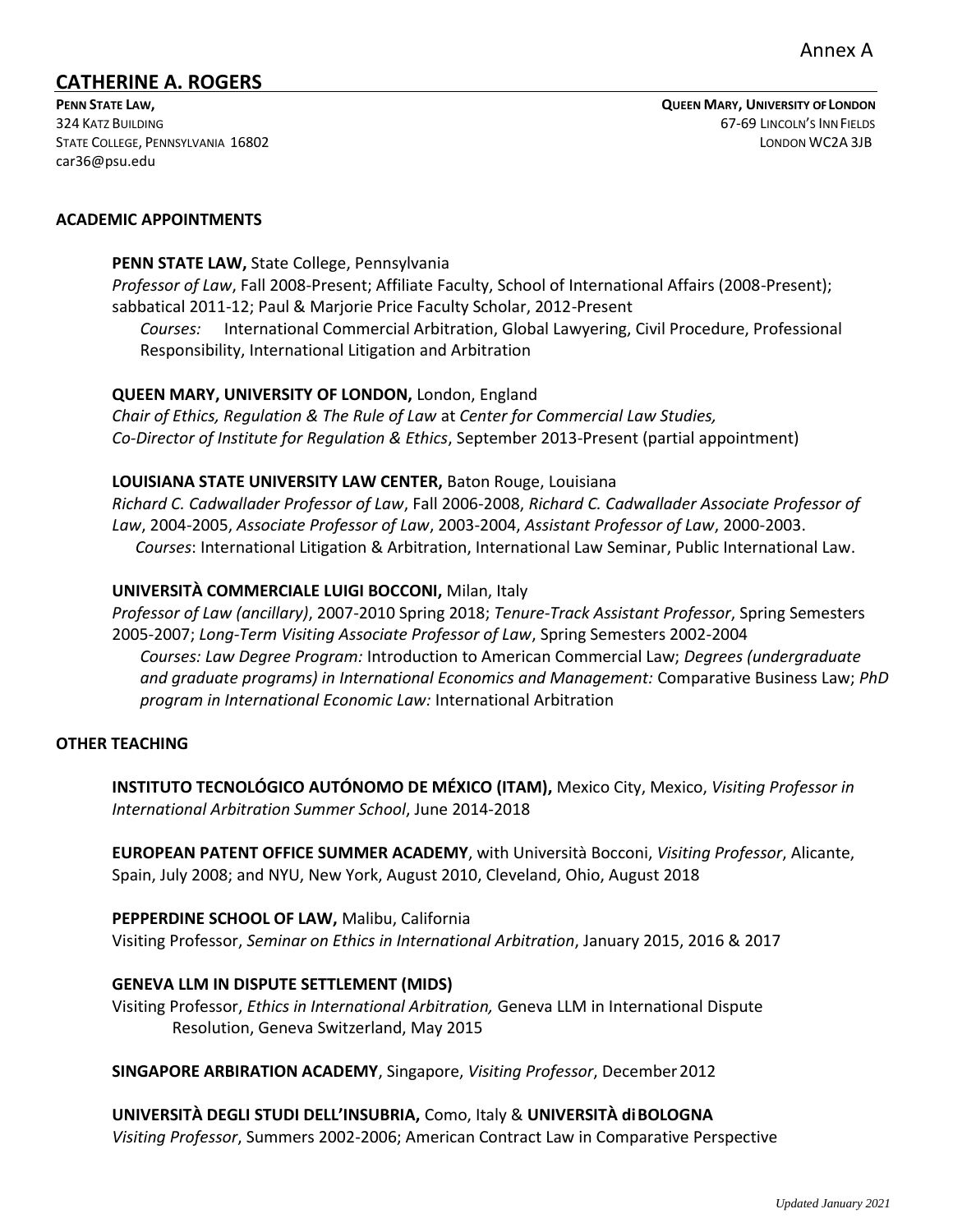#### **PROFESSIONAL APPOINTMENTS & PUBLIC SERVICE**

Founder and CEO, *Arbitrator Intelligence* (NGO (2014-2019) and Legal tech startup (2019-Present)) Member, Academic Forum on Investor-State Dispute Settlement, Geneva Center for International Dispute Settlement, 2017-Present Reporter, RESTATEMENT OF THE U.S. LAW OF INTERNATIONAL COMMERCIAL AND INVESTOR-STATE ARBITRATION, American Law Institute, 2007-Present Co-Chair (with William W. Park and Stavros Brekoulakis), ICCA-Queen Mary Task Force on Third-Party Funding in International Arbitration, Spring 2013-2018 Member, International Board of Advisors, Vienna International Arbitration Centre, 2015-17 Member, Advisory Board of Investment Claims, Oxford University Press, 2017-Present Member, Board of Advisors of the Lagos Court of Arbitration, Lagos, Nigeria, 2016-Present Member, Board of Advisors, New York International Arbitration Center, 2014-Present Member of the Court of Arbitration of the Jerusalem Arbitration Centre (JAC) (appointed by the ICC Palestine), 2014-2016 Convenor, Inaugural Detlev Vagts Roundtable on Transnational Law, American Society of International Law, Roundtable on Global Legal Ethics, 2015-16 Member, Board of Directors, International Judicial Academy, 2012-2017 Member, U.S. State Department Delegation, UNCITRAL Online DisputeResolution Working Group II, 2012-2015 Expert Consultant, USAID-sponsored program on arbitrator ethics reforms, Tbilisi, Georgia, June 2014 Legal Expert, OECD, 16<sup>th</sup> Freedom of Investment Roundtable, Spring 2012 Member, International Bar Association (IBA) Task Force on Guidelines for Party Representatives, 2008-2013 Member, Academic Council, INSTITUTE FOR TRANSNATIONAL ARBITRATION (ITA), 2005-13, 2015-Present. Co-Chair, ASIL-ITA Conference, *The Future of Investment Arbitration*, 2007 Co-Chair, ITA Annual Workshop, *Confronting Ethical Issues in International Arbitration*, Dallas, Texas, June 2009 Co-Chair, 6th Annual Americas Workshop, October 15, 2010, Bogotá, Columbia Consultant for ICC Palestine on Capacity-Building for Palestinian lawyers, judges and arbitrators (2011-1015) Member, AMERICAN SOCIETY OF INTERNATIONAL LAW *Task Force on Global Legal Ethics* chaired by Professor Detlev Vagts, 2006-08 Member, Arbitration Committee, *CPR International Institute for Conflict Prevention & Resolution*, 2007-2010 Special Consultant on Issues of Ethics for Reinsurance Arbitrators, ARIAS-US, 2007-2009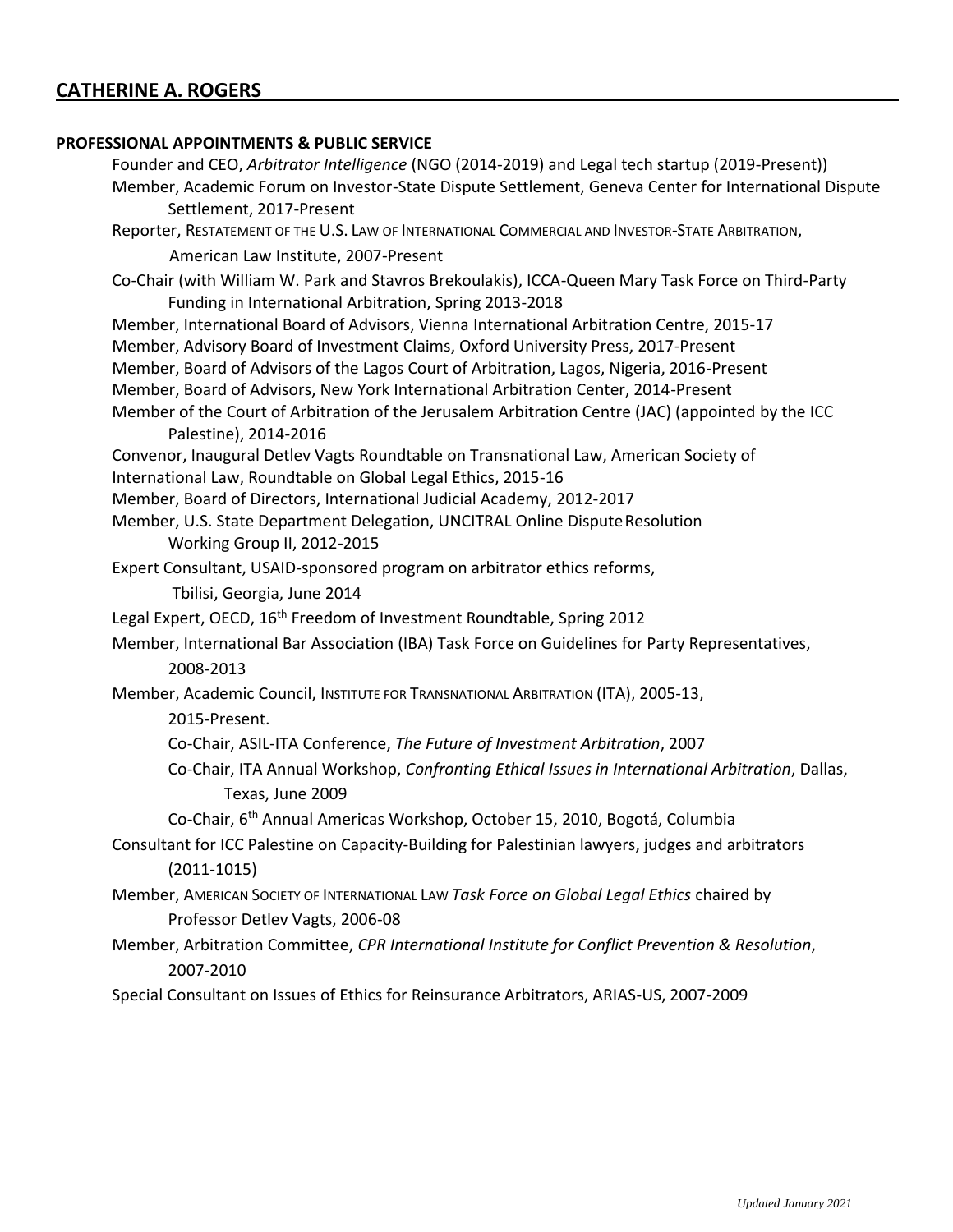### **PUBLICATIONS**

#### **BOOKS**

ETHICS IN INTERNATIONAL ARBITRATION (Oxford University Press, 2014)

Select Book Reviews:

- Carrie Menkel-Meadow, *Ethical Ordering in Transnational Legal Practice? A Review of Catherine A. Rogers's Ethics in International Arbitration*, 29 GEO. J. LEGAL ETHICS 207(2015)
- **E** Fabien Gélinas and Jonathan Brosseau, *Book Review*, ARBITRATION INTERNATIONAL 1 (2016)
- Jack C. Coe, Jr., *Book Review*, 21 No. 4 DISP. RESOL. MAG. 18(2015)

THE FUTURE OF INVESTMENT ARBITRATION (editor, with Roger P. Alford) (Oxford University Press, 2009)

COMPLEX LITIGATION: LITIGATING FOR SOCIAL CHANGE (casebook with Kevin Johnson and John V. White) (Carolina Academic Press, 2008) (international litigation & arbitration chapters)

### **BOOK CHAPTERS**

- *Does International Arbitration Enhance or Enfeeble Local Legal Institutions?* (with Christopher Drahozal) *in* EMPIRICAL PERSPECTIVES ON THE LEGITIMACY OF INTERNATIONAL INVESTMENT TRIBUNALS (Cambridge University Press, forthcoming 2020)
- *Ethics Issues in Advising and Advocating Regarding Cross-Border Contracts*, INTERNATIONAL COMMERCIAL CONTRACTS (forthcoming 2020, Oxford University Press)

*Third Party Funding in Investment Arbitration* (with Stavros Brekoulakis) *in* HANDBOOK OF INTERNATIONAL INVESTMENT LAW AND POLICY (Springer 2020)

- *Transparency in Arbitrator Selection*, *in* AUSTRIAN YEARBOOK OF ARBITRATION (Kluwer, 2015)
- *Arbitrator Selection, Transparency and Stakeholder Interests*, 46 VICTORIA U. WELLINGTON L. REV. 1179 (2015)(write up of Annual New Zealand Dispute Settlement Lecture of 2013)
- *Arbitrator Challenges: Too Many, or Not Enough?*, *in* CONTEMPORARY ISSUES IN INTERNATIONAL ARBITRATION AND MEDIATION: THE FORDHAM PAPERS (2014) (with Idil Tumer)
- *The Ethics of International Arbitrators*, *in* THE LEADING ARBITRATORS' GUIDE TO INTERNATIONAL ARBITRATION (with Jeff Jeng)(2<sup>nd</sup> edition) (Juris 2014)
- *Transnational Litigation and Ethics, in* INTERNATIONAL LITIGATION AND Strategies (with Detlev Vagts) (2nd edition) (Barton Legum, ed., 2014)
- *Guerilla Tactics and Ethics*, *in* INTERNATIONAL ARBITRATION: ETHICS, PRACTICE AND REMEDIES (Günther Horvath and Stephan Wilske, eds., 2013)
- *The Restatement as "New Rules,"* in CONTEMPORARY ISSUES IN INTERNATIONAL ARBITRATION AND MEDIATION: THE FORDHAM PAPERS (2012)
- *Transnational Litigation and Ethics, in* INTERNATIONAL LITIGATION AND STRATEGIES (with Detlev Vagts) (Barton Legum, ed., 2012)
- *International Arbitration's Public Realm*, *in* CONTEMPORARY ISSUES IN INTERNATIONAL ARBITRATION AND MEDIATION: THE FORDHAM PAPERS (2011)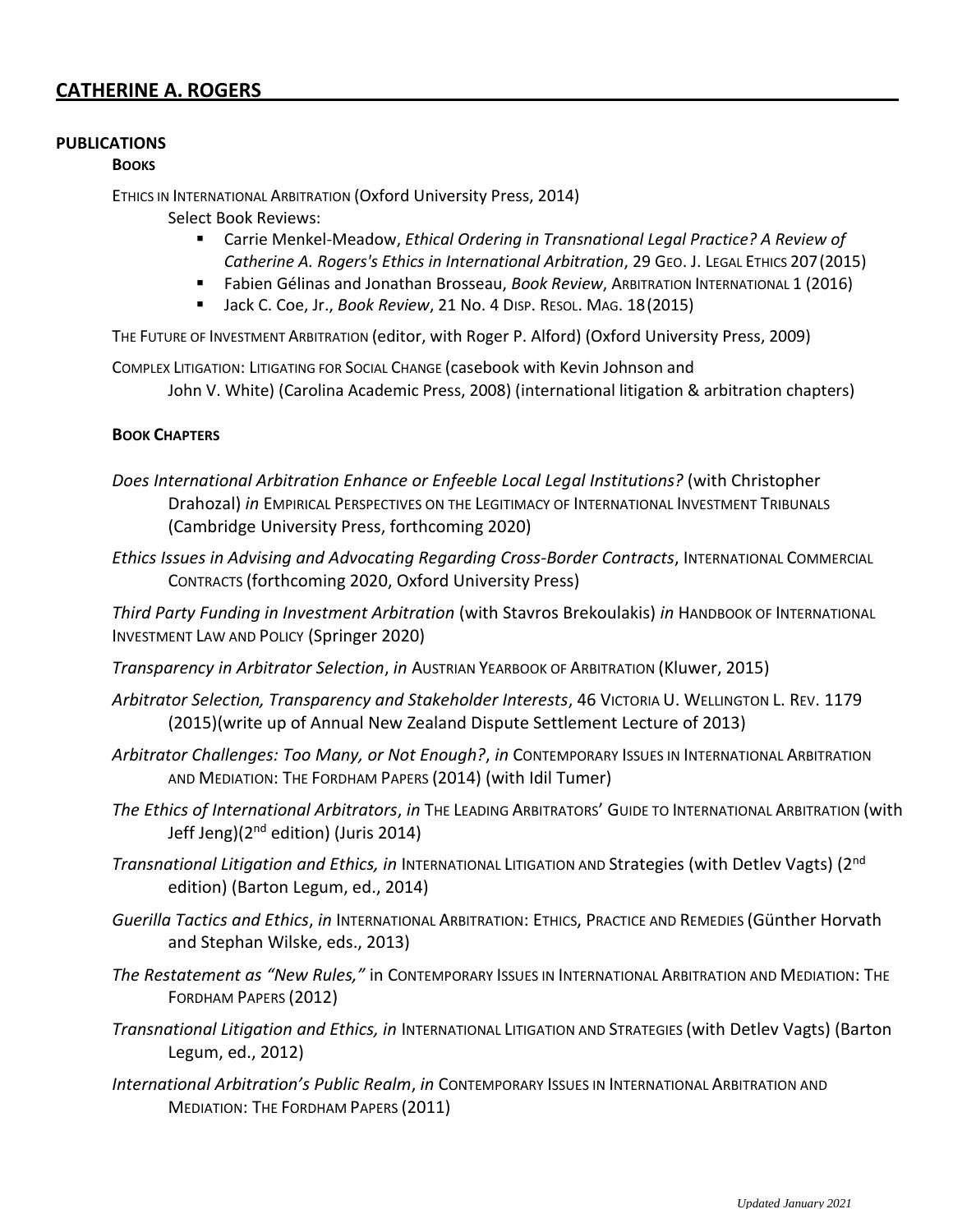- *The Ethics of Advocacy*, *in* THE ART OF ADVOCACY IN INTERNATIONAL ARBITRATION (Juris Publishing 2010)
- *Cross-Border Bankruptcy as a Model for Regulation of International Attorneys*, *in* MAKING TRANSNATIONAL LAW WORK IN A GLOBAL ECONOMY: ESSAYS IN HONOUR OF DETLEV VAGTS (Cambridge University Press, 2010)
- *The Ethics of International Arbitrators*, *in* THE LEADING ARBITRATORS' GUIDE TO INTERNATIONAL ARBITRATION (Juris Publishing, 2008)

#### **ARTICLES & ESSAYS**

- *The World Is Not Enough: ethics in arbitration seen through the world of film*, Arbitration International (2021), aiaa039, <https://doi.org/10.1093/arbint/aiaa039>.
- *Apparent Dichotomies, Covert Similarities; A Response to Joost Pauwelyn*, 109 AJIL Unbound 294 (2016) (invited response)
- *International Arbitration, Judicial Education & Legal Elites*, 2015 MO. J. OF DISP. RES. 71 (symposium contribution) (2015)
- *Third-Party Funding In International Arbitration: The ICCA Queen-Mary Task Force*, AUSTRIAN YEARBOOK ON INTERNATIONAL ARBITRATION (2014) (with William W. "Rusty" Park)
- *Fraport v. Philippines*, ICSID, and *Counsel Disqualification: The Power and the Praxi: Fraport AG Frankfurt Airport Services Worldwide v. The* Republic *of the Philippines*, Decision on Disqualification of Counsel, 18 September 2008, (case note) JOURNAL OF WORLD INVESTMENT AND TRADE (2014) (with Alexander Wiker)
- *A Reply to "Hollow Spaces*,*"* 62 BUFFALO LAW REV. 177 (2014)(invited response) (with George Bermann, Jack C. Coe and Christopher Drahozal)
- *The Politics of Investment Arbitrators*, 12 SANTA CLARA J. INT'L L. 223 (symposium contribution) (2013)
- *When Bad Guys Are Wearing White Hats*, 1 STANFORD J. COMPLEX LIT. 487 (symposium contribution) (2013)
- *Restating the U.S. Law of International Commercial Arbitration*, 113 PENN ST. L. REV. 1333 (2009) (with George Bermann, Jack C. Coe and Christopher Drahozal)

*Lawyers Without Borders*, 30 U. PENN. INT'L L. REV. 1035 (2009)

- Reprinted in ANDREW KAUFMAN & DAVID B. WILKINS, PROBLEMS IN PROFESSIONAL RESPONSIBILITY (5<sup>th</sup> ed. 2009)
- *The Arrival of the Have-*Nots *in International Commercial Arbitration*, 8 NEVADA L.J. 341 (2007) (symposium contribution)
- *Transparency in International Commercial Arbitration*, 54 KANSAS L. REV. 1301 (2006) (symposium contribution)
- *Arbitrating Antitrust Claims in the United States and Europe*, (with Niccolò Landi), 133-14 *CONCORRENZA E MERCATO* 455 (2005-06)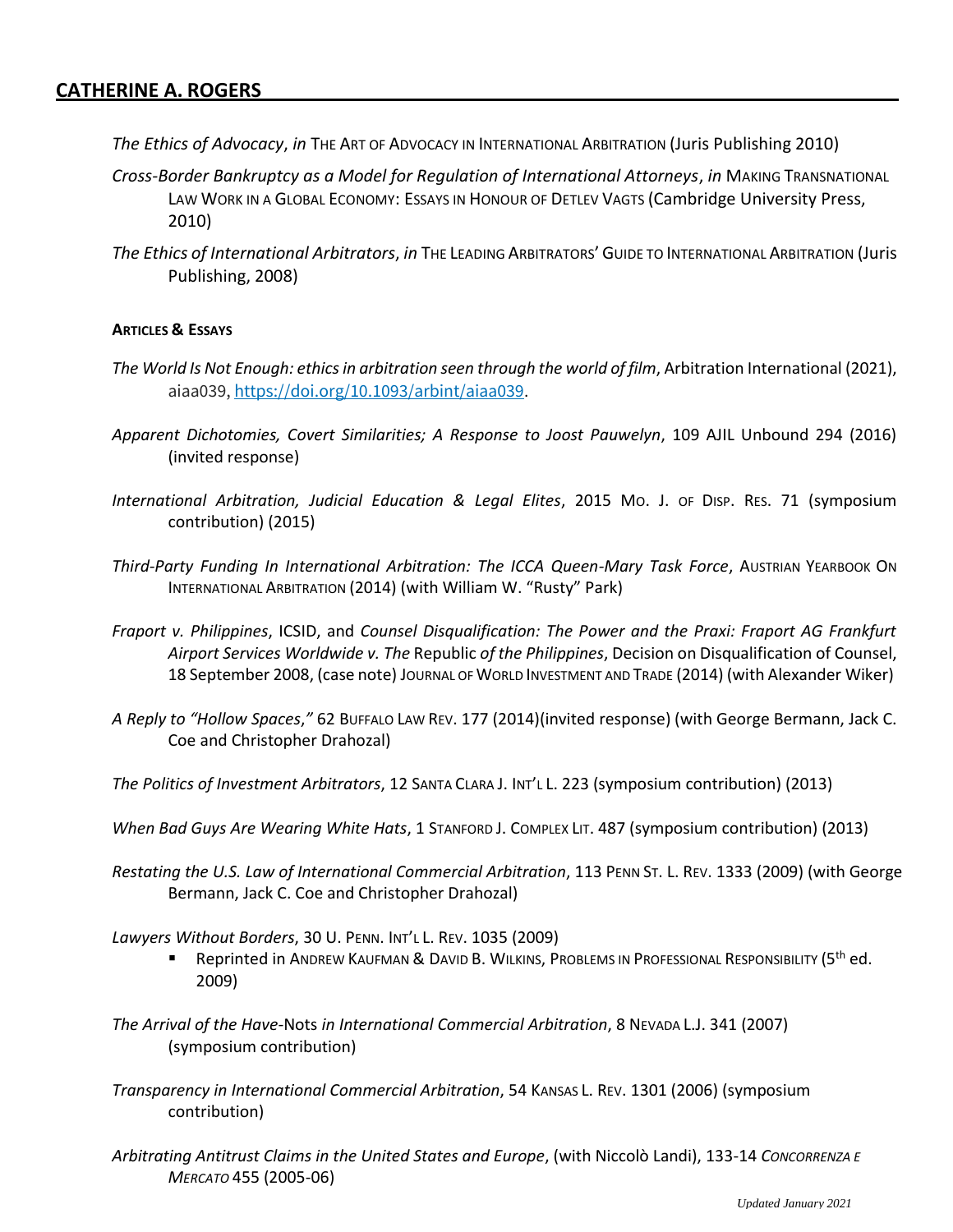#### **ARTICLES & ESSAYS (cont.)**

*The Vocation of International Arbitrators*, 20 AM. U.J. INT'L L. 959 (2005)

*Regulating International Arbitrators: A Functional Approach to Developing Standards of Conduct*, 41 STAN. INT'L L. REV. 53 (2005)

Selected for the 2004 Stanford-Yale Junior Faculty Forum in the category of Law and Humanities

*Proposals to Expel Palestinians from the Occupied Territories as Catalyst for a Civil Adjudication Campaign*, 7 IOWA J. GENDER RACE & JUST. 167 (2003)

*Context and Institutional Structure in Attorney Discipline: Developing an Enforcement Regime for Ethics in International Arbitration*, 39 STAN. INT'L L. REV. 1 (2002)

- Earlier version, then combined with companion article *Fit and Function*, selected for 2001 Stanford Yale-Junior Faculty Forum in category of Private International Law
- Recipient, with companion article *Fit and Function*, of the 20th Annual CPR Professional Article Award for 2002

*Fit and Function in Legal Ethics: Developing a Code of Attorney Conduct for International Arbitration*, 23 MICH. INT'L L.J. 341 (2002)

**E** Reprinted in Carrie Menkel-Meadow *et al.*, APPROPRIATE DISPUTE RESOLUTION: BEYOND THE ADVERSARIAL MODEL FOR DISPUTE AND CONFLICT (2004)

*Gulliver' s Troubled Travels, or The Conundrum of Comparative Law*, 67 GEO. WASH. L. REV. 159 (1998) (review essay)

*The Role of Arbitration in Resolving Transnational Disputes: A Survey of Trends in the People's Republic of China*, 15 BERK. J. INT'L L. 329 (1997) (with Frederick Brown)

"And to the Republic for Which It Stands": Guaranteeing a Republican Form of Government, 23 HASTINGS CONST. L.Q. 1057 (1996) (with David L. Faigman)

#### **PROFESSIONAL REPORTS AND RESTATEMENT**

PAPER ON THIRD-PARTY FUNDING IN INVESTMENT ARBITRATION FOR ACADEMIC COUNCIL WORKING GROUP III (co-authored with Stavros Brekoulakis)

ICCA-QUEEN MARY TASK FORCE ON THIRD-PARTY FUNDING IN INTERNATIONAL ARBITRATION JOINT REPORT (ICCA Reports Series, 2018) (co-editor and co-author with Stavros Brekoulakis and William Park)

RESTATEMENT OF THE U.S. LAW OF INTERNATIONAL COMMERCIAL AND INVESTOR-STATE ARBITRATION

AMERICAN SOCIETY OF INTERNATIONAL LAW TASK FORCE REPORT ON *Global Legal Ethics*, (primary author of draft report)(2008)

#### **WORKS IN PROGRESS**

*The Devil's Arbitrator* (on party-appointed arbitrators and the meaning of impartaility)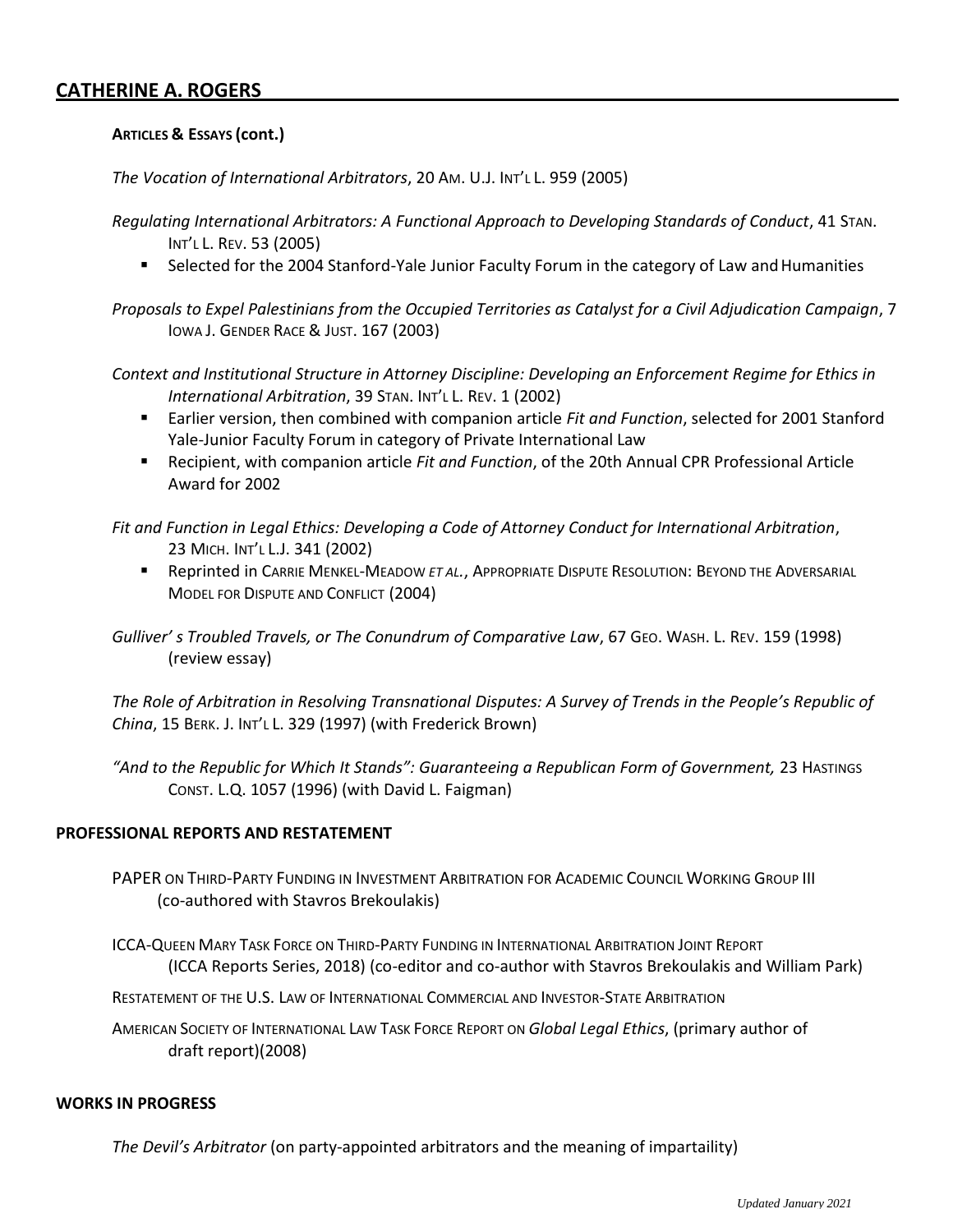#### **OTHER SELECTED PUBLICATIONS**

- *The Key to Unlocking the Diversity Paradox in International Arbitration: Arbitrator Intelligence[,](http://arbitrationblog.kluwerarbitration.com/2017/12/27/on-arbitrators/) <http://arbitrationblog.kluwerarbitration.com/2017/12/27/on-arbitrators/>*
- *Arbitrator Intelligence -- An Interview with its Founder and Director, Professor Catherine Rogers*, 1 J. TECH. INT'L ARB.87 (2015)
- Entry as Founder of *Arbitrator Intelligence*, in Gender-Oriented Implementation of ADR Instruments in the Western Balkans (financed by the German Federal Ministry for Economic Cooperation and Development and Deutsche Gesellschaft für Internationale Zussamenarbeit (GIZ) GmbH (2015).
- *Arbitrator Ethics* entry in ENCYCLOPEDIA OF INTERNATIONAL ECONOMIC LAW (Edward Elgar 2017).
- *Arbitrator Intelligence: The Pilot Project and Beyond*, Kluwer Arbitration Blog[,](http://kluwerarbitrationblog.com/blog/2015/01/20/arbitrator-intelligence-the-pilot-project-) [http://kluwerarbitrationblog.com/blog/2015/01/20/arbitrator-intelligence-the-pilot-project](http://kluwerarbitrationblog.com/blog/2015/01/20/arbitrator-intelligence-the-pilot-project-)and-beyond/ (January 20, 2015)
- *The US Law of International Commercial Arbitration Restated*, 21 No. Disp. Res. Mag. 8 (2014) (with Ank Santens and Suyash G. *Paliwal*)
- *The Jerusalem Arbitration Center*, 106 Am. Soc'y Int'l L. Proc. 270 (2012)
- *The International Arbitrator Information Project: From an Ideation to Operation*, Kluwer Arbitration Blog Post, [http://kluwerarbitrationblog.com/blog/2012/12/10/the-international-arbitrator](http://kluwerarbitrationblog.com/blog/2012/12/10/the-international-arbitrator-)information-project-from-an-ideation-to-operation/ (December 10, 2012)
- *The International Arbitrator Information Project: An Idea Whose Time Has Come*, Kluwer Arbitration Blog Post, [http://kluwerarbitrationblog.com/blog/2012/08/09/the-international-arbitrator](http://kluwerarbitrationblog.com/blog/2012/08/09/the-international-arbitrator-)information-project-an-idea-whose-time-has-come/ (August 9, 2012)
- Peace, One Dispute at a Time: The Jerusalem Arbitration Center, NEW YORK DISPUTE RESOLUTION LAWYER (Spring 2012)
- *Peace through Commerce?: The Idea of the Jerusalem Arbitration Center*, International Law Grrls Blogpost, [http://www.intlawgrrls.com/2011/11/peace-through-commerce-idea-of.html \(](http://www.intlawgrrls.com/2011/11/peace-through-commerce-idea-of.html)Nov. 4, 2011)
- *International Arbitration Needs Enforceable Conduct Rules*, 21 ALTERNATIVES TO HIGH COST LITIG. 97 (2003)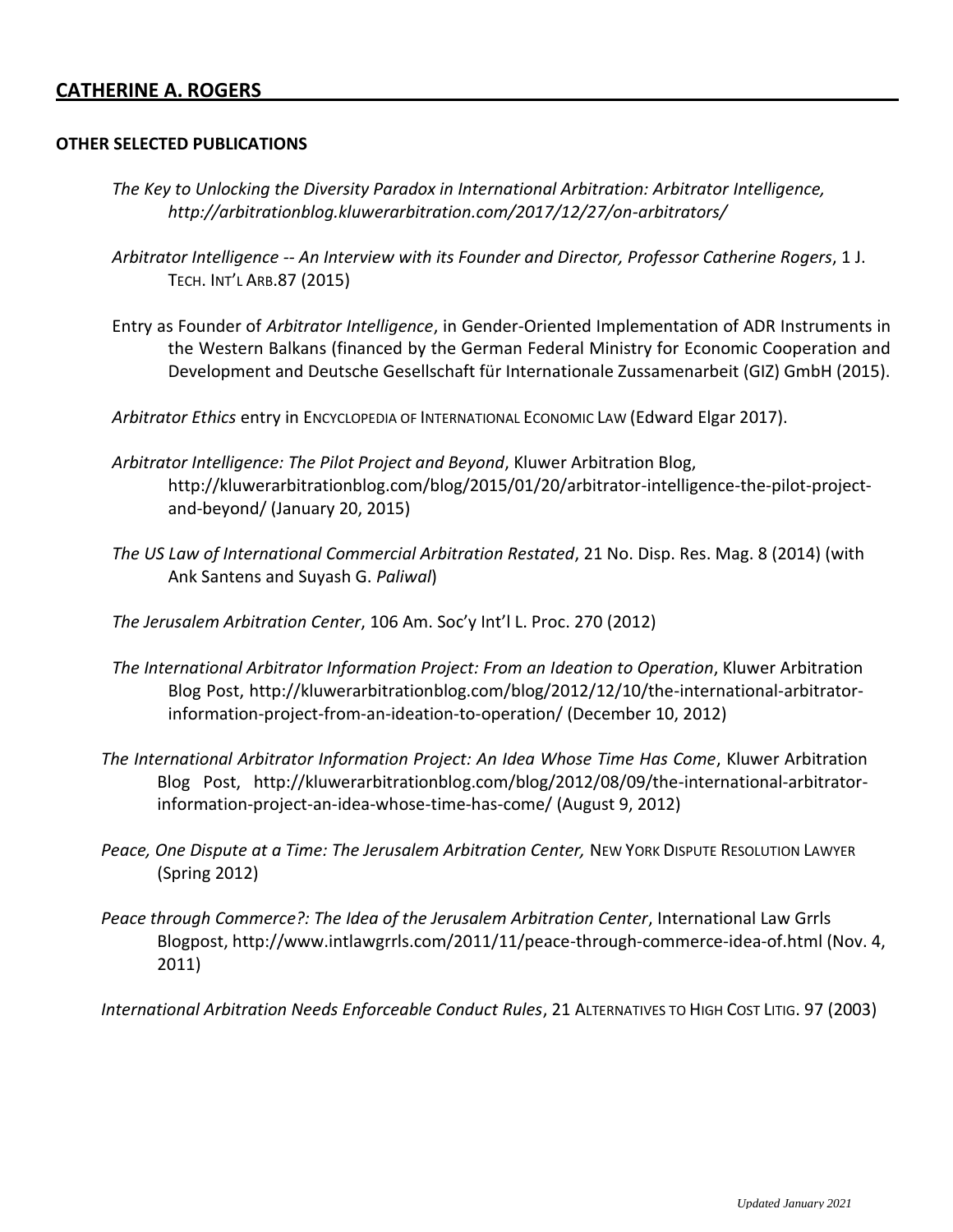#### **LEGAL EXPERIENCE**

#### **ORRICK, HERRINGTON & SUTCLIFFE LLP,** San Francisco, California

*Attorney,* 1997-1999

Duties included: representation of Microsoft Corporation in *Sun Microsystems Inc. v. Microsoft Corporation*; representation of Affymetrix Inc. (bio-technology company) in domestic and international patent disputes; representation of Lucent Technologies in international technology arbitration; representation of the City of Monterey in U.S. Supreme Court appeal, *City of Monterey v. Del Monte Dunes*, 119 S.Ct. 1624 (1999); *pro bono* representation of low income tenants in landlord-tenant disputes.

#### **COUDERT BROTHERS**, New York; Hong Kong

*Attorney*, 1995 (New York), 1996-97 (Hong Kong)

Duties included: representation of clients in arbitrations seated throughout Asia and Europe and administered by various arbitral institutions; coordination of international litigation for Asian clients.

**THE HONORABLE MELVIN BRUNETTI**, United States Court of Appeals for the Ninth Circuit, Reno Nevada, *Judicial Law Clerk*, 1994-95

**THE HONORABLE BARBARA A. CAULFIELD**, United States District Court for the Northern District of California, San Francisco, California, *Judicial Extern*, Fall 1993

#### **PROFESSIONAL QUALIFICATIONS**

Member of the New York Bar (1996-Present) Foreign Licensed Attorney, Hong Kong (1996-97) Member of the California Bar (1997-Present) (inactive status since 2002)

#### **EDUCATION**

#### **YALE LAW SCHOOL**

Master of Laws, 2000; Recipient of the Howard M. Holtzmann Fellowship, 2001

#### **UNIVERSITY OF CALIFORNIA, HASTINGS COLLEGE OF THE LAW**

Juris Doctor, 1994 *Order of the Coif;* Senior Executive Editor, *Hastings Law Journal* Distinguished Service Award as a Board Member on the *Hastings Law Journal*

### **UNIVERSITY OF CALIFORNIA at BERKELEY**

Bachelor of Arts in English Literature, 1991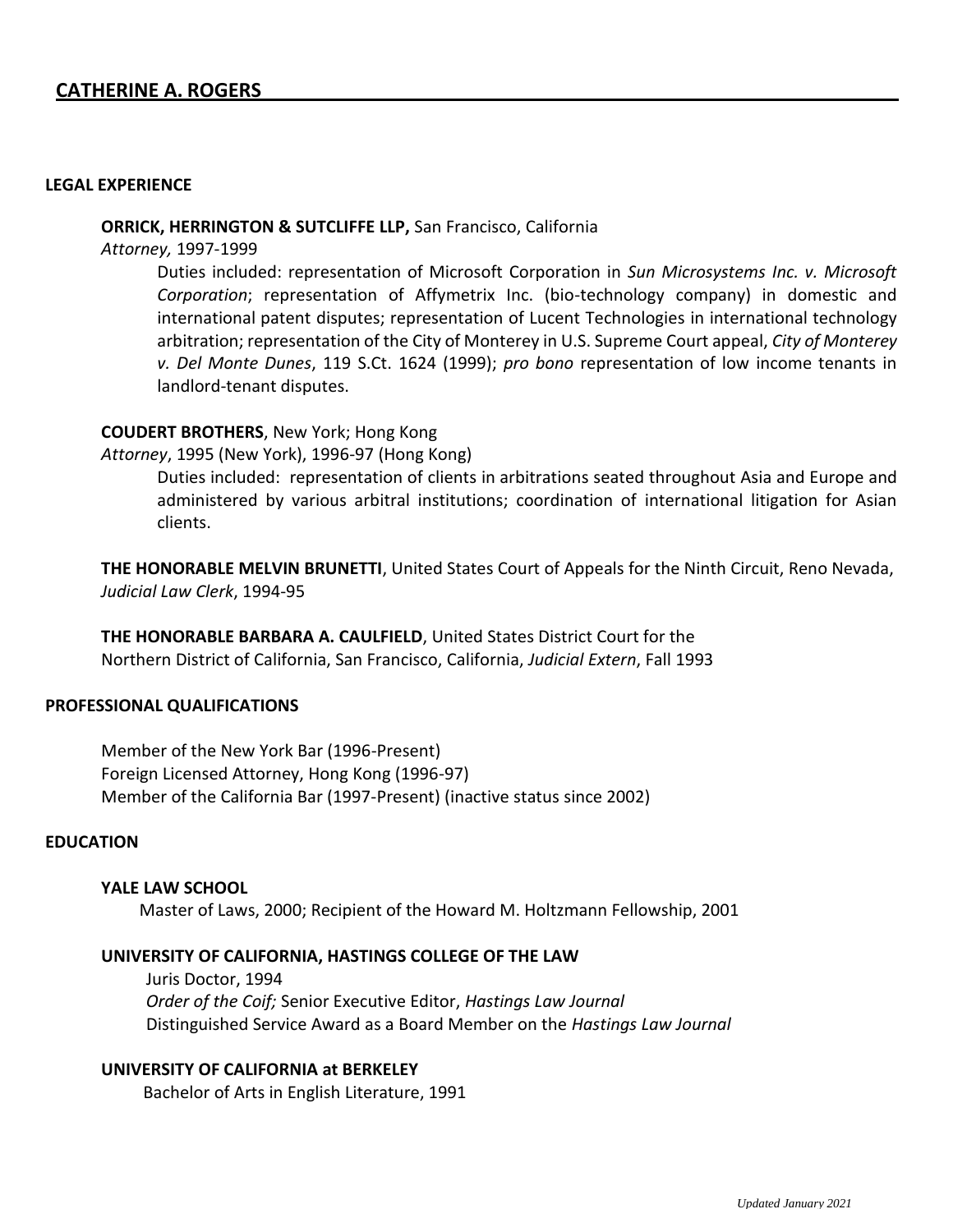#### **SELECTED PRESENTATIONS**

#### **KEYNOTE SPEECHES & ENDOWED LECTURES**

Schwartz Endowed Lecture, Ohio State University, February 4, 2020 Keynote, Stockholm Arbitration Day, Stockholm, Sweden, September 11, 2020 Keynote, Technology and Informatics as Great Democratizers in International Arbitration, Young ICCA Skills Training Workshop, (anticipated) April 16, 2020 Keynote, *Arbitrator Intelligence and the Turn to Data*, International Arbitration Conference, PepperHamilton, Philadelphia, October 11, 2019 Keynote, *Moneyball for Arbitrators*, GAR Live, Stockholm, Sweden, May 21, 2019 Keynote, *The World Is Not Enough*, Vienna Arbitration Days, Vienna, Austria, April 2, 2019 Keynote, *Technology and Arbitrator Selection*, Helsinki Arbitration Day, Helsinki, Finland, May 28, 2018 Keynote, *Is International Arbitration in a Race to the Top?*, Cambridge Arbitration Day, Cambridge, England, March 3, 2018 Keynote, *The World Is Not Enough*, 8th Annual Arbitration Conference: Strategic Choices in International Arbitration, *Les Jeune Avocats*, New York, New York, October 7, 2016 Keynote, *Third-Party Funding in International Arbitration*, Singapore Academy of Law, Singapore, November 23, 2015 Keynote, Vis Premoot at Austrian Supreme Court, Vienna, Austria, March 27, 2015 Keynote, Public Interest / Private Dispute—Transparency in Investment Arbitration, White & Case (cosponsored by Sciences Po Law School Human Rights Clinic), Paris, France, November 12, 2014 Keynote, *The Role of Global Lawyers in Ensuring Social Responsibility, Human Rights and the International Legal Order*, HumAk Forum, Oslo, Norway, August 31, 2010

#### **PRESENTATIONS**

Presenter, *Technology and Diversity in International Arbitration*, Dutch Arbitration Day, October 18, 2018 Presenter, *Third-Party Funding in International Arbitration*, Tbilisi Arbitration Day, October 8, 2018 Convenor and Presenter, Launch of ICCA-Queen Mary Report on Third-Party Funding, ICCA Congress,

Sydney, Australia, April 16, 2018

Presenter, *Revisiting Chromalloy: Enforcing Vacated Awards Under the New York Convention*, Sidley & Austin LLP, New York, New York, March 8, 2016

Presenter, *The Effect of the Legal Seat on Counsel Ethics in International Arbitration*, ABA Section on International Law, New York, New York, March 27, 2016

- Co-Organizer, *Arbitrator Behavior Workshop*, and Presenter, *Information and Arbitrator Accountability*, PluriCourts, University of Oslo, Norway, May 23, 2016
- Presenter, *Ethics in International Arbitration: Arbitrators Counsel and Expert Witnesses*, University of Stockholm, May 12, 2016

*Counsel Ethics in International Arbitration*, University of Southern California, Gould School of Law, California, April 15, 2016

- *Regulating Counsel in International Arbitration*, Symposium by the Inter-American Bar Association (IABA), D.C. Chapter, in partnership with Georgetown International Arbitration Society (GIAS), Georgetown University Law Center, Washington, DC, April 11, 2016
- Moderator and Convenor, Inaugural Detlev F. Vagts Roundtable, American Society of International Law Annual Meeting, April 1, 2016
- Panelist, *Challenges to Developing International Arbitration in Africa*, Penn State International Arbitration Day, March 13, 2016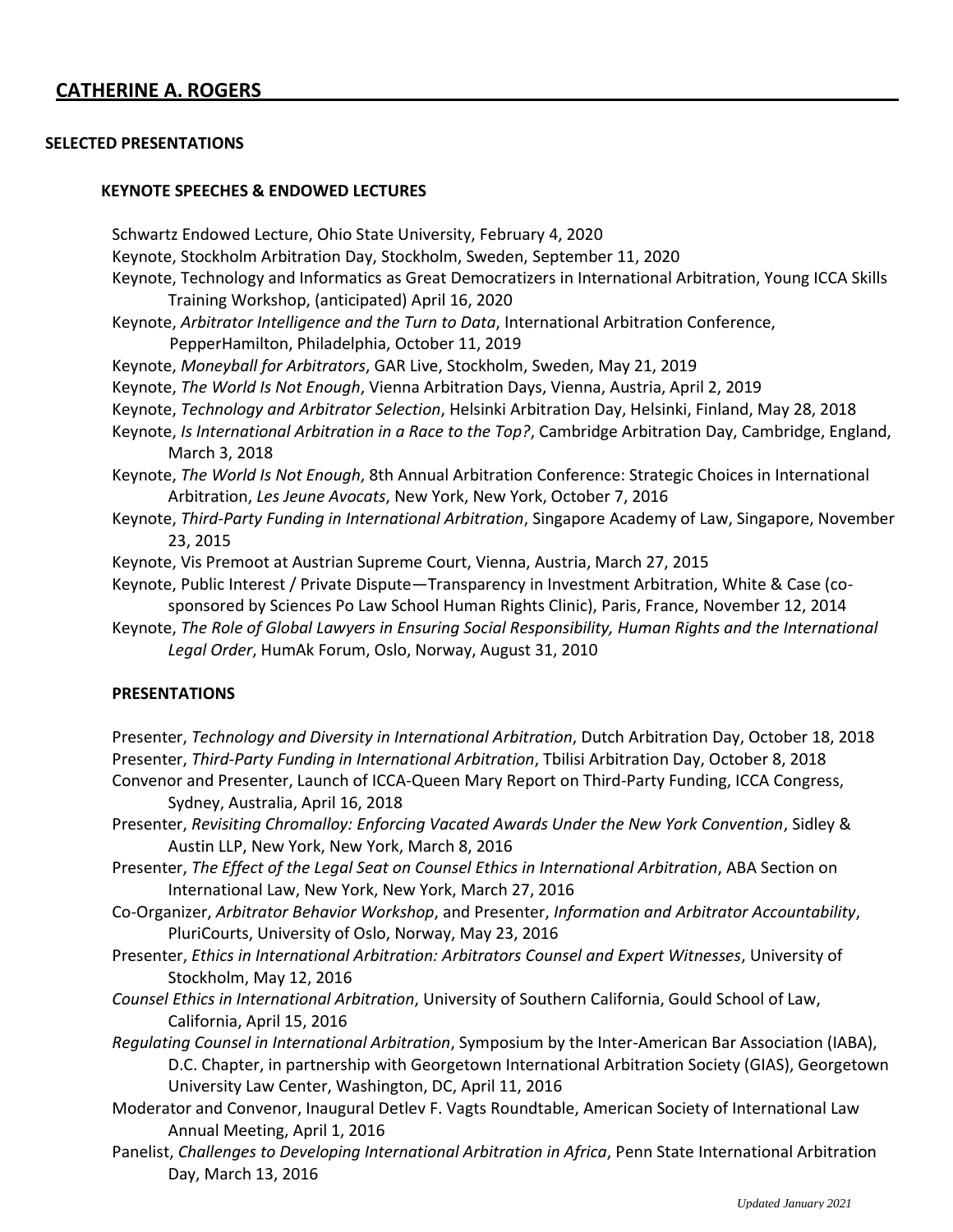Commentator on draft revisions to UNIDROIT Principles of International Commercial Contracts, UNIDROIT Consultation Meeting, Oslo, Norway, March 4, 2016

Presenter, Panel on Legal Ethics 32nd AAA/ICC/ICSID Joint Colloquium, Washington, DC, December 11, 2015 Presenter, *Arbitrator Conflicts of Interest with Third-Party Funders*, IBA Conference on Third-Party Funders in International Arbitration, London, England, December 3, 2015

- Presenter, *Arbitrator Ethics in Investment Arbitration*, 50<sup>th</sup> Anniversary of ICSID, Xi'an, China, November 26, 2015
- Presenter, *Transparency in Arbitrator Selection*, 4th Asia Pacific ADR Conference, Seoul, Korea, November3, 2015
- Presenter, *Plenary Session on the Arbitrator Selection Process*, Annual Meeting of the College of Commercial Arbitrators, New York, New York, October 24, 2015
- Presenter, *Third-Party Funding in International Arbitration*, ICC Conference, Vancouver, Canada, October 23, 2015
- Presenter, *Counsel Ethics in International Arbitration*, Ethics Breakfast, New York International Arbitration Center, New York, September 22, 2015
- Presenter, 10th Annual ICC Conference, New York, New York, September 21, 2015
- Presenter, Transparency in Arbitrator Selection and *Arbitrator Intelligence*, Iguassu Falls, Brazil, September 14, 2015

Presenter, *Investment Arbitration and Legal Elites*, PluriCourts Conference, Oslo, Norway, August 27, 2015 Presenter and Panel Moderator, Ethics in International Arbitration, Ghana, (video) for July 16-17, 2015

- Book Launch, Ethics in International Arbitration, World Bank, Washington DC (hosted by ICSID & ASIL), May 14, 2015
- Presenter, Third-Party Funding in International Arbitration, American Bar Association, Section on International Law, Washington DC, April 29, 2015

Presenter and Panel Moderator, Penn State International Arbitration Day, New York, New York (hosted by White & Case), April 17, 2015

- Faculty Workshop, Ethics in International Arbitration, University of Texas, Austin, Texas, April 2, 2015 Faculty Workshop, Ethics in International Arbitration, UCLA, Los Angeles, California, March 11, 2015 Co-Organizer and Speaker on Multiple Panels, Annual Palestine International Arbitration Conference,
- Ramallah, Palestine, February 25 & 27, 2015
- Panelist, Vienna Arbitration Days, on Arbitrator Selection Process, Vienna, Austria, February 14, 2015 Presenter, What You Need to Know About Global Legal Ethics, Continuing Legal Education Program (co-

sponsored by Pepperdine University and SheppardMullen law firm), Los Angeles, California, January 12, 2015

- Presenter, Experts, Partisans & Hired-Guns: the Ethics of Expert Witnesses, Unione des Avocats Internationales, Florence, Italy, October 31, 2014
- Panelist, Judicial *Education in International Arbitration*, University of Missouri Law School, Columbus, Missouri, October 10, 2014
- Presenter, *Ethics in International Arbitration* (book presentation), Duke Law School, North Carolina, October 2, 2014
- Conference Co-Organizer and Panel Moderator, *The Future of Counsel Ethics in International Arbitration*, Queen Mary University of London, London, September 11, 2014
- Speaker and Co-Organizer, *Implementing Arbitrator Ethics,* Conference for USAID-sponsored project, Tblisi, Georgia, June 2014
- Moderator, *Ethics Panel,* and Presenter, *Arbitrator Challenges: Too Many or Not Enough?*, Fordham Annual Arbitration and Mediation Conference, June 12-13, 2013, New York, New York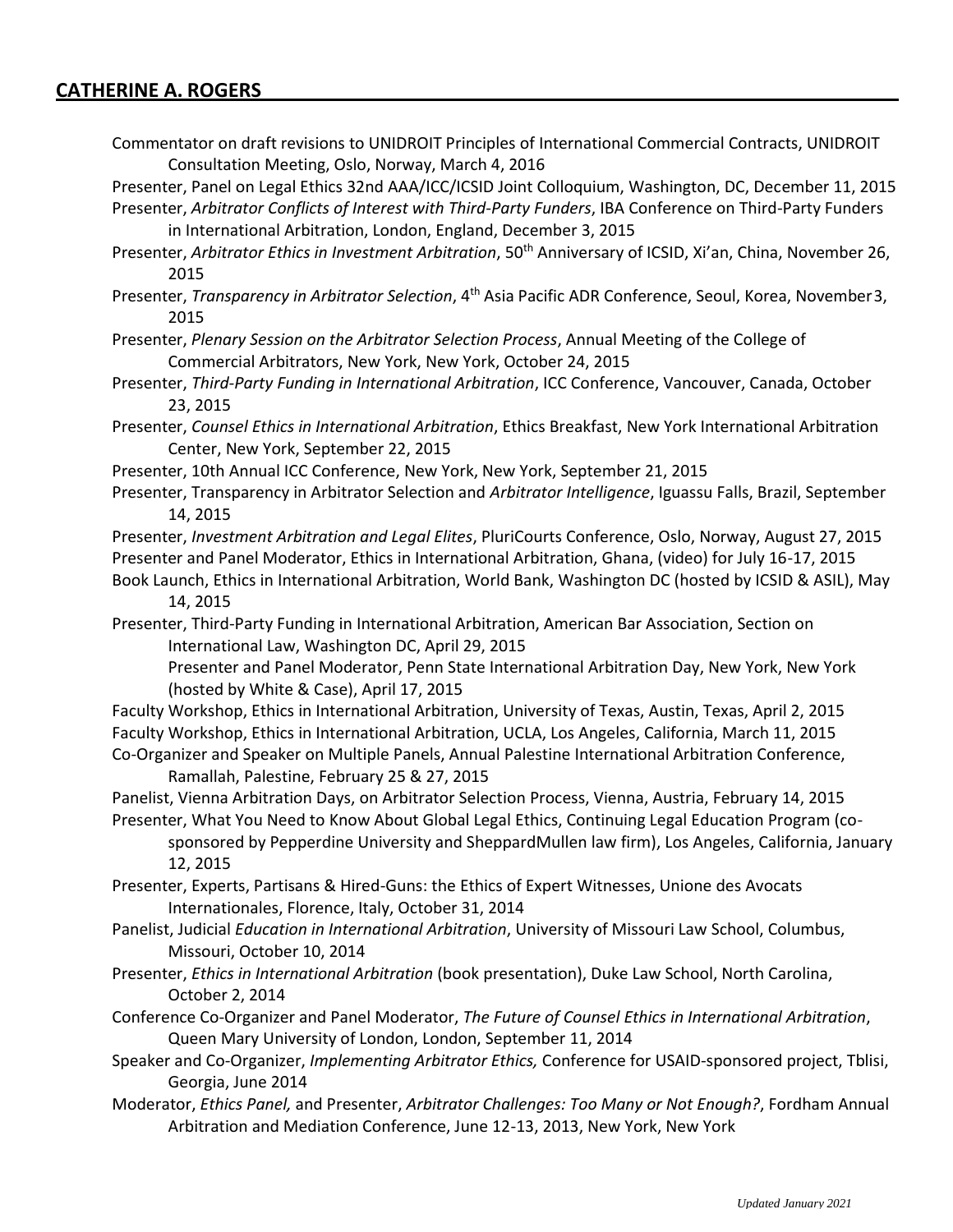2013.

Book Presentation*, Ethics in International Arbitration*, New York International Arbitration Center, June 11, 2013, New York, New York Commentator on Mahdev Mohan, *New Regulatory Space: Extractives, Human Rights & Investment Law in Southeast Asia,* June 5, 2014, Singapore International Bar Association Toronto "International Arbitration Today," May 29, 2014, Toronto, Canada Presenter and Discussion Leader, *International Arbitrator Information Project*, Center for International Legal Studies, Salzburg, Austria, May 22, 2014 *Arbitrator Intelligence*, International Arbitration Section of the New York City Bar, New York, New York, May13, 2014 Panel Moderator, 10<sup>th</sup> Annual Leading Arbitrators' Conference, April 14, 2014, Vienna, Austria Panelist, *Closing Plenary* of Bi-Annual Congress of the International Council for Commercial Arbitration, Miami, Florida April 8, 2014 Discussion Leader, Presentation of Task Force on Third Party Funding to the Membership at the Bi-Annual Congress of the International Council for Commercial Arbitration, Miami, Florida, April 8, 2014 Discussant, Panel for International Arbitration Academic Interest Group, Bi-Annual Congress of the International Council for Commercial Arbitration, Miami, Florida, April 7, 2013 Presentation, Board of Governors of the International Council for Commercial Arbitration, April 6, 2014, Miami, Florida Presenter, ABA Dispute Resolution Section, Florida April 4, 2014, Miami, Florida Presenter, Georgetown Law School Faculty Workshop on forthcoming book *Ethics in International Arbitration*, March 18, 2014, Washington DC Panel Moderator, *Jan Paulsson's The Idea of Arbitration*, February 13, 2014, London School of Economics, London, England Program Organizer, *Interactive Skills Training Workshop on International Arbitration*, Ramallah, Palestine, December 9, 2013 Conference Organizer and Presenter, *The Jerusalem Arbitration Center: Challenges and Opportunities*, Ramallah, Palestine, December 8, 2013 Speaker, Faculty Workshop on *Developments in Legal Education,* Wellington, New Zealand, November 29, 2013 Speaker, AMINZ Breakfast Meeting, *Third-Party Funding in International Arbitration*, November 28, 2013, Wellington, New Zealand Lecturer, *Global Legal Ethics*, Wellington Bar Society*,* November 27, 2013, Wellington, New Zealand Special Lecturer, Annual New Zealand Dispute Settlement Lecture of 2013, *Arbitrator Selection, Transparency and Stakeholders' Interests*, Auckland New Zealand, November 26, 2013 Luncheon Speaker, *The IBA Guidelines on Party Representation in International Arbitration*, Bankside Chambers, Northern Club, Auckland, New Zealand, November 26, 2013 Speaker, *International Arbitrator Information Project*, Corporate Council International Arbitration Group, Paris, France, October 21, 2013 Speaker, *Council Ethics in International Arbitration*, College of Commercial Arbitrators, October 18, 2013 New Mexico Presenter, *Third-Party Funding of International Arbitration*, Columbia Law School, September 20, 2013. Presenter, *Arbitrator Selection and Ethics*, International Energy and Minerals Arbitration, September 17, 2013, Toronto, Canada. Presenter, *Jurisdictional Challenges in International Arbitration*, ICC-Florence University Summer Program, Florence, Italy, July 22, 2013 Panelist, *The Future of International Law*, Conference on Joel Trachtman's Book, Swansea, Wales, June 7,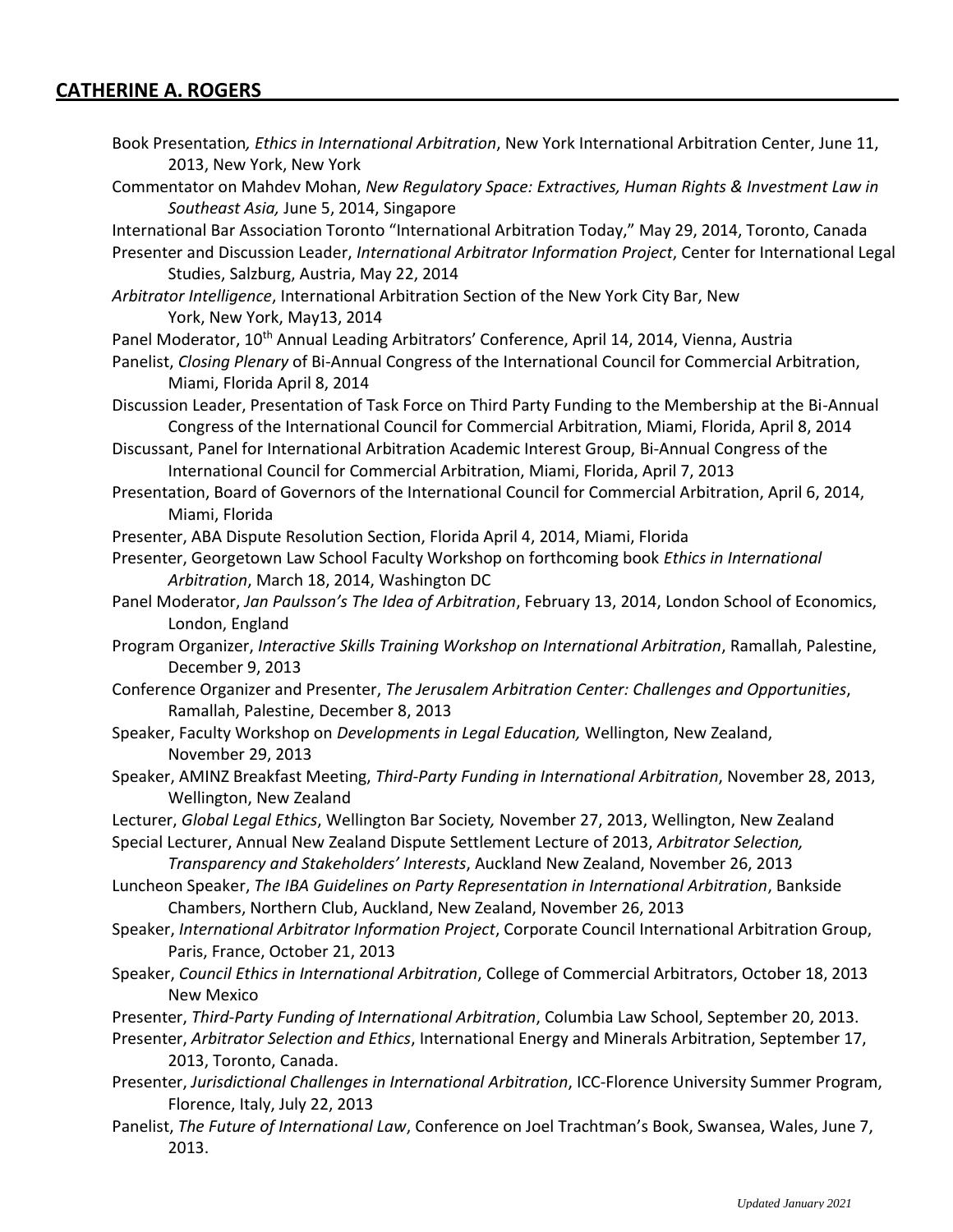- Presenter, *When the Bad Guys Are Wearing White Hats*, Symposium on Chevron-Ecuador Litigation, Stanford Law School, Palo Alto, California, February 8, 2013.
- Faculty Workshop, *The Politics of Investment Arbitrators*, University of California, Hastings College of Law, California, February 4, 2012.
- Presenter, *The Politics of Investment Arbitrators*, Symposium on the Law and Politics of Investment Arbitration, Santa Clara Law School, Santa Clara, California, February 1, 2012.
- Panelist, Conference on the Jerusalem Arbitration Center, Columbia Law School, New York, New York, November 22, 2012.
- Panelist, *Ethics in International Arbitration*, New Developments in International Arbitration, Annual Meeting of the College of Commercial Arbitrators, New York, New York, October 27, 2012.
- Panelist, *The Jerusalem Arbitration Center*¸ Conference on Regionalism in International Arbitration, British Institute of International & Comparative Law, London, England, June 19, 2012.
- Participant, *Judicial Delegation on International Arbitration for Chinese Judges*, International Judicial Academy, Training Sessions in Guangzhou and Beijing, April 11-17, 2012.
- Panelist, *International Legal Ethics*, ASIL Annual Conference, March 31, 2012.
- Presenter, *Ethics in International Arbitration*, Faculty Workshop, University of Iowa Law School, Iowa City, Iowa, March 29, 2012.
- Expert, *Selection and Regulation of Investment Arbitrators,* OECD Freedom of Investment Roundtable, Paris, France, March 20, 2012.
- Presenter and Conference Organizer, *Teach-In on International Arbitration,* Ramallah, Palestine, December 17-18, 2011
- Panelist, *The Restatement as "New Rules,"* Sixth Annual Fordham Law School Conference on International Arbitration and Mediation, Fordham Law School, New York, New York, June 17, 2011.
- Presenter, Workshop on Restatement Project to European practitioners, Shearman & Sterling, Paris, France, November 22, 2010
- Co-Chair and Panel Moderator, *ITA -CCB Americas Workshop: Confronting Ethical Issues in International Arbitration*, Bogotá, Colombia, October 14-15, 2010.
- Panelist, *Ideology in international arbitration: a debate* (with Emmanuel Gaillard), International Bar Association, Annual Meeting, Vancouver, British Columbia, October 7, 2010
- Panelist, *Choice of Law in Global Legal Ethics*, International Legal Ethics Conference, Stanford Law School, Palo Alto, California, July 17-19, 2010
- Panelist, *The Expansion of International Arbitration into Public Realms*, Fifth Annual Fordham Law School Conference on International Arbitration and Mediation, Fordham Law School, New York, NY, June 14, 2010
- Presenter, *Guerilla Tactics in International Arbitration: Cultural Differences and Ethical Solutions*, *Arbitration Days*, Vienna, Austria, February 13, 2010
- Panel Moderator, *The Ethics of International Investment* Arbitrators*,* British Institute of International and Comparative Law, Thirteenth Investment Treaty Forum Public Conf., London, September 11, 2009
- Co-Chair and Panel Moderator, *Confronting Ethical Issues in International Arbitration*, Institute of Transnational Arbitration Annual Workshop, Dallas, Texas, June 18, 2009
- Presenter on Ethics Panel, *Leading Arbitrators in International Arbitration,* Vienna, Austria, April 6, 2009.

Presenter, *Roundtable Regarding the Restatement of International Arbitration*, Princeton Law and Public Affairs, Princeton University, Princeton, New Jersey, February 21, 2009

- Presenter, *Lawyers and the Public/Private Divide in International Law*, UNLV Law School, Las Vegas, Nevada, October 2009
- Presenter, *The Global Advocate,* Globalization of the Legal Profession Conference, Harvard Law School, Cambridge, Massachusetts, November 21, 2009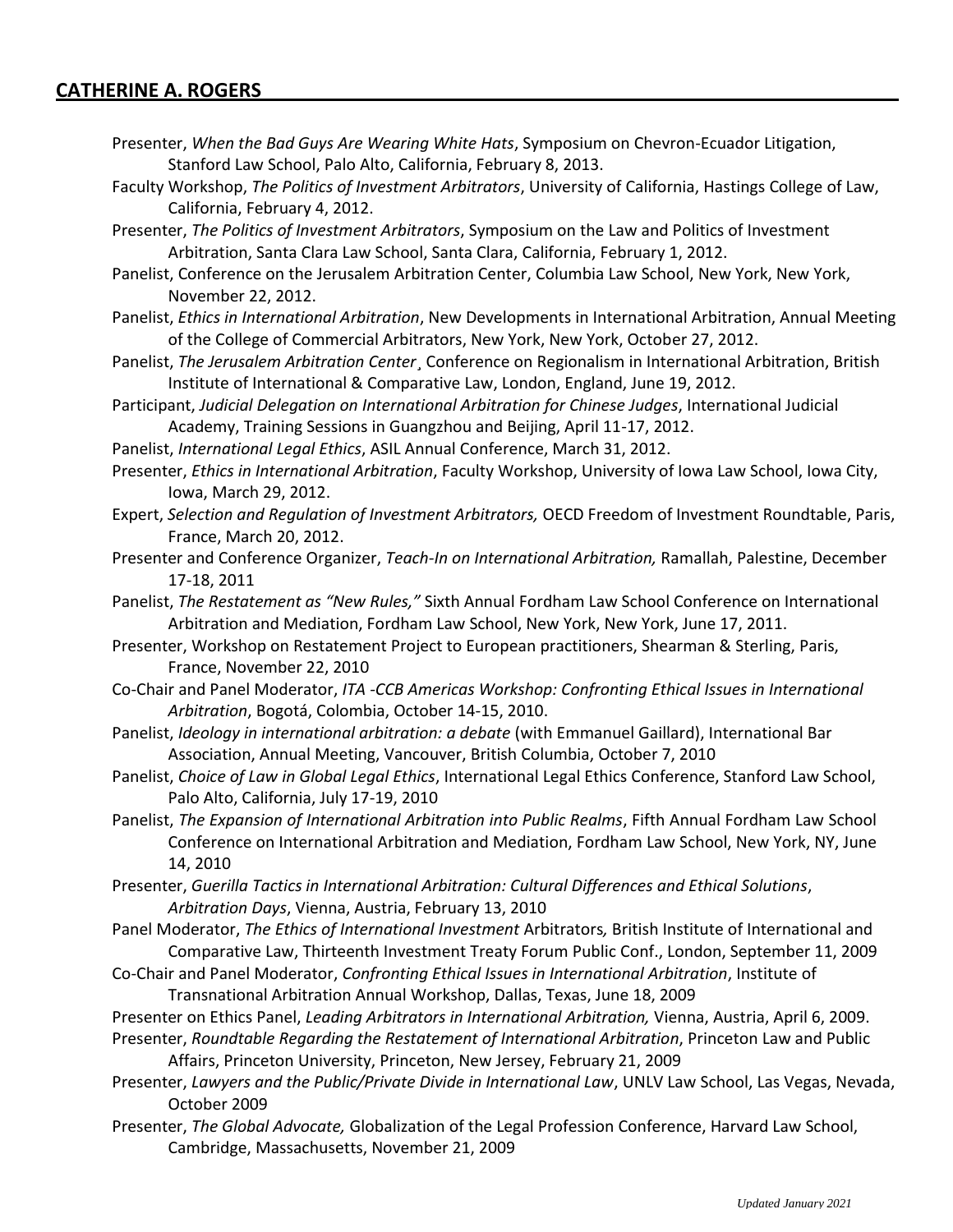- Presenter, *Where Do We Go from Here?*, Investment Treaties and Alternatives of Investor State Dispute Resolution, UNCTAD in cooperation with the Ukrainian Ministry of Justice, Kiev, Ukraine, June 3, 2008
- Presenter, *The Effect of Party Agreement on Statutory Standards for Arbitrator Bias*, International Law Weekend, New York, New York, October 26, 2007
- *The Role and Function of Ethics in International Arbitration*, Annual Conference of the *Deutsch-Amerikanische Juristen-Vereinigung* (German-Am.Bar Association), Washington D.C., October 6, 2007
- *Defending Intellectual Property Rights in a Globalized Economy: Current Practices and Recent Trends*, European Patent Office Seminar, "Growing Business with IP," Milan, Italy, July 10, 2007.
- *Arbitrators' Codes of Ethics: Various Perspectives*, at the International Arbitration and Mediation "*Ius et Lex*" Institution Conference, Warsaw, Poland, June 14, 2007
- *Law Applicable in Determining Rights and Duties of Arbitrators,* at 100th Anniversary of the Department of Law at Stockholm University, Symposium: *International Arbitrators: Private Judges, Service Providers or Both?*, Stockholm, Sweden, May 11, 2007
- *Attorney Ethics in Arbitration Panel Discussion,* Leading Arbitrators' Conference, sponsored by JURIS PUBLISHING, Vienna, Austria, April 2, 2007
- *The Arrival of the Have-Nots in International Arbitration*, University of Nevada Law School Symposium, Las Vegas, Nevada, January 28, 2007
- *The IBA Guidelines on Conflicts of Interest for International Arbitrators*, The Practice of International Arbitration, SDA Bocconi & the Milan Chamber of National and International Arbitration, Milan, Italy, December 1, 2006
- *Cultural Clashes and Conflicting Ethics: The Professional Conduct of Attorneys in International Arbitration Practice*, Bucerius Law School and the *Deutsch-Amerikanische Juristen-Vereinigung* (German-American Bar Association), Hamburg, Germany, June 22, 2006
- *Cultural Clashes and Conflicting Ethics: The Professional Conduct of Attorneys in International Arbitration Practice*, the *Deutsch-Amerikanische Juristen-Vereinigung* (German-American Bar Association), Stuttgart, Germany June 28, 2006
- *Transparency in International Commercial Arbitration*, Symposium, University of Kansas Law School, Lawrence, Kansas, November 15, 2005
- *Misbehaving Arbitrators and Consenting Parties: Enforcing Standards of Impartiality in International Arbitration*, Ethics Workshop Series, Villanova Law School, Villanova, Pennsylvania, November 10, 2005
- *The Vocation of International Arbitrators*, Faculty Workshop, Loyola Law School, Los Angeles, California, October 7, 2005
- *The Vocation of International Arbitrators*, *Vanderbilt* International Law Roundtable, Nashville, Tennessee, September 15, 2005
- *Arbitration Clause Drafting for Project Finance,* Lecture to in-house legal department, International Finance Corporation, Washington, D.C., April 6, 2005
- *Enforcement of Bias-Tainted Awards*, Quinnipiac-Yale Dispute Resolution Workshop, Harford, Connecticut, April 4, 2005
- *Regulating International Arbitrators,* The Stanford-Yale Junior Faculty Forum, Yale Law School, New Haven, Connecticut, June 4, 2004
- *The Effects of the Private Attorney General on U.S. Tort Law*, Università di Brescia, Italy, April 27, 2004 *The U.S. Tort System as a Regulatory Tool*, Università Cattaneo, Castellanza, Italy, May 30, 2003 (in Italian).
- *Lessons for the Comparativist from the Louisiana Experience*, Università degli Studi Dell'Insubria, Lake Como, Italy, May 23, 2003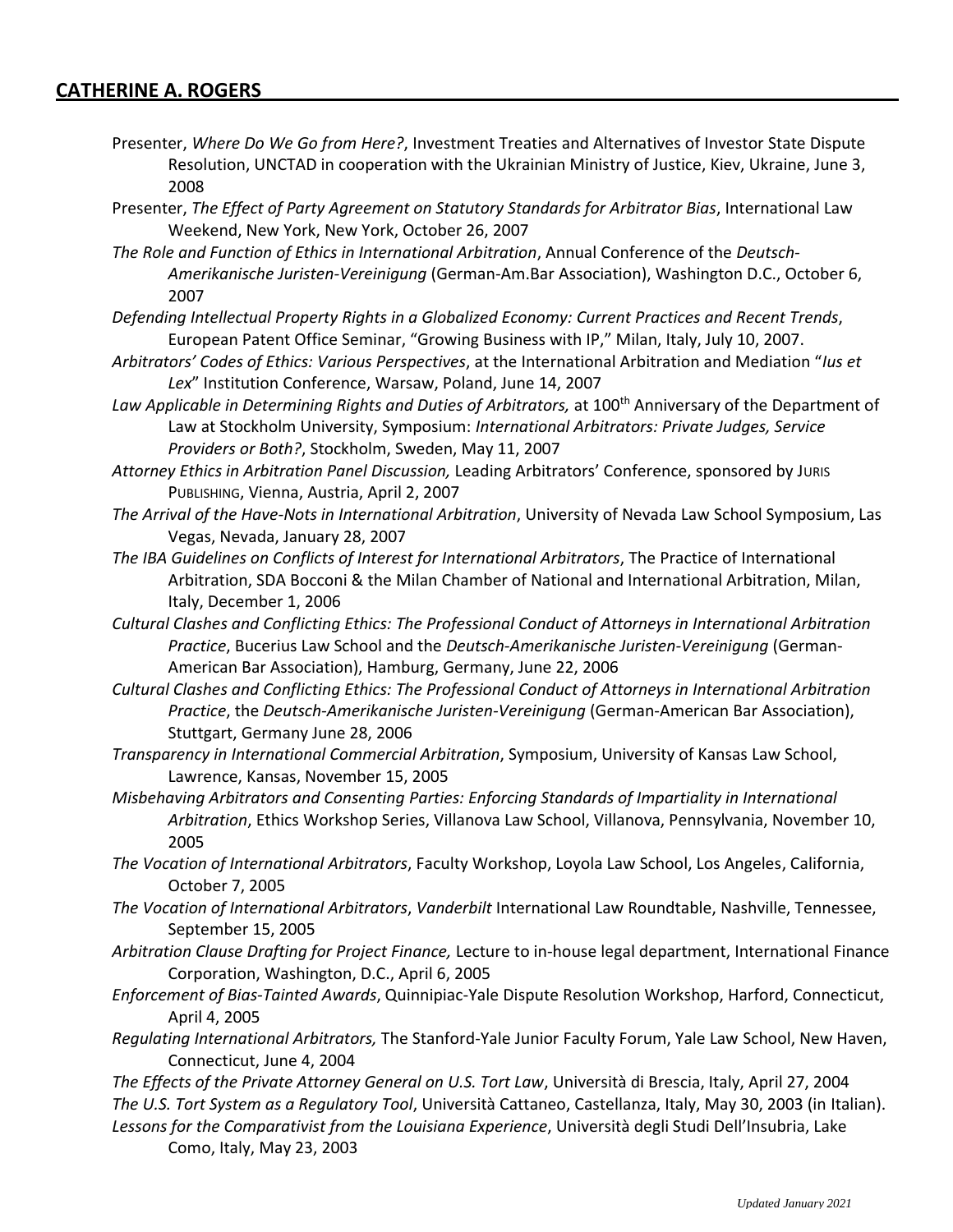*Lawyer Ethics in Comparative Perspective*, University of Detroit-Mercy Faculty of Law, Detroit, Michigan, December 6, 2002

*Proposals to Expel Palestinians from the Occupied Territories as a Catalyst for a Civil Adjudication Campaign*, University of Iowa Law School, Iowa City, Iowa, October 15, 2002

- *Between Cultural Boundaries and Legal Traditions: Ethics in International Arbitration*, Stanford-Yale Junior Faculty Forum, Stanford Law School, Palo Alto, California, June 2, 2001
- *The Pros and Cons of International Arbitration,* Presentation for Worldwide Conference of In-House Attorneys for Lucent Technologies, Murray Hill, New Jersey, October 12, 1999

#### **AWARDS**

Scholar in Residence, Wilmer, Cutler, Pickering, Hale & Dorr, Fall 2016, Spring 2019 Fellowship recipient, PluriCourts - Centre for the Study of the Legitimate Roles of the Judiciary in the Global Order, University of Oslo, Spring 2016 Invitee to the Stanford-Yale Junior Faculty Forum, 2004 (*in the field of law and humanities*) Recipient, 20th Annual CPR Professional Article Award for 2002 Invitee to the Stanford-Yale Junior Faculty Forum, 2001 (*in the field of private international law*)

### **EDITORSHIPS & PEER REVIEW ACTIVITIES**

External PhD Referee, University of Dundee, Scotland (2016) Manuscript Referee (by invitation), OXFORD UNIVERSITY PRESS (2011, 2012 & 2015) Manuscript Referee (by invitation), CAMBRIDGE UNIVERSITY PRESS (2013) Manuscript Referee (by invitation), YEARBOOK ON INTERNATIONAL INVESTMENT LAW & POLICY (2009) Manuscript Referee (by invitation), MELBOURNE JOURNAL OF INTERNATIONAL LAW (2005) Manuscript Referee (by invitation), STANFORD LAW REVIEW (2012) Manuscript Referee (by invitation), LEGAL ETHICS (New Zealand)(2010) Special Volume Editor, TRANSNATIONAL DISPUTE MANAGEMENT (2013) Associate Editor, TRANSNATIONAL DISPUTE MANAGEMENT (2007-Present)

#### **LAW SCHOOL SERVICE**

#### **PENN STATE LAW**

Co-Chair, University-wide Conflicts of Interest Task Force, 2015-16 Chair, Appointments Committee, 2009-10 & 2010-11 Member, Appointments Committee, 2012-13, 2018-19 Supervisor of multiple SJD dissertations and member of multiple SJD review panels Member, Promotion & Tenure Committee, 2008-Present Faculty Advisor for Penn State team in the WILLEM C. VIS INTERNATIONAL COMMERCIAL ARBITRATION MOOT, Vienna, Austria, 2008-Present Faculty Advisor, Penn State International Law Review, 2012-17 Faculty Sponsor, International Arbitration Student Association, 2014-Present Member, Curriculum Committee, 2013-14 Member, International Programs Committee, 2013-14 Member, Transition Committee, 2013

**LANGUAGES**: English (native speaker) and Italian (conversational), French (basic).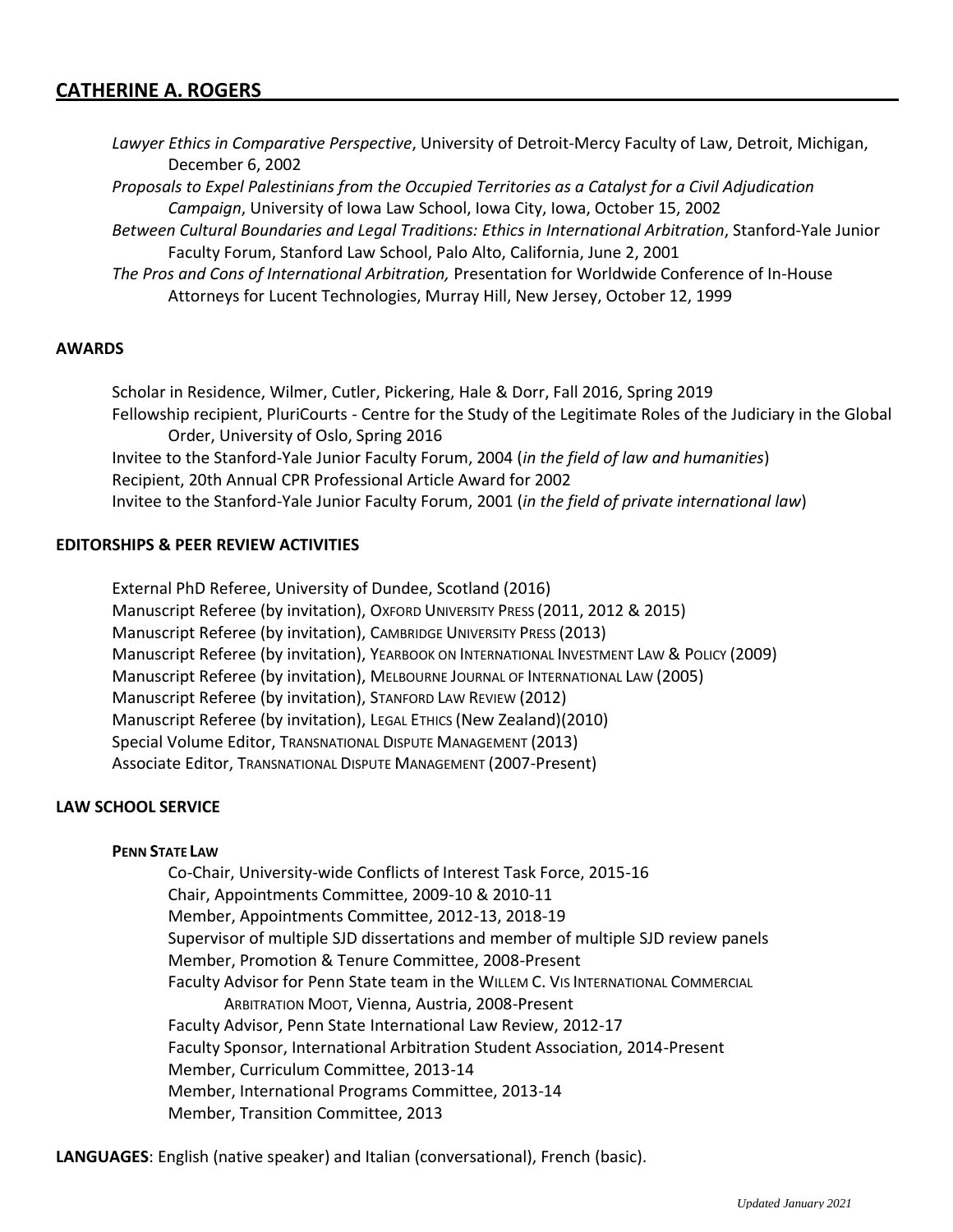#### **List of Documents**

| 1.  | FTI's Expert Report in the Arbitration dated May 17, 2011                                                                   |
|-----|-----------------------------------------------------------------------------------------------------------------------------|
| 2.  | Stati Parties' Statement of Claim in the Arbitration dated May 18, 2011                                                     |
| 3.  | Second Witness Statement of Artur Lungu in the Arbitration dated May 5, 2012                                                |
| 4.  | Second Witness Statement of Anatolie Stati in the Arbitration dated May 7,<br>2012                                          |
| 5.  | Stati Parties' Reply Memorial on Jurisdiction and Liability in the Arbitration<br>dated May 7, 2012                         |
| 6.  | Stati Parties' Reply Memorial on Quantum in the Arbitration dated May 28,<br>2012                                           |
| 7.  | FTI's Supplemental Expert Report in the Arbitration dated May 28, 2012                                                      |
| 8.  | Transcript of the Hearing on Jurisdiction and Liability in the Arbitration dated<br>October 1, 2012, 1st Hearing Day        |
| 9.  | FTI's Amendments to the Expert Report in the Arbitration dated January 25,<br>2013                                          |
| 10. | Transcript of the Hearing on Quantum in the Arbitration dated January 28,<br>2013, 1st Hearing Day                          |
| 11. | Transcript of the Hearing on Quantum in the Arbitration dated January 28,<br>2013, 1st Hearing Day                          |
| 12. | Transcript of the Hearing on Quantum in the Arbitration dated January 31,<br>2013, 4th Hearing Day                          |
| 13. | Stati Parties' First Post Hearing Brief in the Arbitration dated April 8, 2013                                              |
| 14. | FTI's Post-Hearing Expert Report in the Arbitration dated April 8, 2013                                                     |
| 15. | FTI's Fourth Expert Report in the Arbitration dated June 3, 2013                                                            |
| 16. | Stati Parties' Second Post Hearing Brief in the Arbitration dated June 3, 2013                                              |
| 17. | Letter from KPMG Audit LLC to A. Stati dated February 15, 2016                                                              |
| 18. | Letter from A. Stati to KPMG Audit LLC dated February 26, 2016                                                              |
| 19. | Letter from KPMG Audit LLC to A. Stati dated March 10, 2016                                                                 |
| 20. | Letter from Stewarts Law LLP to King & Spalding International LLP in English<br>enforcement proceedings dated June 26, 2020 |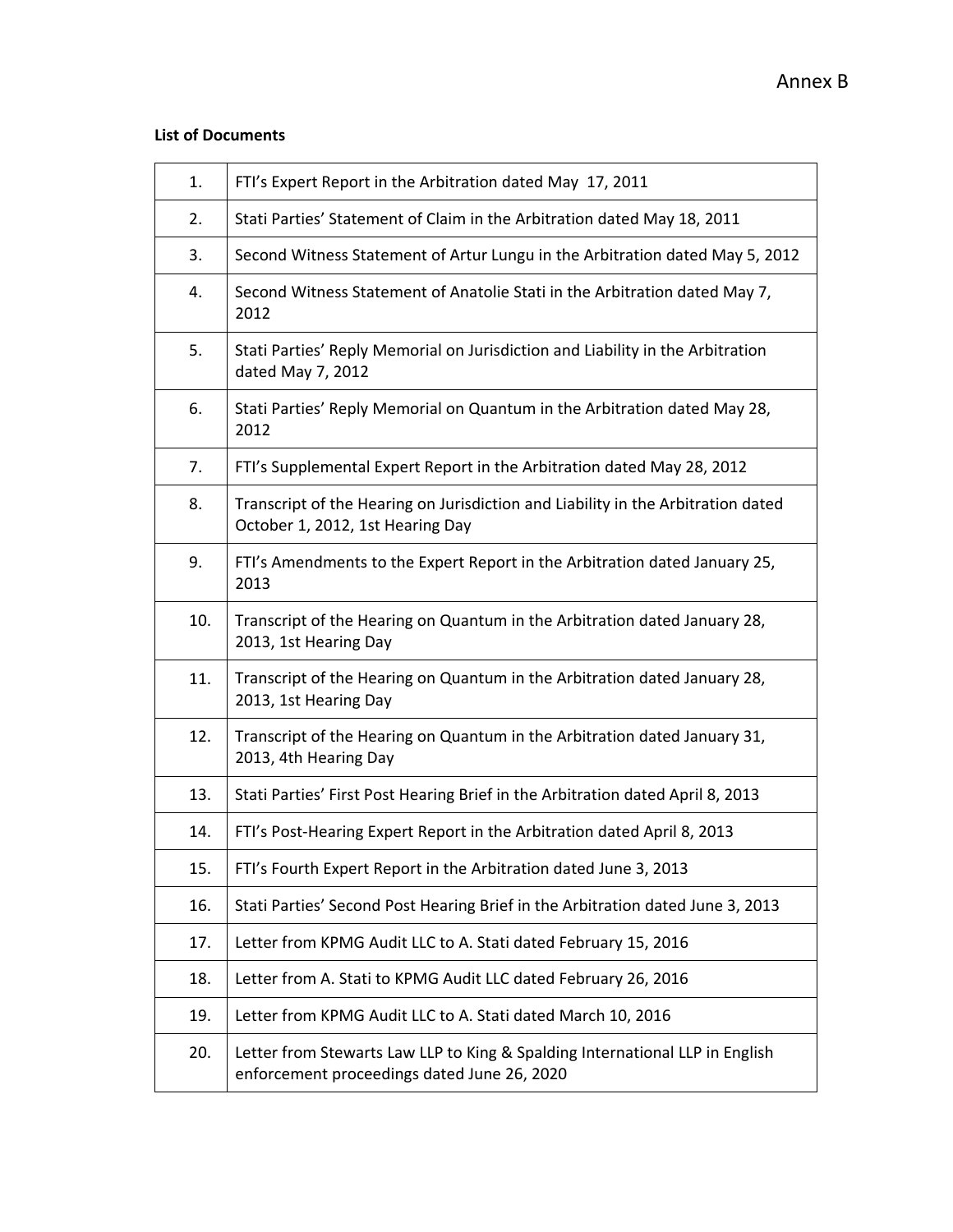| 21. | Expert Report of Dr. Patrik Schöldström in the Swedish setting aside<br>proceedings dated January 13, 2017                                                                                                                    |
|-----|-------------------------------------------------------------------------------------------------------------------------------------------------------------------------------------------------------------------------------|
| 22. | Stati Parties' Response to supplemental authority in the United States<br>enforcement proceedings dated June 28, 2017                                                                                                         |
| 23. | Kazakhstan's Points of Claim in the English enforcement proceedings dated<br>August 1, 2017                                                                                                                                   |
| 24. | Stati Parties' Points of Defence in the English enforcement proceedings dated<br>September 26, 2017                                                                                                                           |
| 25. | Kazakhstan's submission in the Belgian exequatur proceedings dated November<br>30, 2018                                                                                                                                       |
| 26. | Affidavit of Daniele Geronzi and Cecilia Carrara, the Italian counsels of<br>Kazakhstan dated March 29, 2019                                                                                                                  |
| 27. | Declaration of Philip Carrington, the English counsel of Kazakhstan dated April 1,<br>2019                                                                                                                                    |
| 28. | Declaration of Arnaud Nuyts, the Belgian counsel of Kazakhstan dated April 25,<br>2019                                                                                                                                        |
| 29. | Affidavit of Matthew Kirtland, the United States counsel of Kazakhstan dated<br>May 9, 2019                                                                                                                                   |
| 30. | First Declaration of Alexander Foerster, the Swedish counsel of Kazakhstan<br>dated May 10, 2019                                                                                                                              |
| 31. | Declaration of Philip Carrington, the English counsel of Kazakhstan dated May<br>17, 2019                                                                                                                                     |
| 32. | Declaration of Albert Marsman, the Dutch counsel of Kazakhstan dated May 17,<br>2019                                                                                                                                          |
| 33. | The Oral Videotaped Deposition of Artur Lungu, In Re Application of Republic of<br>Kazakhstan for Order Directing Discovery from Artur Lungu Pursuant to 28<br>U.S.C. § 1782, Misc. Action No. 4:19-mc-00423 (S.D. Tex. 2019) |
| 34. | Letter from KPMG Audit LLC to A. Stati dated August 5, 2019                                                                                                                                                                   |
| 35. | Letter from KPMG Audit LLC to A. Stati dated August 21, 2019                                                                                                                                                                  |
| 36. | Letter from KPMG Audit LLC to Herbert Smith Freehills Germany LLP dated<br>August 21, 2019                                                                                                                                    |
| 37. | Letter from DeBrauw Blackstone Westbroek N.V. to NautaDutilh N.V. dated<br>August 30, 2019                                                                                                                                    |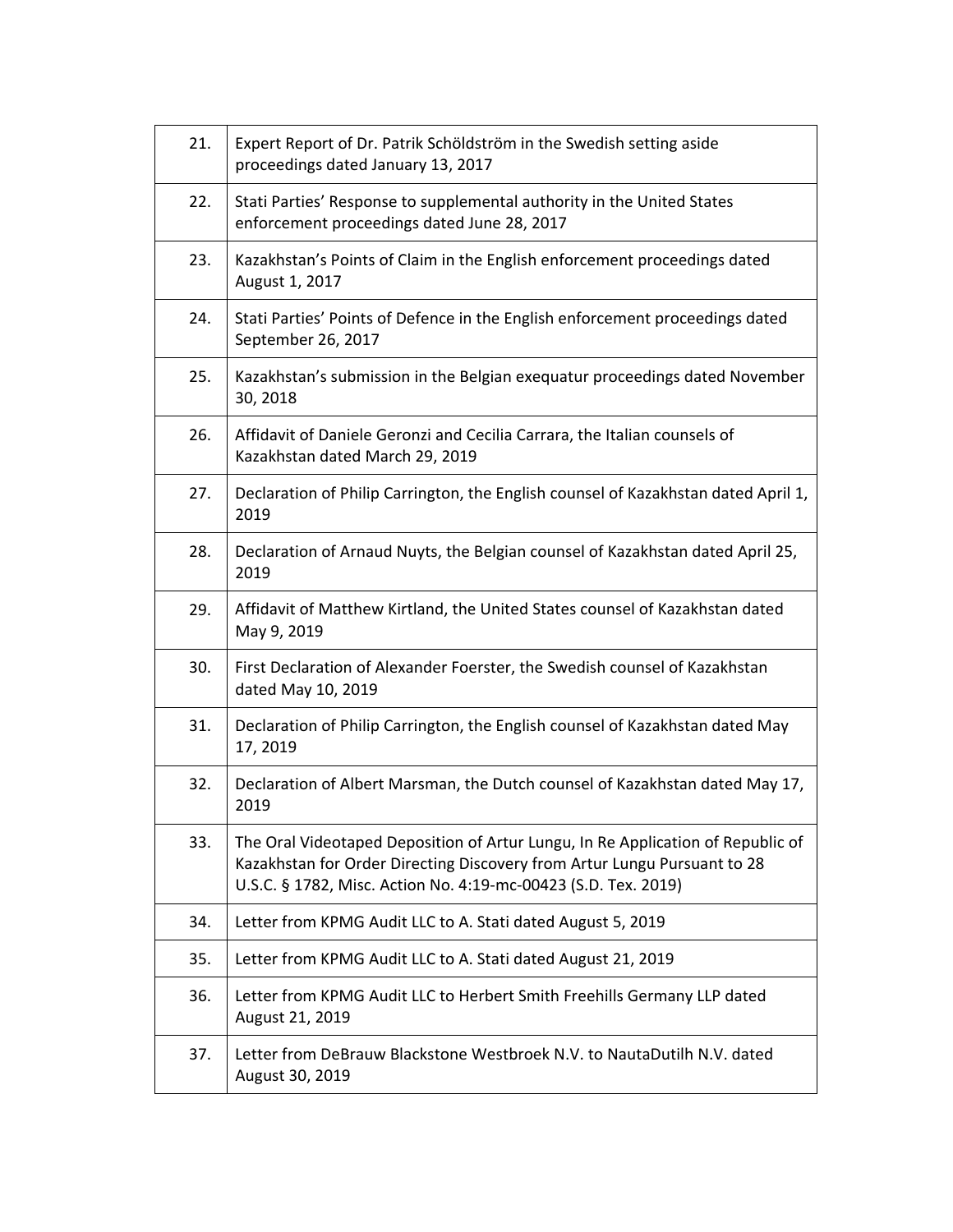| 38. | Letter from Arendt & Medernach SA to NautaDutilh Avocats Luxembourg S. à rl<br>dated September 2, 2019       |
|-----|--------------------------------------------------------------------------------------------------------------|
| 39. | Letter from NautaDutilh N.V. to DeBrauw Blackstone Westbroek N.V. dated<br>September 6, 2019                 |
| 40. | Letter from NautaDutilh Avocats Luxembourg S. à rl to Arendt & Medernach SA<br>dated September 6, 2019       |
| 41. | Letter from G. Pisica to KPMG Audit LLC dated September 6, 2019                                              |
| 42. | Letter from Arendt & Medernach SA to Luxembourg Court of Appeal dated<br>September 18, 2019                  |
| 43. | Letter from KPMG Audit LLC to G. Pisica dated September 20, 2019                                             |
| 44. | Letter from NautaDutilh Avocats Luxembourg S. à rl to Luxembourg Court of<br>Appeal dated September 24, 2019 |
| 45. | Letter from G. Pisica to KPMG Audit LLC dated September 25, 2019                                             |
| 46. | Letter from Arendt & Medernach SA to Luxembourg Court of Appeal dated<br>September 26, 2019                  |
| 47. | Letter from KPMG Audit LLC to G. Pisica dated October 3, 2019                                                |
| 48. | Letter from Arendt & Medernach SA to Luxembourg Court of Appeal dated<br>October 4, 2019                     |
| 49. | Letter from DeBrauw Blackstone Westbroek N.V. to NautaDutilh N.V. dated<br>October 9, 2019                   |
| 50. | Letter from Arendt & Medernach SA to Luxembourg Court of Appeal dated<br>October 9, 2019                     |
| 51. | Letter from NautaDutilh N.V. to DeBrauw Blackstone Westbroek N.V. dated<br>October 17, 2019                  |
| 52. | Letter from DeBrauw Blackstone Westbroek N.V. to NautaDutilh N.V. dated<br>November 13, 2019                 |
| 53. | Letter from Arendt & Medernach SA to Luxembourg Court of Appeal dated<br>November 15, 2019                   |
| 54. | Letter from Arendt & Medernach SA to Luxembourg Court of Appeal dated<br>November 19, 2019                   |
| 55. | Letter from NautaDutilh Avocats Luxembourg S. à rl to Luxembourg Court of<br>Appeal dated November 21, 2019  |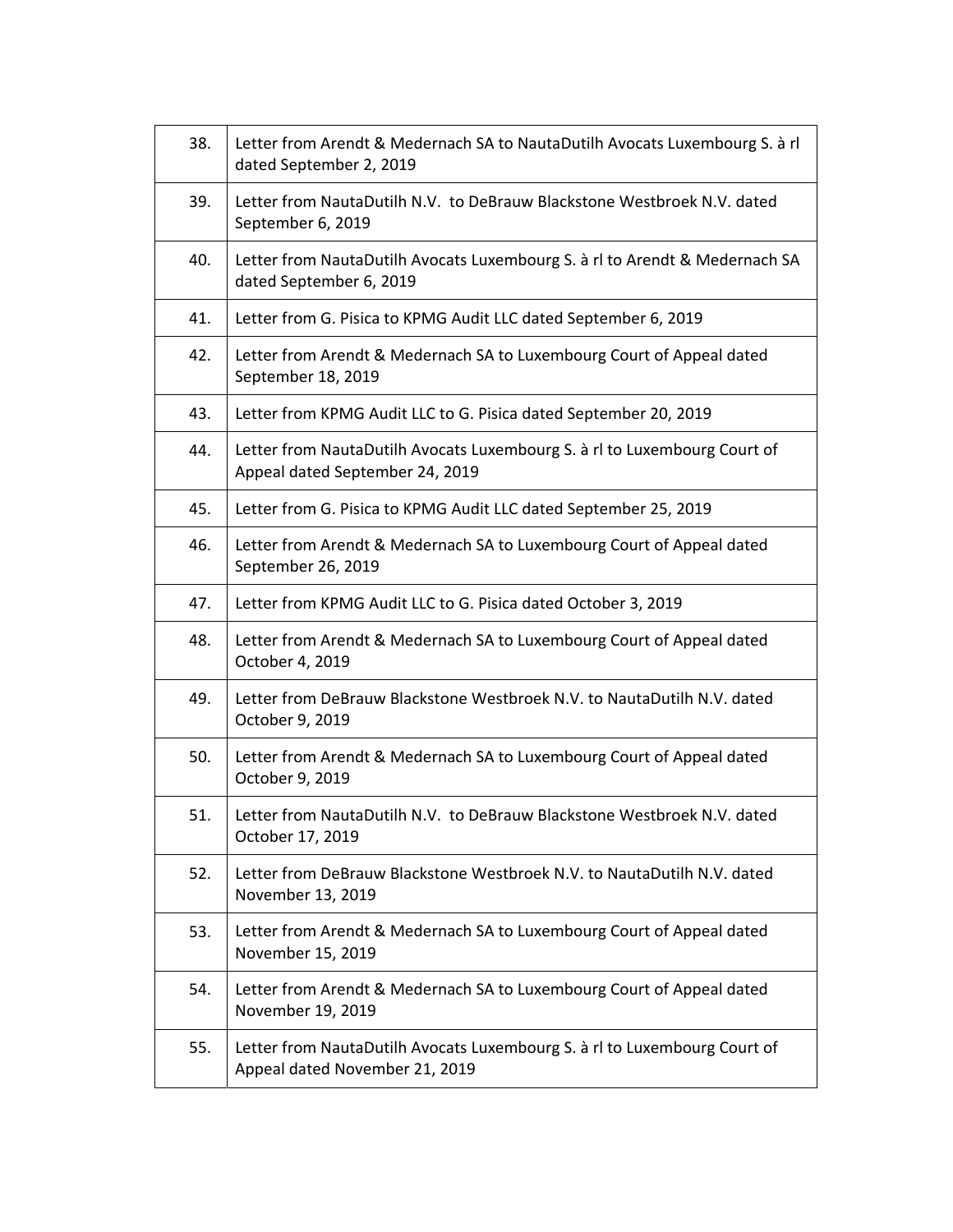| 56. | Letter from NautaDutilh N.V. to DeBrauw Blackstone Westbroek N.V. dated<br>November 22, 2019                                                                                  |
|-----|-------------------------------------------------------------------------------------------------------------------------------------------------------------------------------|
| 57. | Letter from NautaDutilh N.V. to Amsterdam Court of Appeal dated November<br>22, 2019                                                                                          |
| 58. | Letter from Arendt & Medernach SA to Luxembourg Court of Appeal dated<br>November 28, 2019                                                                                    |
| 59. | Letter from Arendt & Medernach SA to Luxembourg Court of Appeal dated<br>December 1, 2019                                                                                     |
| 60. | Letter from DeBrauw Blackstone Westbroek N.V. to Amsterdam Court of Appeal<br>dated December 3, 2019                                                                          |
| 61. | Affidavit of Arnaud Nuyts, the Belgian counsel of Kazakhstan dated December<br>13, 2019                                                                                       |
| 62. | Letter from NautaDutilh Avocats Luxembourg S. à rl to Luxembourg Court of<br>Appeal dated December 16, 2019                                                                   |
| 63. | Expert Opinion of Professor George Bermann dated January 21, 2020                                                                                                             |
| 64. | Expert Opinion of Professor Christoph Schreuer dated January 21, 2020                                                                                                         |
| 65. | Expert Report of PricewaterhouseCoopers LLP dated January 21, 2020                                                                                                            |
| 66. | Transcript of Oral Argument in United States Racketeer Influenced and Corrupt<br>Organizations Act (RICO) proceedings (Case no. 1:17-cv-02067-ABJ) dated<br>February 10, 2020 |
| 67. | Stati Parties' submission in the Belgian executory garnishment proceedings<br>dated May 27, 2020 (Translation of relevant excerpts)                                           |
| 68. | Stati Parties' submission in the Luxembourgish validation proceedings dated July<br>1,2020                                                                                    |
| 69. | Stati Parties' submission in the Belgian conservatory garnishment proceedings<br>dated July 2, 2020 (Translation of relevant excerpts)                                        |
| 70. | Letter from King & Spalding International LLP to Stewarts Law LLP in English<br>enforcement proceedings dated July 6, 2020                                                    |
| 71. | Second Witness Declaration of Alexander Foerster, the Swedish counsel of<br>Kazakhstan dated July 20, 2020                                                                    |
| 72. | Expert Report of Alexander Layton QC dated July 27, 2020                                                                                                                      |
| 73. | <b>Information Memorandum</b>                                                                                                                                                 |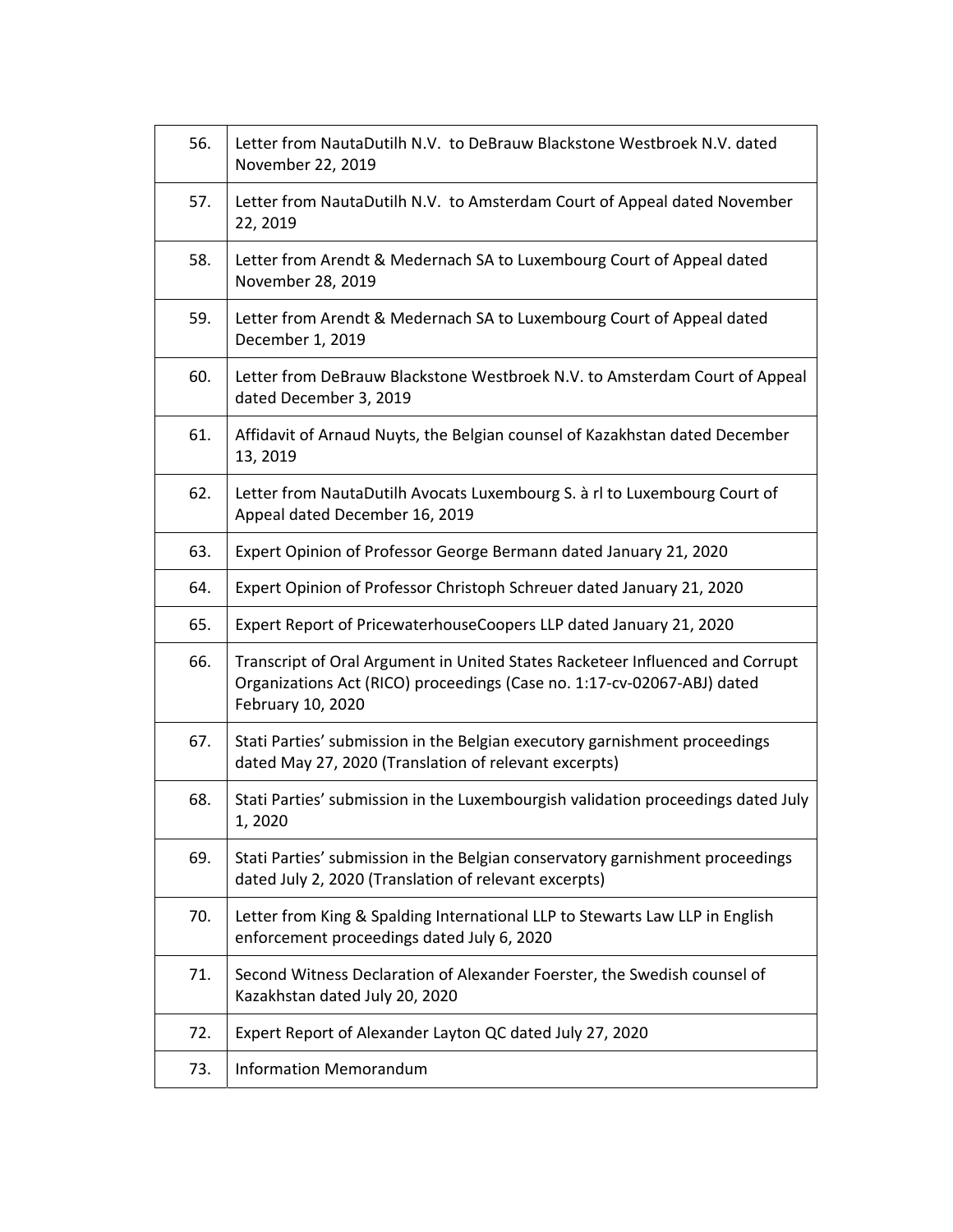| 74. | The Indicative Offer of KazMunaiGas Exploration Production JSC                            |
|-----|-------------------------------------------------------------------------------------------|
|     | 75. Annex C. List of all attorneys who represent or have represented the Stati<br>Parties |

### **List of authorities**

#### **Cases**

| 1.  | Military and Paramilitary Activities in and Against Nicaragua (Nicar. v. U.S.),<br>Judgment, 1986 I.C.J. 259, 273, (June 27)                                                   |
|-----|--------------------------------------------------------------------------------------------------------------------------------------------------------------------------------|
| 2.  | Kungys v. United States, 485 U.S. 759, 770 (1988)                                                                                                                              |
| 3.  | Bonar v. Dean Witter Reynolds, Inc., 835 F.2d 1378, 1383 (11th Cir. 1988)                                                                                                      |
| 4.  | United States v. Gaudin, 515 U.S. 506, 509 (1995)                                                                                                                              |
| 5.  | Westacre Investments Inc. v. Jugoimport-SDPR Holding Co. Ltd. and others,<br>[1998] 4 All ER 570                                                                               |
| 6.  | Westacre Investments Inc v. Jugoimport-SDRP Holding Company Ltd & Ors<br>[1999] EWCA Civ 1401                                                                                  |
| 7.  | Qatar v. Bahr., 2001 I.C.J. (separate opinion by, Fortier, J.)                                                                                                                 |
| 8.  | Maritime Delimitation and Territorial Questions between Qatar and Bahrain<br>(Qatar v. Bahr.), Judgment, 2001 I.C.J. 451, 452, (Mar. 16) (separate opinion<br>by, Fortier, J.) |
| 9.  | Karaha Bodas Co. v. Perusahaan Pertambangan Minyak Dan Gas Bumi<br>Negara, 364 F.3d 274, 306-07 (5th Cir. 2004)                                                                |
| 10. | Oberster Gerichtshof [OGH] [Supreme Court], Jan. 26, 2005, 3 Ob 221/04b,<br>XXX Y.B. Comm. Arb. 421, 428 (Austria)                                                             |
| 11. | Lesotho Highlands Development Authority v. Impregilo SpA [2005] UKHL 43,<br>[2006] 1 AC 221                                                                                    |
| 12. | Gater Assets Ltd v Naftogaz Ukraine [2008] EWHC 237 (Comm)                                                                                                                     |
| 13. | Re Fisher, 202 P.3d 1186, 1202 (Colo. 2009)                                                                                                                                    |
| 14. | Re Angwafo, 899 N.E.2d 778 (Mass. 2009)                                                                                                                                        |
| 15. | Majestic Woodchips, Inc. v. Donghae Pulp Co., Daebeobwon [S. Ct.], May 28,<br>2009, Case No. 2006 Da 20290, XXXVII Y.B. Comm. Arb. 259 (S. Kor.)                               |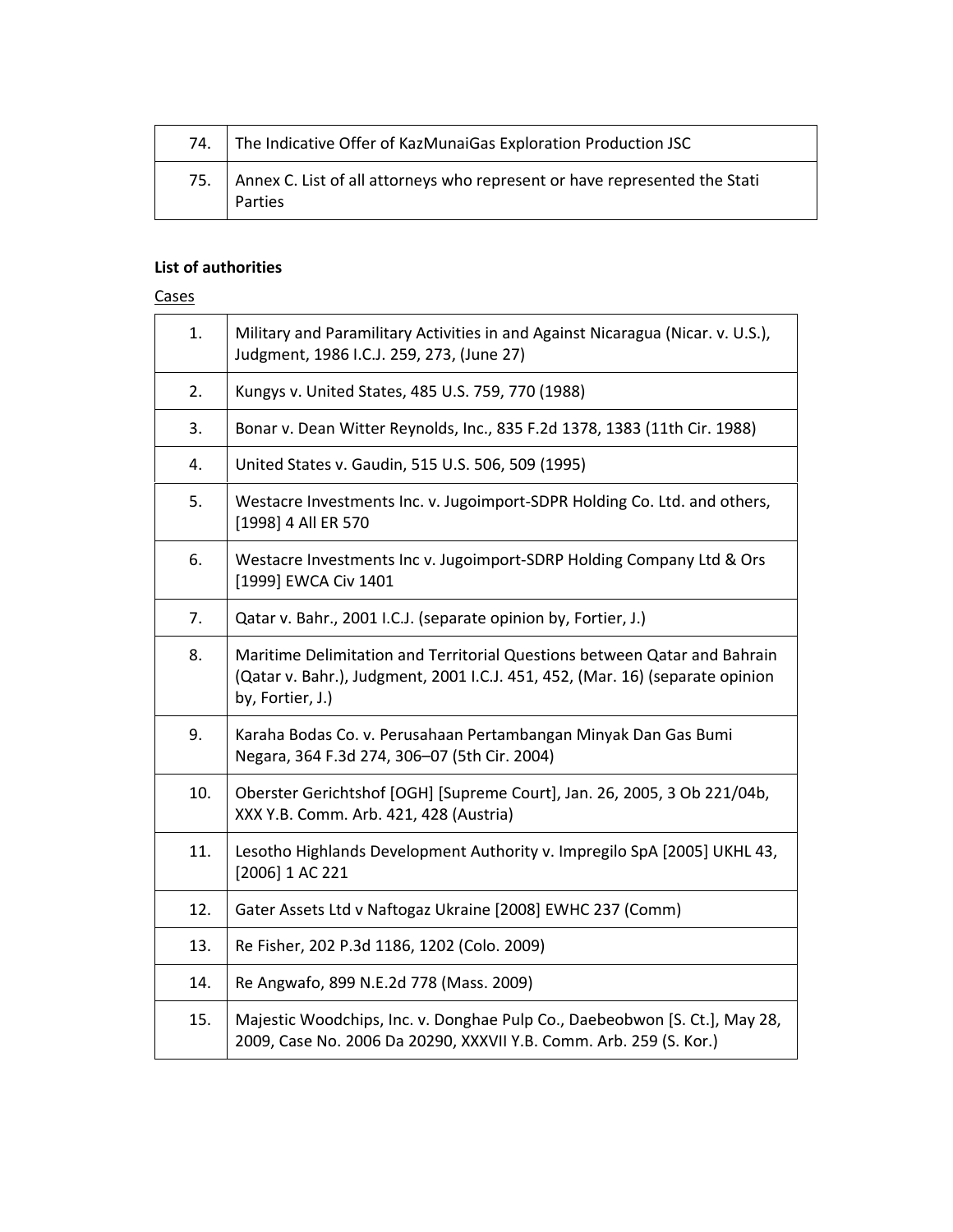| 16. | Swiss Singapore Overseas Enterprises Pte Ltd v Exim Rajathi India Pvt Ltd<br>[2009] SGHC 231                                                                                                                                                                                                                                  |
|-----|-------------------------------------------------------------------------------------------------------------------------------------------------------------------------------------------------------------------------------------------------------------------------------------------------------------------------------|
| 17. | Europe Cement Investment & Trade S.A. v. Republic of Turkey, ICSID Case No.<br>ARB (AF)/07/2, Award (Aug. 13, 2009)                                                                                                                                                                                                           |
| 18. | Venezuela Holdings, B.V., et al. v. Bolivarian Republic of Venezuela, ICSID<br>Case No. ARB/07/27, Decision on Jurisdiction (June 10, 2010)                                                                                                                                                                                   |
| 19. | Chantiers de L'Atlantique S.A. (CAT) v Gaztransport & Technigaz S.A.S., [2011]<br><b>EWHC 3383 (Comm)</b>                                                                                                                                                                                                                     |
| 20. | Anatolie Stati, Gabriel Stati, Ascom Group SA and Terra Raf Trans Traiding Ltd<br>v. Kazakhstan, SCC Case No. V 116/2010, Award dated December 19, 2013                                                                                                                                                                       |
| 21. | Stati v. Republic of Kazakhstan, Civ. No. 14-1638 (ABJ) (D.D.C. 2016), Order of<br>the United States District Court, District of Columbia dated May 11, 2016                                                                                                                                                                  |
| 22. | The Republic of Kazakhstan v. Ascom Group, S.A. et. al., Case T 2675-14,<br>Judgment of the Svea Court of Appeal dated December 9, 2016                                                                                                                                                                                       |
| 23. | Stati et al. v. The Republic of Kazakhstan [2018] EWCA Civ 1896, Judgment of<br>Knowles J dated June 6, 2017                                                                                                                                                                                                                  |
| 24. | Stati et al. v. The Republic of Kazakhstan, In the High Court of Justice,<br>Queen's Bench Division, Commercial Court, CL-2014-000070, Reasons for<br>allowing or refusing permission to appeal and information concerning routes<br>of appeal (Form N460HC) of the High Court of Justice by Knowles J dated<br>June 27, 2017 |
| 25. | The Republic of Kazakhstan v. Ascom Group, S.A. et. al., Case CAL-2018-<br>00013, Decision of the Luxembourg Court of Appeal dated August 30, 2017                                                                                                                                                                            |
| 26. | The Republic of Kazakhstan v. Ascom Group, S.A. et. al., Case Ö 613-17,<br>Judgment of the Swedish Supreme Court dated October 24, 2017                                                                                                                                                                                       |
| 27. | Sooben v Badal [2017] EWHC 2638 (QB)                                                                                                                                                                                                                                                                                          |
| 28. | Odeon Capital Grp. LLC v. Ackerman, 864 F.3d 191, 197 (2d Cir. 2017)                                                                                                                                                                                                                                                          |
| 29. | The Republic of Kazakhstan v. Ascom Group, S.A. et. al., Case C/13/639737 /<br>KG ZA 17-1303 FB/MV, Judgement of the Amsterdam District Court dated<br>January 23, 2018                                                                                                                                                       |
| 30. | Stati et al. v. The Republic of Kazakhstan [2018] EWHC 1130 (Comm),<br>Judgment of Knowles J dated May 11, 2018                                                                                                                                                                                                               |
| 31. | Stati et al. v. The Republic of Kazakhstan [2018] EWCA Civ 1896, Judgment of<br>Patten, David Richards and Leggatt LJJ dated August 10, 2018                                                                                                                                                                                  |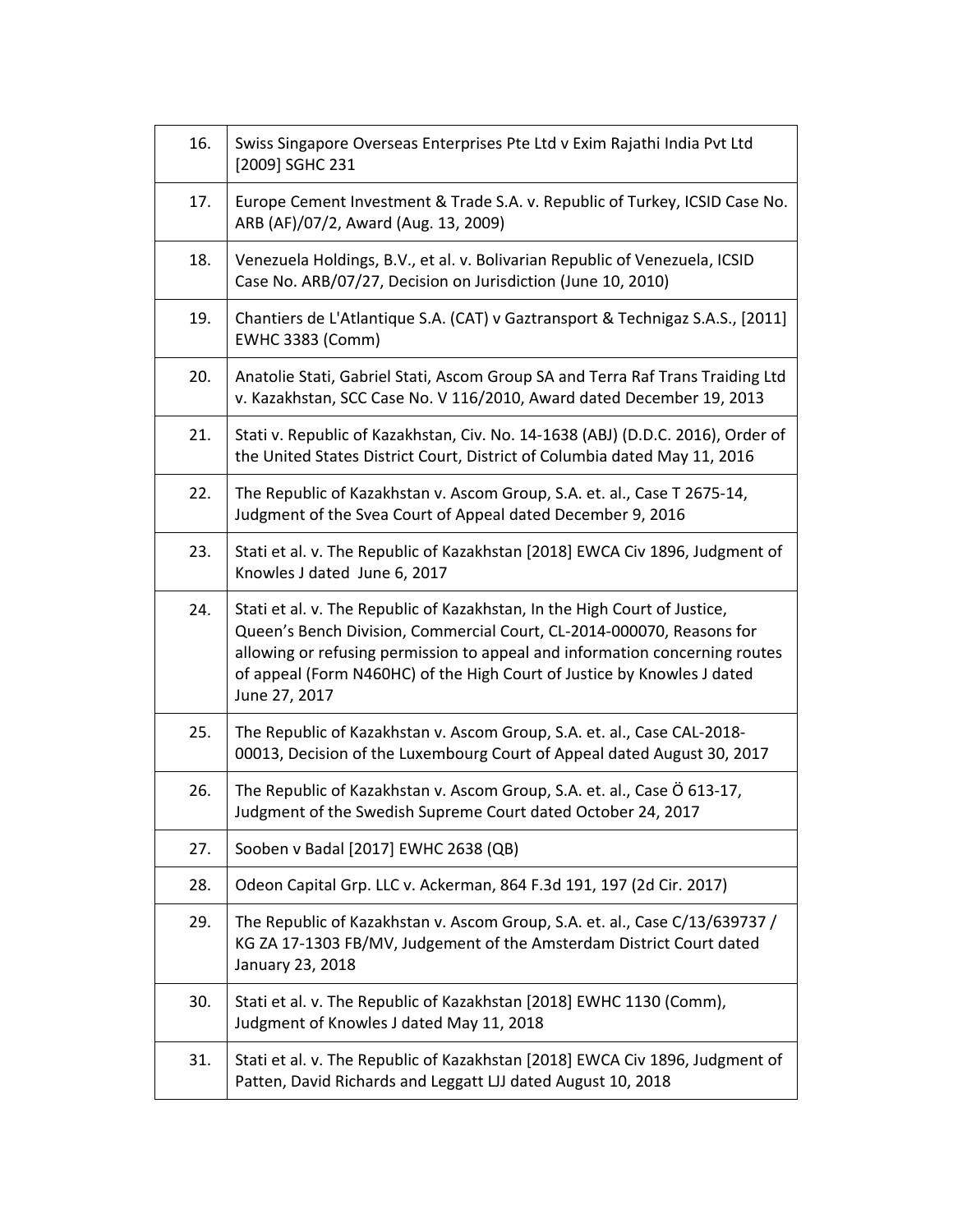| 32. | The Republic of Kazakhstan v. Ascom Group, S.A. et. al., Docket No.<br>3666/2018, Decision of the Rome Court of Appeal dated December 12, 2018                |
|-----|---------------------------------------------------------------------------------------------------------------------------------------------------------------|
| 33. | The Republic of Kazakhstan v. Ascom Group, S.A. et. al., Docket No.<br>3666/2018, Decision of the Rome Court of Appeal dated February 27, 2019                |
| 34. | The Republic of Kazakhstan v. Ascom Group, S.A. et. al., Docket No.<br>18/1312/A, Judgment of the Brussels Court of first instance dated December<br>20, 2019 |
| 35. | Federal Republic of Nigeria v. Process & Industrial Developments Ltd. [2020]<br><b>EWHC 2379 (Comm)</b>                                                       |
| 36. | The Republic of Kazakhstan v. Ascom Group, S.A. et. al., Case OA 7709-19,<br>Judgment of the Svea Court of Appeal dated February 3, 2020                      |
| 37. | The Republic of Kazakhstan v. Ascom Group, S.A. et. al., Case T 12462-19,<br>Decision of the Svea Court of Appeal dated March 9, 2020                         |
| 38. | The Republic of Kazakhstan v. Ascom Group, S.A. et. al., Case Ö 1888-20,<br>Decision of the Swedish Supreme Court dated May 18, 2020                          |

## Laws, Directives, Rules, Codes, Guidelines

| 1. | Council of Bars and Law Societies of Europe (CCBE) Rules of Conduct                                                                                                                                                                                                                                                                                                                                                                                   |
|----|-------------------------------------------------------------------------------------------------------------------------------------------------------------------------------------------------------------------------------------------------------------------------------------------------------------------------------------------------------------------------------------------------------------------------------------------------------|
| 2. | Charter of Core Principles of the European Legal Profession and Code of<br><b>Conduct for European Lawyers</b>                                                                                                                                                                                                                                                                                                                                        |
| 3. | Directive 2006/43/EC, of the European Parliament and of the Council of 17<br>May 2006 on statutory audits of annual accounts and consolidated accounts,<br>amending Council Directives 78/660/EEC and 83/349/EEC and repealing<br>Council Directive 84/253/EEC, 2006 O.J. (L 157/87)                                                                                                                                                                  |
| 4. | Directive (EU) 2015/849, of the European Parliament and of the Council of 20<br>May 2015 on the prevention of the use of the financial system for the<br>purposes of money laundering or terrorist financing, amending Regulation<br>(EU) No 648/2012 of the European Parliament and of the Council, and<br>repealing Directive 2005/60/EC of the European Parliament and of the<br>Council and Commission Directive 2006/70/EC, 2015 O.J. (L 141/73) |
| 5. | District of Columbia, Rules of Professional Conduct                                                                                                                                                                                                                                                                                                                                                                                                   |
| 6. | Georgia Rules of Professional Conduct                                                                                                                                                                                                                                                                                                                                                                                                                 |
| 7. | IBA Guidelines on Party Representation in International Arbitration                                                                                                                                                                                                                                                                                                                                                                                   |
| 8. | IBA Rules on the Taking of Evidence in International Arbitration                                                                                                                                                                                                                                                                                                                                                                                      |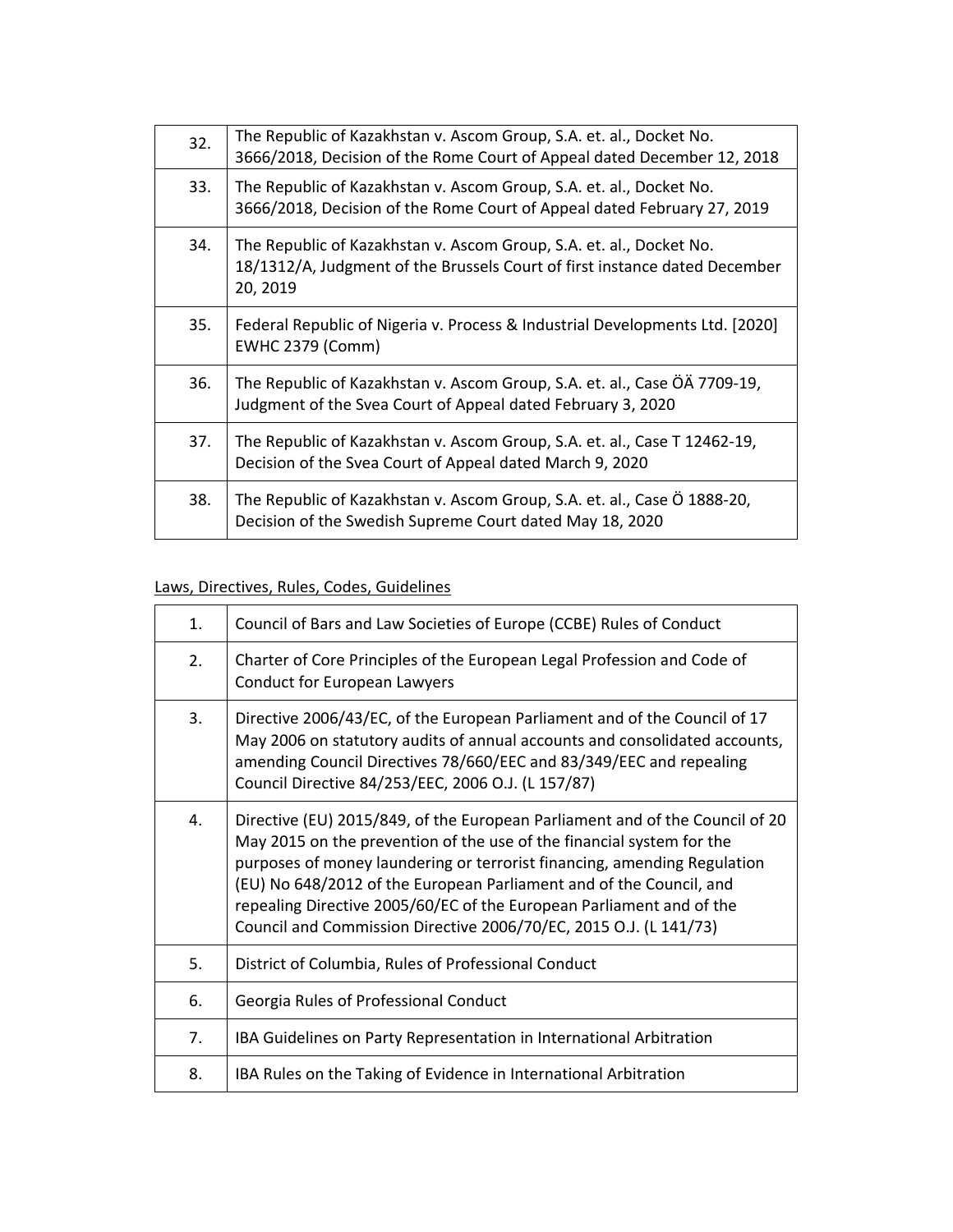| 9.  | Illinois Rules of Professional Conduct                                                                              |
|-----|---------------------------------------------------------------------------------------------------------------------|
| 10. | International Ethics Standards Board for Accountants, Revised Code of Ethics<br>for Professional Accountants (2005) |
| 11. | <b>LCIA Annex</b>                                                                                                   |
| 12. | <b>LCIA Arbitration Rules</b>                                                                                       |
| 13. | Model Rules of Professional Conduct (American Bar Association 2020)                                                 |
| 14. | New York Rules Of Professional Conduct                                                                              |
| 15. | Swedish Code of Professional Conduct                                                                                |
| 16. | Texas Disciplinary Rules of Professional Conduct                                                                    |

## Journal Articles, Books

| 1. | Aloke Ray, Matthew Secomb, et al., A Mountain Too High: The Challenge of<br>Setting Aside an Arbitral Award on the Basis of Fraud in Different<br>Jurisdictions, 11 GERMAN ARBITRATION JOURNAL 20, 31 (2013)                                             |
|----|----------------------------------------------------------------------------------------------------------------------------------------------------------------------------------------------------------------------------------------------------------|
| 2. | Andrea Menaker (ed.), International Arbitration and the Rule of Law:<br>Contribution and Conformity, 19 ICCA Congress Series (2017)                                                                                                                      |
| 3. | Carmina Franchesca S. Del Mundo, How Countries Seek to Strengthen Anti-<br>Money Laundering Laws in Response to the Panama Papers, and the Ethical<br>Implications of Incentivizing Whistleblowers, 40 NORTHWESTERN J. INT'L L.<br>& BUS. 87, 110 (2019) |
| 4. | Carolyn B. Lamm et al., Fraud and Corruption in International Arbitration, in<br>LIBER AMICORUM BERNARDO CREMADES 699, 706 (Miguel Angel Fernandez-<br>Ballester and David Arias Lozano eds., Kluwer 2010)                                               |
| 5. | Catherine A. Rogers, Lawyers Without Borders, 30 U. Pa. J. Int'l L. 1035, 1058-<br>1061 (2009)                                                                                                                                                           |
| 6. | Catherine A. Rogers, When Bad Guys are Wearing White Hats, 1 STAN. J.<br>COMPLEX LITIG. 487, 495 (2013)                                                                                                                                                  |
| 7. | Catherine A. Rogers, Ethics in International Arbitration 105 (2014)                                                                                                                                                                                      |
| 8. | Chauncey M. DePree, Jr. & Rebecca K. Jude, What Is an Immaterial Lie?, Prof.<br>Law., Aug. 1994, (Nov. 1993)                                                                                                                                             |
| 9. | Delphine Nougayrede, Anti-Money Laundering and Lawyer Regulation: The<br>Response of the Professions, 43 FORDHAM INT'L L. J. 321, 335-336 (2019)                                                                                                         |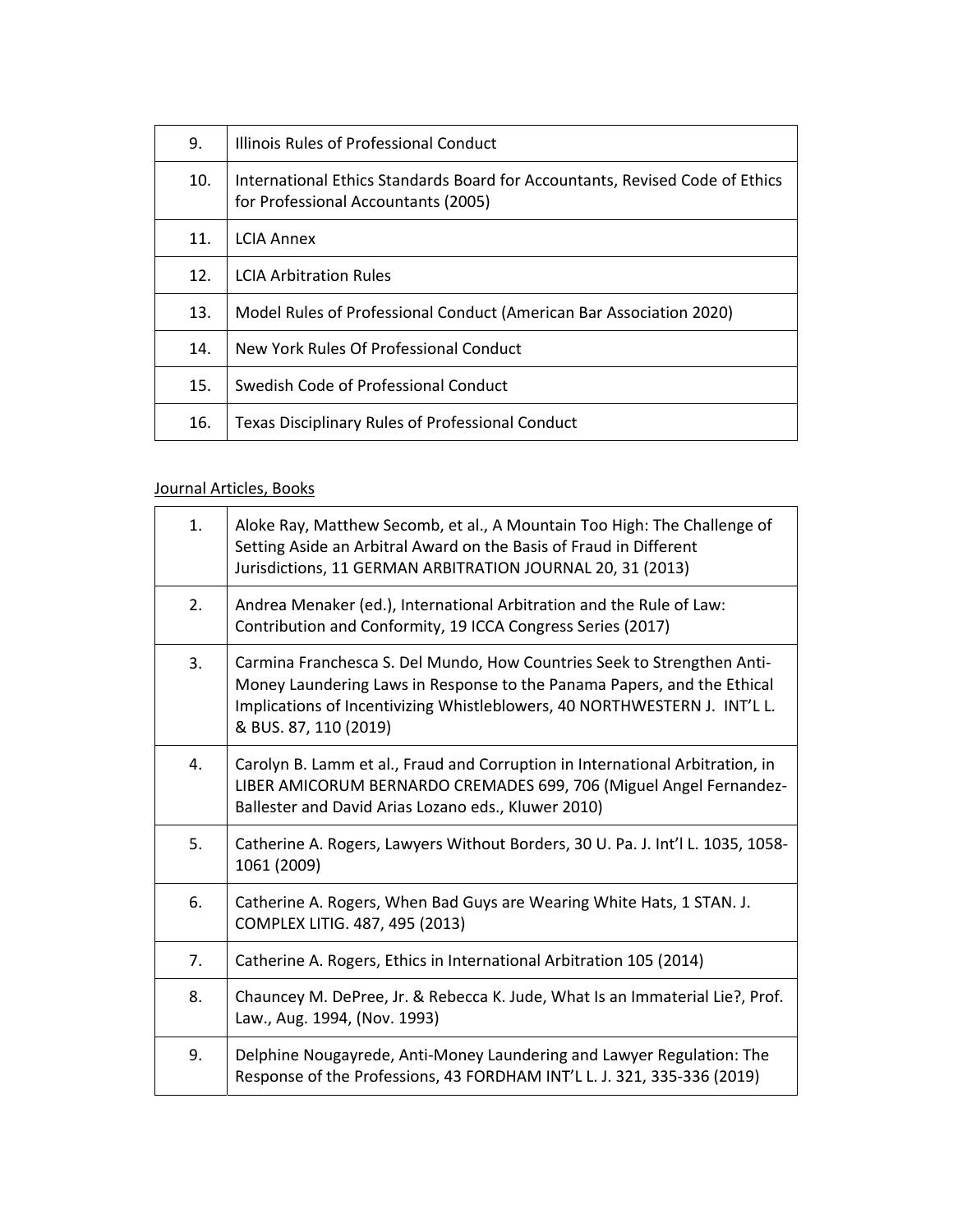| 10. | Gary Born, International Commercial Arbitration 3705 (2nd Kluwer 2014)                                                                                                                                                                                     |
|-----|------------------------------------------------------------------------------------------------------------------------------------------------------------------------------------------------------------------------------------------------------------|
| 11. | Hodes, Two Cheers for Lying (About Immaterial Matters), 5 The Professional<br>Lawyer no. 3, (May 1994)                                                                                                                                                     |
| 12. | John C. Coffee, Jr, Understanding Enron: "It's About the Gatekeepers,<br>Stupid", 57 BUS. LAW. 1403, 1405 (2002)                                                                                                                                           |
| 13. | Lawton P. Cummings & Paul T. Stepnowsky, My Brother's Keeper: An<br>Empirical Study Of Attorney Facilitation Of Money Laundering Through<br>Commercial Transactions, 2011 PROF. LAW. 1 (2011)                                                              |
| 14. | Maria Castilla, Client Confidentiality and the External Regulation of the Legal<br>Profession: Reporting Requirements in the United States and United<br>Kingdom, 10 CARDOZO PUB. POL. & ETHICS J. 321, 324 (2012)                                         |
| 15. | Michael R. Franck, To the Editor, PROF. LAWYER 5 (1994)                                                                                                                                                                                                    |
| 16. | Paul S. Reichler, The Nicaragua Case: A Response to Judge Schwebel, 106 AJIL<br>316 (2012)                                                                                                                                                                 |
| 17. | Paula Hodges QC, Equality of Arms in International Arbitration: Who Is the<br>Best Arbiter of Fairness in the Conduct of Proceedings?, in International<br>Arbitration and the Rule of Law: Contribution and Conformity, 19 ICCA<br>Congress Series (2017) |
| 18. | Public Accounting Oversight Board, Auditing Standard 1001: Responsibilities<br>and Functions of the Independent Auditor (2015)                                                                                                                             |
| 19. | Rebecca Roiphe, The Ethics of Willful Ignorance, 24 GEO. J. LEGAL ETHICS<br>187, 196 (2011)                                                                                                                                                                |
| 20. | Restatement of U.S. Law of International Commercial and Investment<br>Arbitration (Proposed Final Draft - April 24, 2019)                                                                                                                                  |
| 21. | Ronald D. Rotunda & John S. Dzienkowski, Legal Ethics, The lawyer's<br>Deskbook on Professional Responsibility, (2018-2019 ed.)                                                                                                                            |
| 22. | Stephen H. Goldberg, Heaven Help the Lawyer for a Civil Liar, 2 GEO. J. LEGAL<br>ETHICS 885 (1989)                                                                                                                                                         |
| 23. | Stephen M. Schwebel, Editorial Comment: Celebrating a Fraud on the Court,<br>106 AJIL 102 (2012)                                                                                                                                                           |
| 24. | The Editorial Board, Auditors have a duty to be alert to fraud: The Wirecard<br>scandal has highlighted the urgent need for reform, THE FINANCIAL TIMES,<br>July 2, 2020                                                                                   |